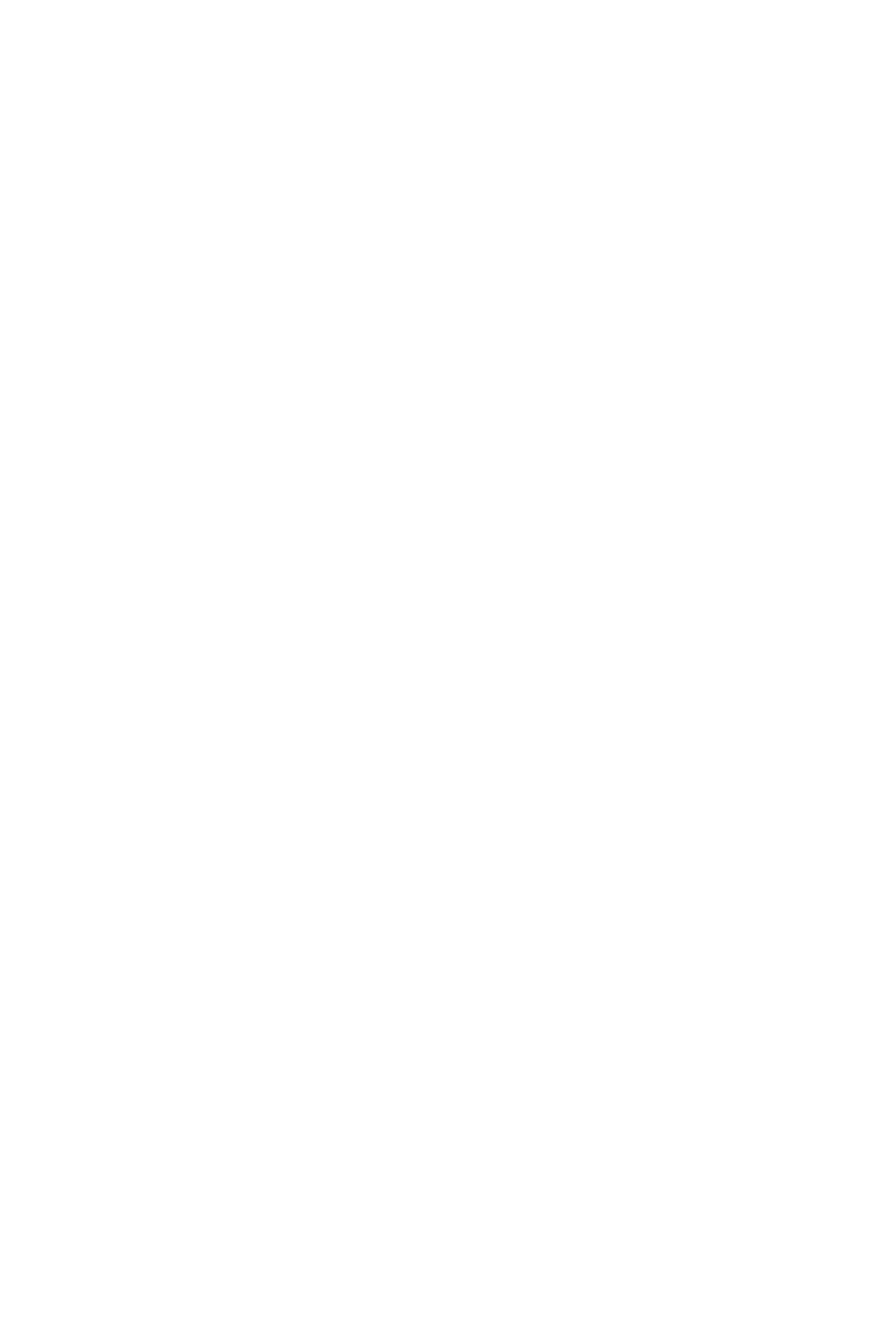**Access to Financial Services in Nepal**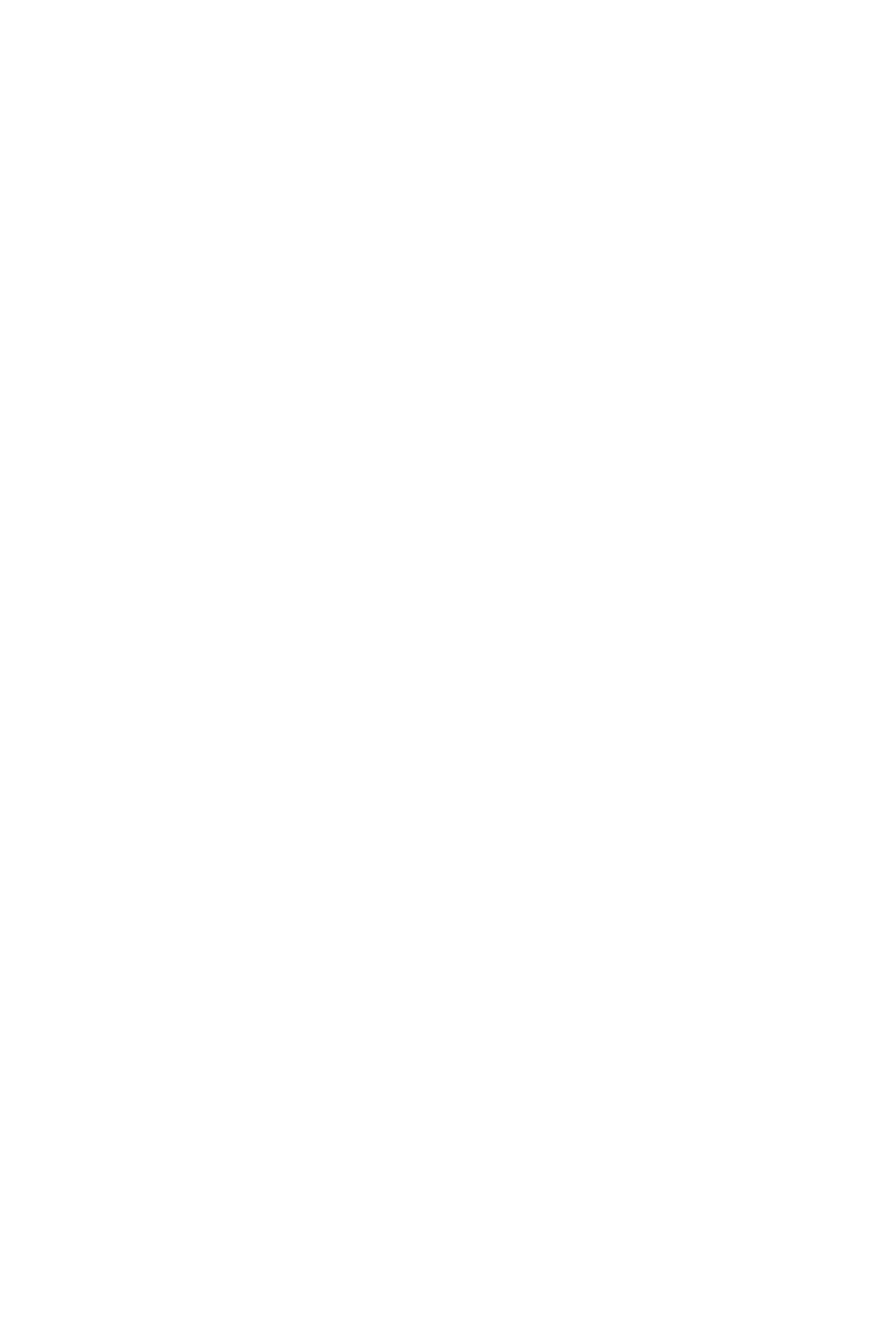# **Access to Financial Services In Nepal**

Aurora Ferrari with GUILLEMETTE JAFFRIN and Sabin Raj Shrestha



**THE WORLD BANK Washington, D.C.**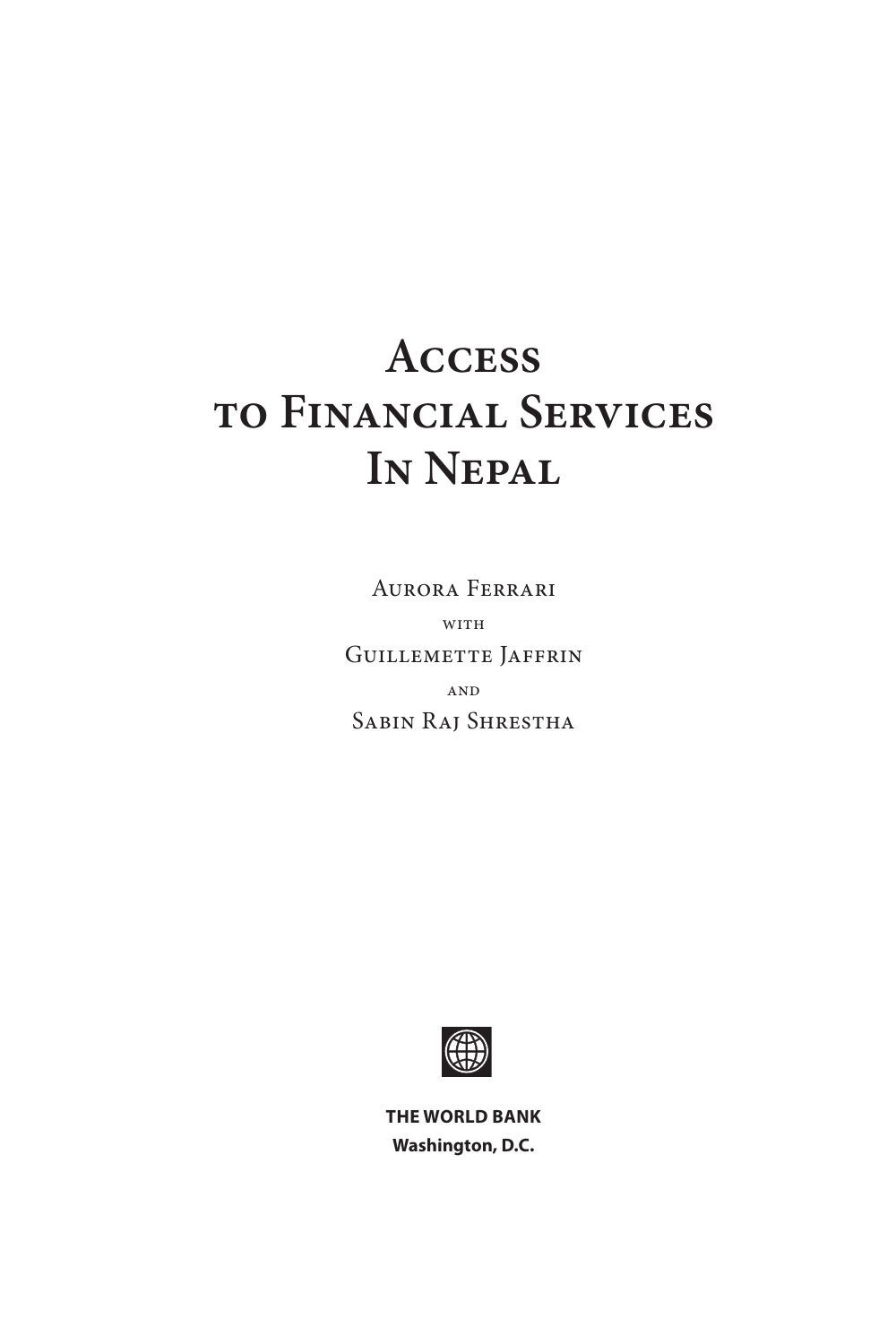© 2007 The International Bank for Reconstruction and Development/The World Bank 1818 H Street NW Washington DC 20433 Telephone: 202-473-1000 Internet: www.worldbank.org E-mail: feedback@worldbank.org

All rights reserved

1 2 3 4 5 10 09 08 07

This volume is a product of the staff of the International Bank for Reconstruction and Development/The World Bank. The findings, interpretations, and conclusions expressed in this volume do not necessarily reflect the views of the Executive Directors of The World Bank or the governments they represent.

The World Bank does not guarantee the accuracy of the data included in this work. The boundaries, colors, denominations, and other information shown on any map in this work do not imply any judgement on the part of The World Bank concerning the legal status of any territory or the endorsement or acceptance of such boundaries.

#### **Rights and Permissions**

The material in this publication is copyrighted. Copying and/or transmitting portions or all of this work without permission may be a violation of applicable law. The International Bank for Reconstruction and Development / The World Bank encourages dissemination of its work and will normally grant permission to reproduce portions of the work promptly.

For permission to photocopy or reprint any part of this work, please send a request with complete information to the Copyright Clearance Center Inc., 222 Rosewood Drive, Danvers, MA 01923, USA; telephone: 978-750-8400; fax: 978-750-4470; Internet: www.copyright.com.

All other queries on rights and licenses, including subsidiary rights, should be addressed to the Office of the Publisher, The World Bank, 1818 H Street NW, Washington, DC 20433, USA; fax: 202-522-2422; e-mail: pubrights@worldbank.org.

ISBN-10: 0-8213-6989-X ISBN-13: 978-0-8213-6989-0 eISBN: 0-8213-6990-3 DOI: 10.1596/978-0-8213-6989-0

Cover photo: Sabin Raj Shrestha

Cataloging-in-publication data has been requested.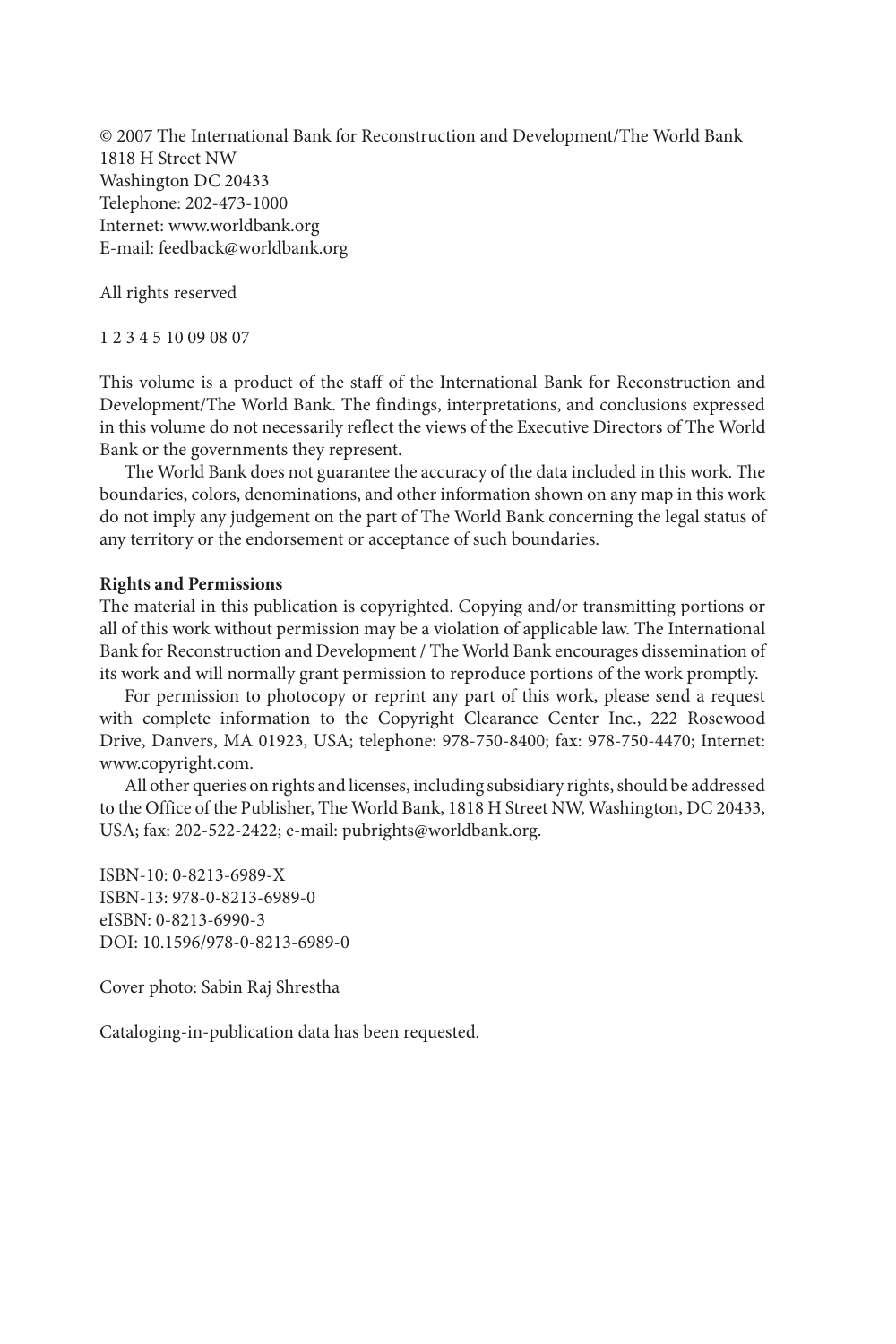## **CONTENTS**

| Foreword                                                                                 | vii  |
|------------------------------------------------------------------------------------------|------|
| Acknowledgments                                                                          | viii |
| Abbreviations                                                                            | ix   |
| <b>Executive Summary</b>                                                                 | хi   |
| CHAPTER 1                                                                                |      |
| The Supply of Financial Services                                                         | 1    |
| Recent Developments in the Financial Sector                                              | 1    |
| Government Efforts to Increase Access to Financial Services                              | 5    |
| Despite Government Efforts, Access to Financial Services Is Declining                    | 7    |
| Remittances Are a Missed Opportunity for the Financial Sector                            | 11   |
| CHAPTER <sub>2</sub>                                                                     |      |
| The Demand for Financial Services                                                        | 15   |
| Most Deposit Accounts Are Held by Banks, Followed Closely                                |      |
| by Financial NGOs and Cooperatives                                                       | 16   |
| For Loans, Financial NGOs and Cooperatives Are the Largest Providers                     | 20   |
| For Payment and Remittance Services, the Informal Sector Dominates                       | 23   |
| CHAPTER 3                                                                                |      |
| <b>Constraints to Increased Access for Small Businesses</b><br>and Low-income Households | 27   |
| Government Policies Have Not Tackled the Root Causes of Low Access                       | 27   |
| Why Don't Banks Scale Up Lending to Small Businesses?                                    | 28   |
| Why Haven't Microfinance Institutions Provided More Financial                            |      |
| Services to Low-income Households?                                                       | 36   |
| Why Do Informal Channels Dominate the Remittance Market?                                 | 41   |
| CHAPTER 4                                                                                |      |
| Making the Financial Sector Work for Small Businesses                                    |      |
| and Low-income Households                                                                | 43   |
| Key Principles for Successful Government Intervention                                    | 43   |
| Helping Banks Expand Lending to Small Businesses                                         | 44   |
| Helping Microfinance Institutions Serve More Low-income Households                       | 48   |
| Making Remittances More Effective                                                        | 53   |
| Appendix A Legal Framework of the Regulated Microfinance Sector                          | 55   |
| Appendix B Performance of Regulated Microfinance Institutions                            | 57   |
| Appendix C The Access to Financial Services Survey                                       | 70   |
| Appendix D Households Receiving Foreign Remittances                                      | 75   |
| Bibliography                                                                             | 77   |
| Index                                                                                    | 79   |
|                                                                                          |      |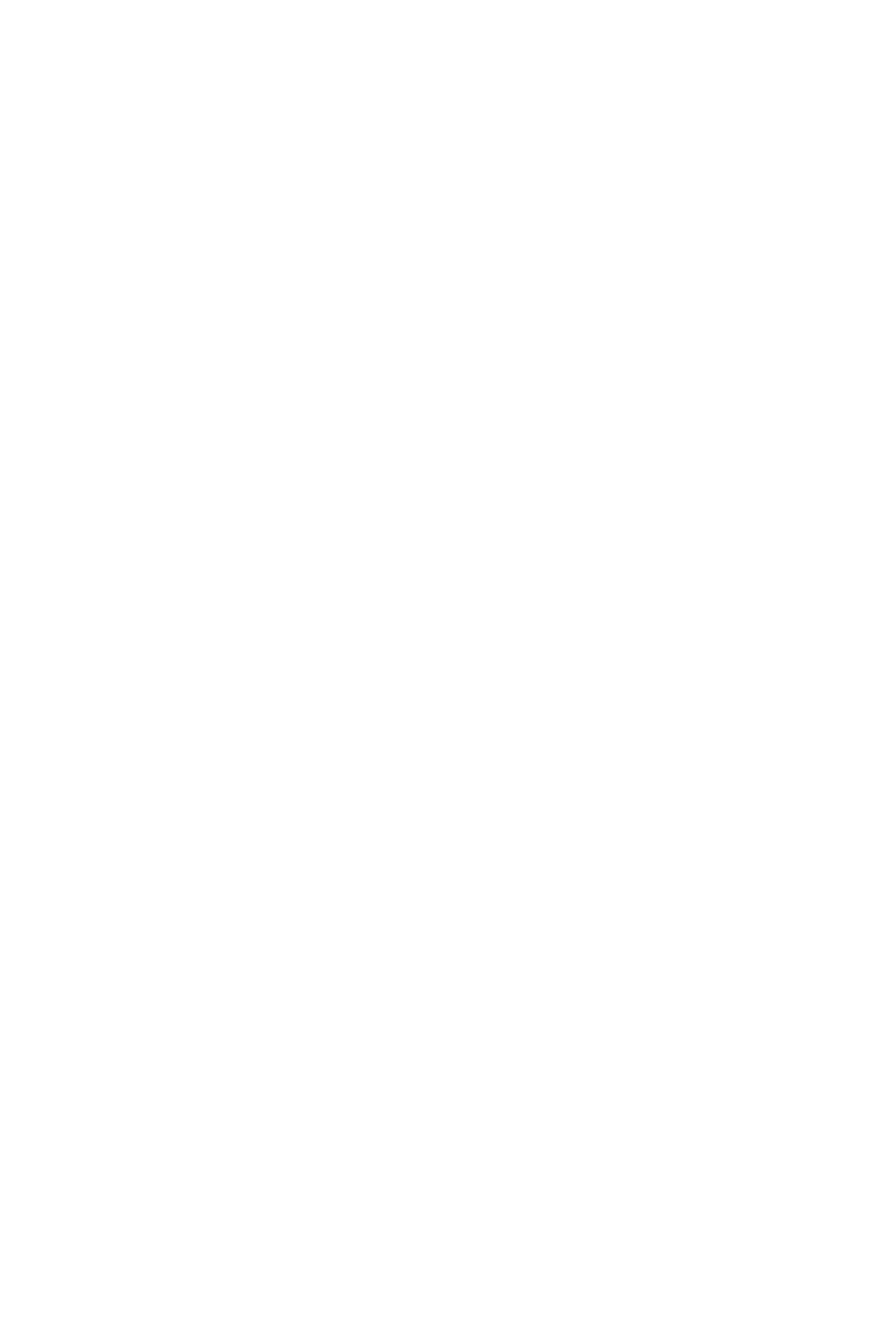## **FOREWORD**

<span id="page-8-0"></span>A publication on access to financial services in Nepal could not be more timely. The recent political developments and social movements across the country are the result of deep dissatisfaction with how the market economy has worked—or not worked—in Nepal.

Nepal has not fully reaped the benefits of a market economy. Although there have been considerable improvements in the 10 years since liberalization began, the average per capita income is just \$270, and nearly a third of the population lives below the poverty line—making Nepal the poorest country in South Asia and one of the poorest in the world.

The introduction of market principles has also not yielded the desired outcomes in the financial sector. Over the past decade the financial sector has increased in both size and number of institutions, and has become more stable. But access to and use of financial services remain limited. Only 26 percent of households have a bank account, and 45 percent of these households prefer to save at home—while 53 percent prefer to borrow from the informal sector.

Although stable financial systems are essential for economic growth, stability does not necessarily result in an inclusive financial sector. To help reduce poverty, the financial sector needs to be inclusive as well as stable. For example, access to savings helps poor people cope better with shocks such as health care emergencies. Through access to credit, they can invest in income-generating activities or, in the future, by obtaining education or migrating. Financial services also play an important role in supporting the growth of small businesses—crucial for creating jobs for low-skill workers.

Surprisingly, access to financial services has not been researched much until recently. In fact, there is limited understanding of which factors are important in expanding access. But despite a lack of theoretical knowledge, several approaches have worked in practice. These approaches are based on two pillars: supporting institutions with potential to expand access and developing an enabling environment (for example, by promoting institutions that increase transparency between borrowers and lenders). This report analyzes Nepal's financial sector and explains how these approaches could be implemented—benefiting all of Nepal's people, especially the poor.

Praful Patel Nichael Klein Vice President Vice President Vice President Vice President Vice President Vice President Vice President Vice President Vice President Vice President Vice President Vice President Vice President Vice President Vice Preside

FINANCIAL AND PRIVATE Sector Development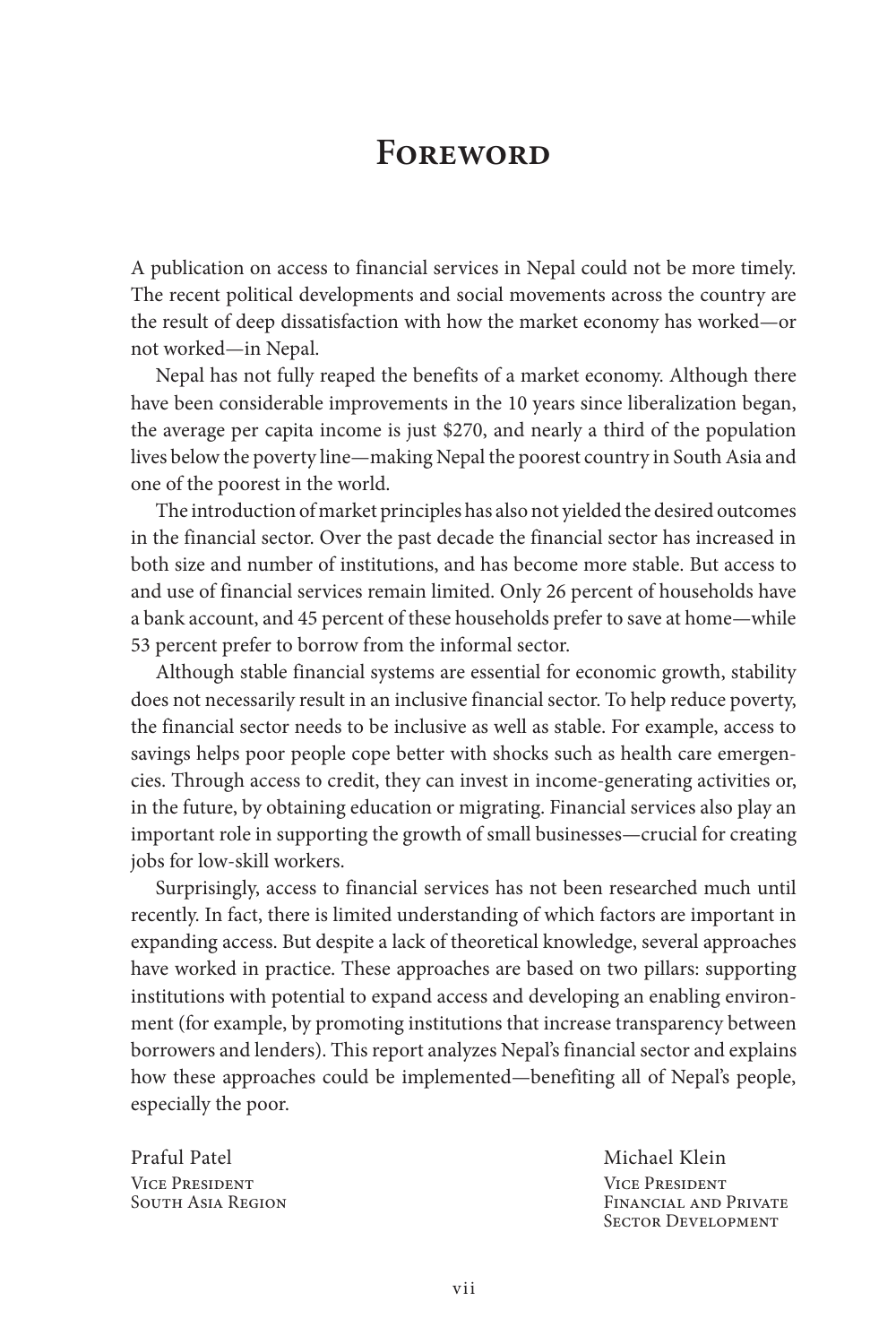## **Acknowledgments**

<span id="page-9-0"></span>This report was prepared by a World Bank team led by Aurora Ferrari under the guidance of Simon Bell and Kenichi Ohachi. Guillemette Jaffrin and Sabin Shrestha were major contributors to the report. The report team also included Angelica Salvi, Juan Muñoz, Elena Glinskaya, Dilip Parajuli, Henry Bagazonzya, Gabi Afram, Sailesh Tiwari, and Richard Rosenberg (Consultative Group to Assist the Poor). The team benefited from in-depth discussions with Krishna Gyawali (Nepal's Ministry of Finance), who spent six months at the World Bank as a Humphrey Fellow. The report was funded by the U.K. Department for International Development. Lalima Maskey and Margaret Murray provided administrative support. The report was edited by Paul Holtz and designed by Gerry Quinn.

The report draws heavily on Nepal's 2006 Access to Financial Services Survey, undertaken jointly by the World Bank and Total Management Services in association with Solutions Consultant. It also draws on several background papers and materials: "Market for Small Business Lending in Nepal," by Caroline Bright and Andrew Pospielovsky (Development Alternatives International Europe); "Microfinance Market Study," by Sanjay Sinha (EDA UK); ratings of microfinance institutions conducted by Micro-Credit Ratings International Limited (M-CRIL); and "Nepal-Qatar Remittance Corridor Study," by Raul Hernandez-Coss and Isaku Endo (World Bank).

The report's peer reviewers were Modibo Camara (World Bank), Anjali Kumar (World Bank), Cerstin Sanders (KfW), Shankar Man Shrestha (Nepal's Rural Microfinance Development Center), and Sophie Sirtaine (World Bank).

The report incorporates extensive suggestions and comments from representatives of the Government of Nepal, Nepal Rastra Bank, and various Nepalese commercial banks, microfinance institutions, and development partners who attended meetings and workshops in Kathmandu in September 2006 and in Washington, D.C., in November 2006, where the findings of the report were presented and discussed.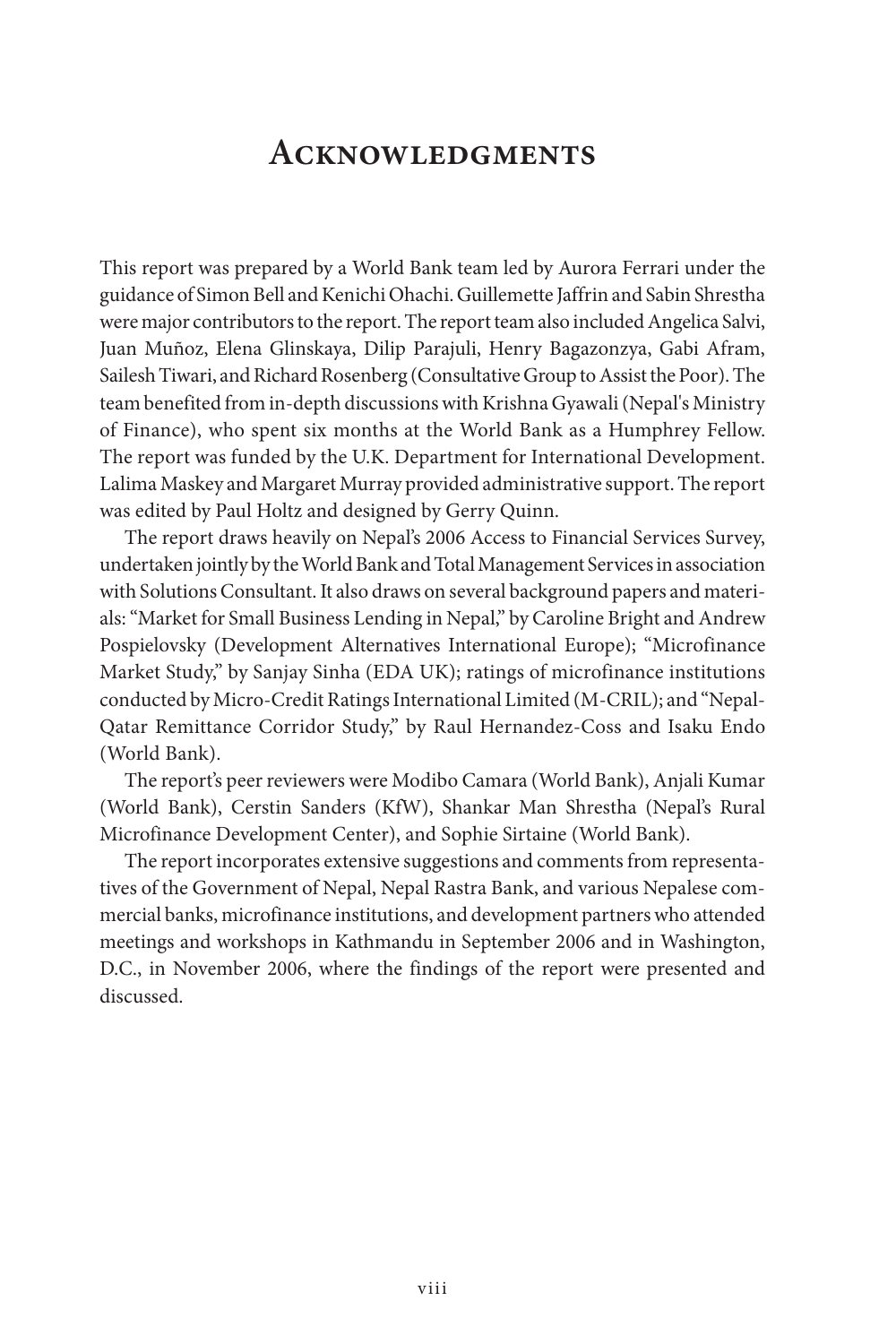## <span id="page-10-0"></span>**Abbreviations**

| <b>BISCOL</b>  | Bindabasani Savings Cooperative Society Limited |
|----------------|-------------------------------------------------|
| <b>FINGO</b>   | financial nongovernmental organization          |
| <b>FORWARD</b> | Forum for Rural Women Ardency Development       |
| <b>IVS</b>     | Jeevum Vikas Samaj                              |
| M-CRIL         | Micro-Credit Ratings International Limited      |
| <b>MFDB</b>    | microfinance development bank                   |
| NGO            | nongovernmental organization                    |
| <b>NUBL</b>    | Nirdhan Utthan Bank Limited                     |
| <b>PGBB</b>    | Pashchimanchal Grameen Bikas Bank Ltd           |
| <b>RRDB</b>    | regional rural development bank                 |
| <b>SBB</b>     | Swabalamban Bikas Bank Ltd                      |
|                |                                                 |

Exchange rate (effective 15 July 2005) Currency unit = Nepalese rupees (NRs)  $US$1 = 69.25$  NRs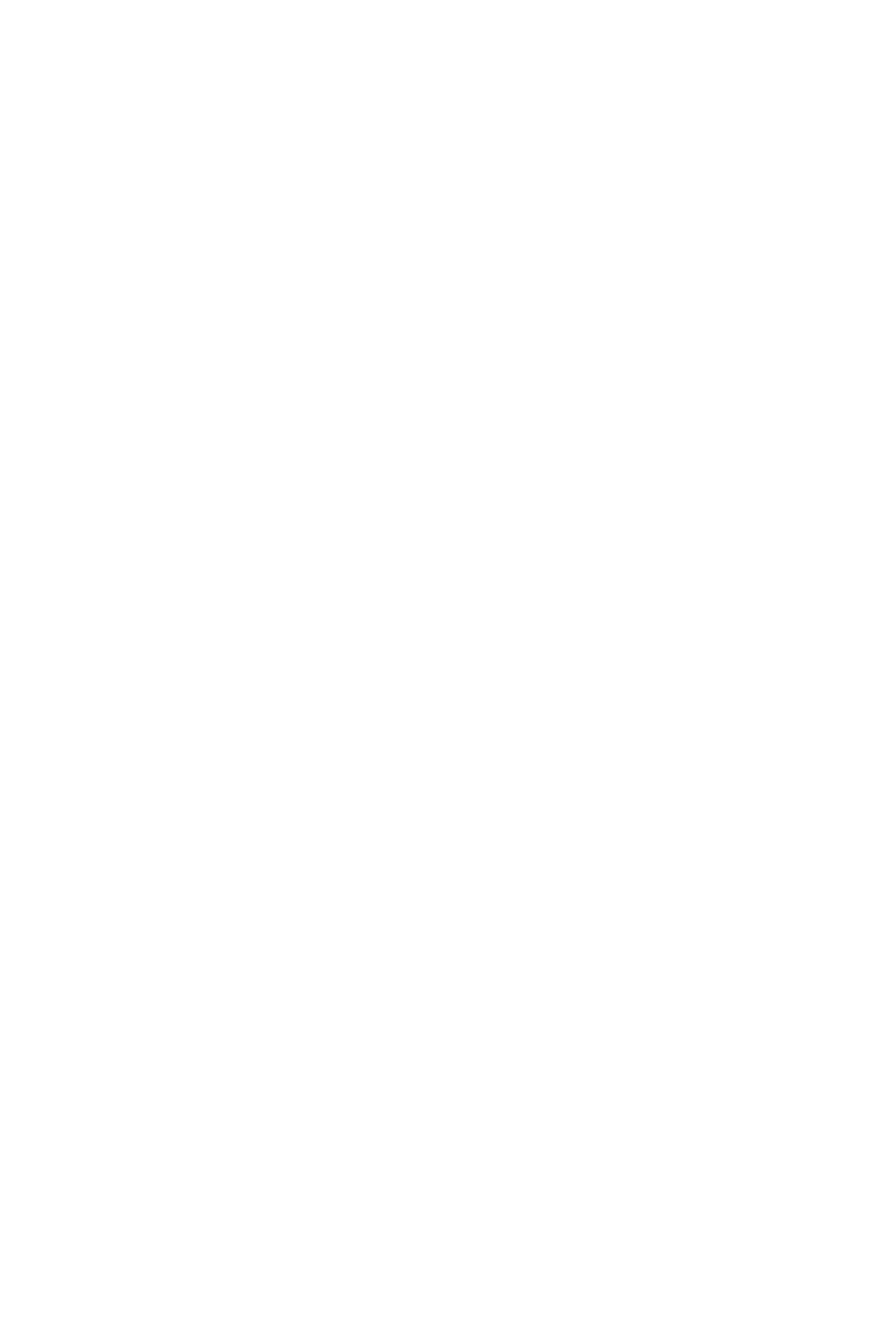## <span id="page-12-0"></span>**Executive Summary**

Over the past 20 years Nepal's financial sector has become deeper and the number and type of financial intermediaries have grown rapidly. In addition, recent reforms have made banks more stable. Still, access to financial services remains limited for many people in many parts of Nepal and in recent years has been declining. This report examines the country's supply of and demand for financial services and the constraints to increasing access to them, and offers recommendations for making the financial sector work for all of Nepal's people, especially the poor.

## **The Supply of Financial Services**

For much of the past 50 years Nepal's government has tried to increase access to formal financial services for small businesses and low-income households. (This report defines low-income households as those in the three bottom spending quintiles.) The government has introduced directed lending programs for small businesses and low-income households, required banks to open branches outside the Kathmandu valley, created specialized wholesale and retail institutions, and lowered market entry requirements to foster the development of different types of financial institutions.

Despite government efforts, access to formal financial services is declining. Financial intermediation is stagnating, the number of bank deposit and loan accounts per inhabitant is falling, and lending targets for low-income households have generated excess liquidity among microfinance institutions without significantly increasing their outreach. And despite 40 years of government mandates to lend to small businesses, banks have been withdrawing from this segment as these requirements have been lowered. Access to bank infrastructure has also decreased. Moreover, as a result of the government's efforts to increase access, the central bank (Nepal Rastra Bank) now has to supervise 180 institutions.

Even the large foreign remittances received by Nepalese households—mostly from migrant workers—seem to be a missed opportunity for increasing access to formal financial services. Despite the entrance of money transfer operators and the growth in formal remittance flows they have generated, the bulk of remittances enter the country informally.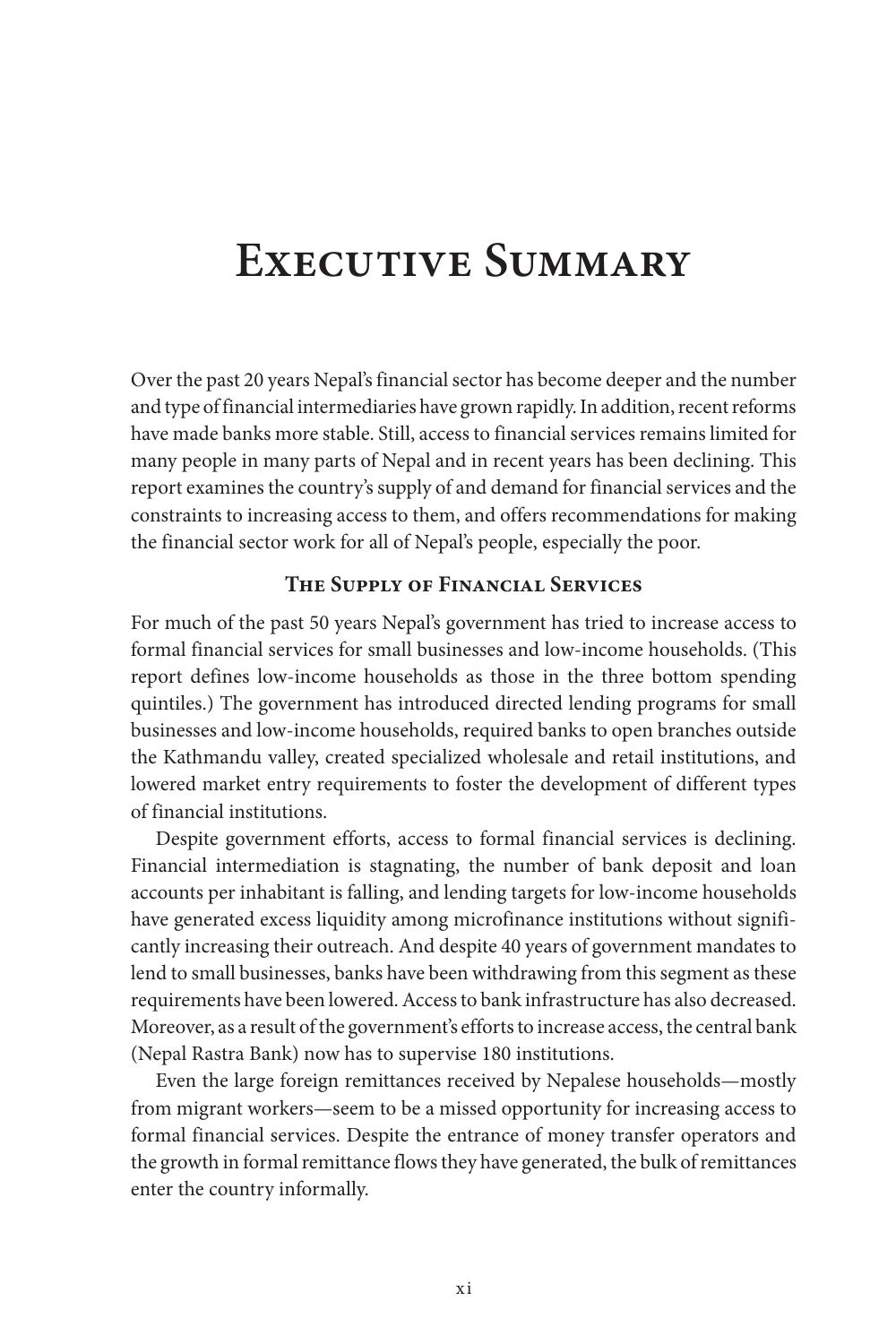## **The Demand for Financial Services**

The findings of the 2006 Access to Financial Services Survey—conducted by the World Bank and Total Management Services in cooperation with Solutions Consultant as background for this report—confirm that use of banks is limited, financial NGOs and cooperatives play a large role in providing both deposit accounts and loans, and informal borrowing far exceeds formal borrowing.

Only 26 percent of Nepalese households have a bank account, and banks' procedures are perceived as being the most cumbersome among financial institutions. Accordingly, clients prefer not to save in them. Banks dominated in urban areas and among the wealthiest.

Financial NGOs and cooperatives run a close second as largest provider of deposit accounts, serving 18 percent of households. These institutions are the preferred provider for low-income households, but are close to banks even for wealthier households. Microfinance and regional rural development banks are a distant third provider of deposit accounts, serving only 4 percent of households—mainly poor, rural ones.

About 38 percent of Nepalese households have an outstanding loan exclusively from the informal sector, 16 percent from both the informal and formal sector, and 15 percent from only the formal sector (that is, a bank, finance company, financial NGO or cooperative, or microfinance or rural regional development bank). Family and friends are by far the largest informal providers of loans to households—and, contrary to common belief, family and friends often charge interest. Most households who borrow from informal providers do not bother trying to borrow from financial institutions, mainly because formal institutions cannot meet their financial needs on time. Informal providers also require less physical collateral. Even among the wealthiest households, half of those with a bank account prefer informal lenders because of their rapid delivery. Similarly, informal lenders are the preferred providers of working capital for small businesses, again because they are faster at sanctioning loans than are formal financial institutions.

Of households that borrow from the formal sector, financial NGOs and cooperatives are the largest provider of loans (except for the wealthiest households). They dominate the market for loans under NRs 50,000, even for households with a bank account. Banks are the second largest provider—mainly in urban areas and for loans larger than NRs 50,000. Microfinance and regional rural development banks are the third largest providers, serving mainly in rural areas and in the Terai. Finance companies are the least preferred formal lenders, and operate mainly in the Kathmandu valley.

Nepal's payment system is virtually unused for retail domestic transactions and little used for international ones. An estimated 69 percent of foreign remit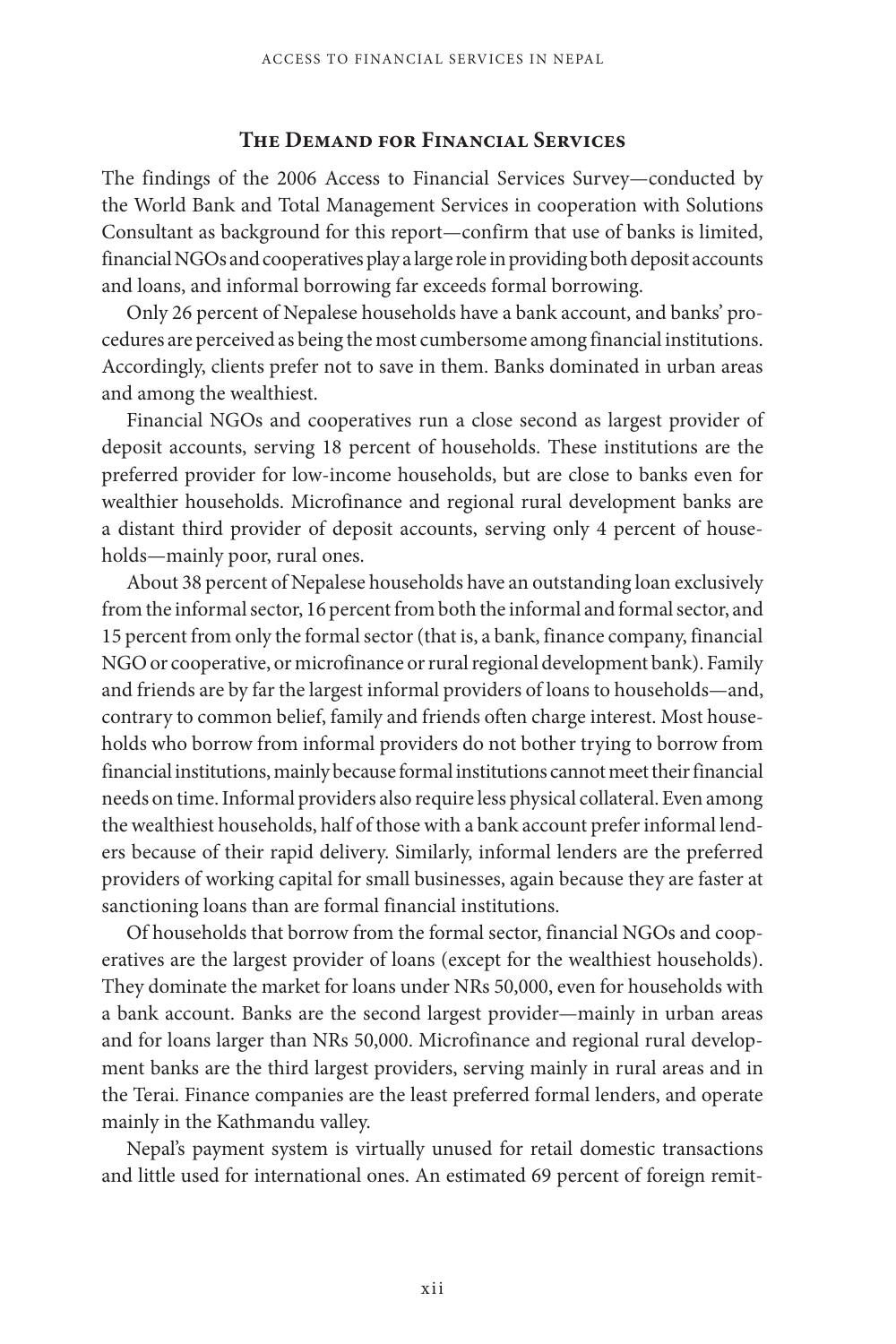tances come through informal channels—usually family and friends—even among households with a bank account. Just 6 percent of remittances are saved in financial institutions. The bulk of foreign remittances are used for consumption and to repay loans—loans most likely incurred by workers to migrate to other countries.

In sum, both supply and demand indicators show that, despite government efforts, formal financial institutions do not serve the needs of most of the Nepalese population. And while access to and use of formal financial services are limited in general, the problem is more acute for small businesses and low-income households. Indeed, both access and use are closely correlated with business loan size and household income.

## **Why Have Government Efforts to Increase Access Failed?**

Government efforts to increase access to formal financial services have not achieved their goals because they have focused on the symptoms of limited access—not the root causes. For example, the priority sector lending program, requiring banks to make loans to small businesses, has not addressed the sustainability of such lending. Similarly, the deprived sector lending program for low-income households has not addressed the microfinance sector's capacity to extend large volumes of loans.

Increasing financial access for small businesses and low-income households requires that financial institutions be able to serve these segments in a financially sustainable manner. Lending profitably to small businesses requires a high level of efficiency, while operating microfinance institutions with large outreach requires high levels of professionalism and technical skills. Nepal's financial institutions have struggled to meet these requirements.

## **Why Don't Banks Scale up Lending to Small Businesses?**

Small businesses have very different features from large corporations—the traditional clients of Nepalese banks. To serve small businesses profitably, banks need to minimize transaction costs and generate large numbers of high-quality loans. But for many reasons, Nepal's banks find it difficult to serve small businesses profitably:

- Bank procedures for small business loans are too complex, making such lending unnecessarily long and expensive for both the businesses and the banks.
- The most popular bank product, overdrafts (lines of credit), is inappropriate for many small businesses, which do not deposit their revenues in banks.
- The interest rates that banks charge on loans to small businesses do not adequately reflect the costs of serving them.
- Banks require high levels of immovable collateral, while small businesses tend to have only movable assets.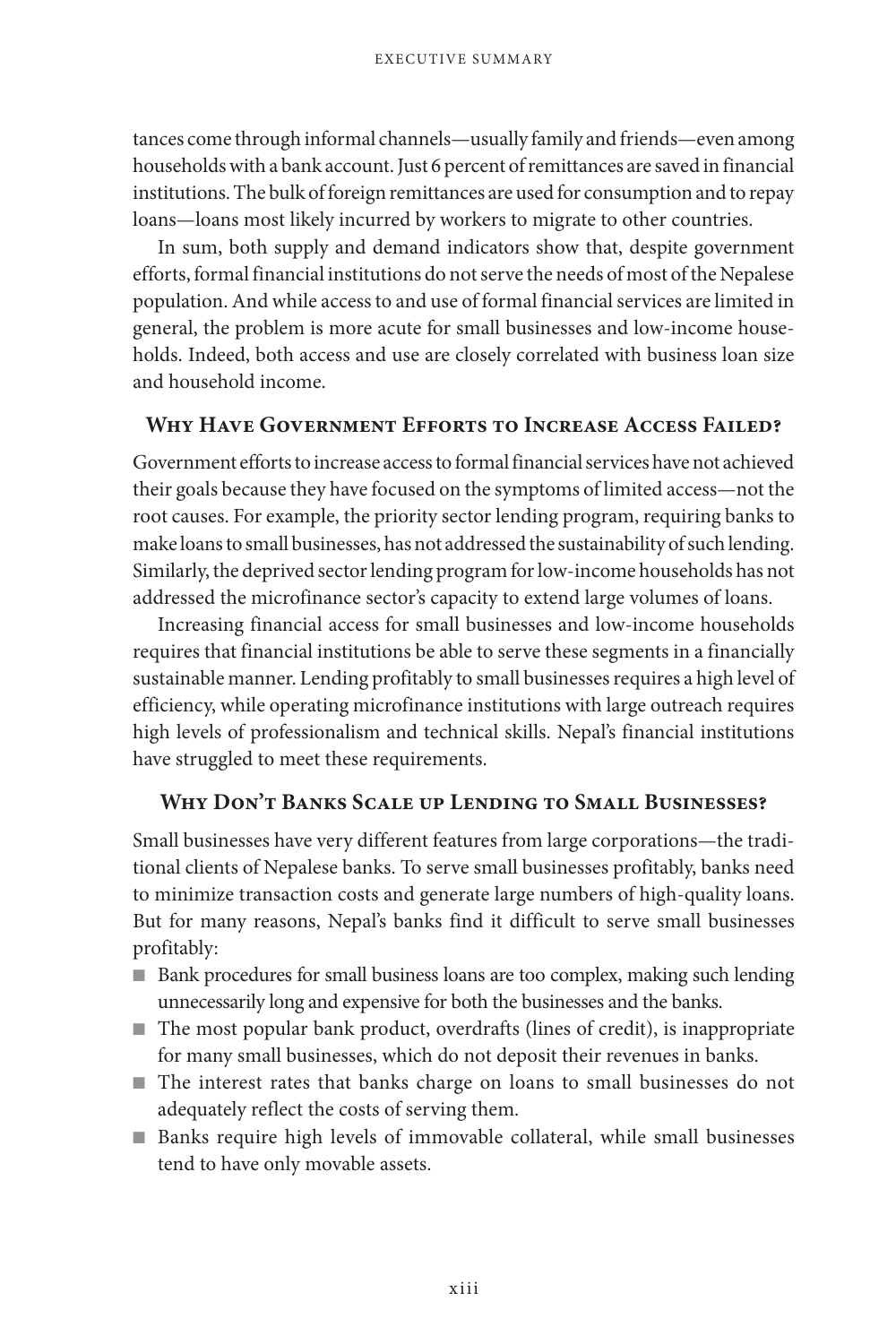■ Although Nepalese banks have sophisticated management information systems, they generally do not use them to measure staff and loan performance—which is crucial for profitable small business lending.

Although the legal and regulatory framework is not a binding constraint on bank lending to small businesses, it could be improved to facilitate such loans. Obstacles include:

- There is no registry to record liens on movable assets, which makes such assets almost unusable as collateral.
- The credit bureau only covers loans larger than NRs 1 million, and does not provide accurate and timely information.
- Loan loss provisioning rules—especially for short-term loans—are too lax and do not provide the right incentives for stringent monitoring of small business loans. At the same time, provisioning requirements for loans secured only with unregistered movable collateral and personal guarantees are too stringent, discriminating against small businesses that cannot offer immovable assets as collateral.
- The method used to calculate fines for not meeting priority and deprived lending targets discourages banks from charging appropriate interest rates for small business loans. (Fines are calculated by multiplying the shortfall amount against the highest interest rate that the bank charges its clients.)

## **Why Haven't Microfinance Institutions Provided More Services to Low-income Households?**

Nepal's formal microfinance institutions could play a key role in delivering financial services to low-income households. Yet many potential clients of microfinance institutions prefer to save with and borrow from informal sources. The microfinance sector's limited ability to serve low-income households is reflected in its narrow outreach, sluggish growth, high liquidity, and low profitability.

Several factors explain the disappointing state of Nepal's microfinance sector, including:

- A complicated geo-political environment.
- Weak technical capacity in key areas, such as accounting and auditing, strategic planning, financial analysis, and human resource management.
- Lack of commercial orientation and slow professionalization—mainly because microfinance is often considered a charitable activity.
- Distortions arising from the government's deprived sector lending program that generate high liquidity among many microfinance institutions, as these institutions are encouraged to borrow beyond their needs and invest these low-cost funds in other financial institutions.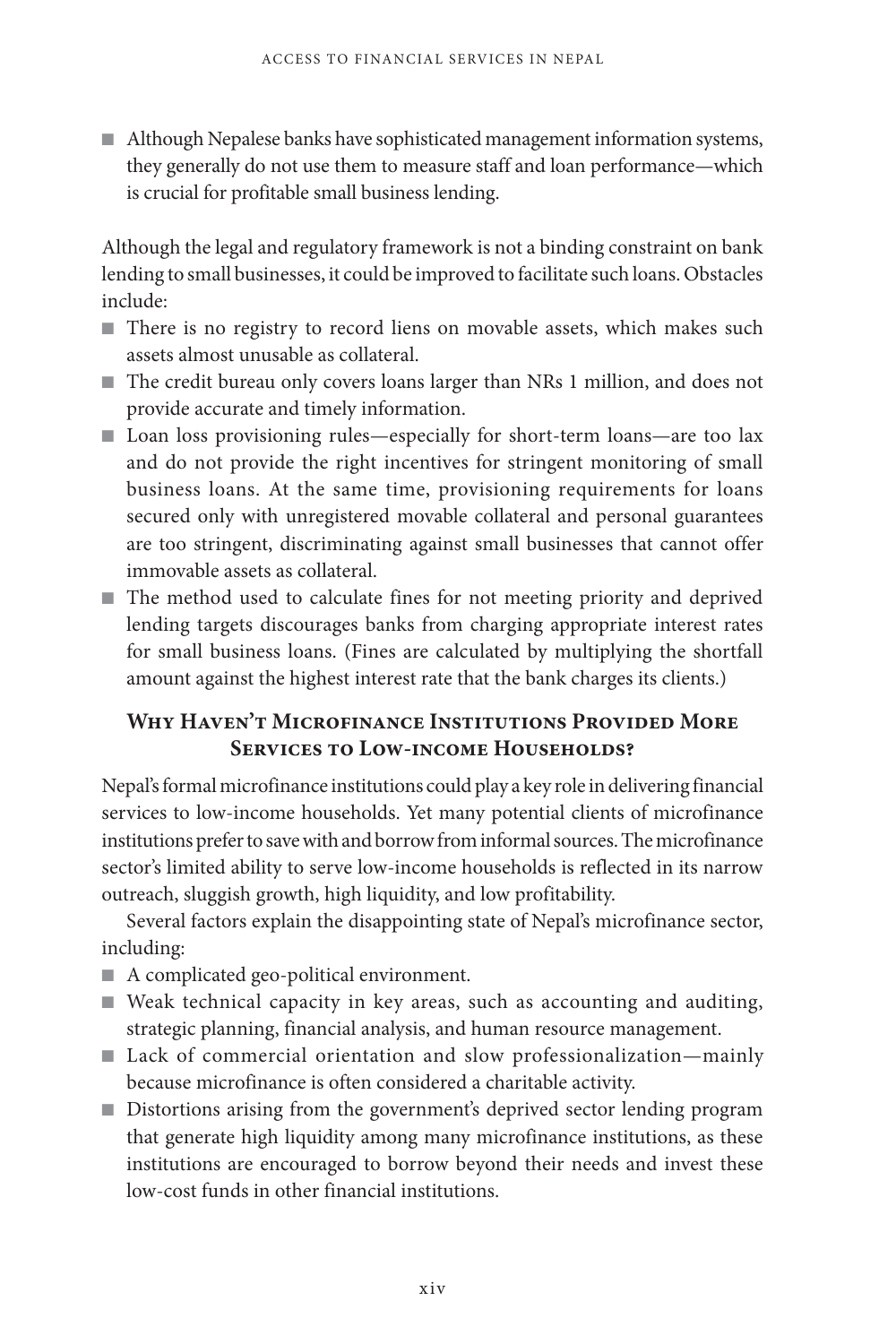Although often cited as an obstacle, Nepal's legal and regulatory framework is not a binding constraint on the growth of the microfinance sector. Still, the framework for microfinance is convoluted and confusing. Although this framework is not hampering microfinance growth per se, supervision of the sector is problematic. Small institutions that pose no systemic risk are supervised, while larger ones are not—and supervisory capacity is weak. As a result microfinance consumers can be misled, and supervisors cannot ensure the sector's stability.

## **Why Do Informal Channels Dominate the Remittance Market?**

Since 2001, when money transfer operators were allowed to enter Nepal's remittance market, formal remittance payments have increased and improved considerably—with formal remittances being delivered in a day or two at relatively low cost, even in remote areas. Thus it seems that the widespread use of informal channels is due to limited familiarity with the formal financial sector and a perception that family and friends are a safer delivery mechanism, rather than to a lack of alternatives. Moreover, India is the largest source of migrant remittances and, given its proximity and ease of entry, migrants tend to move quite often between it and Nepal. Finally, there appear to be legal and regulatory constraints in the India-Nepal corridor for money transfer operators.

## **How Can the Government Increase Access for Small Businesses and Low-income Households?**

Although there is little theoretical knowledge of what expands access, several approaches have worked in practice, based on two principles. First, government should not require financial institutions to lend to specific sectors or open branches in specific areas. Rather, it should support financial institutions with potential to increase access sustainably, by helping providers profitably reach their desired market segments. Second, government must develop an enabling environment—for example, by promoting institutions that reduce information asymmetries between borrowers and lenders.

To help banks increase small business lending, the government could undertake two initiatives:

### **INITIATIVE 1:**

**Create a technical assistance fund to help banks with potential develop appropriate products and procedures for profitable lending to small businesses.** 

### **INITIATIVE 2:**

**Develop an enabling environment that makes small business lending safer, cheaper, and faster. Efforts should include:**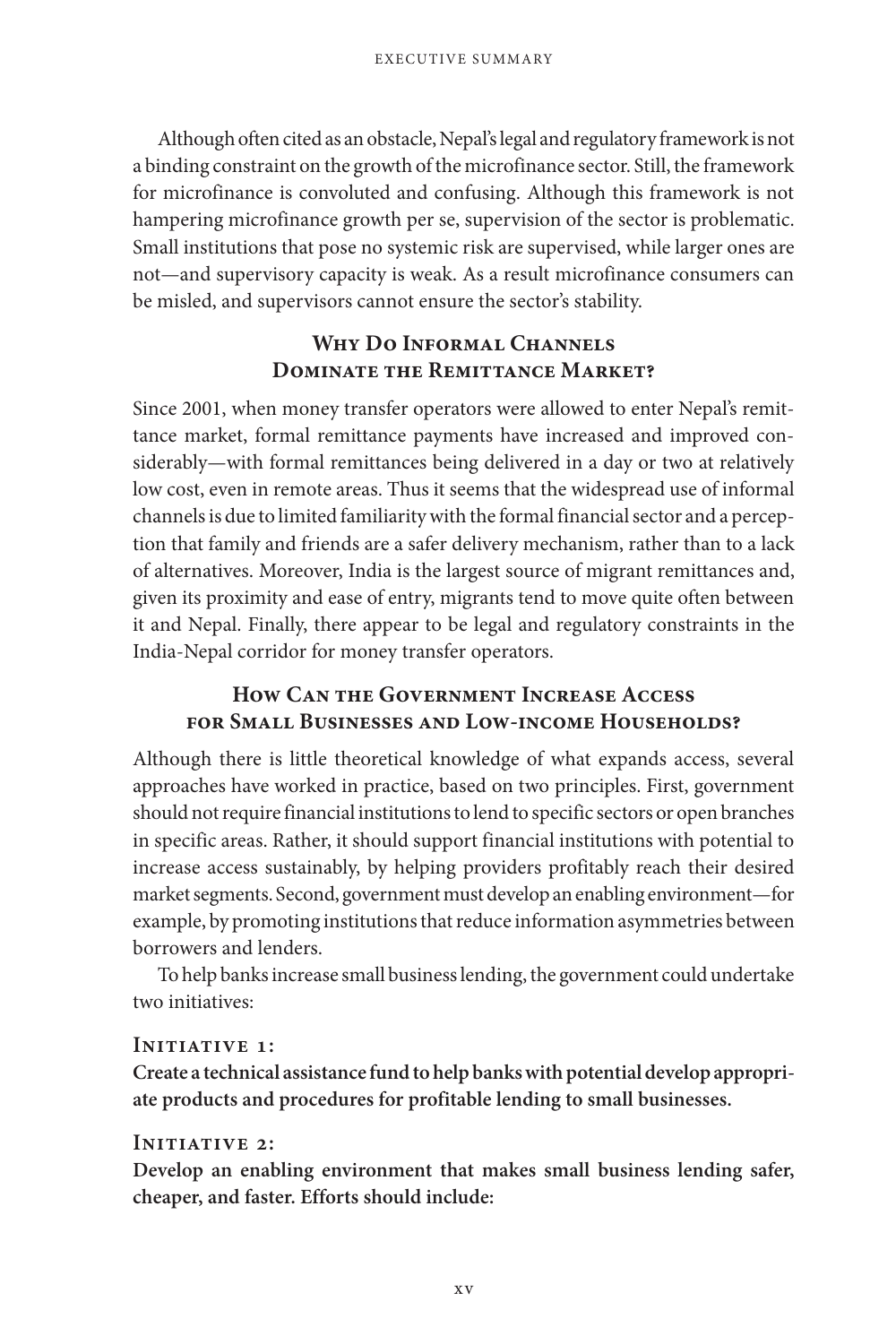- Creating a registry for secured transactions.
- Increasing loan loss provisioning requirements overall while reducing them for small loans without registered movable collateral.
- Strengthening Nepal's credit bureau.

To help microfinance institutions serve a large number of low-income households, the government could undertake two initiatives:

## **INITIATIVE 3:**

## **Promote the microfinance industry by upgrading technical skills, reenergizing the sector, and reforming state-owned providers. Efforts should include:**

- Articulating a vision for the sector.
- Encouraging professionalization of the sector by supporting a technical assistance fund to upgrade capacity in key technical areas.
- Attracting a demonstration institution—that is, a commercially oriented microfinance player—to expedite change.
- Restructuring state-owned microfinance providers and apex institutions.

## **INITIATIVE 4:**

## **Create a legal and regulatory environment that protects microfinance consumers and promotes stability. Efforts should include:**

- Reviewing the legal and regulatory framework for microfinance, with a view to simplifying it.
- Determining which institutions should be supervised, to target only those that could threaten the microfinance sector's stability.
- Developing a business plan for a stronger microfinance supervisor.
- Drafting new legislation or amending existing legislation.

To make remittances more effective, the government could undertake two initiatives:

## **INITIATIVE 5:**

**Enhance the financial literacy of migrants and tackle legal and regulatory obstacles in the India-Nepal corridor to increase formal remittances.** 

## **INITIATIVE 6:**

**Promote a viable loan scheme for migrants—one that reduces the share of remittances used to repay loans.**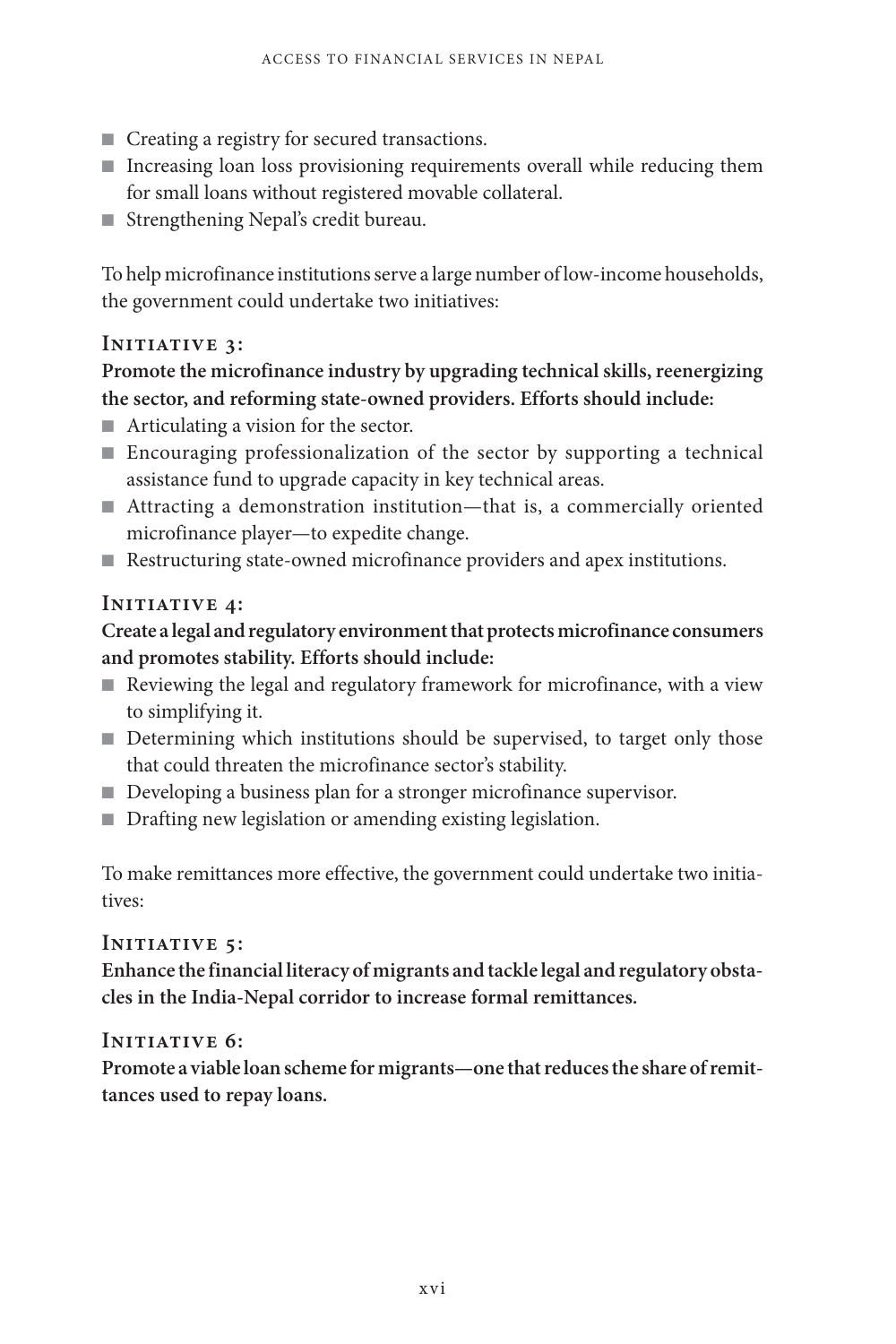### **Chapter**

## <span id="page-18-0"></span>**The Supply of Financial Services**

*Although recent developments in Nepal's financial sector have moderately improved its performance, including the entry of many new actors, the sector remains fragile and access to financial services has been declining. This chapter reviews these developments, the performance of formal financial institutions, government efforts to increase access to financial services, and missed opportunities for remittances in the financial sector. Most of the analysis is based on data from Nepal Rastra Bank.1*

## **Recent Developments in the Financial Sector**

In recent decades Nepal has seen exponential growth in the number of its financial institutions. In 1980 there were 4 licensed financial institutions; by 2005 there were 180.<sup>2</sup> In 2005 Nepal had 17 commercial banks, 25 development banks, and 59 finance companies.<sup>3</sup> In addition, the regulated microfinance sector comprised 4 microfinance development banks, 5 regional rural development banks, 20 financial cooperatives, and 47 financial intermediary nongovernmental organizations (FINGOs), as well as 3 "apex" (wholesale) institutions that do not provide direct financial services to poor households (box 1.1).4

In recent years the depth of Nepal's financial sector (as measured by M2 relative to GDP) has increased, mainly due to growth in bank assets. But commercial banks' dominance of the financial sector is slowly being eroded by new entrants. M2 rose from 45 percent of GDP in 1999 to 57 percent in 2005, and financial sector assets jumped from 62 percent of GDP in 2000 to 93 percent in 2005. Yet commercial bank assets accounted for 87 percent of financial sector assets in 2005— 6 percentage points less than in 2000, mainly due to the growth of development banks and finance companies (figure 1.1).

Although recent reforms have strengthened the banking sector, it remains weak. Since the late 1990s the authorities have improved the legal framework for banks, strengthened Nepal Rastra Bank, and partially restructured three insolvent stateowned commercial banks and development banks: Nepal Bank Limited, Rastriya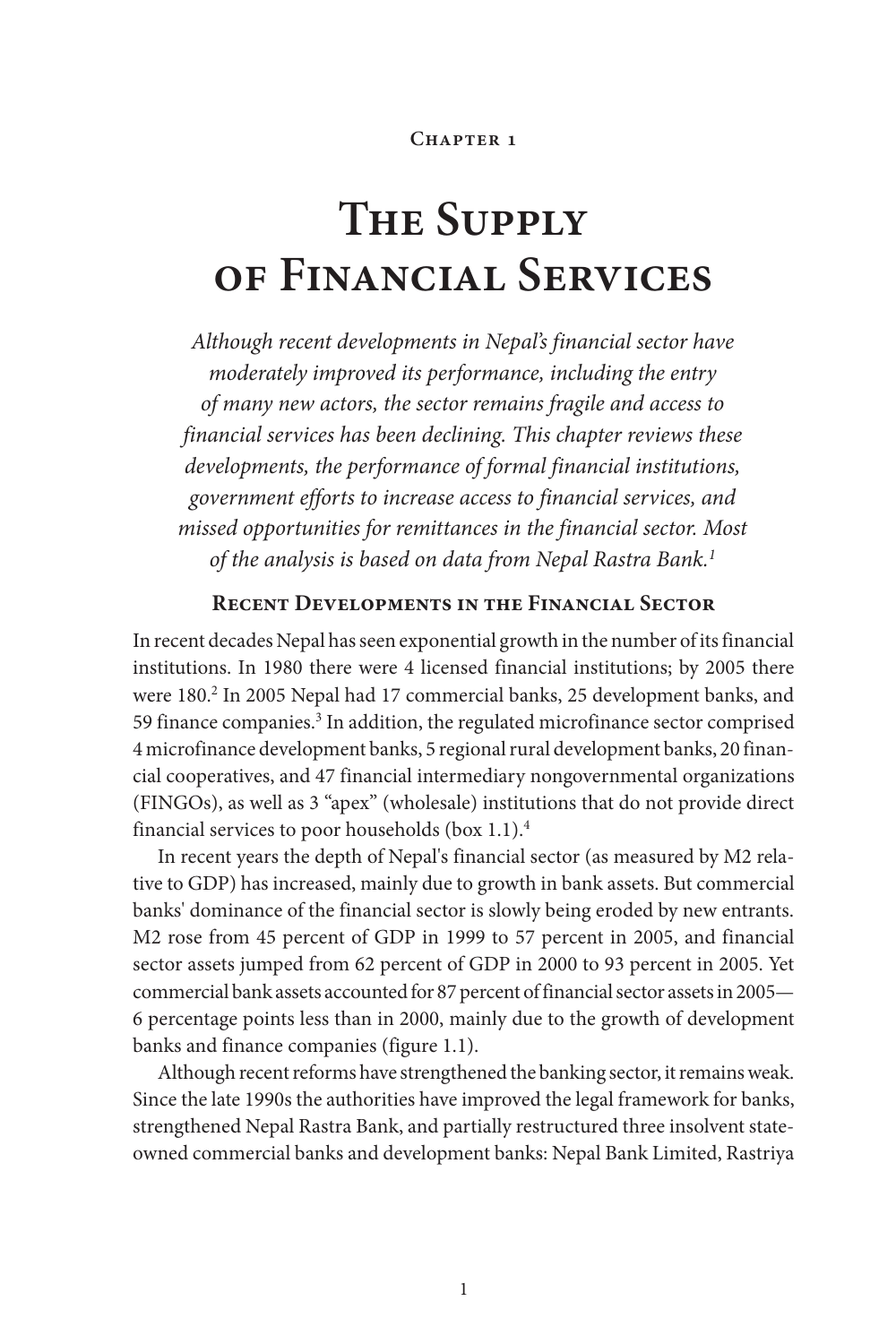#### BOX 1.1

## *Nepal's regulated and unregulated retail microfinance sector*

The portion of Nepal's retail microfinance sector licensed and regulated by Nepal Rastra Bank includes nine microfinance development banks. Four are privately owned microfinance development banks and five are regional rural development banks, four of which are state owned.

All cooperatives and NGOs are required to register with the Department of Cooperatives and local authorities. In addition, all cooperatives and NGOs engaged in microfinance are supposed to be licensed and regulated by Nepal Rastra Bank—but many are not. Accordingly, the microfinance sector licensed and regulated by Nepal Rastra Bank, for which financial data are available, represents only a small portion of Nepal's microfinance activity.

Indeed, an estimated 2,300 cooperatives are involved in financial services, yet only 20 fall under the supervision of Nepal Rastra Bank. Similarly, of the estimated 15,000 NGOs undertaking financial activities, just 47 are under the bank's supervision, representing 39,000 loans. In 2005 the regulated microfinance sector had 360,000 clients (box table 1.1; see also appendix B).

| . .<br><b>Type of institution</b>                       | Total number                                                             | <b>Number</b><br>regulated | Number of loans<br>from regulated<br>institutions |  |
|---------------------------------------------------------|--------------------------------------------------------------------------|----------------------------|---------------------------------------------------|--|
| Financial cooperative                                   | About 2,300 financial cooperatives<br>and 190 small farmers cooperatives | 20                         | 28,000                                            |  |
| Financial intermediary NGO                              | 15,000                                                                   | 47                         | 39,000                                            |  |
| Microfinance development bank                           | 4                                                                        | 4                          | 104,000                                           |  |
| Regional rural development bank                         | 5                                                                        |                            | 190,000                                           |  |
| Source: Author analysis of data from Nepal Rastra Bank. |                                                                          |                            |                                                   |  |

#### BOX TABLE 1.1 **What types of retail microfinance institutions are regulated?**

Banijya Bank, and the Agricultural Development Bank, including the appointment of new management teams for the first two (box 1.2). Although the sector has become more stable, the picture remains bleak. In 2005 commercial banks (public and private) had an average capital adequacy ratio of –6.3 percent and nonperforming loans of 19 percent—mainly due to the large accumulated losses of Nepal Bank Limited and Rastriya Banijya Bank (table 1.1).

Private banks perform better than public ones, but they also exhibit weaknesses. In 2005 the average capital adequacy ratio for private commercial banks was 11.4 percent, and nonperforming loans averaged 5.3 percent. But 4 of 15 private commercial banks did not meet capital adequacy requirements (whether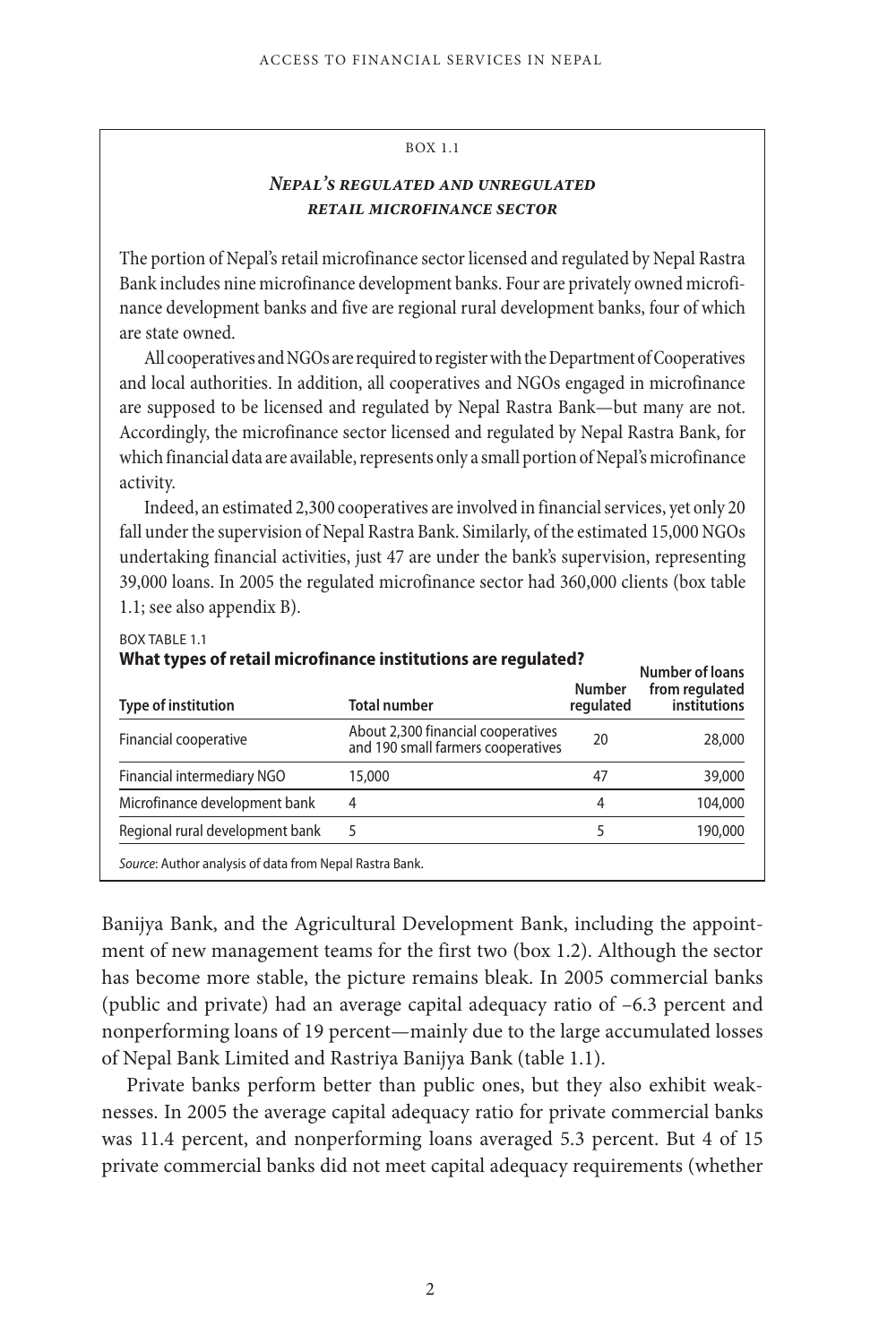

TABLE 1.1

#### **Indicators of soundness for commercial banks, 2001–05**

| Indicator                                          | 2001     | 2002     | 2003     | 2004     | 2005    |
|----------------------------------------------------|----------|----------|----------|----------|---------|
| <b>Profitability</b> (millions of Nepalese rupees) | $-7.843$ | $-9.428$ | $-3.317$ | 3,707    | 5,205   |
| Nepal Bank Limited                                 | $-2,178$ | $-3,071$ | $-252$   | 710      | 1,730   |
| Rastriya Banijya Bank                              | $-7.083$ | $-7.068$ | $-4.839$ | 1,040    | 1,323   |
| Nonperforming loans (percentage of total)          | 29.3     | 30.4     | 28.8     | 22.8     | 18.9    |
| Nepal Bank Limited                                 | 50.8     | 56.3     | 60.5     | 53.7     | 49.6    |
| Rastriya Banijya Bank                              | 48.2     | 55.1     | 60.2     | 57.6     | 53.0    |
| Capital adequacy ratio                             | $-5.5$   | $-9.9$   | $-12.0$  | $-9.1$   | $-6.3$  |
| Nepal Bank Limited                                 | n.a.     | n.a.     | $-28.3$  | $-25.0$  | $-19.5$ |
| Rastriya Banijya Bank                              | n.a.     | n.a.     | $-44.3$  | $-42.12$ | $-40.5$ |

n.a. Not applicable.

Source: Nepal Rastra Bank 2006.

based on national or international standards, which are very similar), and 3 had nonperforming loans of more than 10 percent (IMF 2006b).

Even the nonbank financial sector shows serious shortcomings. At the end of the first quarter of fiscal 2006, 8 development banks and 24 finance companies did not meet capital adequacy requirements, and 2 had negative net worth (IMF 2006b). In addition, during 2004–06 the share of nonperforming loans rose for both types of institutions. The performance of microfinance institutions has also been fragile, with about a quarter of regulated institutions incurring losses.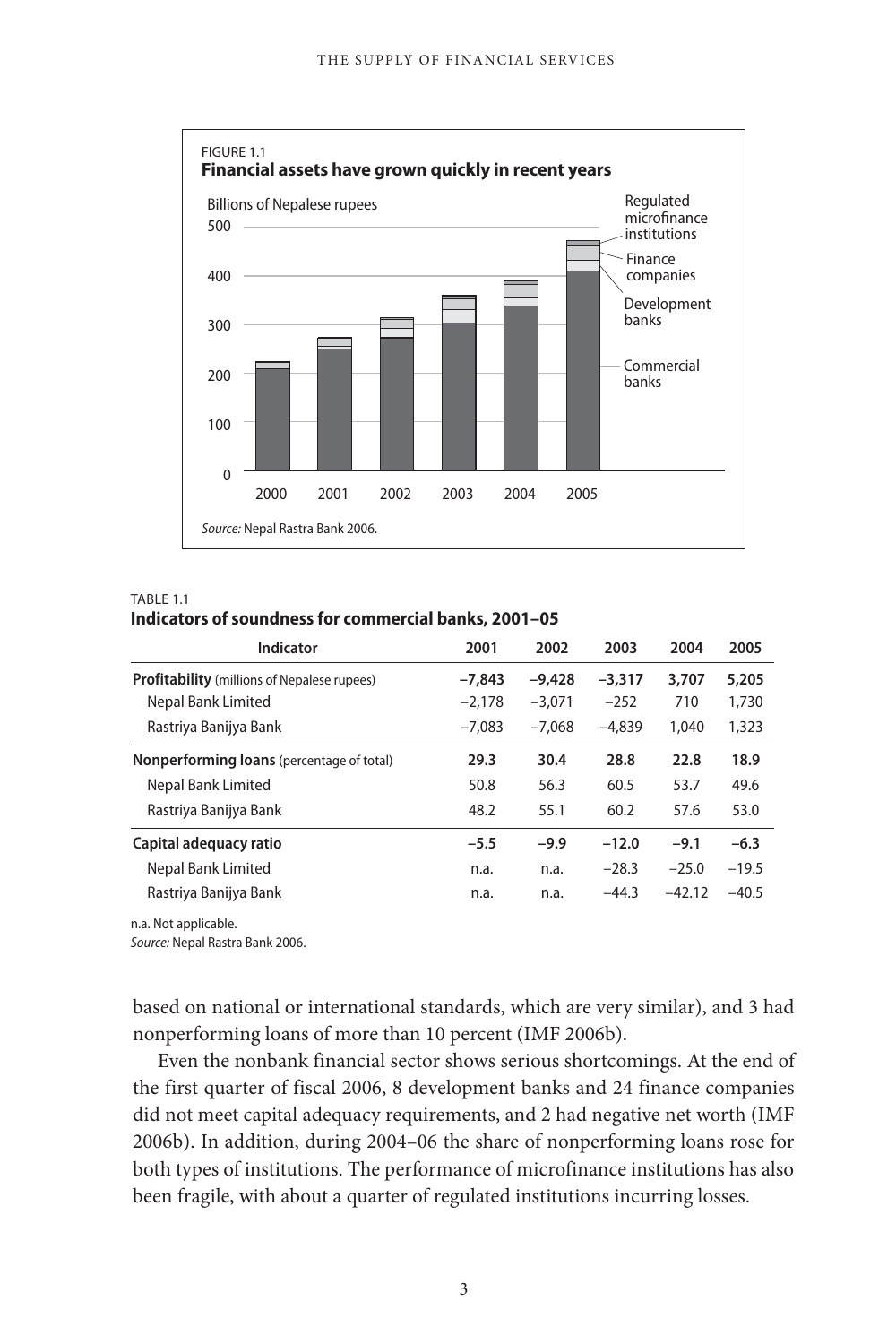#### BOX 1.2

## *A history of three big banks: Nepal Bank Limited, Rastriya Banijya Bank, and the Agricultural Development Bank*

Nepal Bank Limited, established in 1937, is Nepal's oldest bank. In 1998 the government reduced its ownership of the bank to 41 percent. But shortly after, the bank started being used as a "pocket bank," and connected lending and nonperforming loans increased considerably. Because of such mismanagement, in 2002 Nepal Bank Limited was taken over by Nepal Rastra Bank. Rastriya Banijya Bank was established in 1966 and is fully owned by the government.

Nepal Bank Limited and Rastriya Banijya Bank were put under new management in 2002. Nepal Bank Limited's performance has since improved dramatically, though it still has negative equity. The bank has run an operating profit since 2003, is on track to be fully computerized in 2007, and in 2006 nonperforming loans accounted for 25 percent of the total, compared with 61 percent in 2003. Rastriya Banijya Bank's reforms have been less successful, and it lags behind on these and other indicators of progress.

The Agricultural Development Bank was created in 1968. It is mainly owned by the government and Nepal Rastra Bank, with a small percentage owned by farmers. Its mandate is to extend credit to cooperatives, individuals, and enterprises engaged in agriculture. In addition to its agriculture and commercial banking divisions, in 1975 the Agricultural Development Bank established the Small Farmers Development Program to provide credit to small groups of farmers on a group guarantee basis. With support from the German Agency for Technical Cooperation, in 1992 Nepal introduced the Cooperative Act and the program started being reorganized into the Small Farmers Cooperatives Limited—a federation of autonomous cooperatives. In 2001 the Small Farmers Development Bank was established to provide wholesale funds to these cooperatives. By July 2004 there were 161 such cooperatives, with 90,000 members and about \$4.0 million in deposits and \$18.3 million in outstanding loans.

A 2003 review of the Agricultural Development Bank's financial performance revealed serious concerns about its financial health. Nonperforming loans were alarmingly high, reaching 40 percent in the Small Farmers Development Program. Accordingly, it was recommended that the program's transformation into independent cooperatives be accelerated.

Despite the uneven financial performance of these three banks, their extensive branch networks—which together account for 61 percent of Nepal's bank branches—offer enormous potential for expanding access to financial services. Moreover, while private banks focus on the "top end" of the market, these institutions are perceived as being closer to the general population and low-income households.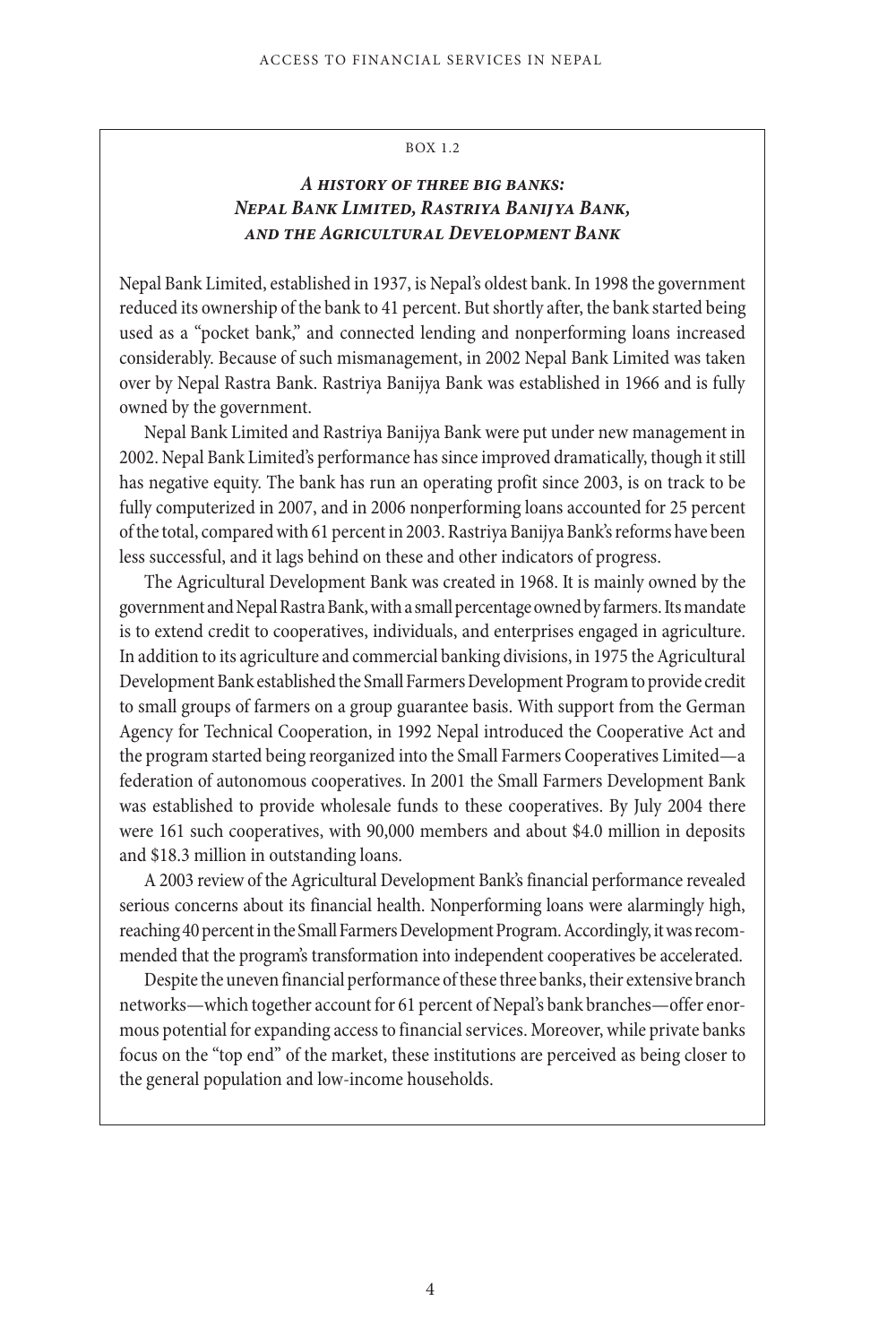## **Government Efforts to Increase Access to Financial Services**

<span id="page-22-0"></span>Since the late 1950s Nepal's government has made many efforts to increase access to financial services, especially for low-income households and small businesses. These efforts have included:

- Requiring banks, private and public, to direct a certain percentage of their loans to low-income households and small businesses—so-called deprived and priority sector lending.
- Introducing policies to encourage banks to open more branches outside the Kathmandu valley.
- Creating institutions to cater to the underserved, such as cooperatives, postal savings banks, regional rural development banks, and the Small Farmers Development Bank, Rural Self-Reliance Fund, and Rural Microfinance Development Center.
- Licensing two new types of financial institutions—finance companies and development banks—with lower capital requirements, thus sharply increasing the number of financial institutions.

On the first point, in 2006 banks were required to invest 4 percent of their loan portfolios in the priority sector (this requirement is expected to be phased out in 2007) and 3 percent in the deprived sector. Priority sector loans are not to exceed NRs 2.5 million, and are limited to manufacturing and service firms whose total fixed investment does not exceed NRs 10 million. Deprived sector loans must be less than NRs 30,000. Banks can fulfill these targets by lending directly to these sectors or through intermediaries. Moreover, banks that invest in the equity of microfinance banks can classify these investments as deprived sector lending. Banks that do not meet the priority and deprived sector lending targets are subject to fines, which are calculated by multiplying the shortfall amounts against the highest interest rates that the banks charge to their clients.

On the second point, the government has required banks that want to expand their branch networks within the Kathmandu valley to also expand outside it. To encourage such expansion, Nepal Rastra Bank has introduced a policy that allows banks to open a branch in the valley only if they also open one outside it.

On the third point, the government has created a number of institutions aimed at increasing access for poor and rural households. In the late 1950s it created, by executive order, cooperatives catering to farmers. In the mid-1970s it created the Postal Savings Bank (with more than 100 branches), with the goal of mobilizing small savings in rural areas. In the early 1990s it established five regional rural development banks, one for each administrative region. All these institutions remain state-owned except one that was privatized in 2005.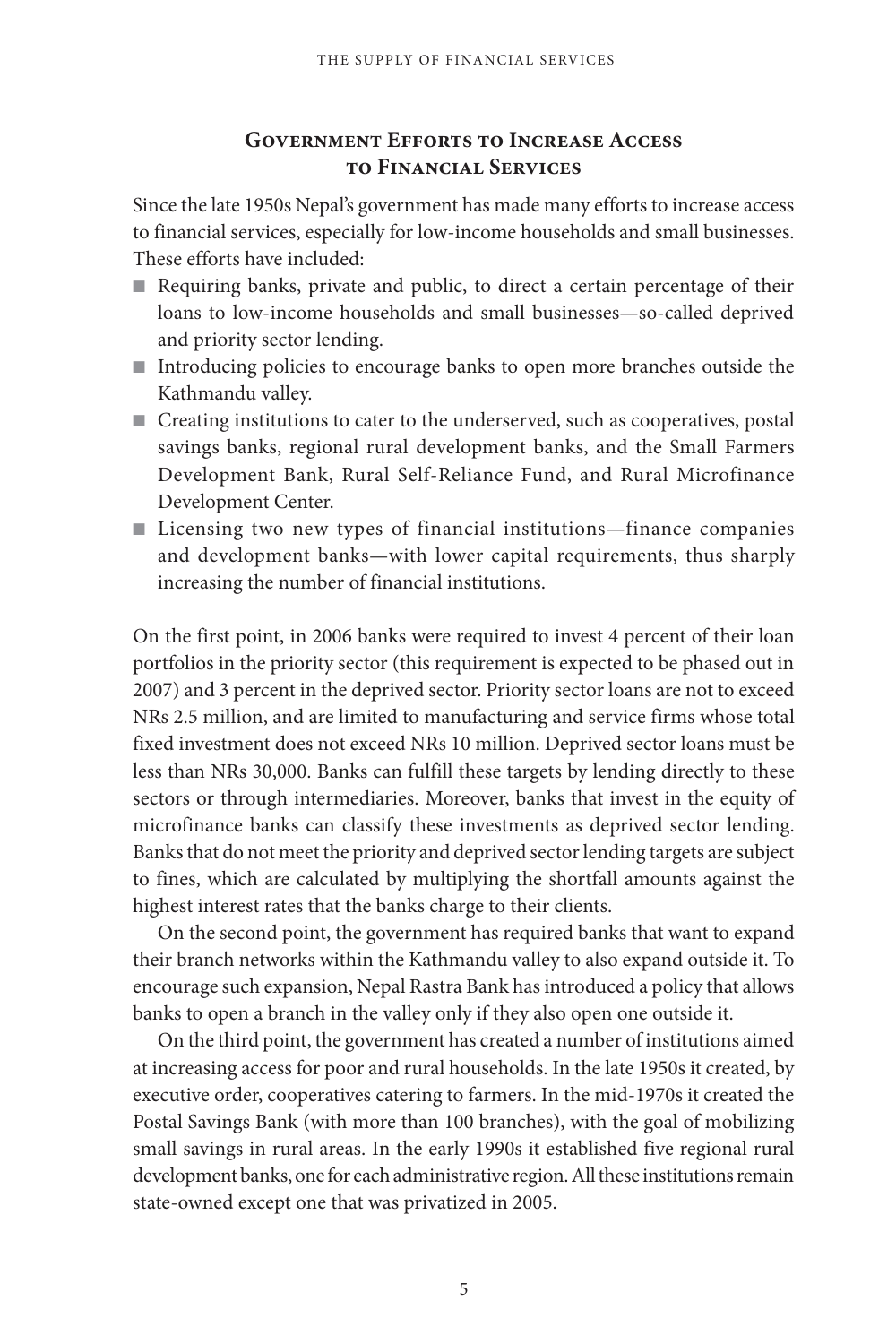In the 1990s the government also created the Rural Self-Reliance Fund (managed by Nepal Rastra Bank; box 1.3); the independently managed Rural Microfinance Development Center, which lends funds to financial NGOs and financial cooperatives; and the Small Farmers Development Bank, which lends to Small Farmers Cooperatives (those created by the Agricultural Development Bank's Small Farmers Development Program; see box 1.2 and appendix B). All three of these are apex microfinance institutions—that is, they receive funds from different sources at subsidized rates and lend them to retail microfinance institutions. But in Nepal the apex institutions do not pass on the subsidies to the final borrowers.

On the fourth point, in another effort to increase access, over the past 10 years Nepal Rastra Bank introduced two new types of financial institutions with lower capital requirements—finance companies and development banks—sharply increasing the number of financial institutions. The new development banks include four private microfinance development banks that target low-income households (see box 1.1).

#### BOX 1.3

### *Activities and performance of the Rural Self-Reliance Fund*

Nepal Rastra Bank created the Rural Self-Reliance Fund in 1990 to supply funds to microfinance institutions. It also provides financing to development banks involved in national priority areas, such as tea growing and processing.

The Rural Self-Reliance Fund makes loans to financial cooperatives and financial NGOs at an annual interest rate of 8 percent, with the provision that three-quarters of the interest on principle be repaid on time. Loan tenors are three years, and institutions are only eligible for three loans—the first for NRs 1.0 million, the second for NRs 1.5 million, and the third for NRs 2.5 million. The fund provides longer-term loans to development banks and microfinance development banks.

Since the inception of the Rural Self-Reliance Fund, the government and Nepal Rastra Bank have given it nearly NRs 340 million in grant capital—yet only a bit more than half has been used for lending. In January 2005 outstanding loans to financial cooperatives and financial NGOs totaled NRs 25 million (NRs 22 million for the cooperatives and NRs 3 million for the NGOs), to the Agricultural Development Bank, NRs 92 million, and to regional rural development banks, NRs 15 million. Total outstanding loans were NRs 190 million.

Although the Rural Self-Reliance Fund reports that its repayment rate is 91 percent, it appears that the repayment performance of financial NGOs and cooperatives is unsatisfactory. Preliminary analysis has found that nearly 30 percent of this segment of the fund's loan portfolio is more than 90 days overdue.

Source: Golden Jubilee 2005.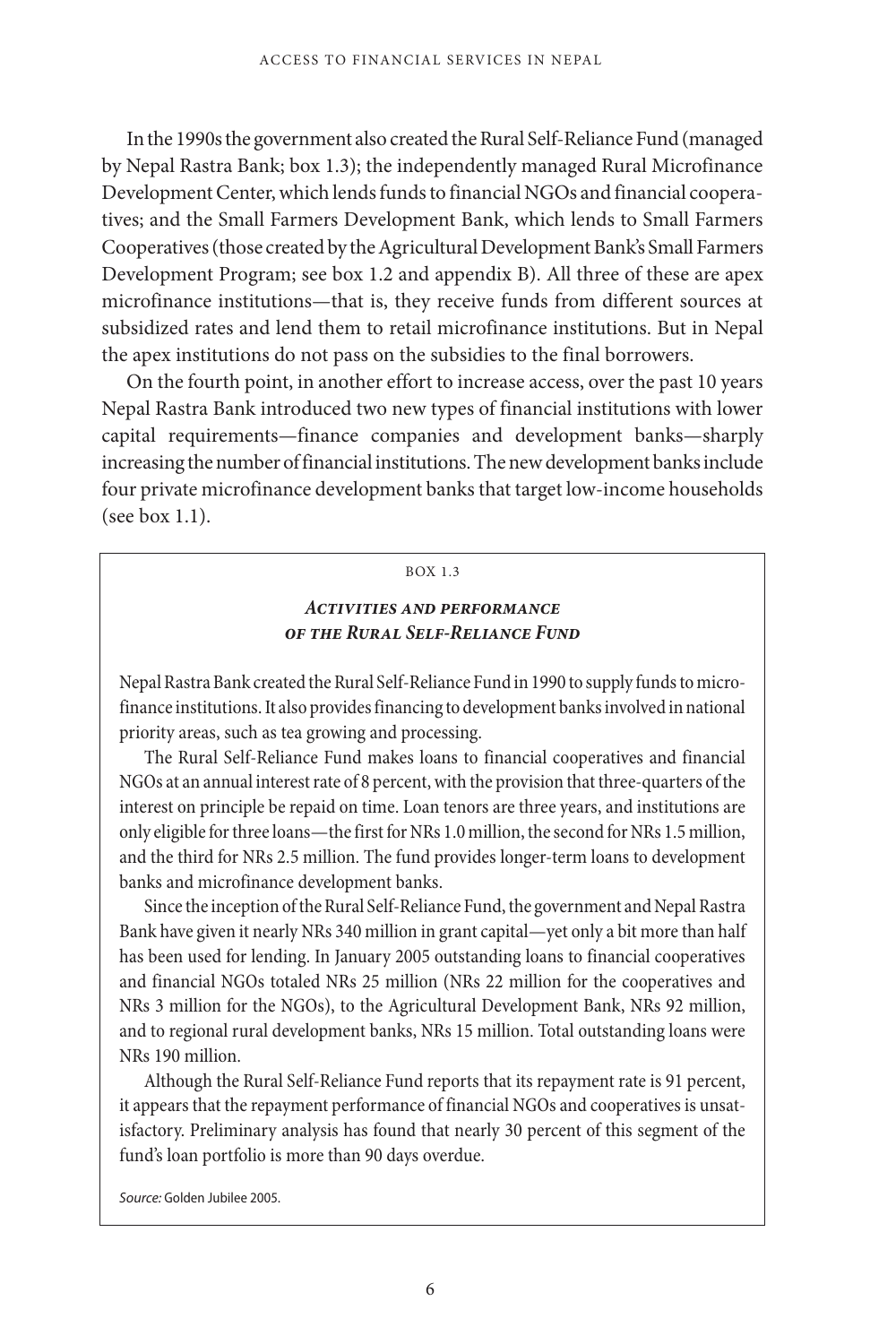## **Despite Government Efforts, Access to Financial Services Is Declining**

<span id="page-24-0"></span>In recent years financial intermediation—the degree to which the banking sector puts its deposits back into the economy—has been stagnating. Over the past 10 years, despite the negative real interest rate on deposits, deposit volumes have grown faster than credit volumes. The ratio of credit to deposits fell from 71 percent in 1996 to 63 percent in 2005 (figure 1.2). Banks have also increased their investments in government securities, from 9 percent of total assets in 1996 to 12 percent in 2005.<sup>5</sup>

Access, as measured by the number of bank deposit and loan accounts per 1,000 people, has decreased. The number of deposit accounts per 1,000 people dropped from 113 in 2001 to 90 in 2005 (figure 1.3). Similarly, the number of loan accounts per 1,000 people fell from 19 to 10 during this period.

Lending targets for deprived sectors have generated excess liquidity among microfinance institutions (figure 1.4), yet this has not translated into larger outreach. As of July 2005, most deprived sector lending occurred indirectly, and 11 of the 17 commercial banks (excluding the Agricultural Development Bank) preferred to pay fines and not meet their targets for deprived sector lending.<sup>6</sup> Despite this, deprived sector lending has led to high liquidity in the microfinance sector, with liquid funds and investments accounting for more than 20 percent of assets for all the institutions (see figure 1.4). Still, this has not resulted in large loan portfolios. In 2005 the microfinance sector had only 360,000 borrowers—not many, given that some microfinance institutions have been operating for more than 10 years. Detailed analysis of the financial performance of microfinance institutions is presented in appendix B.

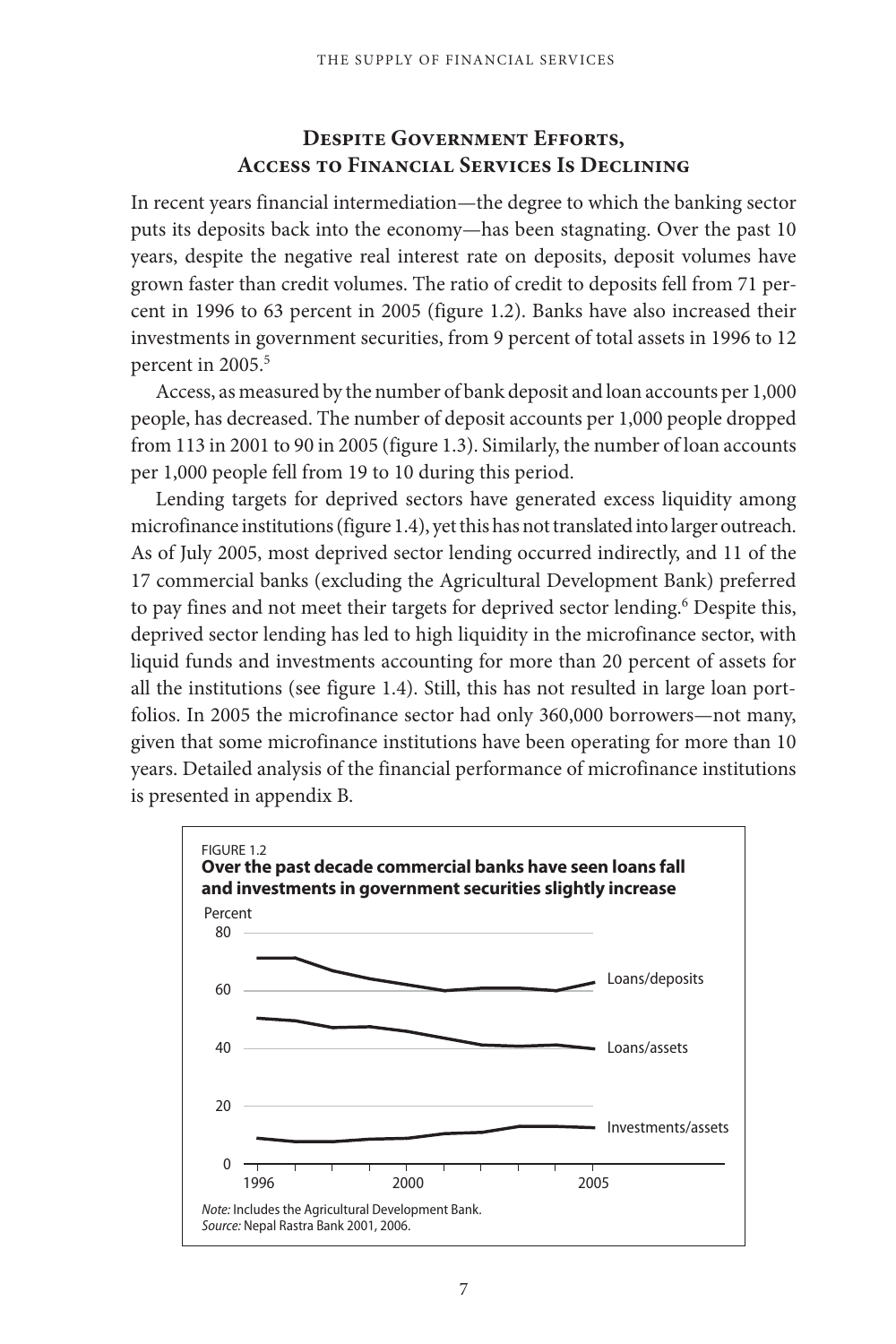

Similarly, as Nepal Rastra Bank has lowered targets for priority sector loans, banks have reduced lending to the priority sector—showing that the policy has not resulted in sustainable lending to the sector. In the 1970s, when the requirement was introduced, priority sector loans were to account for 12 percent of bank portfolios; as noted, the requirement is expected to be phased out in 2007. Moreover, in July 2005 only 84 percent of priority sector loans were made directly by banks; the rest went through intermediaries (microfinance institutions). Rastriya Banijya Bank and Nepal Bank Limited account for 40 percent of priority sector loans.

The Postal Savings Bank has also had disappointing outcomes. Despite its 30 years of operation, 117 branches, and higher interest rates on deposits, the bank has hardly made a dent in the financial sector. In 2005 it collected only NRs 151 million in savings and processed just 5,311 remittance transactions (615 foreign and 4,696 domestic, totaling about NRs 23 million). In July 2006 total deposits were NRs 422 million.

Despite a 2001 restructuring program (box 1.4), regional rural development banks—Nepal's largest providers of microfinance—are in poor financial health. In 2005 the loan portfolios of the five regional rural development banks accounted for 36 percent of loans from regulated microfinance institutions. But only two of the five recorded profits in 2005, and two had negative capital adequacy ratios. Moreover, one of the two profitable banks—the Western Region Rural Development Bank, privatized that year—made its profit by investing the funds received as deprived sector lending in fixed term deposits with other financial institutions, rather than from its own lending operations.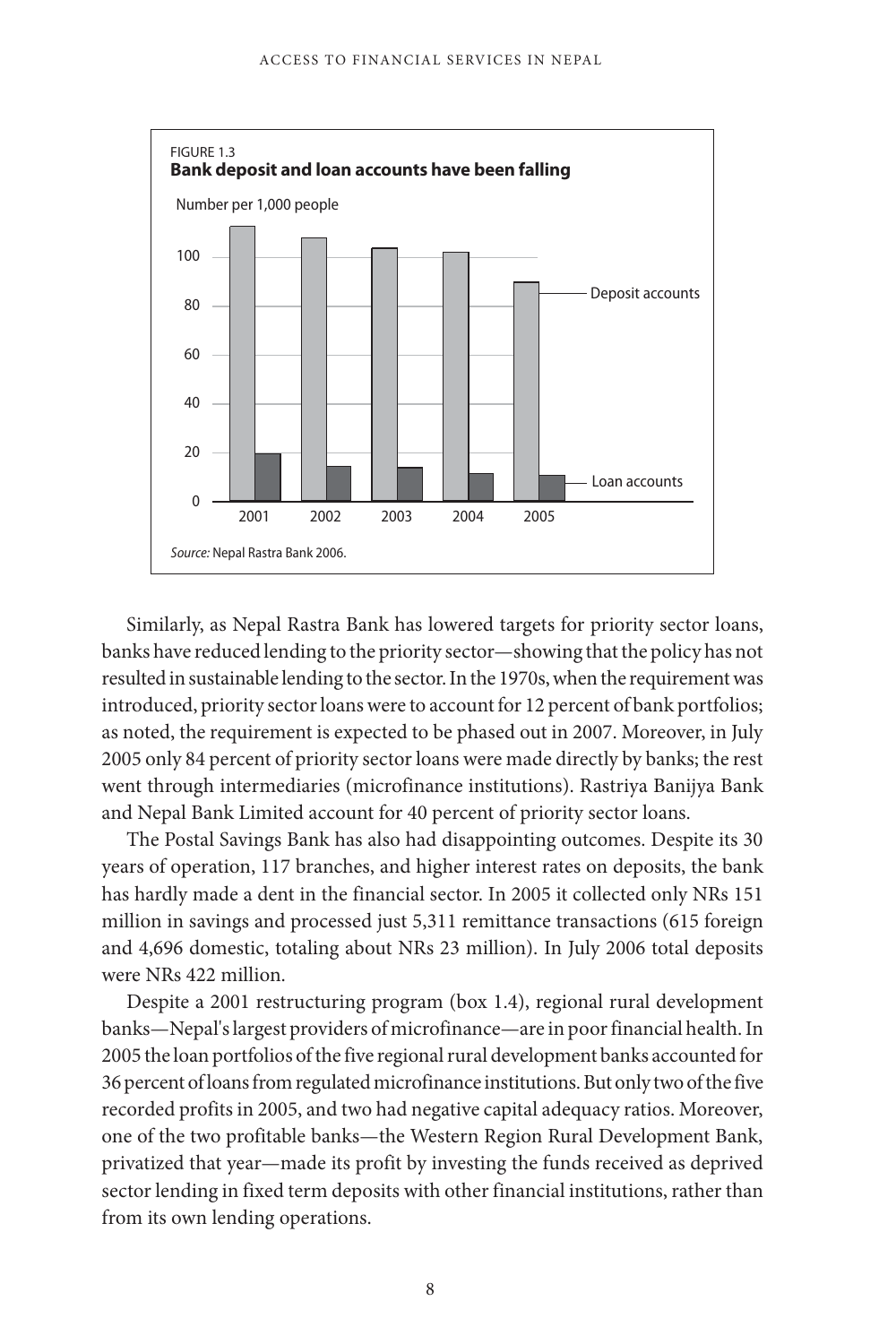

Since 1995—and especially since 1999—the number of bank branches per inhabitant has fallen, further reducing access to bank infrastructure (figure 1.5). This has been because of the closure of branches of the two state-owned commercial banks, due to both the Maoist insurgency and a process of rationalization. Between 1999 and 2005 the average number of inhabitants per branch rose from 36,100 to 54,000.

Although every district has at least one bank branch, access is skewed toward the Central region, where there is one branch for roughly every 50,000 inhabitants—

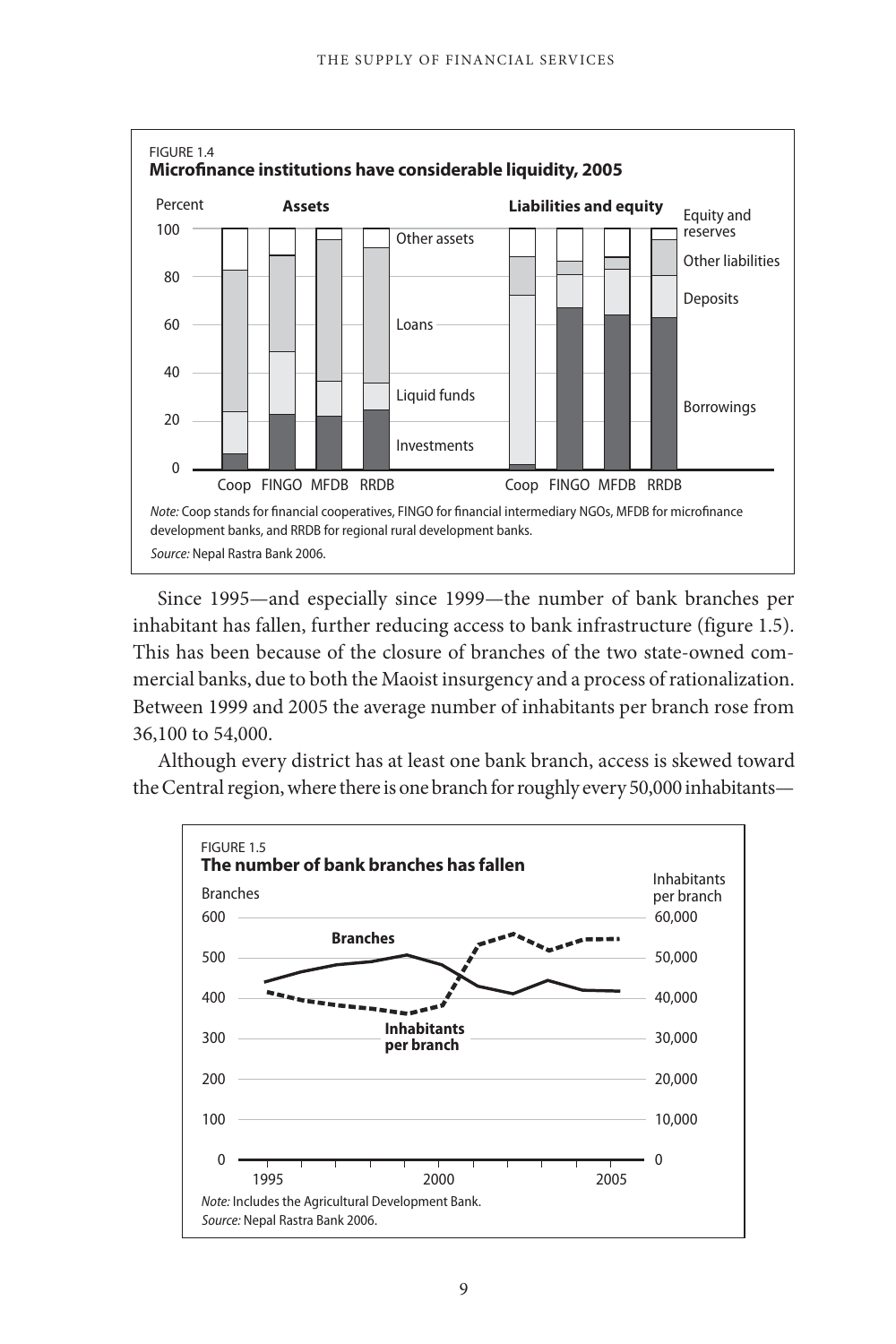#### BOX 1.4

#### *The reform program for regional rural development banks*

In 2001 the government and Nepal Rastra Bank committed to a five-year restructuring program for regional rural development banks. This program included recapitalization of four of the five banks (equivalent to NRs 163 million), reforms of the banks' operating practices, and progressive privatization of profitable ones. Reforms included introducing productivity measures for each bank, appointing executive directors through open competition, and implementing cost reduction schemes, such as for voluntary retirement. Under the restructuring program, 40–50 percent of shares of profitable regional rural development banks are to be sold to bank clients, while Nepal Rastra Bank keeps up to 10 percent and the government up to 20 percent. The remaining shares are to be split among employees, other banks, and other investors.

As a result of the recapitalization and the reforms, the Western Region Rural Development Bank and Eastern Region Rural Development Bank generated profits in 2005. Improvements have also been seen in the three other regional rural development banks.

As per the restructuring program, privatization was completed for the Western Region Rural Development Bank in 2005. The bank is now owned by its clients (40 percent) and employees (1 percent), five commercial banks (23 percent), the government (17 percent), Nepal Rastra Bank (10 percent), and Nirdhan Utthan Bank Limited (10 percent). Although the privatization was successful, the performance of the privatized bank has not been very good. In 2005 it made a profit only due to income generated by depositing its share of deprived sector lending in other financial institutions.

The other profitable regional rural development bank, covering the Eastern Region, started its privatization program in December 2004. Under the program Nepal Rastra Bank will divest all but 10 percent of its 67 percent share in the bank. Of that 57 percent, 42 percent is allocated for the bank's clients, 5 percent for its employees, and 10 percent for the public. It is not known when the program will be complete.

Divestment of shares from the regional rural development banks is an important step toward developing private sector involvement in the microfinance sector. Still, as a token of its commitment to the sector, Nepal Rastra Bank will continue to hold 10 percent equity in all five banks, even after their privatization.

Source: Golden Jubilee 2005.

compared with one for every 111,000 in the mid Western region (table 1.2). This regional disparity is mainly due to the fact that private commercial banks are concentrated in the Central region, which contains 46 percent of their branches.7

The fact that private banks offer much better services than public banks, makes the regional disparity even bigger. Many branches of public banks cannot offer the same range of products as their private counterparts due to lack of computerization.<sup>8</sup> For example, branches of public commercial banks often cannot offer real overdrafts (the most popular product for small businesses). In fact, they do not allow clients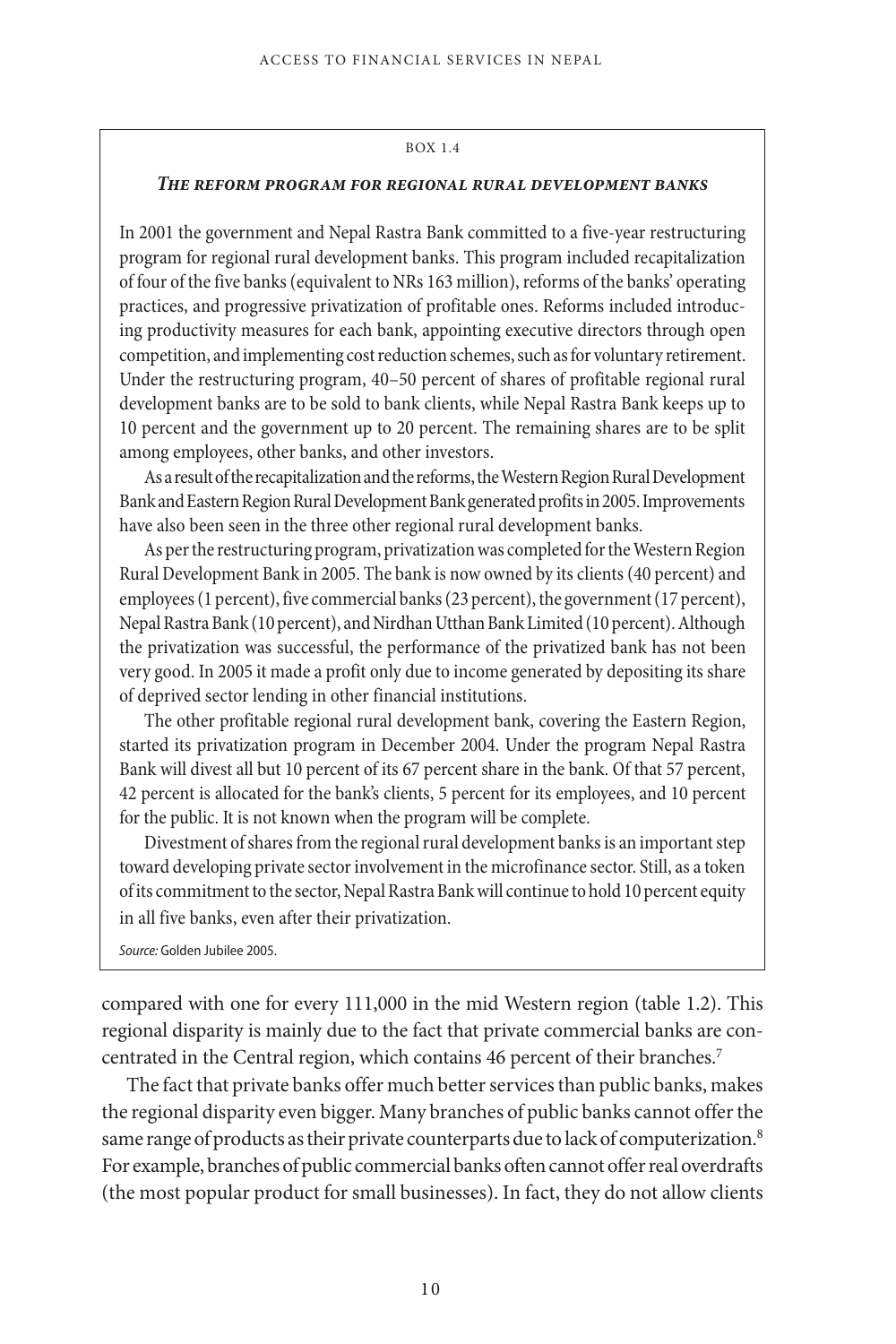<span id="page-28-0"></span>to use overdraft accounts for their businesses, because the branches are not computerized and have difficulties in calculating daily interest rates on overdrafts. Hence, while their clients receive overdrafts in theory, in practice they draw it down completely and use personal accounts for their daily business operations—thus paying interest on the full amount of TABLE 1.2

**Inhabitants per bank branch by region, 2005**

| Region                          | <b>Number</b> |
|---------------------------------|---------------|
| Eastern                         | 70,954        |
| Central (incl. Kathmandu)       | 49,617        |
| Western                         | 57,444        |
| Mid Western                     | 110,714       |
| Far Western                     | 100.654       |
| Source: Nepal Rastra Bank 2006. |               |

overdrafts at all times. They also have very long delivery times. Moreover, none of the public bank branches offers electronic payment facilities.

Making matters worse, non-branch infrastructure is largely undeveloped. In 2004 Nepal had just 27 automated teller machines (ATMs)—all but one in the Central region (with the other in the Western region). Except for branches, which are more expensive to operate due to security requirements, banks are only allowed to open extension counters. But such counters cannot be used to sanction loans.<sup>9</sup>

The government's push to increase access, by allowing the creation of specialized institutions and introducing new types of institutions, has also complicated things for Nepal Rastra Bank. The bank now has to supervise 17 commercial banks as well as 163 other financial institutions. In addition to the increased regulatory and supervisory burden, the creation of various tiers of financial institutions can potentially create regulatory arbitrage and result in a fragmented, vulnerable sector (IMF 2006b).

## **Remittances Are a Missed Opportunity for the Financial Sector**

Nepal's official remittance inflows have been increasing continuously over the past decade, reaching \$908 million in fiscal 2005—equivalent to 12 percent of GDP (IMF 2006a). But informal remittances far outweigh formal ones. The International Monetary Fund (IMF) estimates that 80 percent of foreign remittances are informal: 78 percent through migrants, their families, and friends, and 2 percent through the informal system (hundi).<sup>10</sup> Informal channels dominate largely because 90 percent of remittances come from India, whose proximity and porous border facilitate informal channels (Khatiwada 2005). The importance of informal providers is also confirmed by the 2006 Access to Financial Services Survey and the 2003/04 Nepal Living Standards Survey II, which found data of a similar magnitude.

Among formal remittance channels, money transfer operators are the largest. Since these operators were allowed to enter the market in 2001, formal remittances have tripled. But the presence of money transfer operators remains limited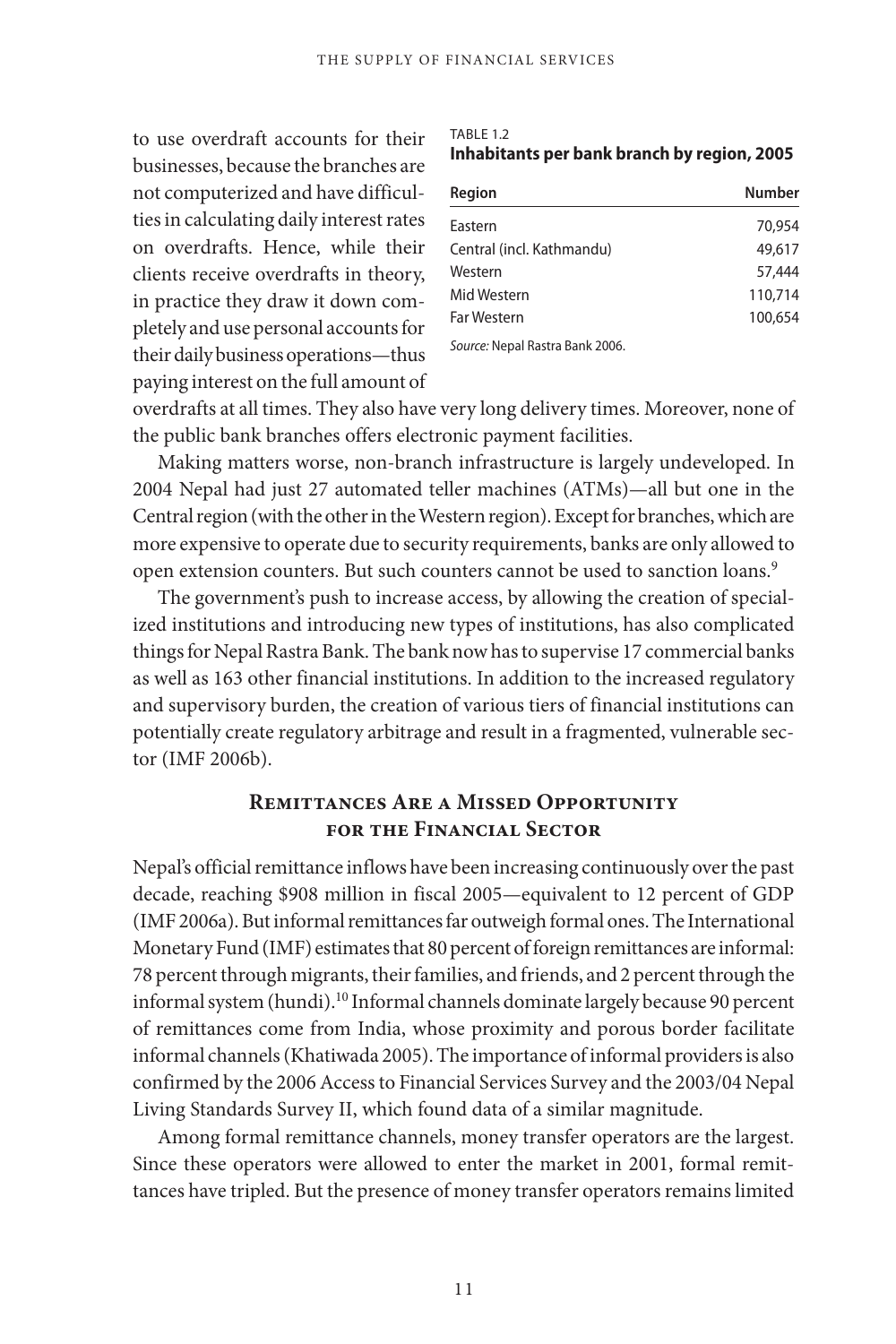#### BOX 1.5

## *Prabhu Money Transfer: An innovator in Nepal's remittance business*

The group to which Prabhu Money Transfer belongs started operations in 1991 with the establishment of a travel agency. Then in 1996 it established an agency specializing in sending workers overseas, and in 2002 it established Prabhu Money Transfer. Prabhu has contact offices in the Gulf countries, Hong Kong (China), Israel, the Republic of Korea, the United Kingdom, and the United States. Prabhu is Nepal's largest remittance company in terms of number of transactions (followed by Himalayan Bank and International Money Express). It transfers the equivalent of \$16 million a month—80 percent of which comes from the Gulf countries.

Prabhu Money Transfer has 125 payout locations across Nepal (branches or agents), some in remote areas such as Dang and Myagdi. Even in remote areas, payments arrive on the same or next day. Prabhu usually has one agent per city (as opposed to Western Union, which often has many agents per city). Prabhu competes with international money transfer operators on price: for a \$1,000 transaction, Prabhu is about \$35 cheaper than international operators. Prabhu has also developed a partnership with Chhimek Development Bank, a microfinance development bank that acts as its agent in 18 locations.

In addition, in 2006 Prabhu established a finance company targeted at remittance senders and receivers. This company plans to offer foreign employment loans and to use Prabhu's agents in recipient countries to monitor them. It costs about \$1,000 to secure an overseas job, with the staffing agency usually requiring a 25 percent down payment. Prabhu's finance company will accept nontraditional collateral, such as group guarantees. In addition, it plans to tap into the deprived sector lending window of commercial banks to finance these loans.

The finance company has also proposed offering deposit accounts in Nepal for foreign workers. Such accounts would allow these workers to save money at home so that they can build savings for when they return. Workers would be able to open such accounts from abroad and wire remittances directly into them. The company advertises its services through newspapers and leaflets provided to workers; it also runs a staffing agency. In addition, Prabhu organizes cultural events in countries with large communities of Nepalese workers.

Prabhu's finance company is also considering other innovations, including electronic banking, running its operations every day of the year, and introducing credit and debit cards. The company plans to open about new 10 branches over the next two years, focusing on localities that traditionally send workers overseas. Just five months after its opening, the finance company had 1,000 accounts. The target is 5,000 by July 2007.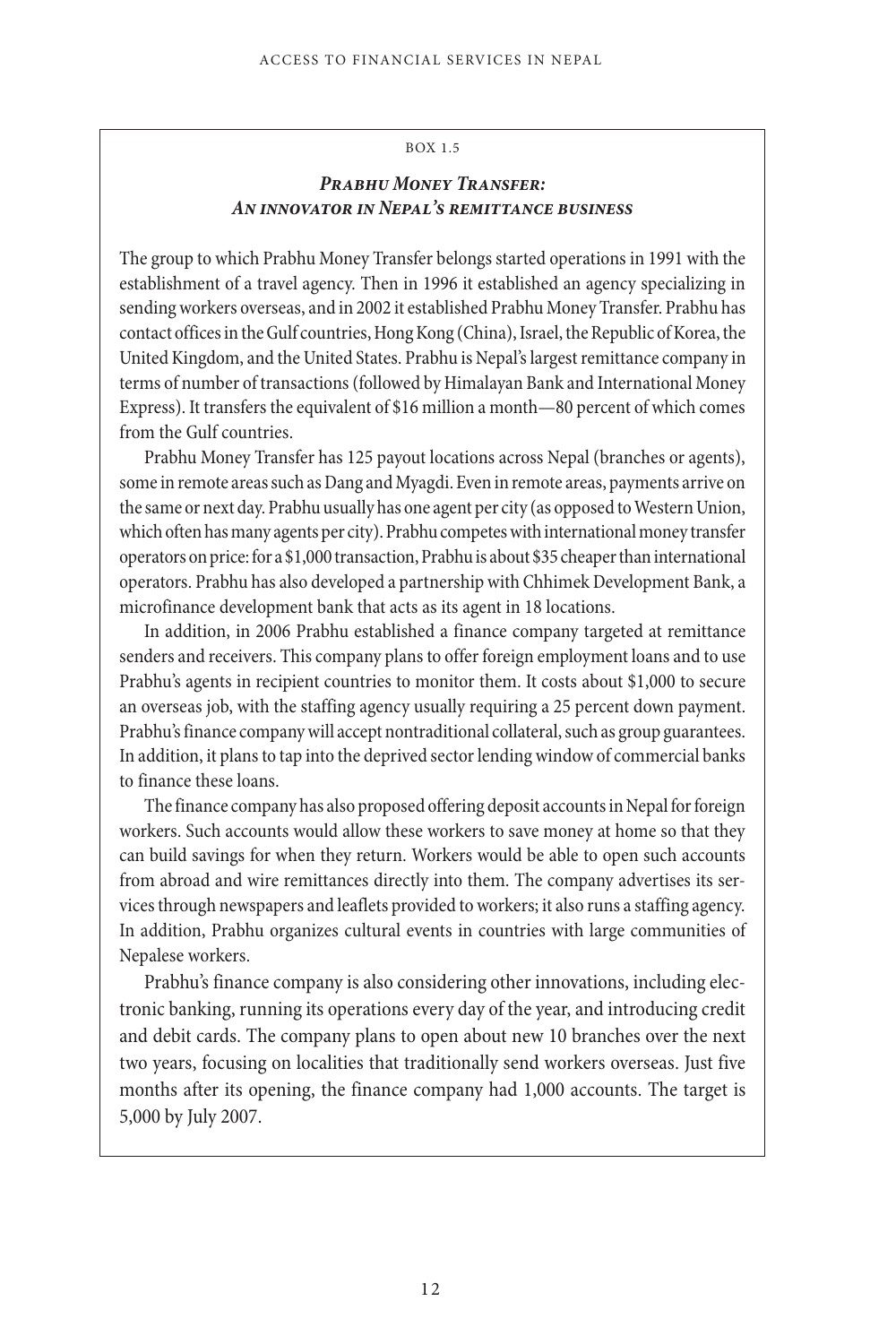#### BOX 1.6

#### *Microfinance development banks enter the remittance market*

Nirdhan Utthan Bank Limited, one of Nepal's largest microfinance development banks, has signed partnerships with several commercial banks—Nepal Investment Bank, Nabil Bank, Bank of Kathmandu, Laxmi Bank—that allow them to use Nirdhan Utthan's branch network for remittance services. (These banks have also developed such partnerships with international and national money transfer operators as well as foreign banks, such as Doha Bank.) Although Nirdhan Utthan has 43 branches, it offers remittance services in only 25. These partnerships provide the bank with additional income—it receives nearly half the commission from remittance transactions—and its clients appreciate having this additional service. Nirdhan Utthan provides the remittances in cash or bearer checks, based on the amount and the liquidity of the branch. Between February 2005 and July 2006 the bank conducted nearly 2,000 remittance transactions totaling \$686,000, with an average payment of \$344.

on the India-Nepal corridor due to regulatory obstacles in India. Still, thanks to simple procedures for establishing and expanding them<sup>11</sup> and their more favorable exchange rates,<sup>12</sup> money transfer operators have grown rapidly in number and importance. Although no data exist on the various formal channels, this point is supported by both the Access to Financial Services Survey and Nepal Living Standards Survey II.

Both global (such as Western Union and MoneyGram) and national (such as International Money Express and Prabhu Money Transfer) operators have entered the market (box 1.5). Global money transfer operators have a broad agent network that includes commercial banks, local operators, and other companies (such as travel agencies). National money transfer operators tend to specialize in the main remittance corridors—such as the Gulf region and Malaysia—to Nepal. Interviews with money transfer operators have found that to remit funds from India to Nepal, special approvals are required from the Reserve Bank of India, and the process is cumbersome.

Other remittance providers include banks—including microfinance development banks (box 1.6)—and post offices. Banks offer basic remittance services through bank-to-bank transfers or bank drafts. Some banks serve as agents for international money transfer operators such as Western Union. Banks have also developed special partnerships with banks in remitting countries. For example, Nabil Bank, Himalayan Bank, Nepal Bangladesh Bank, and Nepal Investment Bank have partnered with Doha Bank to offer remittance services to Nepalese workers in Qatar. Still, banks are not large players in the remittance market. And the post office, despite its large network, is insignificant.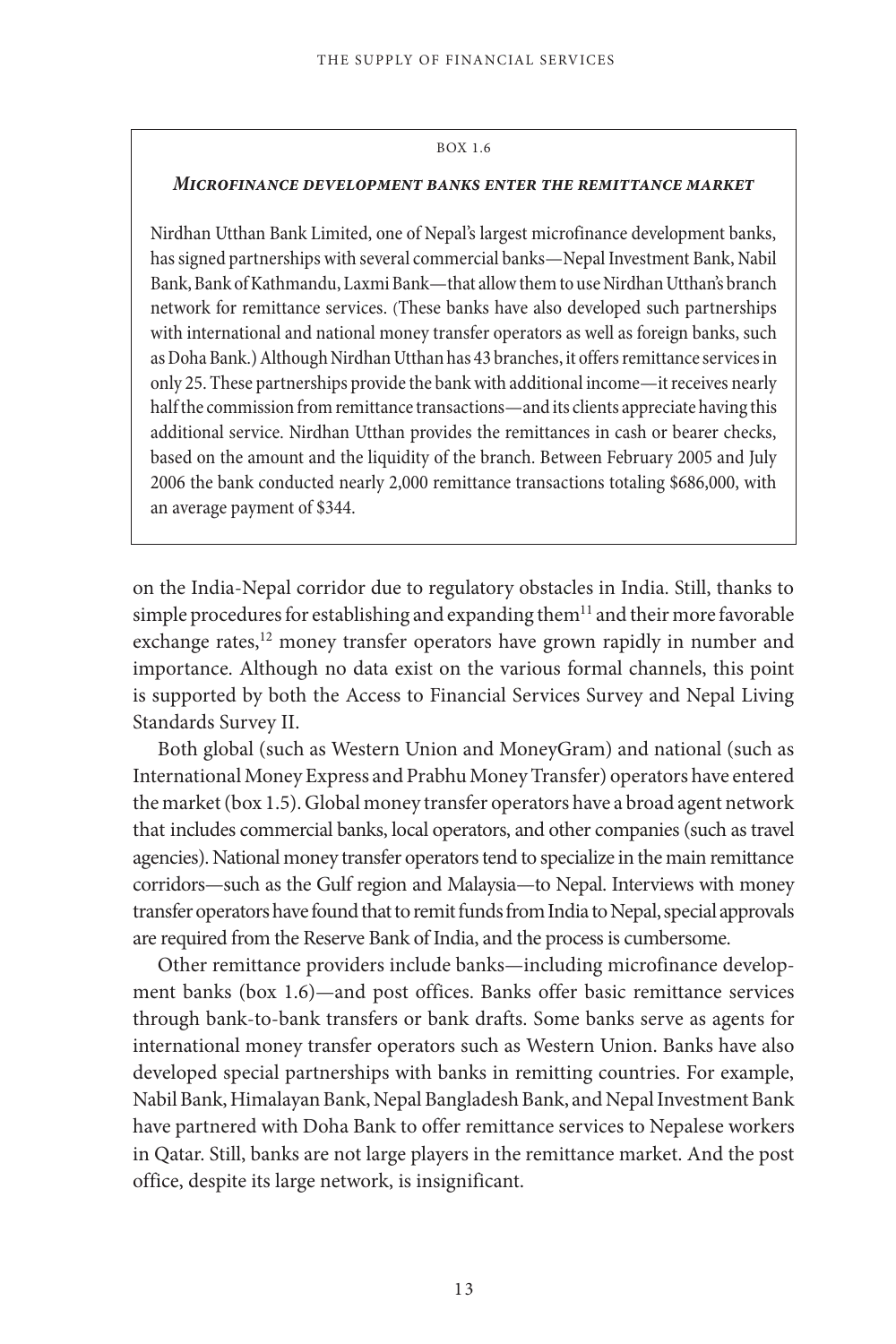### **Chapter 1 notes**

1 Unless otherwise stated, all the data in this chapter are as of mid-July (for the year indicated), which is the end of the fiscal year in Nepal.

2 Various other institutions complement Nepal's financial sector, including 18 insurance companies and specialized financial institutions such as the Employees Provident Fund and Nepal Stock Exchange. More than 100 branches of the Postal Savings Bank were created in 1977, but their activities have been very limited.

3 Development banks and finance companies offer almost all the same products as commercial banks, but have lower minimum capital requirements.

4 Appendix A provides an overview of the legal framework for the regulated microfinance sector; appendix B provides a summary of its performance.

5 The growth in deposits has been accompanied on the asset side by large growth (NRs 75,289 million) in "reconciliation" accounts—indicating weak accounting and management information systems in the Agricultural Development Bank and a number of commercial and development banks.

6 Nepal Bank Limited and Rastriya Banijya Bank represent 35 percent of total deprived sector lending and they mostly lend directly (86 percent of their deprived sector lending is indirect). The four other banks that meet their target make 99.6 percent of their deprived sector lending indirectly.

7 Of Nepal's 75 districts, only 23 have a branch of a private commercial bank. Private commercial banks are concentrated in wealthier districts—17 of the 23 districts where private banks operate have a per capita GDP higher than the national average. Conversely, only 14 of the 52 districts where private banks do not operate have a per capita GDP higher than the national average.

8 For example, branches of public commercial banks often cannot offer real overdrafts (the most popular product for small businesses). In fact, they do not allow clients to use overdraft accounts for their businesses, because the branches are not computerized and have difficulties in calculating daily interest rates on overdrafts. Hence, while their clients receive overdrafts in theory, in practice they draw it down completely and use personal accounts for their daily business operations—thus paying interest on the full amount of overdrafts at all times.

9 Although mobile banking is not explicitly forbidden, it is also not encouraged by Nepal Rastra Bank.

10 Hundi is one of the names used to describe informal remittance systems used in the Middle East and South Asia. A typical hundi transaction involves the remitter, the recipient, and two intermediaries. The remitter makes payment in local currency in the sending country to a service provider. The provider contacts a partner service provider in the receiving country, who arranges payment in local currency to the recipient in exchange for a reference code given to the remitter by the provider in the sending country.

11 For money transfer operators seeking to obtain a branch or agent license, National Rastra Bank requires only that the licensee have electricity and a telephone line. Access to the Internet is not compulsory: if an agent does not have Internet access, it contacts the head office (using a toll-free number), which processes the transaction.

12 The central bank offers a higher buying rate, usually 15 paisa per \$1 more, than the lowest rate offered to money transfer operators by commercial banks.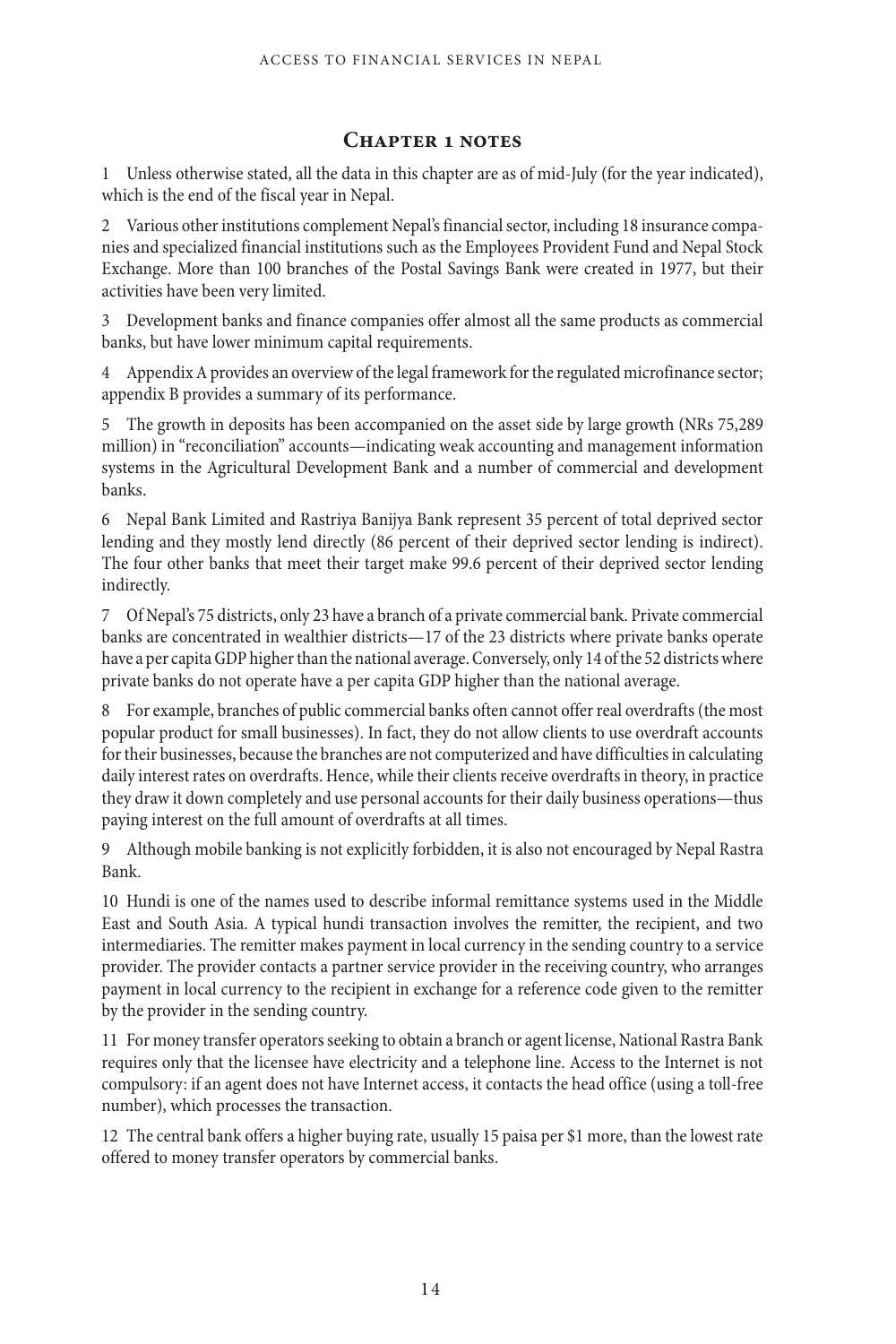### CHAPTER 2

## <span id="page-32-0"></span>**The Demand for Financial Services**

Micro-level analysis of the behavior of financial services users can complement the broad picture of access provided by measures of the supply of such services. So, to complement the supply indicators in chapter 1 and better understand who has access to what and why in Nepal, the 2006 Access to Financial Services Survey was conducted. The survey was the first attempt to measure Nepalese households' access to deposit, credit, and payment services, broken down by types of providers.

The survey team held several consultative meetings with government officials, development partners, and private sector actors to put the results of the survey in Nepal's political economy context. The team also visited some of the country's main financial institutions—including apex microfinance institutions, which deal with clients across the country—and the general view was that the survey results reflected the political economy environment in which the different service providers have been operating.

Providers of financial services are grouped into two broad categories: formal and informal. Formal institutions are banks, finance companies, microfinance development banks and regional rural development banks,<sup>1</sup> and financial NGOs and cooperatives<sup>2</sup> —both licensed and not licensed by Nepal Rastra Bank. Informal providers include family members, friends, moneylenders, hundi, dikhuti (informal institutions similar to rotating savings and credit associations), shopkeepers, landlords, and employers.

Because Access to Financial Services is a cross-sectional survey of household access in 2006, it does not allow for comparisons of trends over time. The survey covered 1,710 households and was constructed to be representative of the entire country (see appendix C for details on the survey's main building blocks, methodology, and sampling).

Just 28 percent of Nepalese households have an account with or loan from a bank (figure 2.1). Another 25 percent have an account with or loan from a formal financial institution other than a bank. Some 28 percent rely solely on informal financial services, and 20 percent are financially excluded—with no services from the formal or informal financial sector.

Comparable data on access to bank accounts are scarce. Still, available data indicate that Nepal performs poorly relative to other countries (table 2.1).<sup>3</sup> Among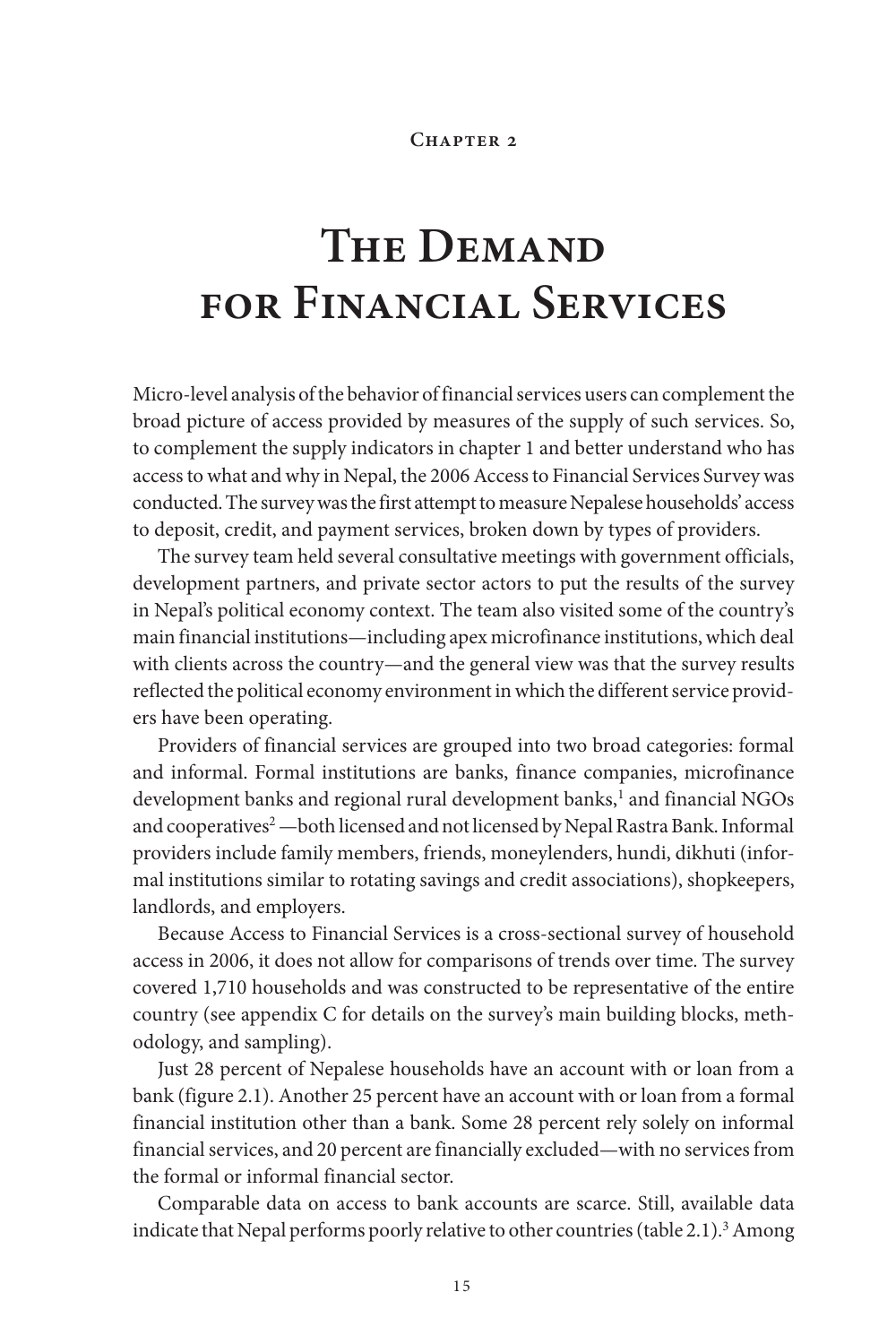<span id="page-33-0"></span>

| <b>Access to bank accounts</b><br>in various countries<br>(percentage of population with a bank<br>account) |         |
|-------------------------------------------------------------------------------------------------------------|---------|
| Country                                                                                                     | Percent |
| Botswana                                                                                                    | 43      |
| <b>Brazil</b>                                                                                               | 43      |
| Colombia                                                                                                    | 39      |
| Kyrgyz Republic                                                                                             | 5       |
| Mexico                                                                                                      | 23      |
| Namibia                                                                                                     | 51      |
| Nepal                                                                                                       | 4       |
| South Africa                                                                                                | 47      |
| Source: Chidzero, Ellis, and Kumar 2006 and<br>World Bank staff data.                                       |         |

the countries for which data are available, the Kyrgyz Republic is probably the most comparable. Although its GDP per capita (\$500) is slightly higher than Nepal's (\$270), it has similar geographic conditions as both countries are mountainous and landlocked. In the Kyrgyz Republic 5 percent of the population is estimated to have a bank account; in Nepal, 4 percent.

In addition, access to bank accounts and use of payment services is worse in rural Nepal than in rural India (World Bank 2006b). Among other South Asian countries, only India has data on access to financial services, but only for rural areas. In rural India 21 percent of households have a bank account, while in rural Nepal only 16 percent do. Moreover, 48 percent of rural Indian households receive their incomes in cash, compared with 66 percent in Nepal.

## **Most Deposit Accounts Are Held by Banks, Followed Closely by Financial NGOs and Cooperatives**

Only 49 percent of Nepalese households have a deposit account with any financial institution.4 Not surprisingly, access to accounts is concentrated in urban areas (where 74 percent of households have one; table 2.2), in the Terai (52 percent), and among the wealthy (32 percent in the bottom quintile, compared with 79 percent in the top; table 2.3).<sup>5</sup> This report considers low-income households to be those that fall in the three bottom spending quintiles.

In particular, households in the bottom quintile in the Western and Central regions had the highest percentage of households with no account (87 percent and 84 percent, respectively). Two surprising facts emerged from the regional data on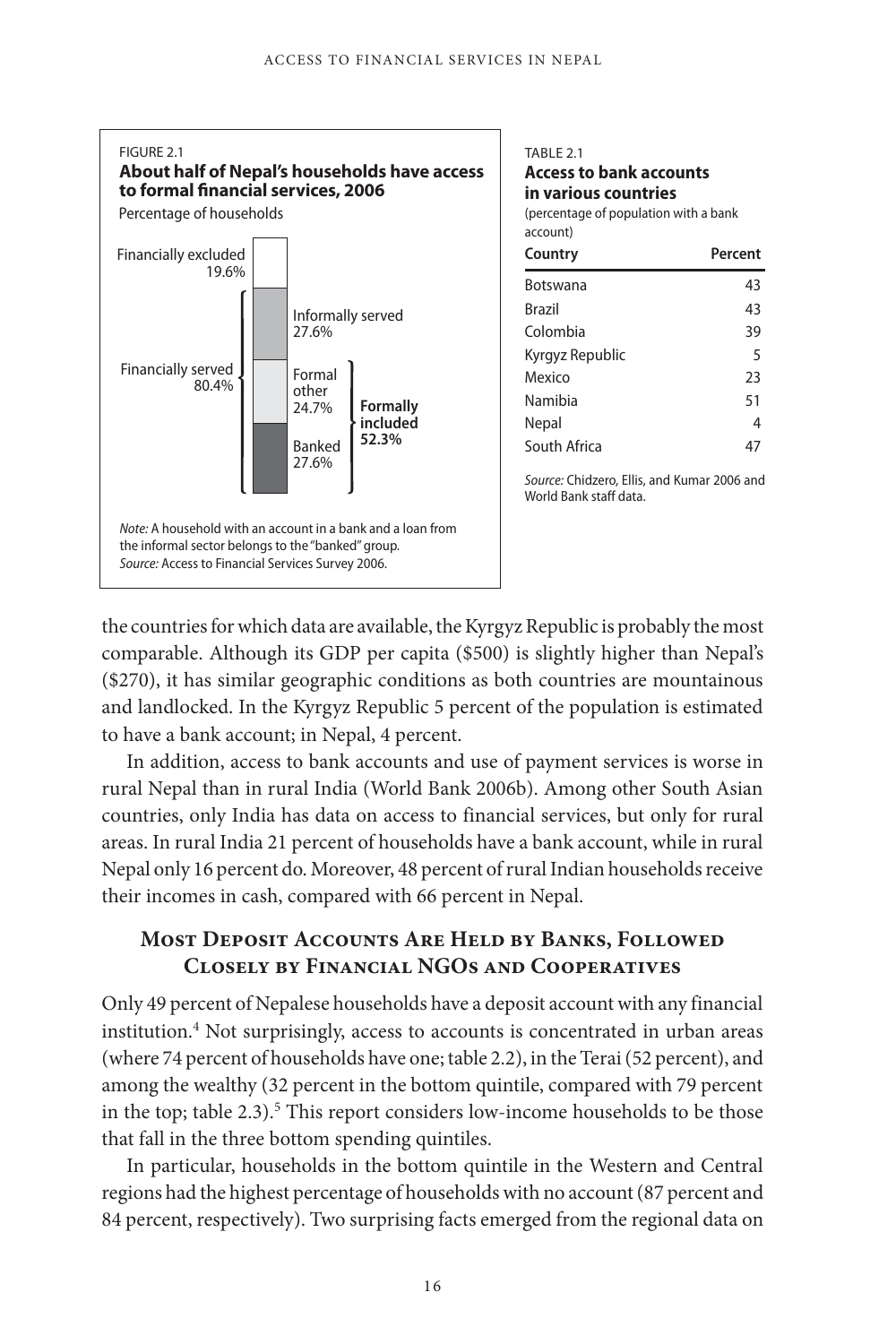access to deposits. First, access is below the national average in the Central and Western regions—unexpected given their relatively high GDP per capita (table 2.4). Second, access is above the national average in the Far and Mid Western region, which has the country's lowest GDP per capita.

But when the data are disaggregated, these anomalies are explained by the high presence of financial NGOs and cooperatives in the Far and Mid Western region and the low presence of these institutions in the Western and Central regions. (Such institutions served 26 percent of households in the Far and Mid Western region, 4 percent in the Western region, and 13 percent in the Central region.) As expected, households in the Central and Western regions had the highest shares of

#### TABLE 2.2

#### **Household access to bank accounts in urban and rural areas, 2006**

(percentage of households in each area)

| Area              | No account | <b>Bank</b> | <b>Finance</b><br>company | <b>MFDB</b> or<br><b>RRDB</b> | FINGO or<br>cooperative | Multiple<br>accounts |
|-------------------|------------|-------------|---------------------------|-------------------------------|-------------------------|----------------------|
| Katmandu          |            |             |                           |                               |                         |                      |
| and Lalitpur      | 23.8       | 50.5        | 9.5                       | 1.0                           | 2.4                     | 12.9                 |
| Other urban areas | 27.1       | 43.3        | 3.3                       | 1.0                           | 12.9                    | 12.3                 |
| Rural             | 55.4       | 15.9        | 0.2                       | 4.4                           | 19.3                    | 4.7                  |
| Average           | 51.0       | 20.4        | 0.9                       | 3.9                           | 17.9                    | 5.9                  |

Source: Access to Financial Services Survey 2006.

#### TABLE 2.3

#### **Household access to bank accounts by spending quintile, 2006**

(percentage of households in each quintile)

| Ouintile       | No account | <b>Bank</b> | <b>Finance</b><br>company | MFDB or<br><b>RRDB</b> | FINGO or<br>cooperative | Multiple<br>accounts |
|----------------|------------|-------------|---------------------------|------------------------|-------------------------|----------------------|
| <b>Bottom</b>  | 68.3       | 11.4        | 0.0                       | 4.0                    | 13.7                    | 2.6                  |
| $\overline{2}$ | 63.0       | 8.4         | 0.0                       | 9.2                    | 18.0                    | 1.4                  |
| $\overline{3}$ | 59.9       | 15.0        | 0.5                       | 2.6                    | 20.2                    | 1.8                  |
| $\overline{4}$ | 41.9       | 23.4        | 0.6                       | 3.0                    | 21.1                    | 10.1                 |
| Top            | 21.5       | 43.7        | 3.6                       | 0.7                    | 16.7                    | 13.7                 |
| Average        | 51.0       | 20.4        | 0.9                       | 3.9                    | 17.9                    | 5.9                  |

Source: Access to Financial Services Survey 2006.

#### TABLE 2.4

#### **Household access to bank accounts by administrative region, 2006**

(percentage of households in each region)

| Region      | No account | <b>Bank</b> | <b>Finance</b><br>company | <b>MFDB</b> or<br><b>RRDB</b> | FINGO or<br>cooperative | Multiple<br>accounts |
|-------------|------------|-------------|---------------------------|-------------------------------|-------------------------|----------------------|
| Eastern     | 41.5       | 14.3        | 0.7                       | 5.4                           | 29.8                    | 8.2                  |
| Central     | 57.1       | 20.2        | 1.8                       | 2.6                           | 13.4                    | 5.0                  |
| Western     | 61.8       | 26.5        | 0.5                       | 4.8                           | 3.9                     | 2.5                  |
| Far and Mid | 39.5       | 22.0        | 0.0                       | 3.8                           | 26.4                    | 8.4                  |
| Average     | 51.0       | 20.4        | 0.9                       | 3.9                           | 17.9                    | 5.9                  |

Source: Access to Financial Services Survey 2006.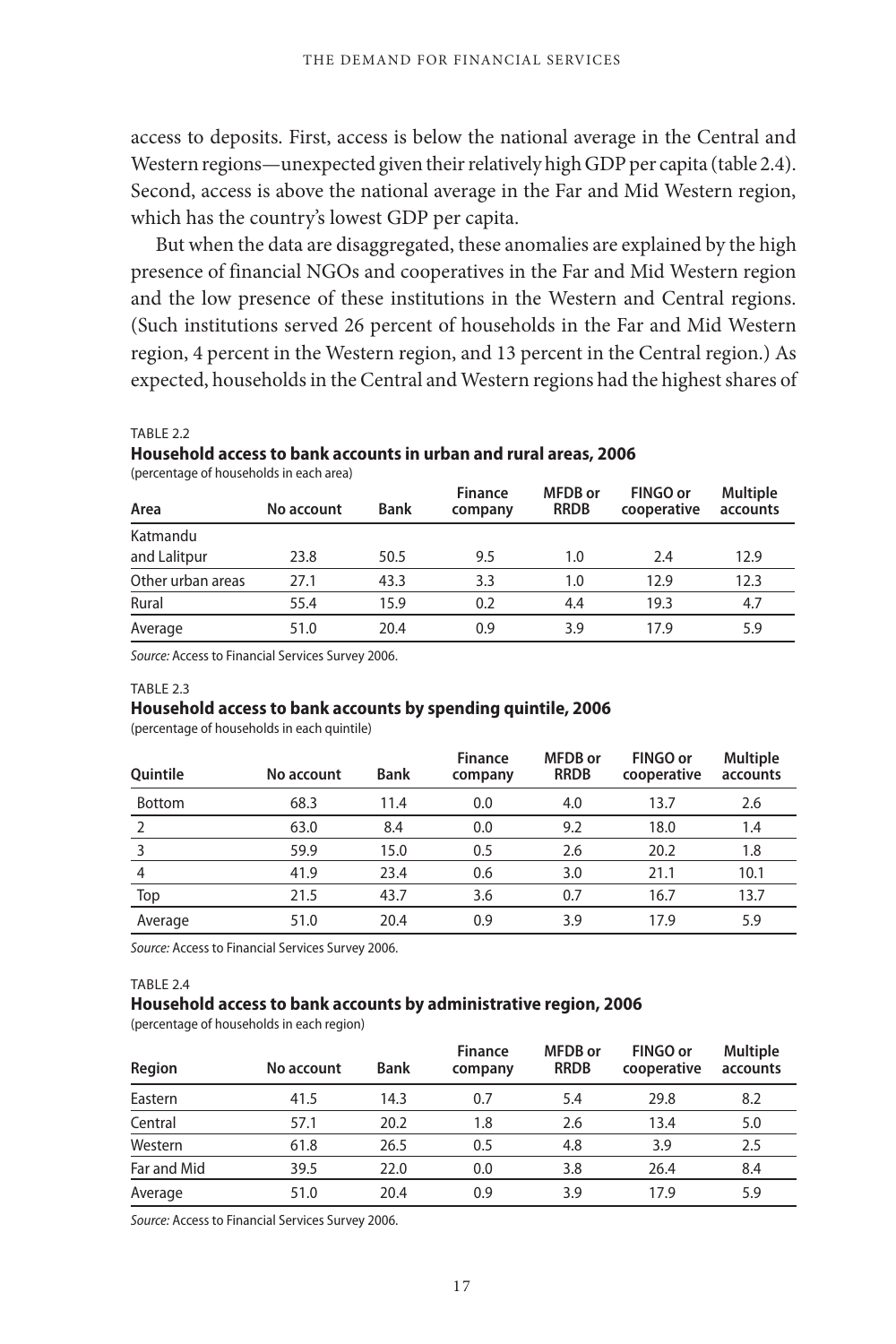households with accounts in banks and finance companies and availed themselves of several financial services. By contrast, households in the Western and Far and Mid Western regions use financial institutions primarily for loans.

Although access to deposit services is higher in the Terai than in the Hills and Mountains, the difference does not appear to be large.<sup>6</sup> In fact, despite the more difficult geographic conditions, 44 percent of households had at least one account in the Hills and Mountains, while in the Terai (excluding Kathmandu) 51 percent did (table 2.5). Moreover, low bank penetration in the Hills and Mountains is compensated by a higher presence of financial NGOs and cooperatives: 45 percent of households with an account in a financial institution were served by financial NGOs and cooperatives.

Almost one-third of households with a deposit account had infrequent contact with the financial institution where they had the most-used account, contacting it less than once a month. Use of bank accounts is particularly low: 54 percent of households with such accounts reported going to the bank less than once a month.<sup>7</sup>

Most households that had a deposit account as well as savings in the previous year kept any cash earned at home; only 37 percent deposited it in financial institutions. Rural households did not save in financial institutions mainly because the institutions were too far away (45 percent), while urban households avoided it mainly because deposit and withdrawal procedures were too cumbersome (41 percent). This was true both for poor and wealthy households (21 percent in the bottom spending quintile, 36 percent in the top).

Because procedures are cumbersome, personal relationships matter when dealing with financial institutions. Nearly two-thirds of households with an account in a financial institution said that they knew someone in the institution who had facilitated the opening of the account.

Of the 49 percent of households with a deposit account, 42 percent are served by banks—followed closely by financial NGOs and cooperatives, which serve 37 percent (table 2.6). Banks tend to serve urban areas (61 percent of accounts there) and the wealthy (56 percent of accounts held by the top spending quintile, compared with 36 percent of the bottom; table 2.7). Surprisingly, among households without a deposit account, just 1 percent have ever applied for one. Of households that have never applied, 23 percent claimed that they did not need an account (many of these households were in Kathmandu and had no account with any financial institution), 21 percent said that financial institutions were too far away (most of these households were in rural areas and among the poorest quintiles), and 19 percent said that they had no money to put in an account (mainly in the poorest quintiles).

Among households with a bank account and that had savings in the previous year, 55 percent preferred not to save in the bank—and 45 percent saved at home. A third of these households preferred not to save in their bank because it was too far away (these households were mainly rural), and a third because procedures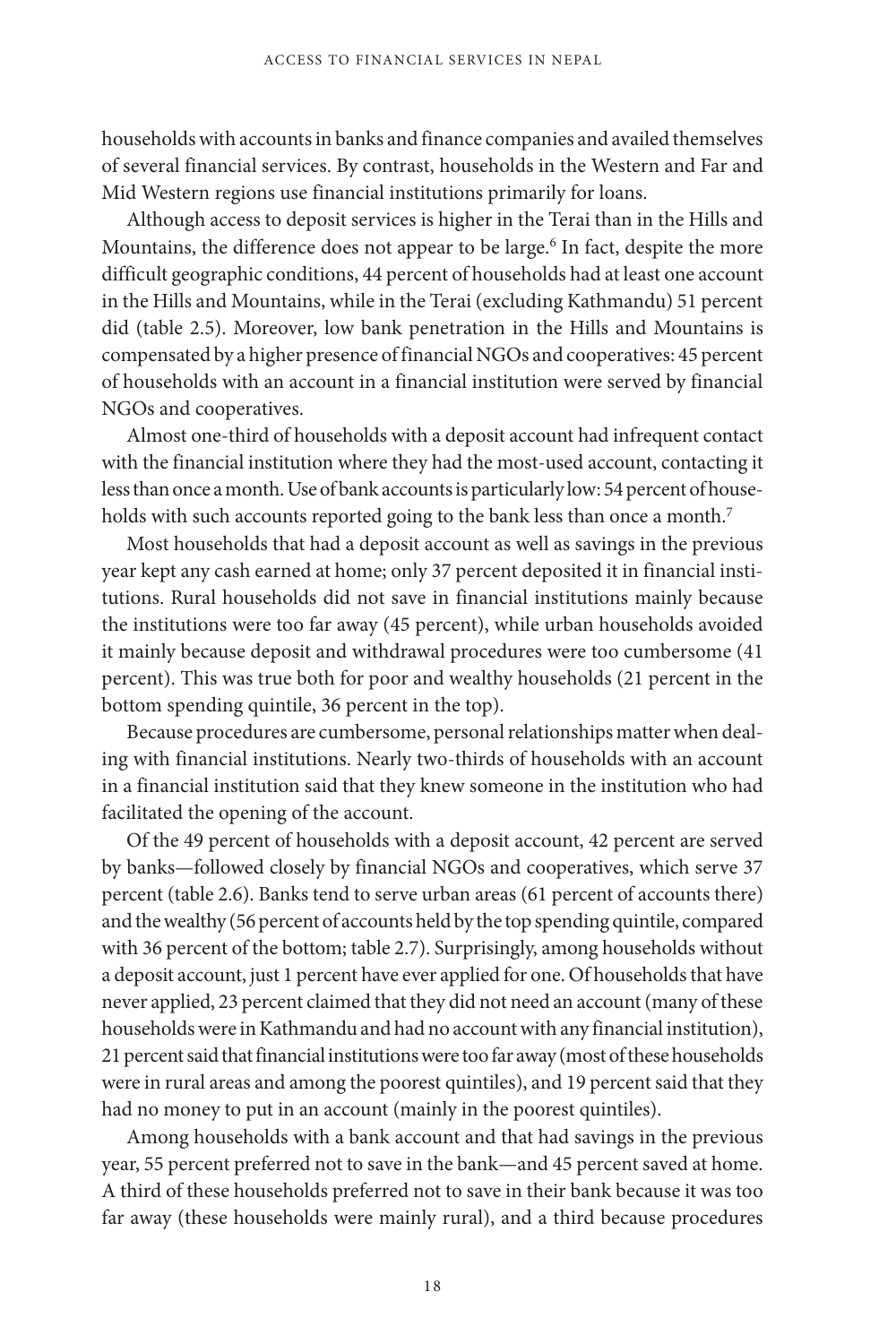#### TABLE 2.5

#### **Household access to bank accounts by agroclimatic region, 2006**

(percentage of households in each region)

| Region                 | No<br>account | <b>Bank</b> | <b>Finance</b><br>company | <b>MFDB</b> or<br><b>RRDB</b> | <b>FINGO or</b><br>cooperative | Multiple<br>accounts |
|------------------------|---------------|-------------|---------------------------|-------------------------------|--------------------------------|----------------------|
| Terai                  | 48.8          | 21.3        | 0.4                       |                               | 17.5                           | 4.9                  |
| Hills and Mountains.   | 56.0          | 16.6        | 0.9                       | 0.1                           | 19.7                           | 6.7                  |
| Kathmandu and Lalitpur | 23.8          | 50.5        | 9.5                       | 1.0                           | 2.4                            | 12.9                 |
| Average                | 51.0          | 20.4        | 0.9                       | 3.9                           | 17 9                           | 5.9                  |

Source: Access to Financial Services Survey 2006.

#### TABLE 2.6

#### **Types of bank accounts in urban and rural areas, 2006**

(percentage of households in each area)

| Area                   | <b>Bank</b> | <b>Finance</b><br>company | <b>MFDB</b> or<br><b>RRDB</b> | FINGO or<br>cooperative | <b>Multiple</b><br>accounts |
|------------------------|-------------|---------------------------|-------------------------------|-------------------------|-----------------------------|
| Kathmandu and Lalitpur | 66.3        | 12.5                      | 1.3                           | 3.1                     | 16.9                        |
| Other urban areas      | 59.4        | 4.6                       | 1.4                           | 17.7                    | 16.9                        |
| Rural                  | 35.7        | 0.6                       | 10.0                          | 43.2                    | 10.6                        |
| Average                | 41.5        | 1.9                       | 8.0                           | 36.5                    | 12.1                        |

Source: Access to Financial Services Survey 2006.

#### TABLE 2.7

#### **Types of bank accounts by spending quintile, 2006**

(percentage of households in each quintile)

| Quintile      | <b>Bank</b> | <b>Finance</b><br>company | <b>MFDB</b> or<br><b>RRDB</b> | FINGO or<br>cooperative | <b>Multiple</b><br>accounts |
|---------------|-------------|---------------------------|-------------------------------|-------------------------|-----------------------------|
| <b>Bottom</b> | 35.9        | 0.0                       | 12.7                          | 43.2                    | 8.1                         |
| 2             | 22.6        | 0.0                       | 24.9                          | 48.6                    | 3.9                         |
| 3             | 37.3        | 1.3                       | 6.6                           | 50.2                    | 4.6                         |
| 4             | 40.3        | 1.0                       | 5.1                           | 36.2                    | 17.3                        |
| Top           | 55.7        | 4.6                       | 0.9                           | 21.3                    | 17.5                        |
| Average       | 41.5        | 1.9                       | 8.0                           | 36.5                    | 12.1                        |

Source: Access to Financial Services Survey 2006.

were too complicated (these households were evenly spread across urban and rural areas, and among spending quintiles).

As noted, financial NGOs and cooperatives are the second biggest provider of deposit accounts. In addition, they are the biggest provider in rural areas (43 percent) and the preferred provider for the three bottom quintiles. They are also close to being the top provider in the fourth quintile, providing 36 percent of accounts compared with 40 percent for banks (see table 2.7).

Microfinance development banks and regional rural development banks are a distant third provider of deposit accounts—serving less than a tenth of households that have accounts, mainly the poor. These banks mainly serve rural areas and the Terai, where they hold 10 percent and 13 percent of accounts, respectively. Although microfinance development banks and regional rural development banks serve the poor, they serve more in the second spending quintile (providing 25 percent of accounts held in the quintile) than in the first (13 percent).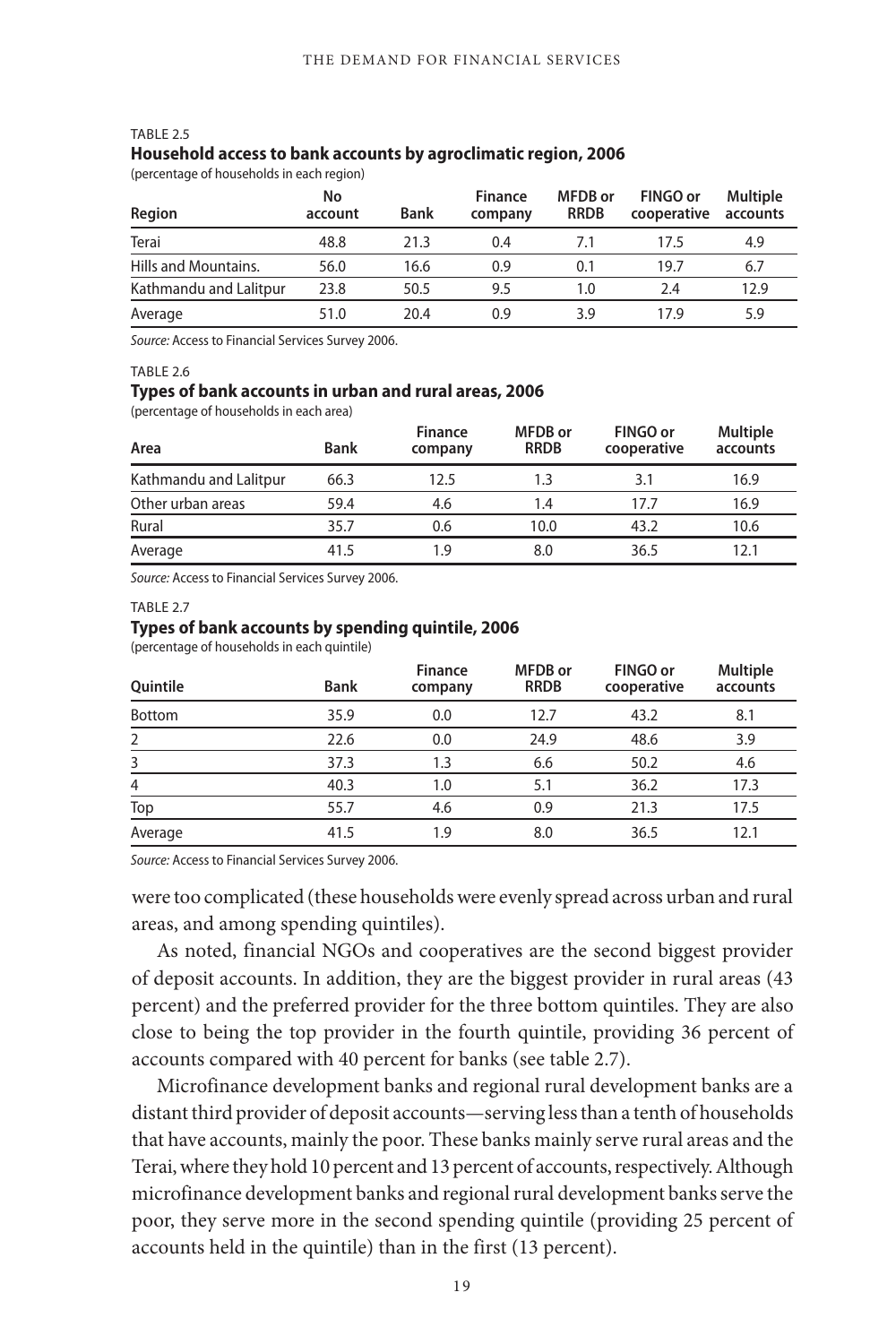Finance companies serve only 2 percent of the population and focus almost exclusively on the wealthiest (nearly 5 percent of the top quintile, compared with 0 percent of the bottom) and urban areas (nearly 7 percent, compared with less than 1 percent in rural areas).

# **For Loans, Financial NGOs and Cooperatives Are the Largest Providers**

Just over two-thirds of Nepalese households have an outstanding loan, whether from a formal financial institution, informal provider, or both (table 2.8).<sup>8</sup> Nearly 38 percent had one from the informal sector only and 15 percent from the formal sector only. The rest had loans from both formal financial institutions and the informal sector. When considering all the sources for both formal and informal loans, financial NGOs and cooperatives are by far the largest providers (28 percent), followed by banks (24 percent) and family and friends (20 percent).

Informal borrowing is more prevalent only in rural areas (reaching 40 percent of rural households), the Hills and Mountains (46 percent; table 2.9), and especially among the poorest households (47 percent in the bottom quintile, compared with 25 percent in the top; table 2.10). But it is also significant in urban areas (26 percent) and among the wealthiest households (25 percent). Exclusive reliance on informal lending is more common in the Western region (52 percent of households; table 2.11), especially for poorer households (70 percent in the bottom quintile), and for the bottom quintile of the Central region. As with deposit accounts, the prevalence of informal lending in the Central and Western regions is explained by the limited penetration of financial NGOs and cooperatives, which in the Eastern and Far and Mid Western regions are the largest providers of credit to the poorest quintile.

# **Formal lending**

Financial NGOs and cooperatives are the largest providers of formal loans, serving 41 percent of households with a loan from a formal institution (table 2.12). They are the largest providers in rural areas (45 percent of households) and the Hills and Mountains (60 percent; table 2.13), though they are also substantial providers in the Terai (35 percent). They are also the largest provider of credit for every quintile except the top one—though even there they serve more than a third of households with loans (table 2.14).

Financial NGOs and cooperatives are the largest providers of household loans under NRs 50,000, which account for 79 percent of the total. Even households with bank accounts borrow mainly from financial NGOs and cooperatives for loans under NRs 50,000. These institutions seem to be preferred over other providers because they are faster at issuing loans (11 days once all required documents have been provided), require physical collateral only for just 38 percent of loans, and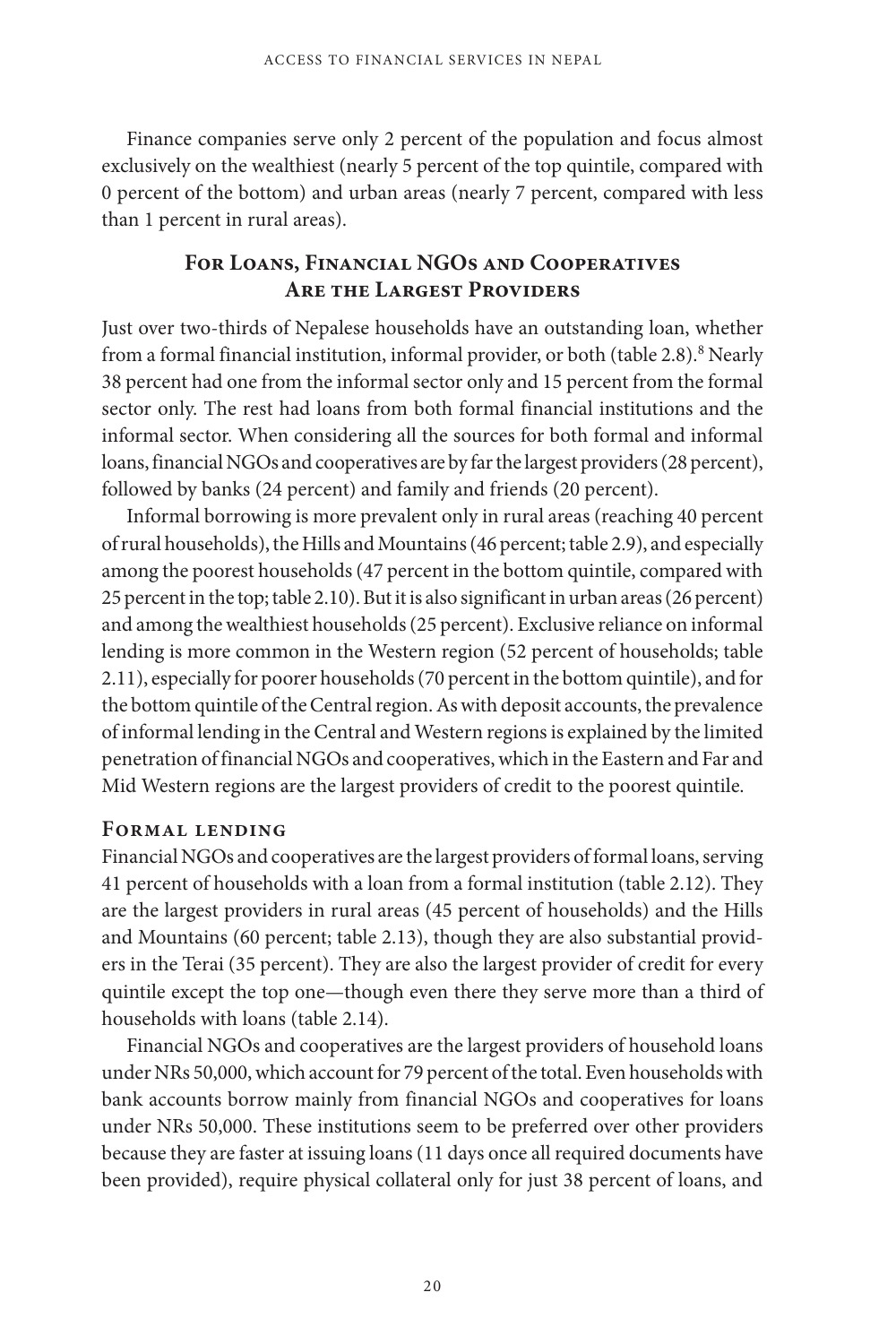#### TABLE 2.8

## **Households with and without credit in urban and rural areas, 2006**

(percentage of households in each area)

| Area    | None | <b>Formal only</b> | Informal only | Both |
|---------|------|--------------------|---------------|------|
| Urban   | 43.4 | 18.3               | 26.0          | 12.3 |
| Rural   | 30.0 | 14.4               | 39.6          | 16.0 |
| Average | 32.1 | 15.0               | 37.5          | 15.5 |

Source: Access to Financial Services Survey 2006.

#### TABLE 2.9

#### **Households with and without credit by agroclimatic region, 2006**

(percentage of households by region)

| Area                       | None | <b>Formal only</b> | Informal only | <b>Both</b> |
|----------------------------|------|--------------------|---------------|-------------|
| Terai                      | 27.8 | 19.7               | 32.8          | 19.6        |
| <b>Hills and Mountains</b> | 34.8 | 8.8                | 45.5          | 10.9        |
| Katmandu                   | 63.8 | 14.8               | 15.2          | 6.2         |
| Average                    | 32.1 | 15.0               | 37.5          | 15.5        |

Source: Access to Financial Services Survey 2006.

#### TABLE 2.10

#### **Households with and without credit by spending quintile, 2006**

(percentage of households in each quintile)

| Quintile       | None | <b>Formal only</b> | Informal only | <b>Both</b> |
|----------------|------|--------------------|---------------|-------------|
| <b>Bottom</b>  | 26.8 | 11.0               | 47.3          | 14.8        |
| $\overline{2}$ | 29.5 | 10.7               | 42.6          | 17.2        |
| 3              | 36.0 | 12.5               | 40.1          | 11.4        |
| 4              | 27.1 | 20.7               | 32.6          | 19.5        |
| Top            | 40.9 | 19.9               | 24.7          | 14.5        |
| Average        | 32.1 | 15.0               | 37.5          | 15.5        |

Source: Access to Financial Services Survey 2006.

#### TABLE 2.11

## **Households with and without credit by administrative region, 2006**

(percentage of households in each region)

| Region      | None | Formal only | Informal only | <b>Both</b> |
|-------------|------|-------------|---------------|-------------|
| Eastern     | 26.4 | 17.6        | 30.8          | 25.2        |
| Central     | 40.1 | 14.6        | 38.5          | 6.8         |
| Western     | 25.2 | 13.7        | 51.7          | 9.4         |
| Far and Mid | 30.2 | 13.8        | 29.3          | 26.6        |
| Average     | 32.1 | 15.0        | 37.5          | 15.5        |

Source: Access to Financial Services Survey 2006.

#### TABLE 2.12

## **Households with credit from formal institutions in urban and rural areas, 2006**

(percentage of households in each area)

| Area                  | <b>Bank</b> | <b>Finance</b><br>company | <b>MFDB</b> or<br><b>RRDB</b> | FINGO or<br>cooperative |
|-----------------------|-------------|---------------------------|-------------------------------|-------------------------|
| Katmandu and Lalitpur | 43.2        | 43.2                      | 4.5                           | 9.1                     |
| Other urban           | 56.1        | 9.6                       | 10.0                          | 24.3                    |
| Rural                 | 31.7        | 1.4                       | 22.4                          | 44.6                    |
| Average               | 35.1        | 3.4                       | 20.4                          | 41.1                    |

Source: Access to Financial Services Survey 2006.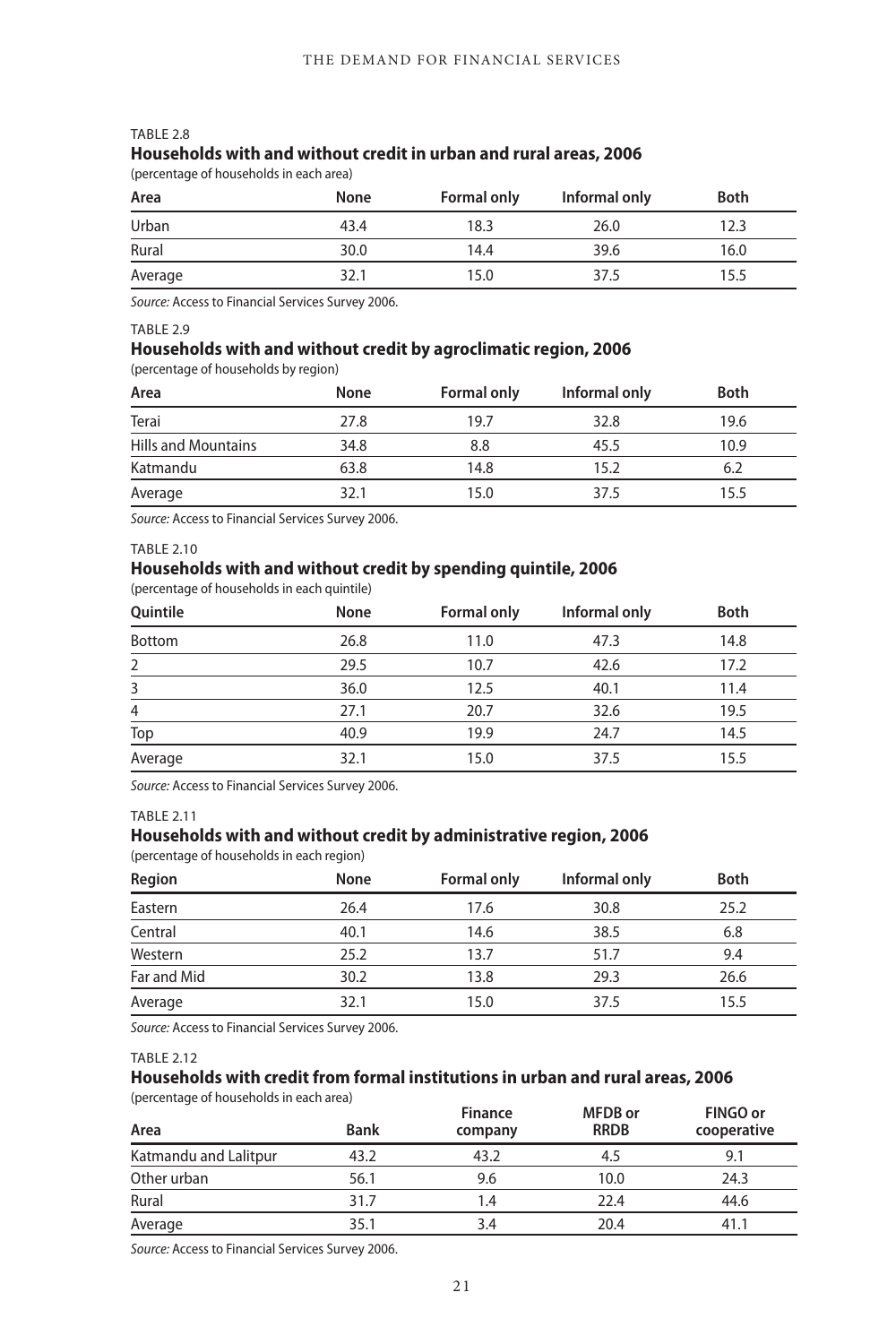#### TABLE 2.13

## **Households with credit from formal institutions by agroclimatic region, 2006**

(percentage of households in each region)

|                            |             | <b>Finance</b> | MFDB or     | FINGO or<br>cooperative |  |
|----------------------------|-------------|----------------|-------------|-------------------------|--|
| Area                       | <b>Bank</b> | company        | <b>RRDB</b> |                         |  |
| Terai                      | 37.1        | 1.1            | 26.7        | 35.1                    |  |
| <b>Hills and Mountains</b> | 29.3        | 5.9            | 5.4         | 59.5                    |  |
| Kathmandu and Lalitpur     | 43.2        | 43.2           | 4.5         | 9.1                     |  |
| Average                    | 35.1        | 3.4            | 20.4        | 41.1                    |  |

Source: Access to Financial Services Survey 2006.

#### TABLE 2.14

#### **Households with credit from formal institutions by spending quintile, 2006** (percentage of households in each quintile)

| percentage or nousenolds in each guintine, |             | <b>Finance</b> | <b>MFDB</b> or | FINGO or    |  |
|--------------------------------------------|-------------|----------------|----------------|-------------|--|
| <b>Ouintile</b>                            | <b>Bank</b> | company        | <b>RRDB</b>    | cooperative |  |
| <b>Bottom</b>                              | 29.2        | 0.3            | 26.2           | 44.3        |  |
| $\overline{2}$                             | 21.1        | 0.0            | 40.5           | 38.4        |  |
| 3                                          | 36.6        | 0.7            | 24.0           | 38.7        |  |
| 4                                          | 38.0        | 2.4            | 15.6           | 44.0        |  |
| Top                                        | 46.5        | 11.7           | 2.7            | 39.1        |  |
| Average                                    | 35.1        | 3.4            | 20.4           | 41.1        |  |

Source: Access to Financial Services Survey 2006.

more readily accept movable collateral (53 percent of loans with collateral are collateralized with movable assets).

Banks are the second largest provider of formal credit, serving 35 percent of households with a loan from a formal financial institution. Banks tend to serve urban areas (54 percent) and the wealthiest households (47 percent). Banks also mainly serve the Terai, where 37 percent of households have a loan from them. Banks are the largest providers of loans larger than NRs 50,000—and by far the largest provider of loans larger than NRs 100,000.

Microfinance development banks and regional rural development banks serve 20 percent of households with formal loans, mainly in rural areas and in the Terai, and are the largest providers of credit to the second quintile. The large difference between households with a deposit account in these institutions (8 percent) and an outstanding loan from them (20 percent) is because they mostly finance their loan portfolios through the deprived sector lending windows of commercial banks (see figure 1.4) rather than through client deposits. Microfinance development banks and regional rural development banks mainly serve clients for loans under NRs 50,000. Finance companies are the least preferred providers, reaching just 3.4 percent of households with loans from formal institutions—almost exclusively in urban areas around Kathmandu and mainly in the top quintile.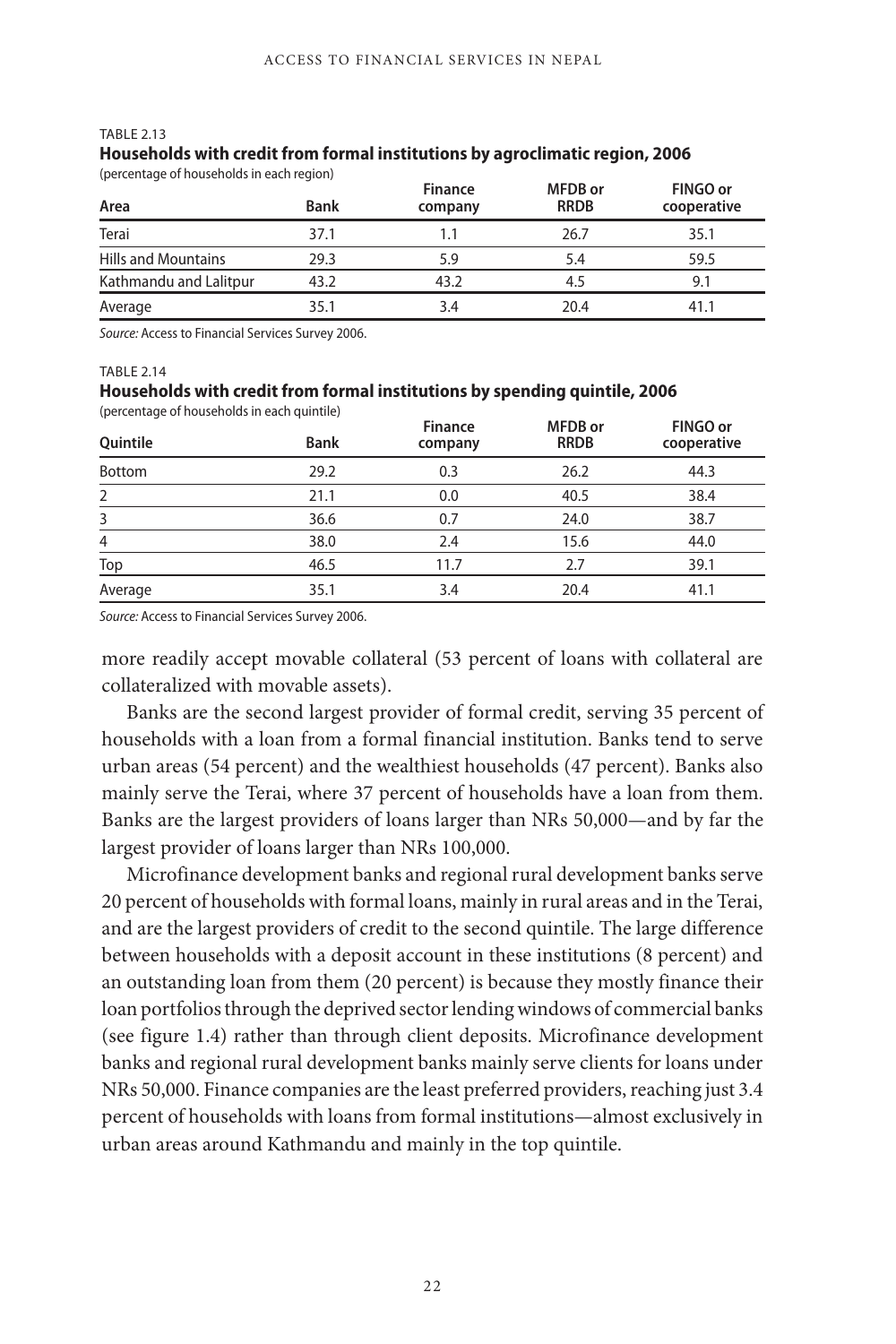## **Informal lending**

Family and friends are by far the largest providers of informal loans, accounting for 64 percent, followed by moneylenders, with 29 percent. Moneylenders are more active in rural areas (accounting for 33 percent of loans to households in such areas) and among poor households—though not for the poorest, who borrow more from family and friends (25 percent from moneylenders compared with 56 percent from family and friends). Rather, moneylenders lend mostly to the second (49 percent of loans to households in the quintile) and third quintiles (60 percent; box 2.1). Most loans from informal providers are less than NRs 50,000. For loans provided by family and friends, 42 percent charge interest rates. On average, poorer households paid informal sources 10 percentage points more interest than did wealthier households for a similar loan.

Only 15 percent of households with informal loans had tried to borrow from a formal financial institution; the rest did not apply to such institutions because their processes were perceived as being too long. That informal lenders are much faster in disbursing loans is confirmed by the purposes for which such loans were used: 20 percent were for health care, while only 5 percent of loans from formal institutions were used for that purpose. Moreover, informal providers required physical collateral for just 8 percent of loans, compared with 64 percent for formal loans.

The informal sector is competitive with the formal one even for households with a bank account. Half of those in the wealthiest quintile had only informal loans, because they considered procedures at formal institutions too lengthy.

# **For Payment and Remittance Services, the Informal Sector Dominates**

Nepal is predominantly a cash economy, with the formal payment system virtually unused. The 2006 Access to Financial Services Survey found that less than 1 percent of households received their income—and just 0.2 made their largest non-routine payment outside their district—through the formal payment system. Although the wealthiest households tend to use the formal payment system<sup>9</sup> slightly more than the poorest, the difference is marginal (with 3.8 percent of the top quintile and 0 percent of the bottom receiving their income through the payment system).

More than two-thirds of remittances from abroad (including India) come through informal channels, with family and friends being the most common delivery mode.<sup>10</sup> A far larger portion of rural households receive remittances through family and friends—73 percent, compared with 34 percent of urban households (table 2.15). Poorer households also prefer informal channels, which are used by 86 percent in the bottom quintile compared with 28 percent in the top (table 2.16).

Family and friends are the preferred remittance providers even by households with bank accounts. Among such households receiving remittances, 31 percent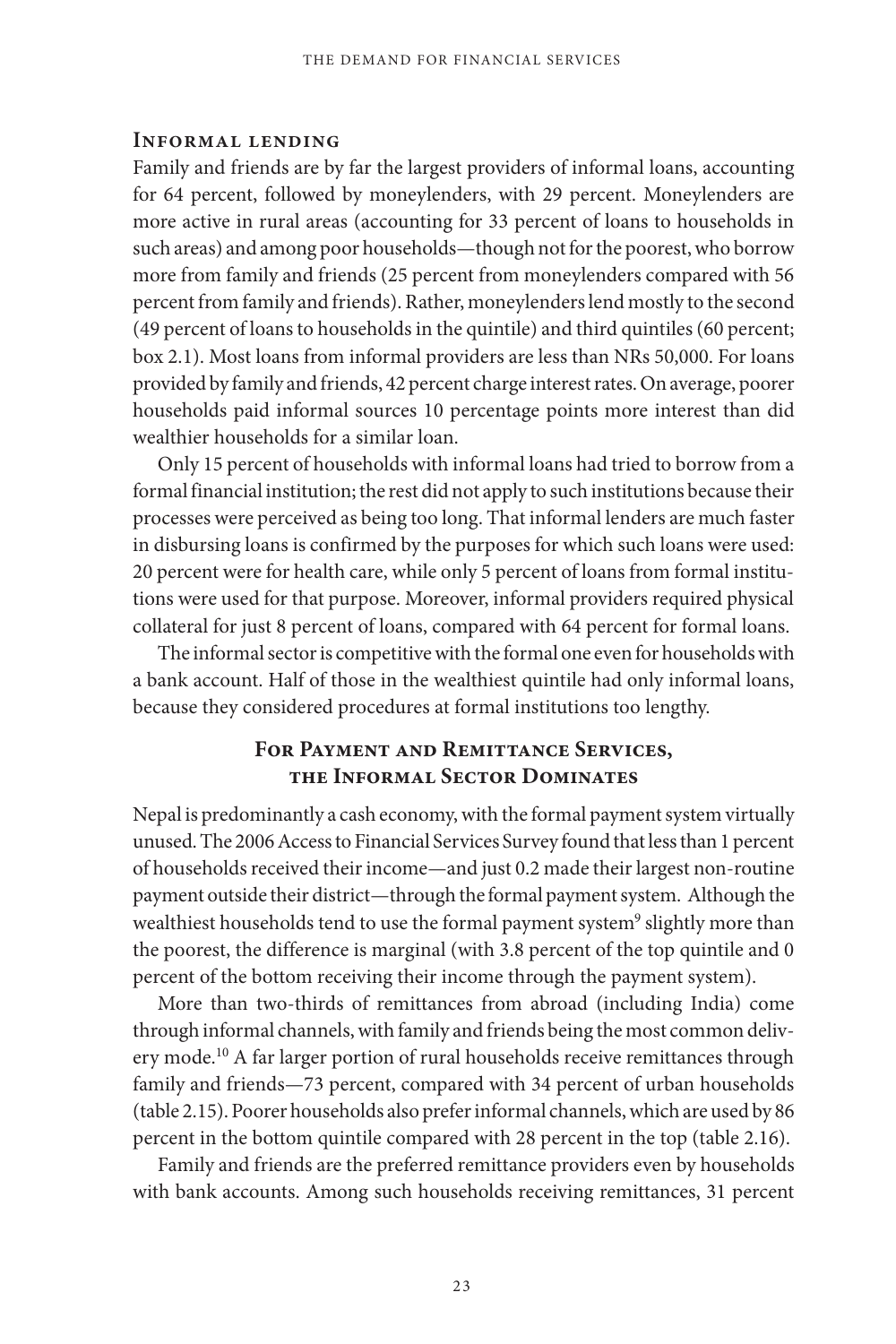#### TABLE 2.15 **International remittances by area and mode of payment, 2006**

(percentage of households in each area)

| Area    | Personal<br>delivery | Remittance<br>company | <b>Transfer to</b><br>own bank<br>account | <b>Transfer to</b><br>other's bank<br>account | <b>Check or</b><br><b>Bank draft</b> | Money<br>order | Hundi |
|---------|----------------------|-----------------------|-------------------------------------------|-----------------------------------------------|--------------------------------------|----------------|-------|
| Urban   | 33.9                 | 29.7                  | 25.4                                      | 3.4                                           | 3.4                                  | 2.5            | 1.7   |
| Rural   | 73.4                 | 16.5                  | 4.0                                       | 0.0                                           | 1.8                                  | 4.3            | 0.0   |
| Average | 68.8                 | 18.1                  | 6.5                                       | 0.4                                           | 2.0                                  | 4.1            | 0.2   |

Source: Access to Financial Services Survey 2006.

#### TABLE 2.16

#### **International remittances by spending quintile, 2006**

(percentage of households in each quintile

| <b>Ouintile</b> | Personal<br>delivery | Remittance<br>company | <b>Transfer to</b><br>own bank<br>account | <b>Transfer to</b><br>account | other's bank Check/Bank<br>draft | Monev<br>order | Hundi |
|-----------------|----------------------|-----------------------|-------------------------------------------|-------------------------------|----------------------------------|----------------|-------|
| <b>Bottom</b>   | 86.3                 | 6.7                   | 0.0                                       | 0.0                           | 3.7                              | 3.4            | 0.0   |
| 2               | 95.7                 | 4.0                   | 0.4                                       | 0.0                           | 0.0                              | 0.0            | 0.0   |
| 3               | 62.0                 | 24.0                  | 10.1                                      | 0.0                           | 0.0                              | 3.9            | 0.0.  |
| 4               | 39.0                 | 29.2                  | 13.5                                      | 1.4                           | 5.2                              | 11.0           | 0.7   |
| Top             | 27.9                 | 44.1                  | 16.6                                      | 1.4                           | 2.8                              | 6.6            | 0.7   |
| Average         | 68.8                 | 18.1                  | 6.5                                       | 0.4                           | 2.0                              | 4.1            | 0.2   |

Source: Access to Financial Services Survey 2006.

#### TABLE 2.17

#### **Use of most recent remittance by spending quintile, 2006**

(percentage of households in each quintile)

| <b>Ouintile</b> | Savings | <b>Education</b> | Health | Consumption | <b>Built</b><br>home | Invested in<br>agriculture Livestock |     | Paid<br>loan | <b>Other</b> |
|-----------------|---------|------------------|--------|-------------|----------------------|--------------------------------------|-----|--------------|--------------|
| <b>Bottom</b>   | 3.7     | 21.7             | 7.3    | 39.4        | 3.4                  | 3.0                                  | 5.0 | 16.6         | 0.0          |
| 2               | 0.0     | 6.0              | 10.4   | 46.7        | 6.2                  | 0.0                                  | 0.0 | 26.4         | 4.3          |
| 3               | 5.2     | 19.3             | 3.4    | 33.4        | 6.4                  | 0.0                                  | 0.0 | 32.3         | 0.0          |
| 4               | 19.0    | 18.2             | 1.4    | 23.3        | 12.0                 | 0.0                                  | 0.0 | 15.1         | 11.1         |
| Top             | 12.4    | 19.0             | 15.3   | 20.6        | 13.5                 | 2.1                                  | 0.0 | 5.6          | 11.4         |
| Average         | 6.4     | 15.9             | 7.7    | 35.2        | 7.5                  | 1.0                                  | 1.1 | 20.7         | 4.6          |

Source: Access to Financial Services Survey 2006.

#### TABLE 2.18

#### **Use of most recent remittance in urban and rural areas, 2006**

(percentage of households in each area)

| Area    | Savings | Education | Health | Consumption | Built | Invested in<br>home agriculture Livestock |     | Paid<br>loan | 0ther |
|---------|---------|-----------|--------|-------------|-------|-------------------------------------------|-----|--------------|-------|
| Urban   | 19.5    | 26.3      | 8.5    | 22.0        | 9.3   | 2.5                                       | 0.0 | 2.5          | 9.3   |
| Rural   | 4.7     | 14.5      | 7.6    | 37.0        | 7.3   | 0.8                                       |     | 23.1         | 3.9   |
| Average | 6.4     | 15.9      | 7.7    | 35.2        | 7.5   | 1.0                                       |     | 20.7         | 4.6   |

Source: Access to Financial Services Survey 2006.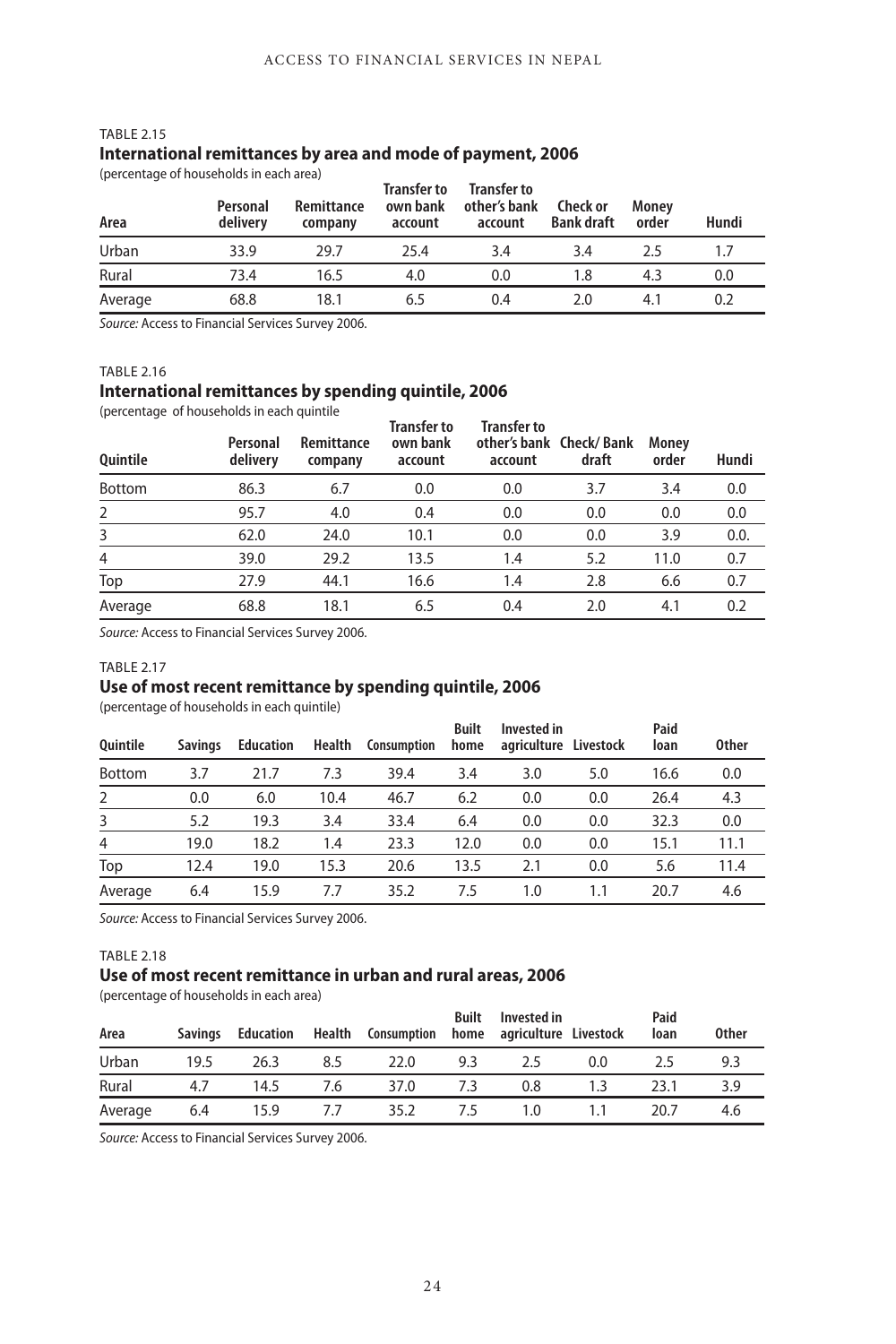#### BOX 2.1

#### *Financing migration between Nepal and Qatar*

Migrating from Nepal to work in Qatar cost about \$1,500, including official fees (about \$400 for authorities in both countries), middleman agencies (that is, the Qatari staffing agency that matches the Nepalese agency with a Qatari company), migration agency fees for the staffing agencies, and travel costs. To pay this, many migrants borrow from moneylenders or staffing agencies, usually at annual interest rates above 24 percent. As a result remittances sent by migrant workers in the first year or two are used to repay loans—limiting the amount that can actually be used by recipient families.

In 2005 Nepal's government designed a loan migration scheme to encourage banks to lend to migrants, to make migration costs more affordable. The government would direct potential migrants to Nepalese banks. The banks would finance the loans using their own funds, but would be guaranteed (in case of default) up to 75 percent by the Credit Guarantee Corporation. Under this scheme the banks were not able to select the borrowers. In addition, the banks did not have access to the future earnings of the migrants—for example, automatically deducting loan payments from their salaries. Four banks participated in the scheme, and almost the entire loan portfolio is in arrears. No other bank has since participated in the scheme.

got them through family and friends, 27 through remittance companies, and just 24 percent through their bank account.

Among the households surveyed, 47 percent considered speed the most valued feature of remittance providers, while 38 percent said reliability. Speed and reliability were the most valued features for both urban and rural and for poor and wealthy households. Interestingly, low fees were more valued by wealthier than poorer households (cited by 2 percent as the most valued feature in the bottom quintile, compared with 16 percent in the top).

Just 6 percent of the most recent remittances were saved in a financial institution, while 35 percent were used for consumption and 21 percent to repay a loan (table 2.17). Not surprisingly, the percentage of poorer and rural households that used their most recent remittance to repay a loan was higher than the percentage of wealthy and urban households that did so. Among urban households, considerably higher shares used remittances for savings and education (table 2.18).

## **Chapter 2 notes**

1 Microfinance development banks and regional rural development banks are grouped into one category because they essentially provide the same services.

2 Differences in the legal status of financial NGOs and cooperatives are often not understood by borrowers. Borrowers from financial NGOs often must make deposits to get loans, just as members of cooperatives must deposit equity contributions to join. Many Nepalese interviewees referred to the two types of institutions interchangeably. Hence, after the pilot of the survey, it was decided to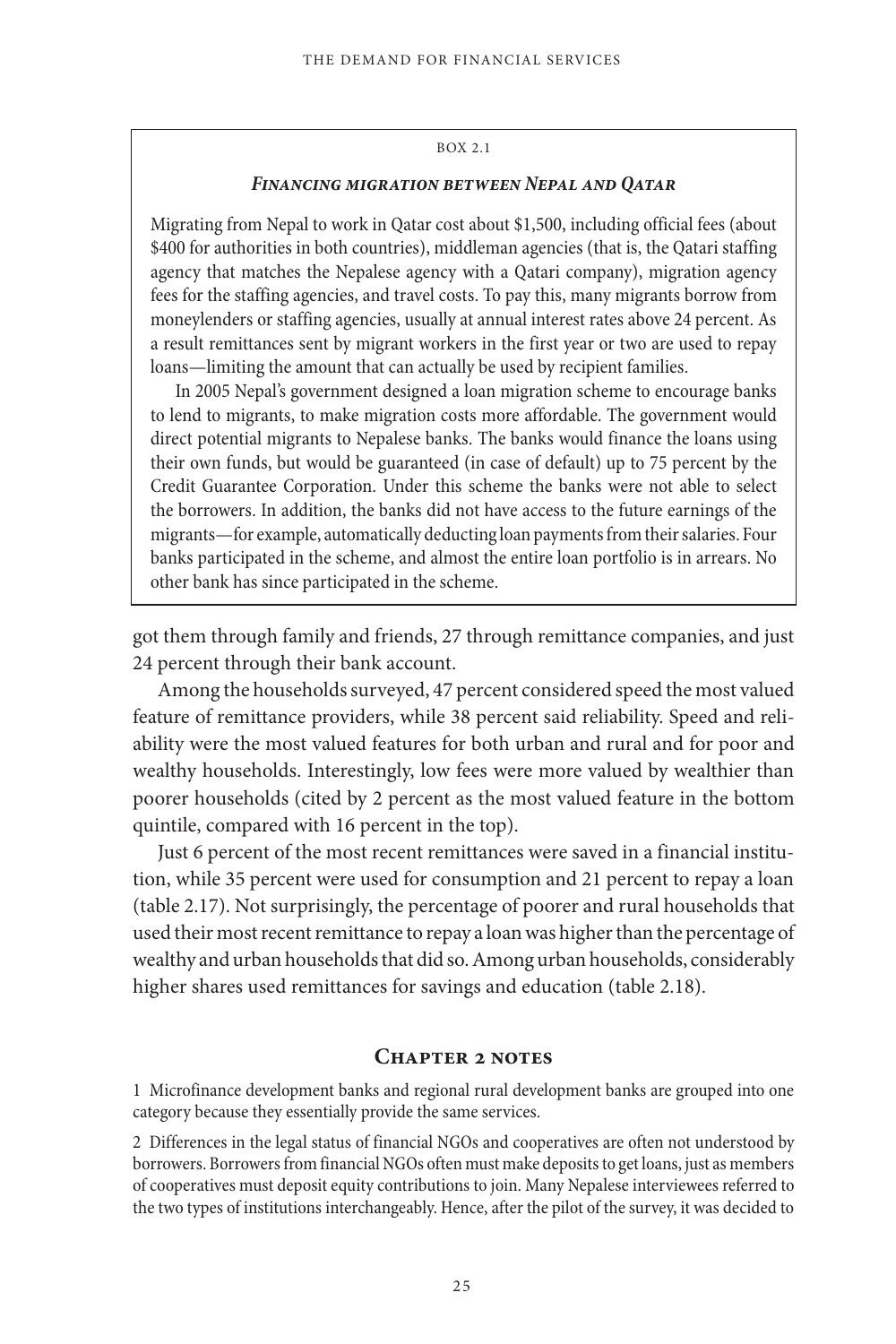put the two in one category. During the pilot it also became clear that many clients of these institutions were not aware of whether they were licensed by Nepal Rastra Bank. Thus while the supply analysis in chapter 1 refers only to financial NGOs and cooperatives licensed and supervised by Nepal Rastra Bank—a very small subset of the total—the data collected by the survey are for all such institutions, both licensed and not licensed.

3 Data are for 2002 for Brazil, Colombia, and Mexico; for 2004 for Botswana and Namibia; for 2005 for South Africa; and for 2006 for Nepal and the Kyrgyz Republic. Data for all countries except the last two were collected through individual-level surveys and measure the number of people with a bank account as a percentage of the total population. In Nepal the number of people with a bank account had to be estimated from data collected through a household survey. The number of accounts was estimated by multiplying the number of households (obtained by dividing the total population by average household size) by the percentage of households with accounts. During the survey test it became clear that households with more than one account—2.7 percent of the total, with 2.2 percent having two accounts and 0.5 percent having three or more—use the name of the same family member for all accounts. Hence, because the goal was to determine the number of people with a bank account as a percentage of the total population (that is, the banked population), it seemed reasonable to treat households with more than one account as just one person with an account. Data for the Kyrgyz Republic were estimated from central bank data and estimate the ratio of personal accounts to the total population, so it does not adjust for people holding more than one account.

4 All the data in this section are for households with just one account. Only 6 percent of the Nepalese households surveyed (and 12 percent of those with accounts in financial institutions) had accounts in multiple institutions. About 46 percent of these households were in the top spending quintile, and 93 percent had at least one account in a bank (99 percent in urban areas and 90 percent in rural areas).

5 This section expresses welfare in terms of per capita spending by quintile, which was imputed from data on household and housing characteristics from the National Living Standards Survey II. To estimate the level of welfare enjoyed by households, rather than asking direct questions about income—a time-consuming endeavor—the Access to Financial Services Survey used information on consumption from the National Living Standards Survey II. That survey collected information on consumption and a number of variables correlated with it (such as demographic characteristics, household assets, and housing characteristics). The same questions on variables correlated with consumption were included in the Access to Financial Services Survey. Using data from the National Living Standards Survey II, household consumption levels were estimated by regressing consumption on the correlates mentioned above, then the estimated coefficients were multiplied by the values of the correlates found by the Access to Financial Services Survey.

6 For the purposes of the Access to Financial Services Survey and for practical reasons, the Hills and Mountains are grouped in one agroclimatic region. Although access in the Hills is expected to be much higher than in the Mountains, the Mountains account only for 7 percent of Nepal's population. Moreover, with an altitude of 4,000 meters or higher, inclement climatic conditions, and rugged topographic conditions, the Mountains have very limited economic activities.

7 In Nepal the use of online banking is almost nil. Hence, going to a bank or automated teller machine (ATM) is synonymous with using the account.

8 The data in this section refer to outstanding loans. If a household had more than one outstanding loan, questions were asked about the most recent loans.

9 Non-routine expenditures are defined as those other than for food, matches, and cigarettes.

10 Appendix C includes an analysis of households that receive remittances.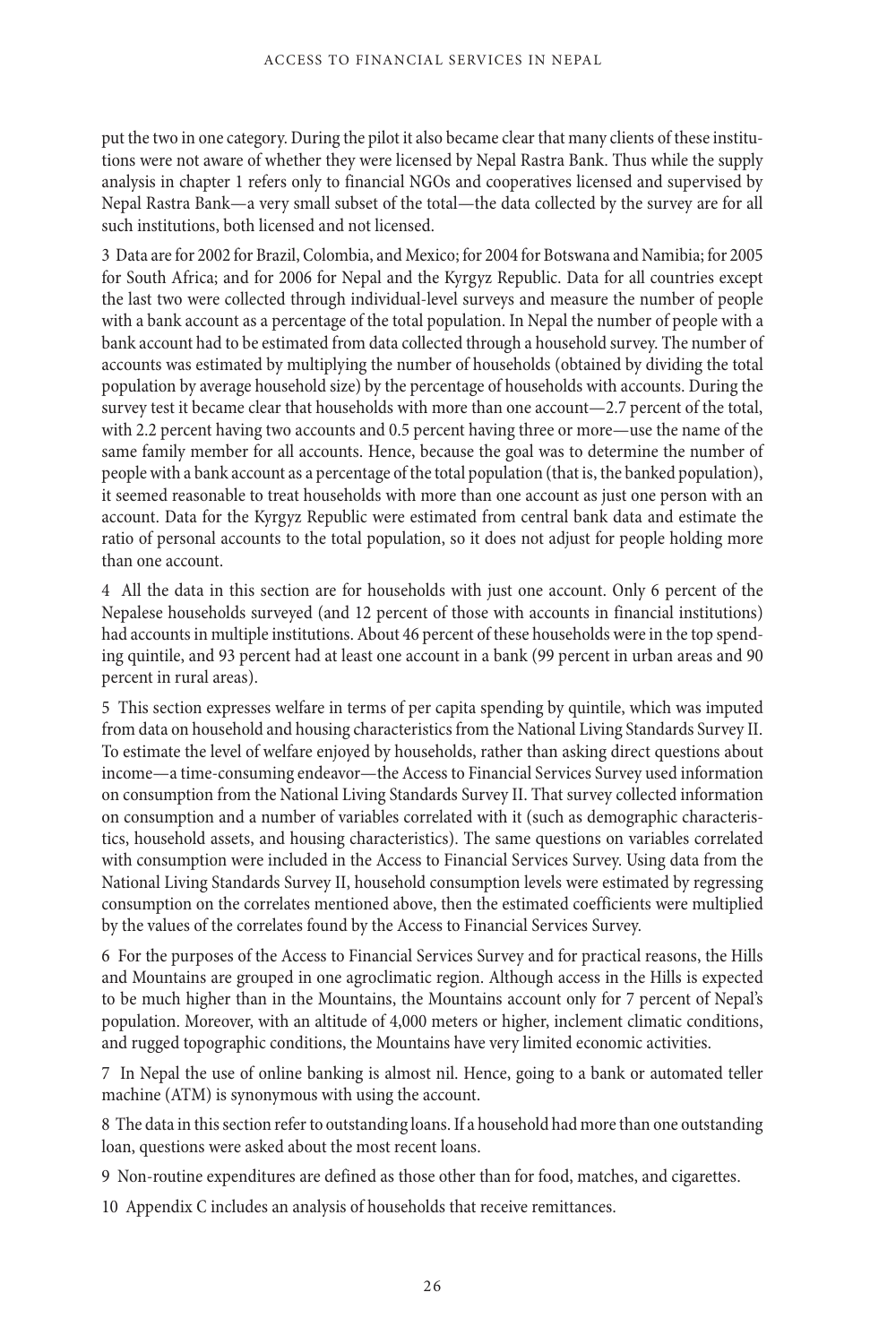## CHAPTER 3

# **Constraints to Increased Access for Small Businesses and Low-income Households**

*This chapter identifies the main obstacles—institutional, legal, and regulatory—that hamper access to financial services for small businesses and low-income households in Nepal. The analysis is based on the data presented in chapters 1 and 2, case studies of two banks and detailed discussions with several others on how they serve small businesses, six focus group discussions with small entrepreneurs, and ratings of seven microfinance providers.*

# **Government Policies Have Not Tackled the Root Causes of Low Access**

Since the late 1950s the government has tried to increase access with a series of policies and direct market interventions*.* Yet 50 years later, 63 percent of households with accounts in formal financial institutions prefer to save elsewhere, 38 percent of households borrow only informally, and another 16 percent borrow both formally and informally. Although access to and use of financial services are limited in general, the problem is more acute for low-income households and for small, household-based businesses (box 3.1). Indeed, both access and use are closely correlated with household income and business loan size.

Government policies have not achieved the desired outcomes because they have addressed only the symptoms of limited access to financial services—not the root causes. For example, priority sector lending has not considered the sustainability of banks' lending to this market segment, while deprived sector lending has not taken into account the microfinance sector's capacity to generate large volumes of loans. Achieving both goals depends on financial institutions being able to serve these segments in a financially sustainable way. But lending profitably to small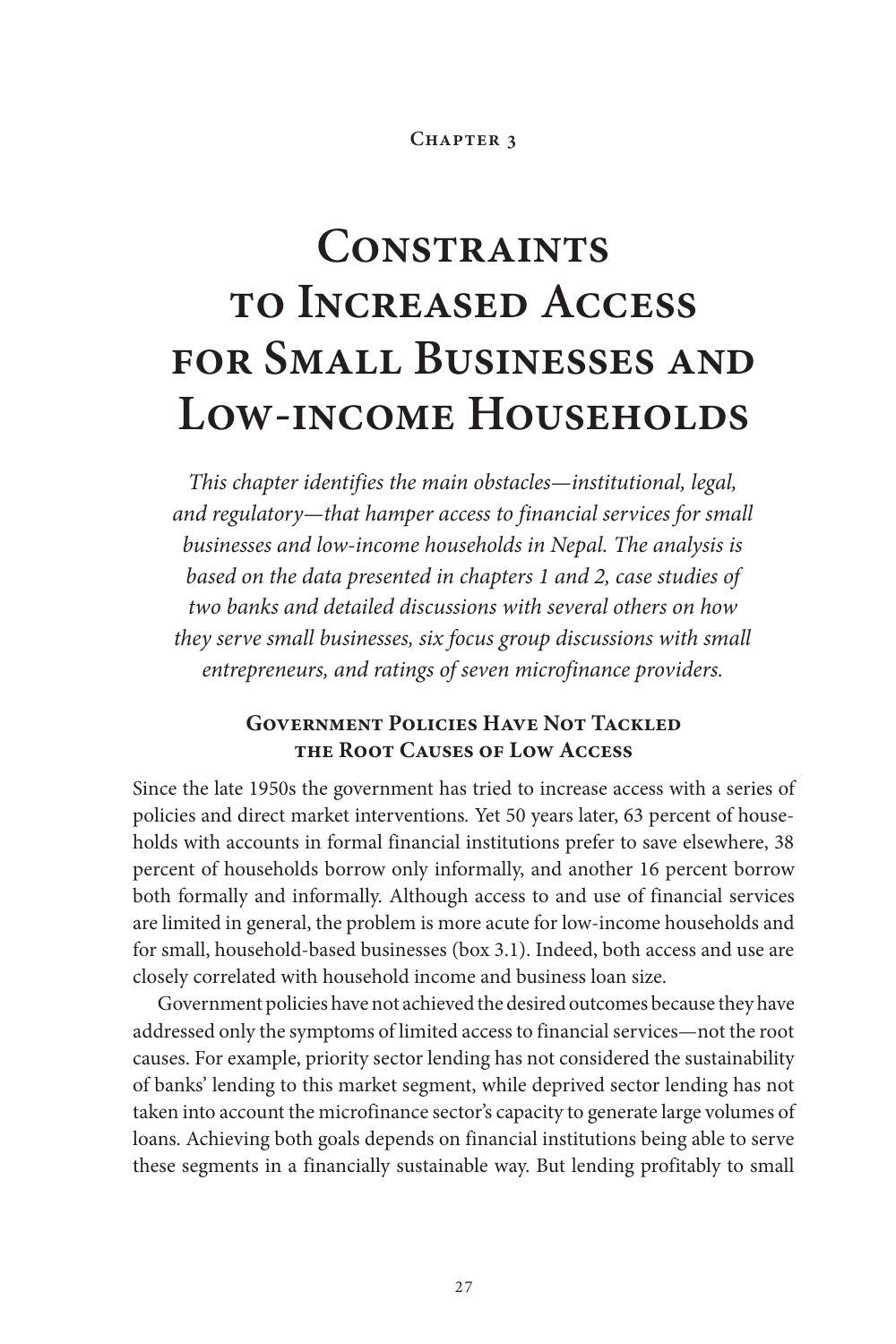#### TABLE 3.1 **Small businesses with formal loans by type of lending institution, 2006** (percentage of small businesses)

| Loan size (NRs) | Bank | <b>Finance</b><br>company | MFDB or<br><b>RRDB</b> | FINGO or<br>cooperative |
|-----------------|------|---------------------------|------------------------|-------------------------|
| Total           | 45.5 | 17.8                      | 11.5                   | 25.2                    |

Source: Access to Financial Services Survey 2006.

#### TABLE 3.2

#### **Small business loans by type of lending institution and loan size**

(percentage of small businesses for each type by row)

| Loan size (NRs)   | <b>Bank</b> | <b>Finance</b><br>company | <b>MFDB</b> or<br><b>RRDB</b> | FINGO or<br>cooperative |
|-------------------|-------------|---------------------------|-------------------------------|-------------------------|
| Less than 10,000  | 0.0         | 9.7                       | 0.0                           | 90.3                    |
| 10,000-50,000     | 19.2        | 16.7                      | 25.6                          | 38.5                    |
| 50,001-100,000    | 70.3        | 9.9                       | 0.0                           | 19.8                    |
| 100,001-250,000   | 68.9        | 26.4                      | 0.0                           | 4.7                     |
| 250,001-500,000   | 67.1        | 25.7                      | 0.0                           | 7.2                     |
| More than 500,000 | 94.7        | 5.3                       | 0.0                           | 0.0                     |
| Average           | 45.5        | 17.8                      | 11.5                          | 25.2                    |

Source: Access to Financial Services Survey 2006..

businesses requires a high degree of efficiency, while operating a growing microfinance institution is not easy and requires a certain level of specialization.

In the short to medium term, increasing access to financial services in Nepal will require tackling obstacles in both the banking and microfinance sectors. International experience shows that banks are better suited to serving small businesses—due to the size of the transactions involved—and microfinance institutions are more suited to serving low-income households. In the near term, based on the performance of the microfinance sector, banks are better placed to serve small businesses needing loans larger than NRs 100,000, while microfinance institutions should serve low-income households and microenterprises (that is, those with loan needs under NRs 100,000). The rest of this chapter analyzes the obstacles to increased access in these two market segments. It also briefly assesses potential obstacles to formalizing remittances, which primarily benefit low-income households.

# **Why Don't Banks Scale Up Lending to Small Businesses?**

Banks provide nearly half of formal loans to small businesses (table 3.1) and are by far the largest providers of loans larger than NRs 50,000 (table 3.2). Still, most small businesses meet their financing needs through internal sources and supplier credit. Indeed, 77 percent of small businesses say that they have no outstanding loans, while 72 percent say that they regularly buy on credit for lack of cash at the time of purchase (see box 3.1).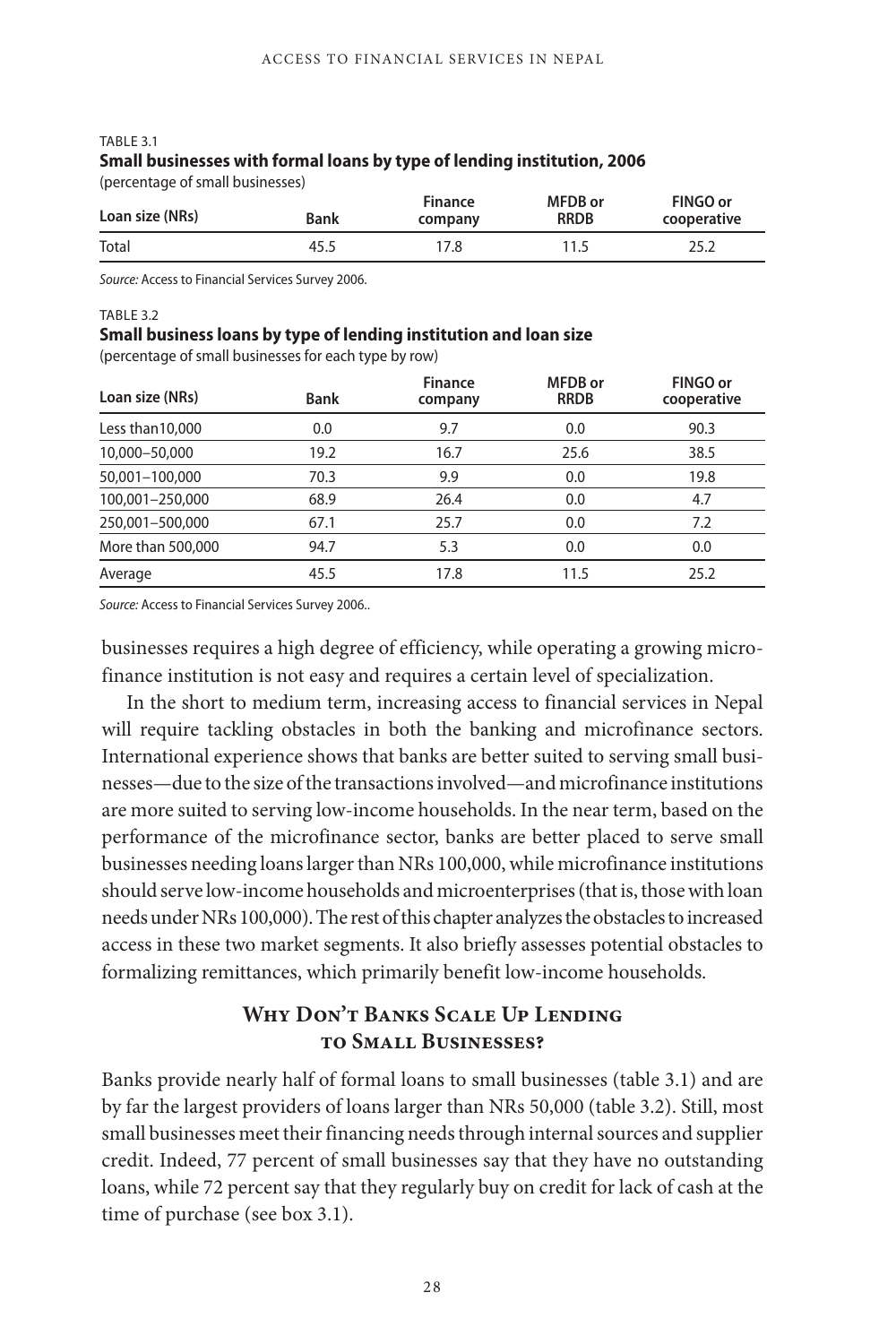#### BOX 3.1

#### *Households with small businesses*

Among the households interviewed by Nepal's 2006 Access to Financial Services Survey, 33 percent had a small business (defined as sole proprietors and partnerships). Of these households, 82 percent said that income from the business was one of their two main sources of income. Just over 77 percent of small businesses seem to finance themselves through internal sources (box table 3.1). If they do borrow, the loans tend to come from formal financial institutions (17 percent).

Still, 72 percent of the small businesses interviewed said that they usually buy on credit from their suppliers due to lack of cash at the time of purchase. This is true for both urban and rural small businesses, and for small businesses owned by members of the top and bottom quintiles. This discrepancy is probably due to the fact that buying on credit is such a routine business practice that it is no longer considered borrowing—although technically, it is informal borrowing. Suppliers are preferred over formal financial institutions because they are faster at providing loans.

BOX TABLE 3.1

**Small businesses with loans by area and type of lending institution, 2006** (percentage of small businesses in each area)

| Area    | None | Formal | <b>Informal</b> | <b>Both</b> |
|---------|------|--------|-----------------|-------------|
| Urban   | 70.8 | 24.5   | 3.5             |             |
| Rural   | 80.4 | 12.4   | 6.4             | 0.8         |
| Average | 77.1 | 16.6   | 5.4             | 0.9         |

Source: Access to Financial Services Survey 2006.

Among formal financial institutions, banks play a larger role in providing loans to small businesses than to households. Although financial NGOs and cooperatives compete strongly in rural areas, banks are the largest providers because business loans are larger than household loans, and financial NGOs and cooperatives often have limited equity—constraining their capacity to provide large loans. In the segment where there is competition among the various formal financial institutions (that is, for loans under NRs 50,000), banks are not the preferred providers—even though they charge lower interest rates and fees than do financial NGOs and cooperatives or microfinance development banks. This is probably because banks take almost twice as long to issue a loan, require physical collateral in almost all cases, and rarely accept movable collateral. And though the direct costs of borrowing from banks (interest and fees) are lower, the indirect costs are higher (such as the costs of preparing financial statements and of registering and evaluating collateral).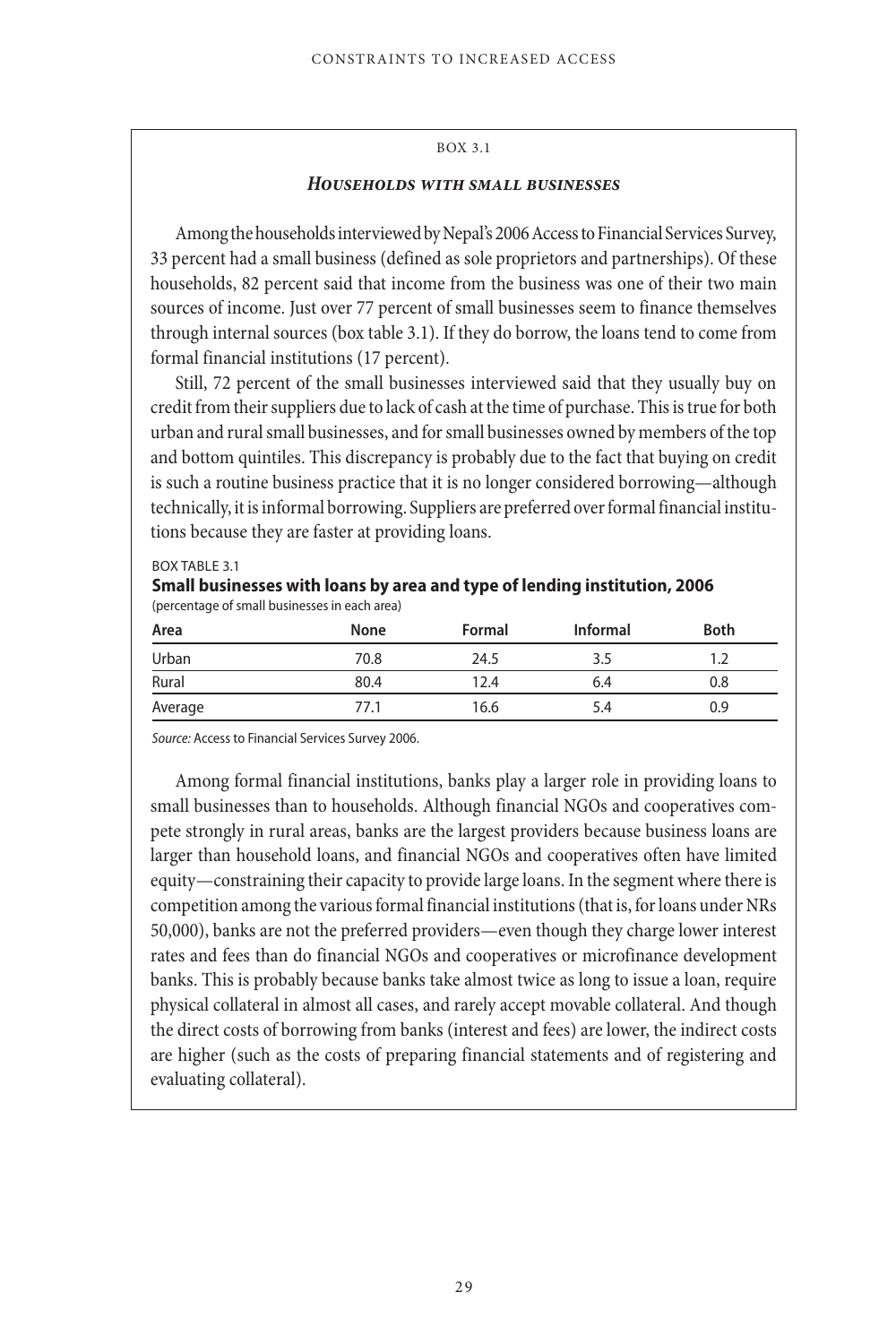In Nepal small businesses have very different features from large corporations the traditional clients of banks*.* Small businesses are often young companies with unsophisticated accounts and low assets. Business and household finances may not be clearly delineated and are often strongly interdependent. Most small businesses have minimal or no banking relationships, work primarily with cash, and finance their operations through profits or informal financing. They are usually family businesses, run and managed by one or two people who take full, hands-on responsibility for all aspects of the business. Although these individuals typically know their business, they are weaker at producing written business and financial plans and are discouraged by the documentation requirements of banks. Moreover, management rarely plans their operations far in advance—so when they do require financing, they usually need it immediately.

To serve small businesses profitably, banks need to minimize transaction costs and generate large volumes of high-quality loans*.* As in other activities with small profit margins, commercial banks need to increase revenue by making many loans while lowering expenses—for example, by making loan officers more productive and avoiding bad loans.

Nepalese banks find it difficult to serve small businesses profitably*.* When lending, banks—including those that have tried to create dedicated loan products for small businesses—make little or no distinction between large corporate and small business clients in terms of the products they offer or the demands and procedures they apply. The main obstacles to increasing bank loans for small businesses are complex lending procedures, inappropriate products, pricing policies that do not appear to allow cost recovery, little use of movable collateral, and no measures of small business performance—despite the capacity to do so with existing management information systems. These obstacles are discussed in more detail below and summarized in box 3.2.

## **Complex lending procedures**

Bank procedures for lending to small businesses are too complex for the market segment—making such lending unnecessarily time-consuming and costly for both the businesses and the banks. Banks require the same documents and information (such as business plans, financial statements, and collateral valuation and registration) from small businesses as they do from large corporations. Because small businesses often do not have the in-house resources required to produce such documentation, they must hire outsiders. This adds extra costs, time, and meetings for the businesses and the banks.

Producing such documents for a NRs 500,000 loan costs about NRs 15,000, or 3 percent of the loan amount. Given the complexity of the documentation required, a small business owner normally has at least five meetings with the bank to obtain a loan (for the initial application, site visit, collateral evaluation, signing of the required documents, and loan disbursement). Because small businesses have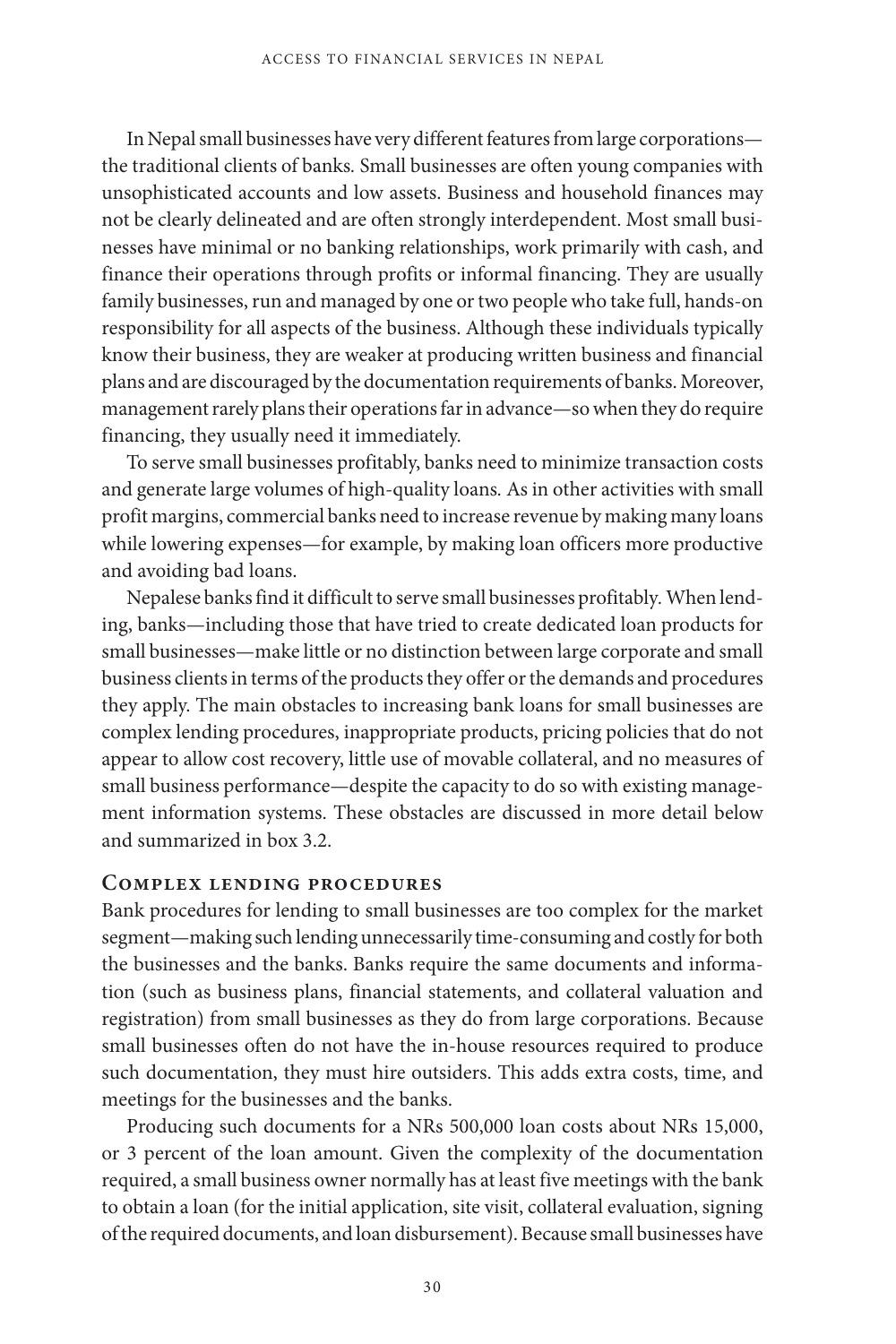| <b>BOX 3.2</b>                                                                                              |                                                                                                            |  |  |  |  |
|-------------------------------------------------------------------------------------------------------------|------------------------------------------------------------------------------------------------------------|--|--|--|--|
| <b>BEST PRACTICES FOR LENDING TO SMALL BUSINESSES</b><br>AND CURRENT NEPALESE PRACTICES                     |                                                                                                            |  |  |  |  |
| <b>Best practices</b>                                                                                       | <b>Current Nepalese practices</b>                                                                          |  |  |  |  |
| Loan approvals should take one to five<br>days                                                              | Loan approvals take three to four<br>weeks                                                                 |  |  |  |  |
| The application process should be sim-<br>ple, requiring no financial statements or<br>business plans       | Financial statements—and sometimes<br>business plans—are required                                          |  |  |  |  |
| Products should be standardized, repaid<br>in monthly installments                                          | Overdrafts are widely used, and prin-<br>cipal repayment rare                                              |  |  |  |  |
| Each loan officer should process 15-20<br>loans a month                                                     | Each loan officer processes 3-4 loans<br>a month                                                           |  |  |  |  |
| Collateral requirements should be flex-<br>ible, including allowing movable assets<br>as primary collateral | Real estate collateral is mandatory                                                                        |  |  |  |  |
| Interest income should exceed lending<br>costs                                                              | Interest income does not cover lend-<br>ing costs                                                          |  |  |  |  |
| Portfolio at risk above 30 days should be<br>monitored                                                      | Portfolio at risk measurements are<br>meaningless due to de facto bullet<br>loans and perpetual overdrafts |  |  |  |  |
| Individual staff performance should be<br>closely monitored and rewarded                                    | Individual staff performance is not<br>monitored or rewarded                                               |  |  |  |  |

*Source:* Case studies and interviews on how Nepalese banks serve small businesses.

limited staff, any time that management spends dealing with a bank is time taken from business activities—increasing the indirect costs of applying for a loan. In addition, Nepalese banks often have very centralized credit decision processes, further lengthening loan approvals. As a result it takes a new client a minimum of one month to get a loan once all the required documents have been submitted.

Banks, on the other hand, need to generate large loan volumes to make such small transactions profitable. But given the lengthy procedures, it is difficult for loan officers to approve more than three or four loans a month—well below what is required to break even.

## **Inappropriate products**

The most popular bank product—overdrafts, or lines of credit—is inappropriate for many small businesses, which tend not to deposit their revenues in banks*.* In Nepal overdrafts come in two forms. The first are one-off overdrafts, typically approved for terms of 3–12 months, with clients paying monthly or quarterly interest payments on the outstanding amount. Clients can draw down and make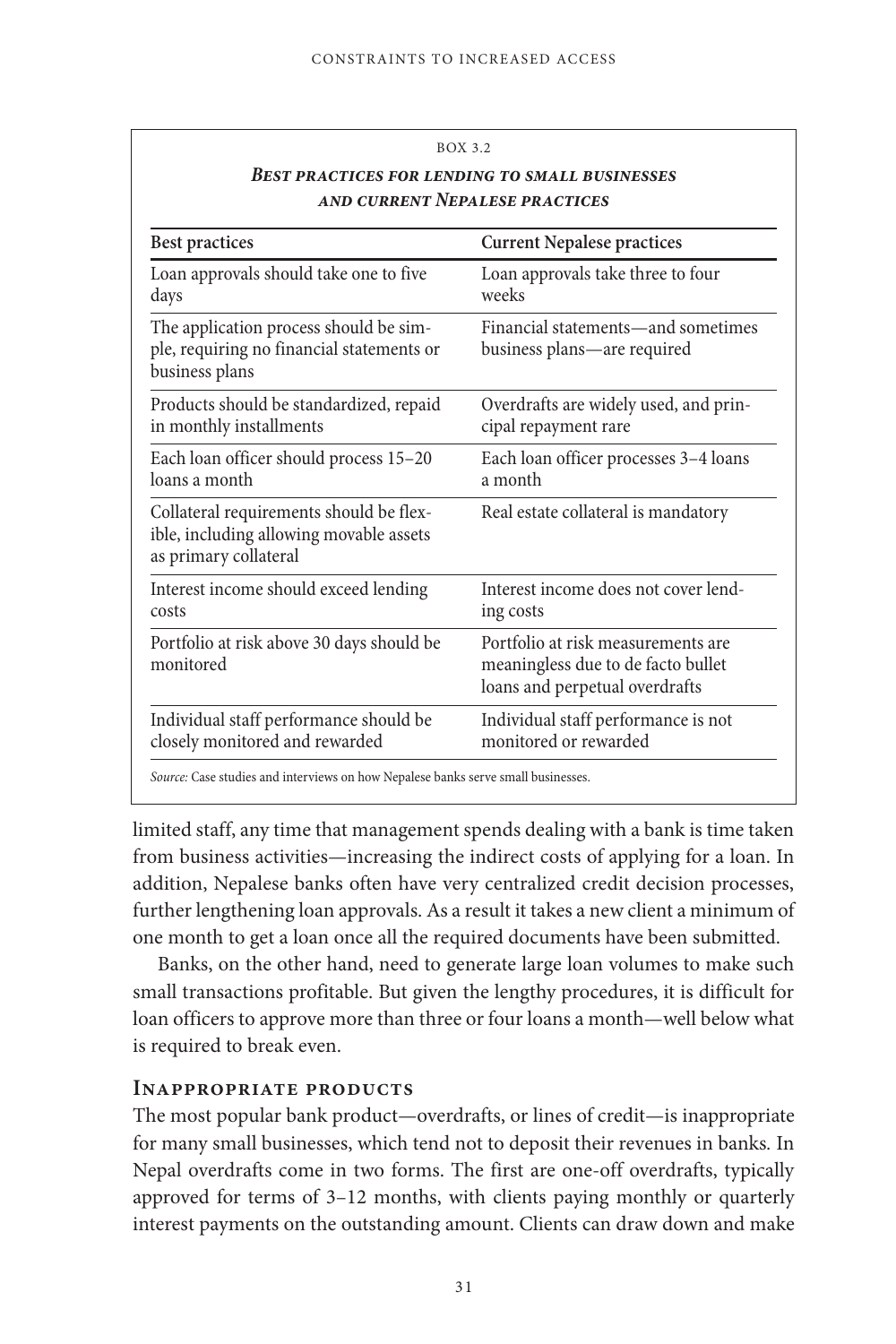principal repayments as they see fit during this period, as long as they remain within the approved limit. The entire outstanding amount is then due at the end of the term. This type of overdraft (or credit line) resembles a bullet loan, where clients typically draw down up to the approved limit shortly after approval and are then faced with a large repayment at the end of the loan period—and often have to borrow from informal sources or another bank to repay.

More popular, and even more risky, are perpetually revolving overdrafts. These are approved for 12-month terms. At the end of this period they are reviewed, with a view to revolving or extending for another 12-month term. Most banks make no demands on clients to make principal repayments. As a result many clients pay only interest, without repaying any principal, year after year. Analysis of both the supply and demand has found that this product accounts for the vast bulk of small business lending in Nepal. According to the 2006 Access to Financial Services Survey, 40 percent of bank loans to small businesses have a maturity of five years or more.

Neither type of overdraft is appropriate for small businesses, as they neither instill discipline in clients who have limited experience with formal borrowing nor test their capacity to repay or cope with increasing debt. Even if a client repays interest on time, the bank has no way of knowing whether the business could repay the debt and what the real quality of the loan is. This, understandably, also discourages banks from increasing financing—even after many years of working with a client.

From a risk management perspective, it is not a good idea to extend overdrafts to small businesses whose turnover does not pass through the account. Under term loans with monthly installments, the lending bank quickly realizes if a business is deteriorating—as evident from smaller repayments—and can take immediate appropriate action. With credit lines, where businesses only have to repay interest, the bank is unlikely to realize that there is a problem until later, at which point it may be too late to take appropriate action and collateral may have disappeared. Furthermore, when problems develop with credit lines, the entire amount is usually outstanding and at risk—while with standard loans, clients have usually made a number of principal repayments, lowering losses to banks.

## **Pricing policies that impede cost recovery**

Bank loans to small businesses do not seem to adequately reflect the cost of serving this market segment*.* To serve this segment on a sustainable basis, banks must be able to make a profit. While profitability analysis is bank-specific, the interest rates that Nepalese banks charge to small businesses appear too low to make this segment profitable. Banks charge almost the same interest rates to small businesses as they do to large corporations: 8–10 percent a year, with application fees of 0.5–1.0 percent of the loan amount and annual renewal fees of about NRs 1,000 for loans of NRs 1 million. With annual inflation running at about 5 percent, loans to small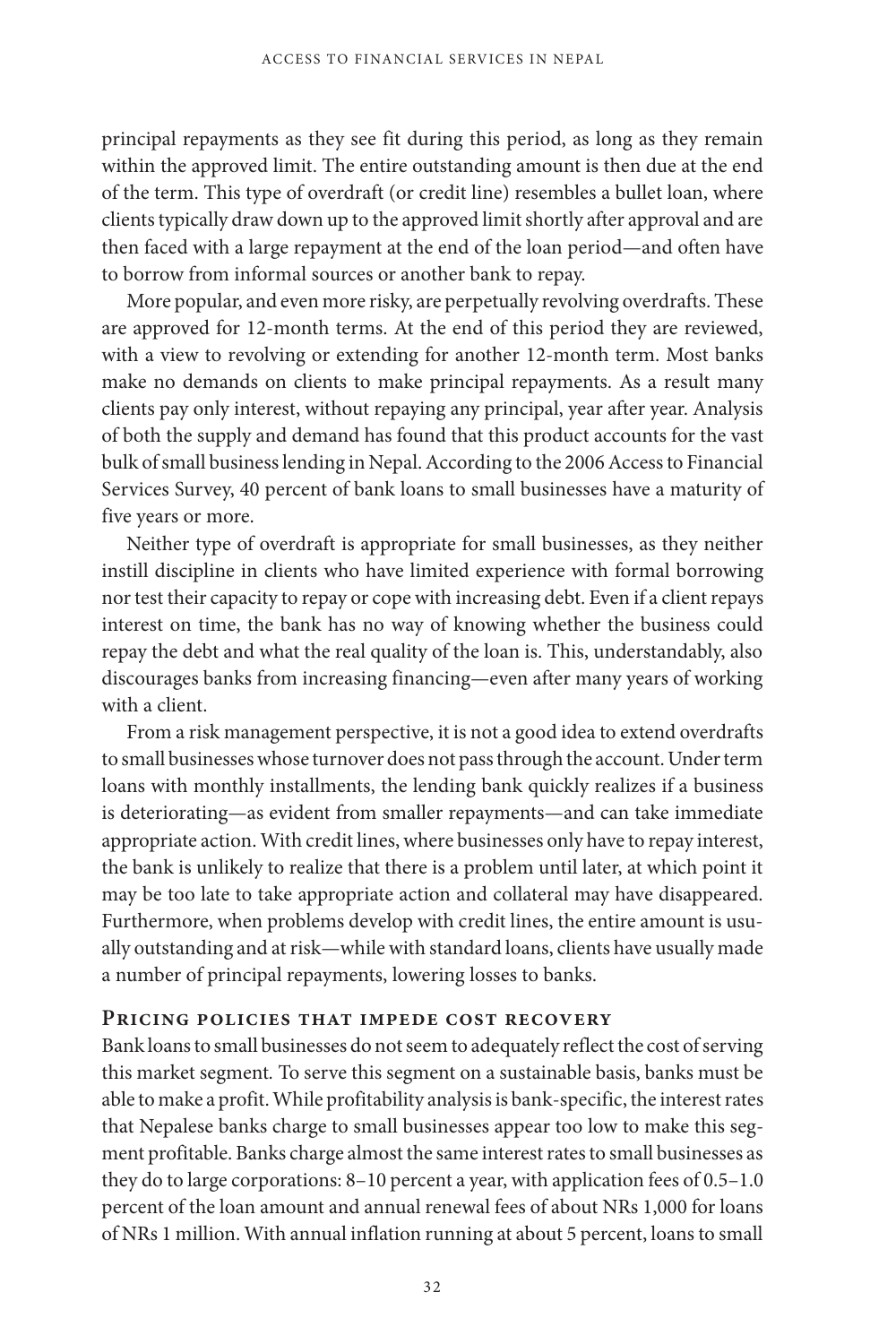businesses do not provide banks with a very strong income stream. Profits are further eroded by the relatively high portfolio at risk for such loans.

The costs of making small loans will always be higher (in percentage terms) than the costs of making larger loans—even if banks substantially lower transaction costs. Accordingly, in countries where small business lending is profitable, interest rates on small loans are usually higher than rates on large loans, given that retail purchases are more expensive than bulk purchases.

By offering low interest rates to small businesses, Nepalese banks make lending to them unprofitable—leading to their exclusion from the formal financial sector. The 2006 Access to Financial Services Survey found fact that small Nepalese businesses consider faster service and lower collateral requirements more important than lower interest rates. As noted, 72 percent of small businesses regularly buy on credit from the informal sector, despite its much higher interest rates, because they prefer its faster lending. But if banks were able to lend profitably to small businesses, they could also contribute to their development by giving them access to the formal financial sector and its wider array of loans and services.

## **Little use of movable collateral**

Banks require high levels of immovable collateral, yet small businesses tend to have only movable assets*.* The high-risk structure used by Nepalese banks for small business lending and the absence of appropriate lending products encourage banks to focus on collateral. Although banks will accept a mix of collateral, including inventory, collateral that is not real estate is generally accepted only as additional collateral.<sup>1</sup> In fact, securing a loan with movable collateral is not technically secure in Nepal. Because there is no secured transactions registry for movable assets, it is virtually impossible for a bank to verify whether another lender has a priority claim over the same assets.

Given the risky loan structure and the difficulties that banks face in seizing the collateral of defaulting borrowers, banks not only demand high levels of collateral, they are also very restrictive on what constitutes acceptable real estate collateral. Typically, real estate used for collateral must be within city limits and have direct road access—meaning that only prime urban real estate is accepted. This approach both greatly restricts the pool of small businesses with sufficient collateral to obtain loans and limits the amount of financing they can obtain. Most small businesses do not own enough high-quality urban real estate to provide as collateral for bank loans. The only real estate owned by many small businesses is their family home, which is often located in areas that banks are unwilling to accept. Potential female borrowers are at a particular disadvantage because they are usually not the legal owners of the family home. But small businesses do have movable assets that could be used as collateral, including vehicles, machinery, equipment, generators, inventory, and other personal goods.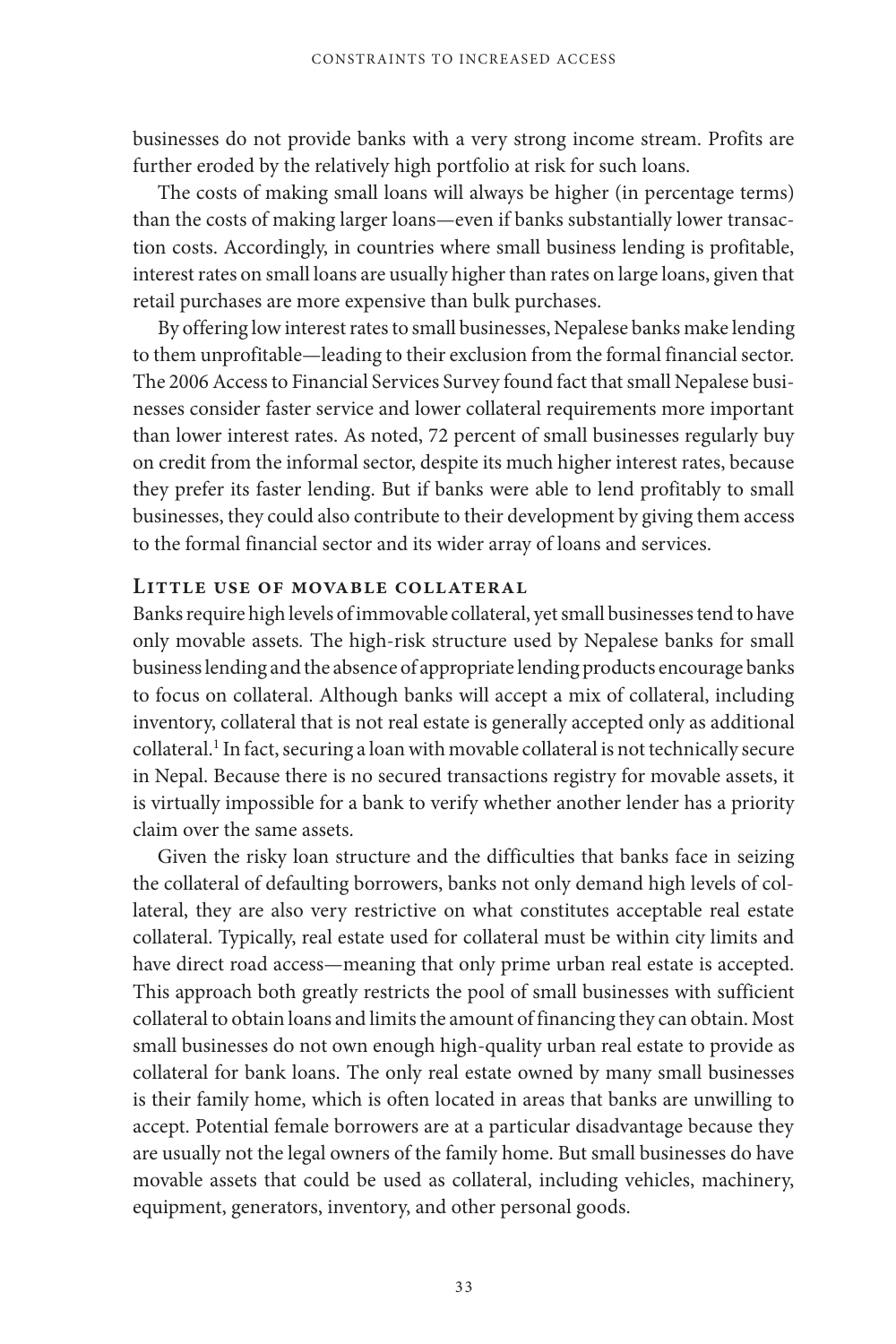# **Limited measurement of small business lending performance**

Although Nepalese banks have sophisticated management information systems, they generally do not use them to measure the performance of small business lending*.* Given the lower profit margins on each small business loan, it is crucial to monitor the efficiency and portfolio quality and ensure that staff incentives are aligned with these goals. Most Nepalese banks have sophisticated information systems that allow them to monitor the efficiency of individual staff members and lending departments, yet such efficiency is rarely monitored—and staff rewards are usually unrelated to efficiency or the quality of the portfolio that they manage.

## **Banks need to serve small businesses—**

## **not the other way around**

Lending to small businesses requires profound changes in the culture of banks and their staff. Private banks focus on sophisticated corporate clients and wealthy individuals. To be successful small business lenders, private banks need to adapt to this market segment—which is not used to working with banks. In particular, private banks need to understand the needs of small businesses. They also need to learn how to communicate with small business owners and build trust.

Public banks need to become more customer-oriented. In addition, the levels of efficiency and productivity needed for profitable small business lending requires that banks, whether public or private, significantly change how they do business. This can be a challenging and painful process, as changes are required at every level of the institution—from loan officers to lawyers to top managers. Managing the needed cultural changes is a major challenge for banks that embark on lending to small businesses.

# **Laws and regulations should facilitate lending to small businesses**

Although Nepal's legal and regulatory framework is not necessarily a binding constraint on small business lending, it could be improved to facilitate bank loans to this market segment. An analysis of this framework has found that it is not hampering small business lending. But the lack of a secured transactions registry for movable collateral, limited functions of the credit bureau, and certain loan loss provisioning rules do not facilitate lending to these businesses:<sup>2</sup> The main obstacles in the legal and regulatory framework are that:

**Nepal has no registry to record pledges on movable collateral.**Although pledges on immovable assets are registered in the land registry, there is no registry to register liens on movable assets. Nepal's parliament approved a secured transactions law in 2006, but the law cannot be implemented because no registry has been created. Such a registry is crucial for ensuring that lenders that want to use an asset as collateral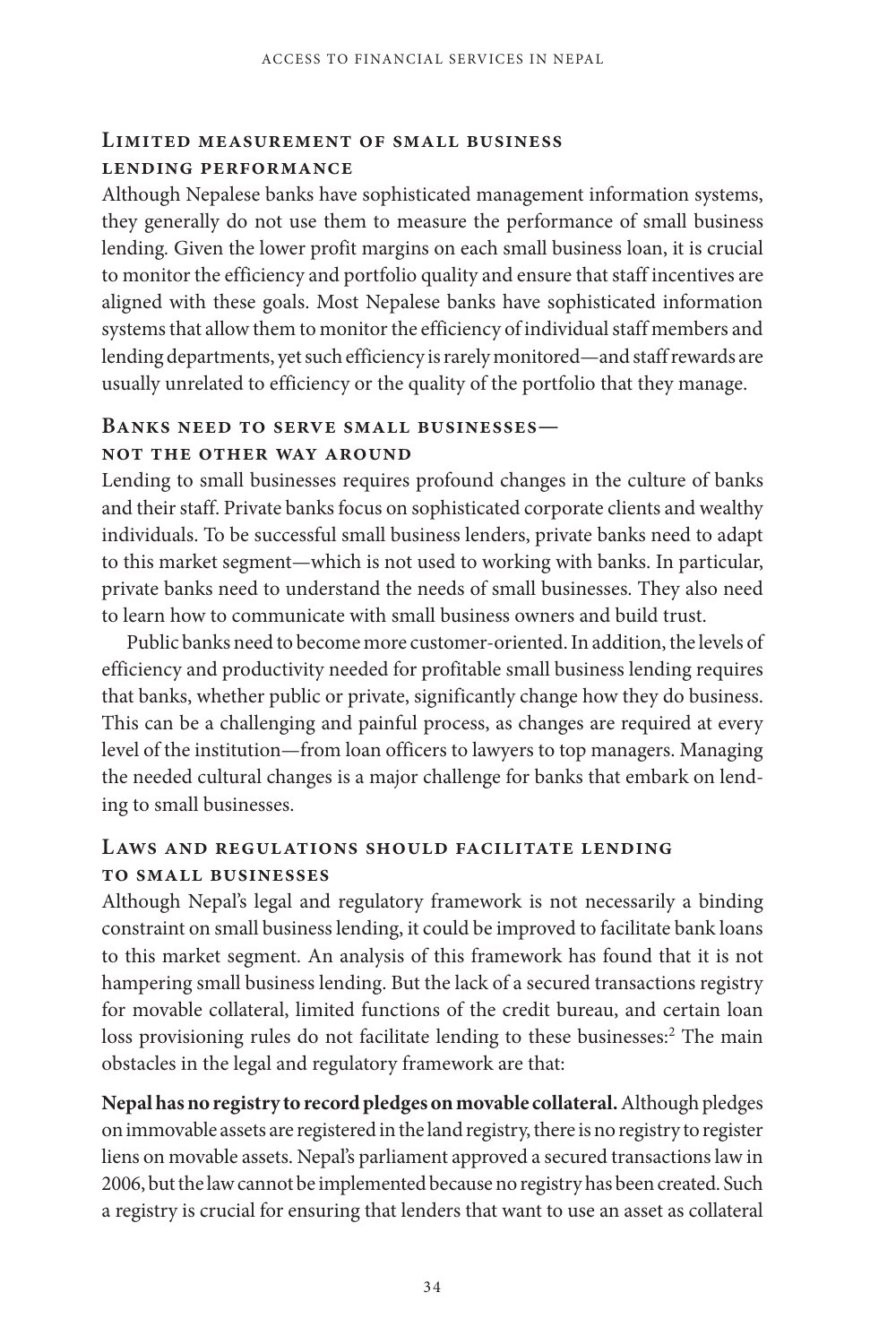can ascertain what rights other lenders may have over the same asset. A centrally held, public registry also provides a convenient method for determining the hierarchy of competing claims on the same asset by different lenders.

**The credit bureau covers only loans above NRs 1 million and is slow in generating credit reports.3** Because the credit bureau requests information and keeps records only for borrowers with loans above NRs 1 million, it is not useful for small business lending. And although the bureau is supposed to generate credit reports within three days, in practice it generally takes a week for banks to receive them. This delay slows the growth of loan portfolios for small businesses. In addition, the credit bureau provides limited information on borrowers—for example, its reports do not provide historical information on borrowers, whether they have other loans, and the number of days other outstanding loans have been overdue.<sup>4</sup> Finally, because banks provide the bureau with information only on a quarterly basis, it takes a long time for the bureau to update its records. As a result credit bureau reports are often up to six months out of date.

**Loan loss provisioning rules—especially for short-term loans—are too lax and do not create the right incentives for stringent monitoring of small business lending.** Nepal Rastra Bank regulations for loans less than a year require that only principal repayments be considered when calculating arrears. Moreover, if a loan is secured with tangible collateral registered in the appropriate office, provisioning is calculated as shown in table 3.3.<sup>5</sup> Given that small business lending is usually short term, that banks need to test the capacity to repay of previously unbanked clients, and that to achieve profitability on small business lending the portfolio at risk above 30 days has to be very low, current low provisioning requirements could encourage banks to undertake lax supervision of their small business loan portfolios.

## TARI F 3.3 **Loan loss provisioning requirements**

| Indicator                     | Pass        | Substandard | Doubtful | Loss         |
|-------------------------------|-------------|-------------|----------|--------------|
| Length of arears (months)     | Less than 3 | $3-6$       | $6 - 12$ | More than 12 |
| Amount of provision (percent) |             |             | 50       | 100          |

Source: Nepal Rastra Bank.

**On the other hand, provisioning requirements for loans secured only with personal guarantees are too stringent—discriminating against small businesses that cannot offer immovable assets as collateral.** Most small businesses can offer only movable collateral and personal guarantees as collateral. But because Nepal has no registry for liens on movable assets for the purpose of calculating provisioning, such loans are considered secured only with personal guarantees. As such the loans are subject to an additional 20 percent provisioning requirement even if they are serviced on time—making small business lending more costly for banks.<sup>6</sup> Although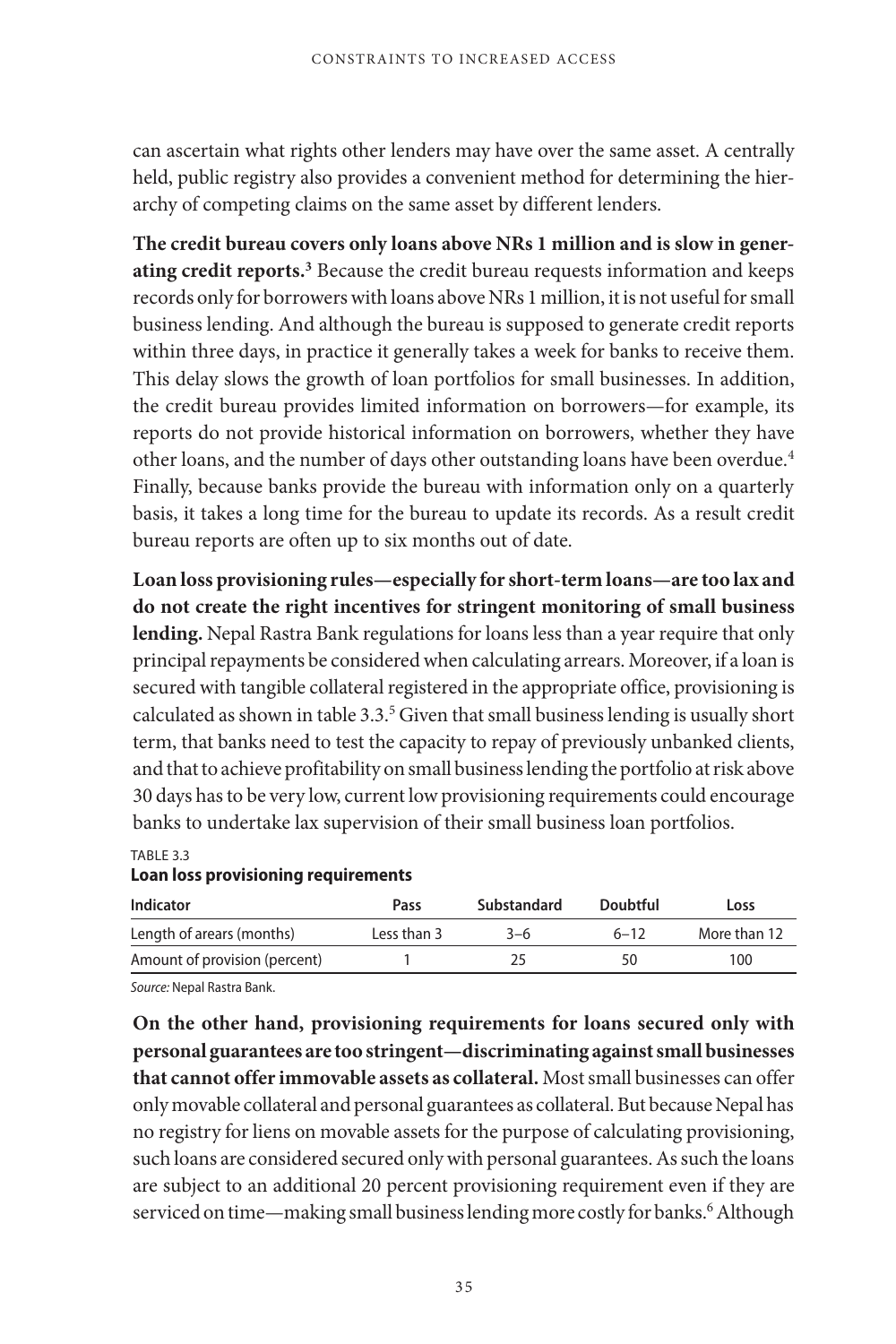it is generally prudent to require tangible and registered collateral, this discourages lending to small businesses. Priority sector loans insured with the deposit insurance and credit guarantee corporation are exempt from this higher provisioning requirement, but such lending is expected to be phased out in 2007.<sup>7</sup>

**Penalties for priority and deprived sector lending discourage banks from charging appropriate interest rates for small business lending.** Although banks can set their own interest rates, those that do not lend 4 percent of their portfolios to the priority sector and 3 percent to the deprived sector are subject to fines—which are calculated by multiplying the shortfall amount by the highest interest rate that the bank charges its clients. This approach obviously discourages banks from charging appropriate interest rates to small businesses.

# **Why Haven't Microfinance Institutions Provided More Financial Services to Low-income Households?**

Microfinance institutions play a key role in providing financial services to lowincome households (those in the bottom three spending quintiles). Yet many microfinance clients prefer to save and borrow with the informal sector*.* Financial NGOs and cooperatives, followed by microfinance development banks and regional rural development banks, are the largest providers of financial services for low-income households. Still, many microfinance clients prefer to use the informal sector for deposit accounts and loans (see chapter 2).

The reason is that informal providers offer products and services better suited to the needs of low-income households—that is, with quick availability and no requirement for immovable collateral*.* Low-income households are much more likely than wealthier ones to have irregular incomes. In addition, many of their non-routine expenditures are for health care. Thus they often require quick access to financial resources. Moreover, half of Nepal's low-income households cannot use their homes as collateral because they do not have the required documents and because their dwellings are in a bad area, in poor condition, or both. Informal providers better serve the needs of such clients by offering faster service and requiring no collateral. A third of the bottom three quintiles (the largest proportion) said that they borrowed informally because formal financial institutions take too long to provide loans. Moreover, less than 10 percent of informal loans are secured with collateral, compared with 64 percent of formal ones.

The limited ability of formal microfinance institutions to adequately serve low-income households is reflected in their poor outreach, sluggish growth, high liquidity, and low profitability. Although regulated microfinance institutions represents only the tip of the iceberg of Nepal's microfinance sector, they are broadly representative of the sector—if not better performing.

Several factors explain the poor state of the formal microfinance sector in Nepal, including the complicated geo-political environment, weak technical capacity, lack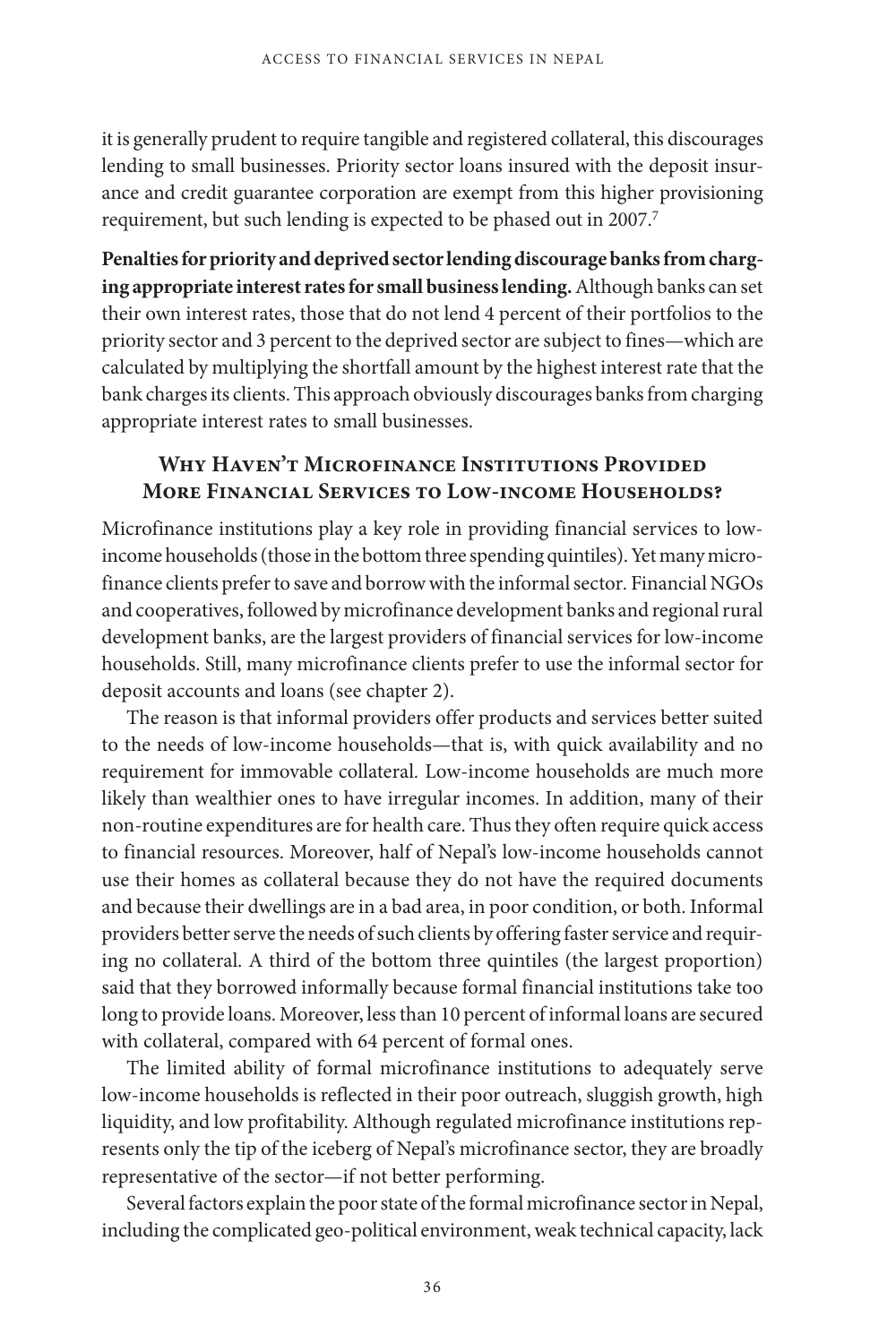of commercial orientation, and distortions arising from deprived sector lending policies. These factors affect the sector's profitability and are discussed below.

## **Complicated geo-political environment**

The geo-political environment of Nepal—a mountainous country that has been experiencing conflict in recent years—poses significant challenges*.* The performance of many small farmers cooperatives and financial NGOs and cooperatives has been severely affected by the insurgency.<sup>8</sup> The conflict has affected all formal microfinance providers, though to different degrees depending on their location and ownership structure.

Although microfinance development banks have faced difficulties, they have been able to keep looting under control by maintaining good relations with clients and with insurgents in their areas. Regional rural development banks are perceived by the general public as being government institutions, making them particularly vulnerable to the insurgency. As a result their operations have been badly affected. These banks have experienced frequent thefts of cash, physical threats to their employees, and damages to their properties. To mitigate risks, microfinance providers have developed a number of strategies, including minimizing cash transfers and disbursing loans immediately after collecting repayments. Microfinance providers have also spent time explaining to Maoists that their microfinance activities benefit the population.

# **Weak technical capacity**

Formal microfinance institutions suffer from limited capacity in key technical areas such as accounting and auditing, strategic planning, financial analysis, and human resource management*.* This weak technical capacity clearly slows the sector's growth. Most microfinance providers face similar challenges: a lack of professionally trained staff in technical areas, weak internal control systems, no internal or external audit mechanisms, inadequate management information systems, and low capacity for product development.<sup>9</sup>

Although the Rural Microfinance Development Center has provided crucial capacity building and "hand holding" support to its borrowers, it has limited resources for such activities. Significant additional efforts are required to build capacity in the sector—both for providers of technical assistance to microfinance providers and for the sector itself.

# **Lack of commercial orientation**

Lack of commercial orientation and slow professionalization of the sector hamper its profitability; many still consider microfinance a charitable activity*.* By design, NGOs do not have a commercial orientation. In addition, they tend to have weak governance structures, due to lack of clear ownership. That is why the NGO legal form is inappropriate for providing sustainable microfinance. Accordingly, many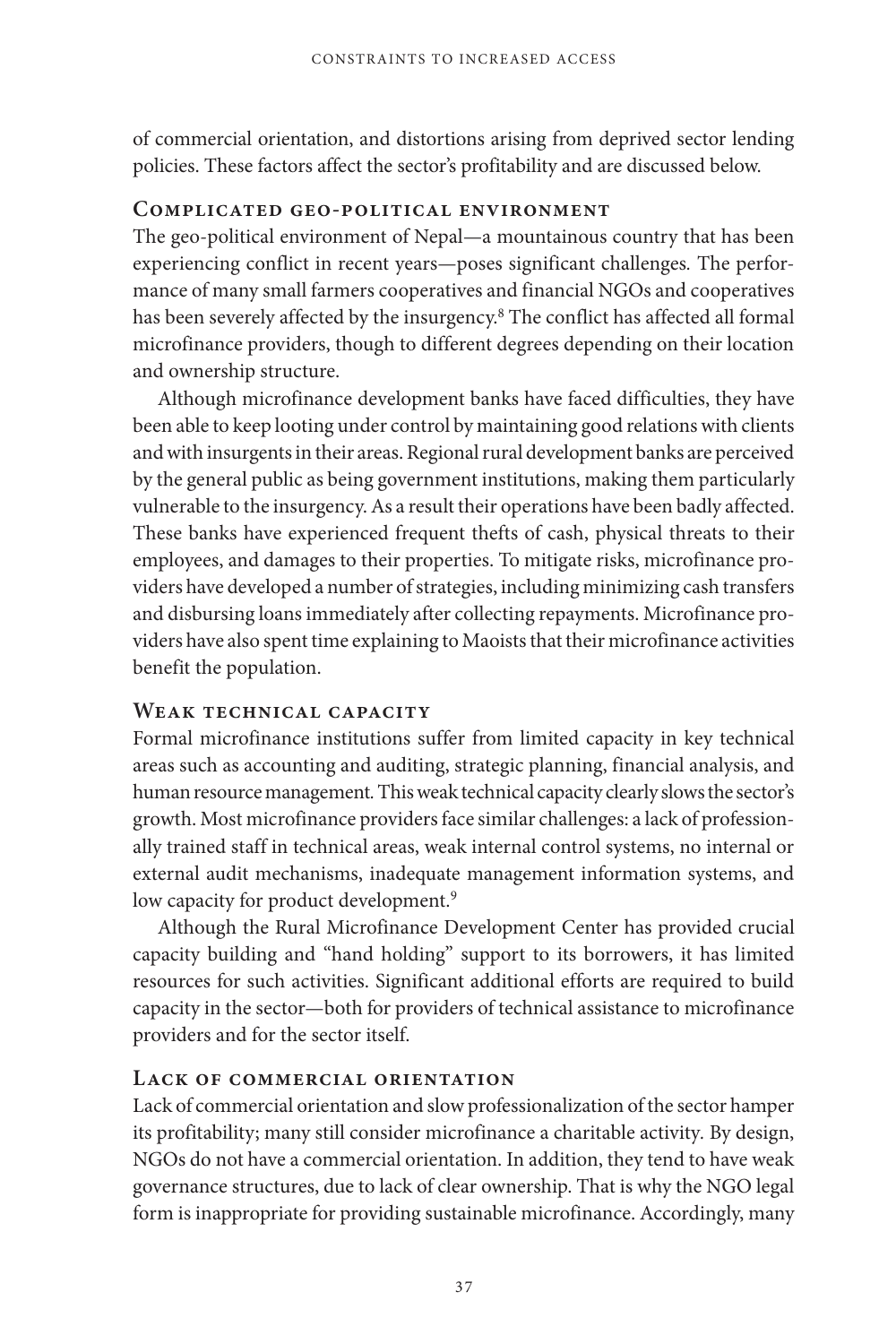NGOs in other countries aiming to evolve into strong microfinance institutions have chosen to transform themselves into companies.

This transformation has also occurred in Nepal with the creation of Nirdhan Utthan Bank Limited, the Development Project Service Center Development Bank, Chhimek Bikas Bank, and Swambalamban Bikas Bank from their respective NGOs. Government ownership of the five regional rural development banks also undermined their commercial orientation (which explains efforts to privatize them; see box 1.4). Similarly, the four private microfinance development banks do not have a strong commercial orientation.

## **Distortions arising from deprived sector lending policies**

Deprived sector lending has led to high liquidity and distorted capital adequacy ratios among formal microfinance institutions*.* The balance sheets of Nepal's licensed microfinance providers have extremely high levels of liquidity, with investments and liquid funds accounting for more than 20 percent of assets in all these institutions (see figure 1.4). This situation is particularly striking for microfinance and regional rural development banks (with this figure approaching 40 percent) and financial NGOs (with this figure approaching 50 percent). This high level of liquidity is matched by high loans, which account for more than 60 percent of liabilities for financial NGOs, regional rural development banks, and microfinance development banks. (In contrast, loans represent only 2 percent of liabilities for financial cooperatives.) Not surprisingly, the Rural Self-Reliance Fund has large undisbursed amounts of loans, while the Rural Microfinance Development Center has committed the full amount available only after nine years of operations.

Such high levels of liquidity and loans are a result of the deprived sector lending window. In some cases, because commercial banks are uncertain about the capacity of some microfinance providers they lend to, they ask the providers to invest these low-cost funds (with annual interest rates of 3–5 percent) in fixed deposits. The microfinance providers earn a profit on these investments; the interest rate margin is usually 2–3 percent. In other cases commercial banks trust microfinance providers to onlend the funds, but the provider might not have the retail capacity to do so. Deprived sector lending also has a perverse effect on the capital adequacy ratios of microfinance providers, because it inflates the ratios for institutions (particularly financial NGOs) that receive high levels of deprived lending and entrust these funds to banks or financial companies instead of onlending them to their clients.

## LOW PROFITABILITY

These various obstacles translate into low profitability in the formal microfinance sector. In 2005 only 8 of 20 financial cooperatives and 4 of 47 financial NGOs recorded profits over NRs 1 million. And despite Nepal Rastra Bank's reform program, just two of the five regional rural development banks recorded profits that year. Moreover, the one privatized regional rural development bank made a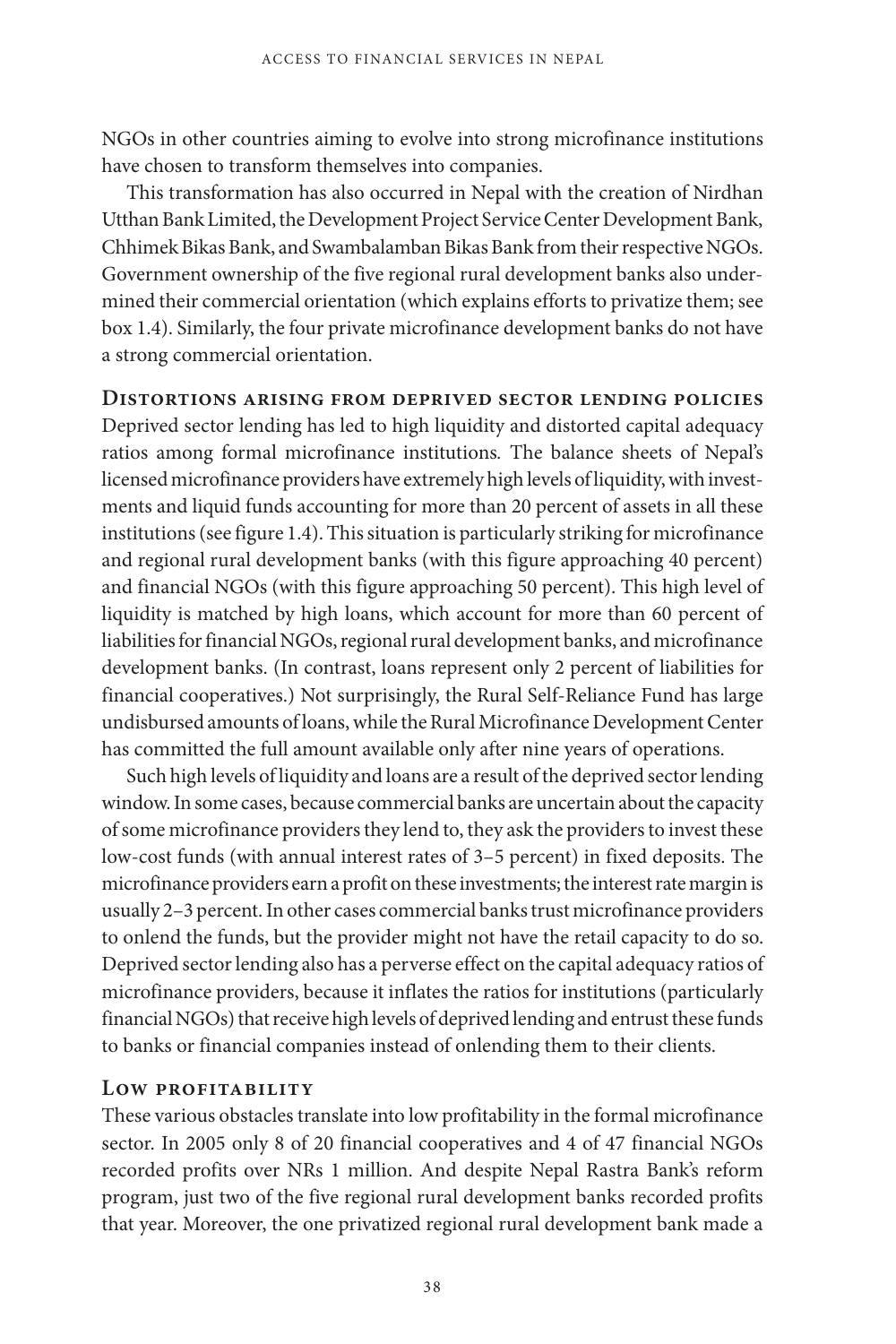profit only due to income from its investments in deprived sector lending by other financial institutions. Still, all four microfinance development banks are profitable, though historical data indicate that this profitability is fragile. For example, Nirdhan Utthan Bank Limited recorded losses until July 2004, with its financial performance improving only recently.

## **Other obstacles and issues**

Other obstacles in the formal microfinance sector are more specific to the type of institution*.* For instance, financial cooperatives do not properly manage delinquency, which is often blamed on their self-governance structure. Regional rural development banks also face difficulties linked to their governance structures. These banks generally do not have active boards of directors; their boards are made up of government officials who are not in a position to give adequate attention to the performance of the banks' management and who lack understanding of and technical expertise in microfinance. In addition, it is questionable whether the strategy chosen by Nepal Rastra Bank to privatize regional rural development banks—selling their shares to their clients—will allow for the best governance structure. Overall, microfinance development banks perform better than other microfinance providers. But they also have weaknesses that hamper their growth. Their management systems have not improved in line with their outreach and experience, and their accounting and internal controls should be strengthened. Accordingly, microfinance development banks have not been able to keep pace with international best practices in microfinance.

Still, even though the current regulatory framework is convoluted and confusing, especially for consumers (who often do not know which microfinance institutions are regulated and which are not; see appendix A), it does not appear to be hampering the growth of the formal microfinance sector. An assessment of the legal and regulatory microfinance framework has found that none of the prudential requirements are a binding constraint.

Looking ahead at the potential growth of Nepal's formal microfinance sector, a major source of confusion in the legal and regulatory framework involves the possible participation of foreign institutions (including for-profit ones). Different texts make contradictory statements. The Bank and Financial Institution Act (2006) says that licensed microfinance institutions can obtain loans or grants from any licensed institution or domestic or foreign organization or association. But a recent publication from Nepal Rastra Bank says that foreign institutional investors (except foreign individuals, who are barred altogether) can hold a minimum of 10 percent to a maximum of 51 percent stake in microfinance development banks (Golden Jubilee 2005). Such stake should not effect the public allocation (30 percent).

For regional rural development banks the same publication says that, under the government's five-year restructuring program, Nepal Rastra Bank is restructuring the banks and divesting its majority shares of profitable ones—maintaining 10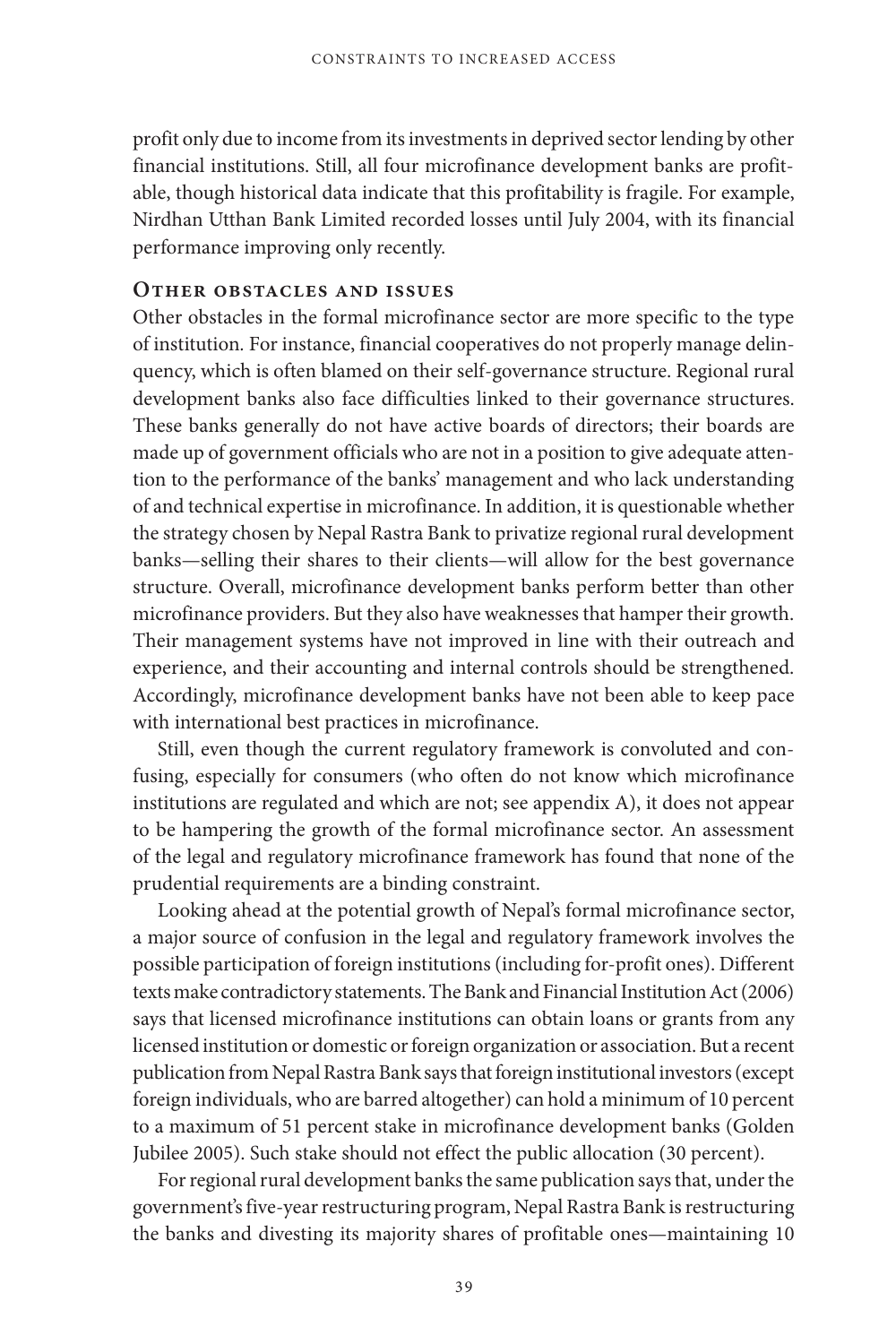#### BOX 3.3

## *Rwanda's microfinance crisis*

Hundreds of savings and credit cooperatives have emerged in Rwanda over the past decade, building a base of depositors three times that held by commercial banks. In June 2006 the Central Bank of Rwanda announced the immediate closure of eight of these cooperatives—citing gross mismanagement, significant losses incurred due to poor credit management, failure to meet minimal conditions for licensing, and loss of customer confidence. These closures resulted in massive withdrawals of deposits from many of the county's savings and credit cooperatives, and discouraged new deposits.

In explaining the closures, the governor of the central bank said that it could not "remain indifferent to the situation currently prevailing in the microfinance sector, where people risk losing their savings placed in some of the microfinance institutions, and therefore compromising the future of this sector in Rwanda." This announcement led microfinance stakeholders to wonder whether the measure taken by the central bank would serve as a warning to other savings and credit cooperatives engaged in improper dealings to clean up their acts—or further lower confidence in the sector, leading to a rush by clients to withdraw their savings and resulting in the bankruptcy and eventual closure of many others.

The central bank later announced that it would pay back half the money owed to depositors in the closed cooperatives at the branches nearest them. It also promised to sell the assets of the closed cooperatives and enforce payment of their default loans before reimbursing the remaining amounts owed to depositors.

This crisis originated in November 2005, when the central bank closed a savings and credit cooperative for gross mismanagement and poor credit management that led to bankruptcy. At that time the central bank also issued several warnings to other institutions cited to have improper dealings. These actions caused many people to lose confidence in the microfinance sector and rush to withdraw their savings, leading to the bankruptcy of a number of cooperatives. Deposits in the nine cooperatives closed by the central bank totaled about \$6 million.

Source: Nshuti 2006.

percent of the banks' equity while selling 40–50 percent to clients and employees (see box 1.4). That publication says that to make the financial sector attractive to foreign investors, the 50 percent ceiling on ownership by foreigners has been increased up to 75 percent. Yet Save the Children U.S. expressed interest in buying shares of Nirdhan Utthan Bank Limited and Nepal Rastra Bank denied it, without clear reason. Allowing international microfinance investors could have a positive impact on Nepal's formal microfinance sector, providing crucial equity capital and possibly new dynamism.10

Moreover, supervision of the microfinance sector is not robust: institutions that pose no systemic risk are supervised while large ones are not, and supervisory capacity is very weak*.* Of the 76 microfinance institutions that Nepal Rastra Bank currently supervises, 47 are financial NGOs, which account for only 3 percent of the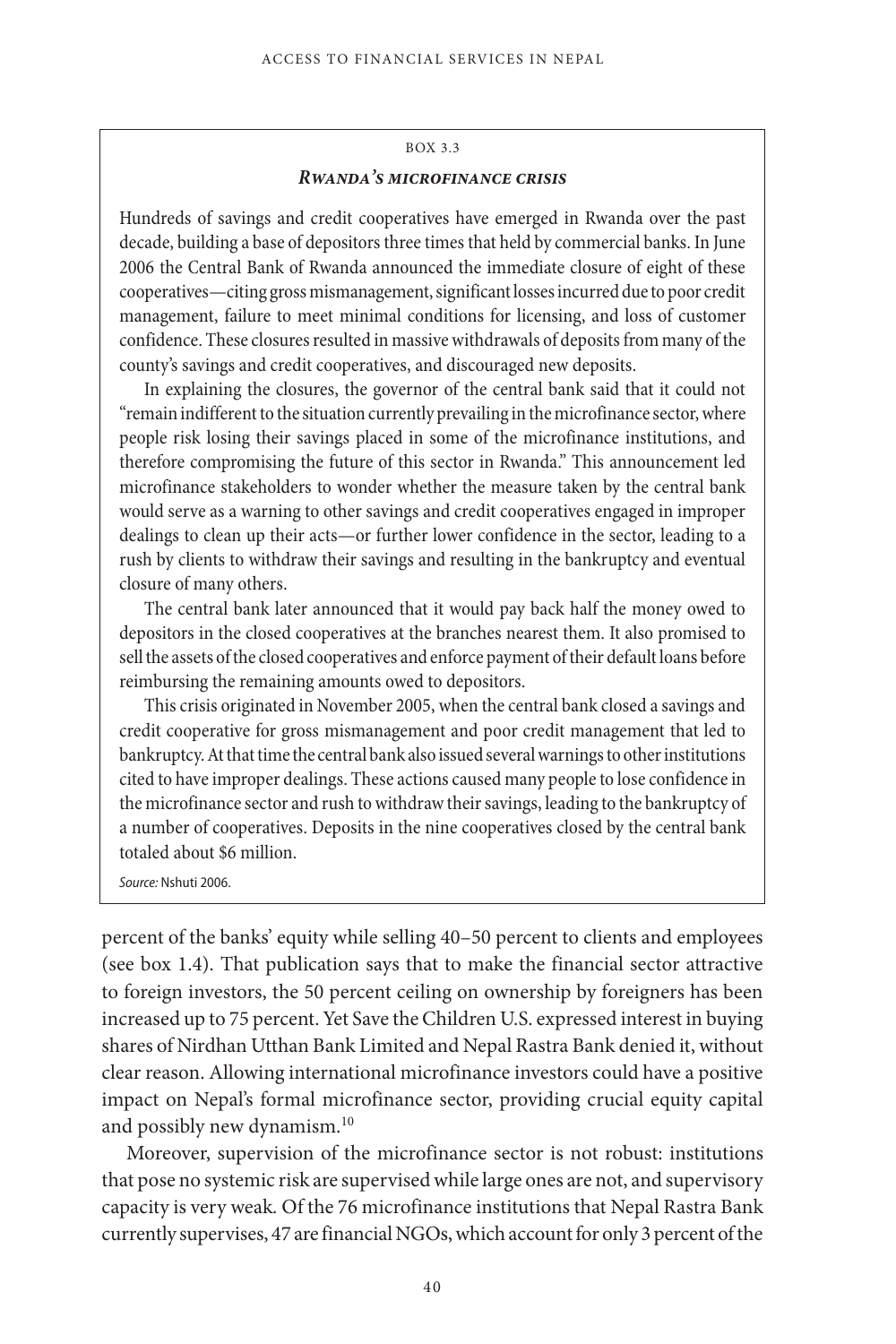deposits of regulated institutions. Some of these NGOs have fewer than 200 clients. Moreover, as noted, the regulated microfinance sector only represents the tip of the iceberg: there are a lot more microfinance players about which little is known. In addition, the institutions currently regulated are not adequately supervised. In fact, inspection visits take place only once every two to three years, and inspection teams lack sufficient understanding of and experience with microfinance. This is partly due to the lack of relevant skills in Nepal Rastra Bank's Financial Institutions Supervision Department, as well as the constant rotation that the bank's staff undergo (changing positions every three to four years). This rotation is intended to stem corruption, but it prevents specialization and supervisory expertise.

Because of the haphazard way in which microfinance institutions have been licensed and the legal and regulatory framework is applied, microfinance consumers find it difficult to understand which institutions are supervised. In addition, the fact that many small institutions are supervised while large ones often are not does not allow supervisors to have a pulse on the sector and foresee possible crises. Crises can occur in the microfinance sector just as in the banking sector (box 3.3).

# **Why Do Informal Channels Dominate the Remittance Market?**

Bringing remittances into the formal financial sector offers considerable benefits for Nepal and its migrants. Using formal channels reduces the risk of money laundering and financing of illegal activities. Formal channels also present benefits for migrants and their families, as they can gain access to other financial services and eventually save.

Yet formal remittance services are scarcely used in Nepal, because money transfer operators—by far the most popular formal channel—have a limited presence on the India-Nepal corridor, Nepal is primarily a cash economy, and low-income and rural households have limited familiarity with the financial sector (see chapter 1). The 2006 Access to Financial Services Survey found that only 31 percent of households receiving remittances used formal channels. Of these, money transfer operators were by far the most preferred channel.

Analysis of the remittance market has shown that since money transfer operators entered the market in 2001, remittance services have improved substantially, with remittances being delivered in a day or two at relatively low cost, even in remote areas (see boxes 1.5 and 1.6). Still, money transfer operators are not very active in the India-Nepal corridor due to legal and regulatory constraints in India. The proximity and ease of entry for migrants (no visa is required) also explain some of the reasons for the widespread informality of remittances in the India-Nepal corridor. And as noted, informal channels are used less due to limited familiarity with the financial sector—especially by low-income and rural households, which tend to emigrate more—and a perception that family and friends are safer delivery mechanisms, rather than to a lack of alternatives.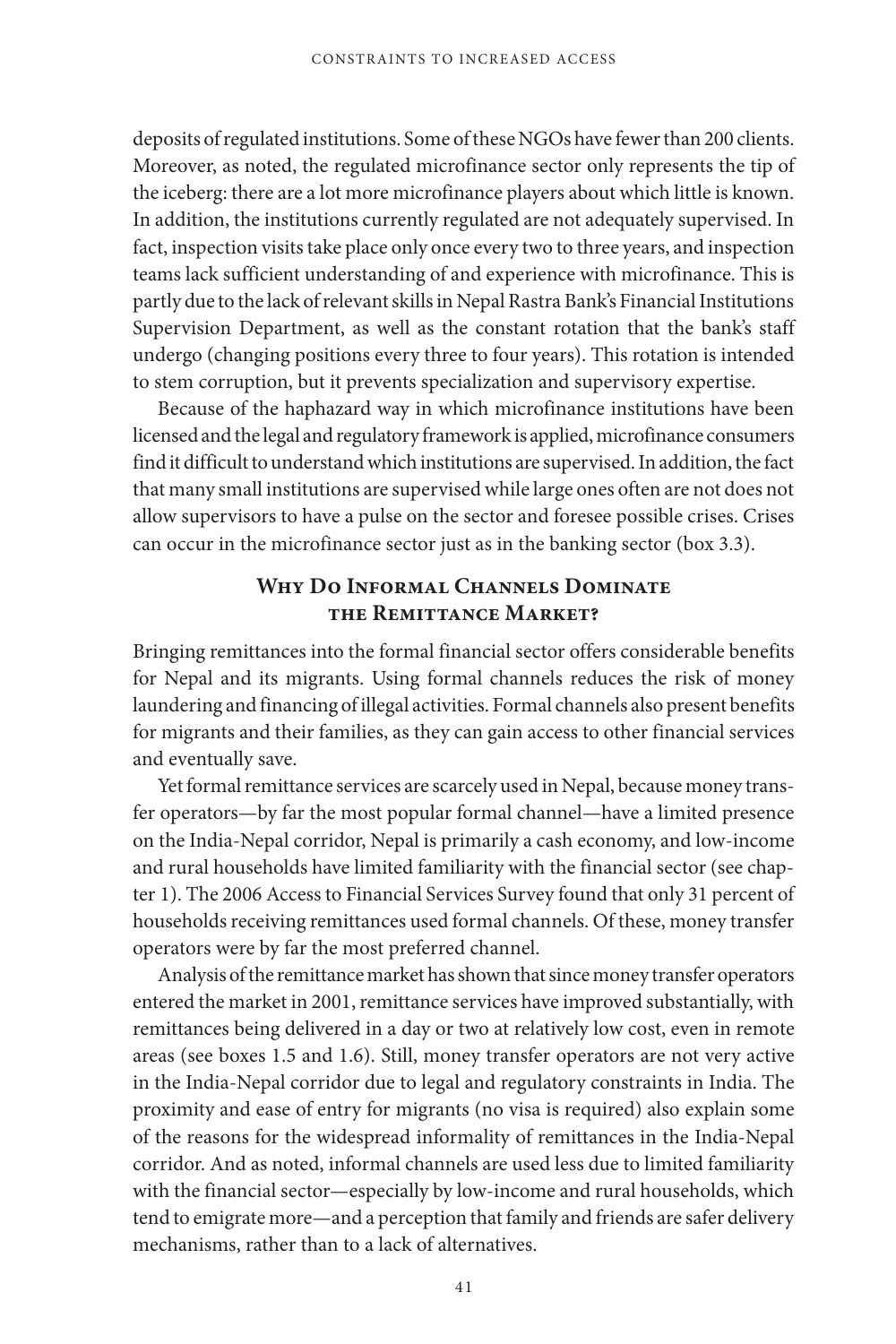Large shares of remittance transfers are used to repay loans (most likely incurred during the immigration process), reducing the potential impact of remittances on household welfare. Evidence from the Access to Financial Services Survey and an analysis of migration between Nepal and Qatar shows that, for lack of preemigration financing schemes, many migrants end up borrowing from staffing agencies at high interest rates. The migrants' families then use large portions of the remittances to repay interest and principal.

## **Chapter 3 notes**

1 Notable exceptions include consumer loans for buying vehicles, which are secured with the vehicles themselves. For such loans the bank is registered as the owner of the vehicle until the loan is fully repaid, which effectively makes such loans capital leases. But because there is no register for pledging vehicles or other movable assets as collateral, even if a borrower has a vehicle that could be used as collateral for a working capital loan, banks do not accept such items as primary collateral.

2 This report does not analyze the regime for immovable collateral, because this is a complex topic that requires separate analysis. But a recent World Bank analysis of creditor rights identifies the weak institutional capacity of the land registry (where mortgages are also registered) as the main obstacle to a well-functioning banking system.

3 Nepal Rastra Bank, Unified Directive 12, 16 July 2005.

4 Such data are reported if the borrower has a loan larger than NRs 2.5 million or has been blacklisted—that is, the borrower has loans overdue for more than six months, is bankrupt or has disappeared, and the like.

5 The number of months of arrears is the most important criterion for assets classification, and loan loss provision is based on the entire amount outstanding (that is, without deducting the value of collateral).

6 Nepal Rastra Bank, Unified Directive 2, 16 July 2005.

7 Nepal Rastra Bank, Unified Directive 2, 16 July 2005.

8 A Rural Finance Nepal (2004) study of 125 small farmers cooperatives found that 34 had been attacked by Maoists. Six lost their offices through fires, destroying important documents. In addition, the study found that local Maoist commanders put pressure on the cooperatives to lower their loan interest rates and encouraged farmers not to repay loans. Maoists are thought to have become more hostile toward community and development work in general, and consider the cooperatives an extension of the Agricultural Development Bank—an institution that, since the conflict began in 1996, has been a prime target. By destroying the loan records of Agricultural Development Bank branches, Maoists assume that farmers will not have to repay their loans.

9 This weak capacity is confirmed by ratings provided by Micro-Credit Ratings International Ltd. (M-CRIL) of 7 microfinance providers: Bindabasani Savings Cooperative Society Limited (BISCOL), Forum for Rural Women Ardency Development (FORWARD), Jeevum Vikas Samaj (JVS), Nirdhan Utthan Bank Limited (NUBL), Pashchimanchal Grameen Bikas Bank Limited (PGBB), Swabalamban Bikas Bank Limited (SBB), and VYCCU. The ratings are available at http://www.themix.org, and range from alpha minus for BISCOL and SBB, to beta for FORWARD, PGBB, and VYCCU, to beta plus for JVS and NUBL. On a scale of 1 to 10, alpha minus represents 5, beta plus 6, and beta 7.

10 http://www.mix.org provides example of such investors, including Responsibility and Unitus.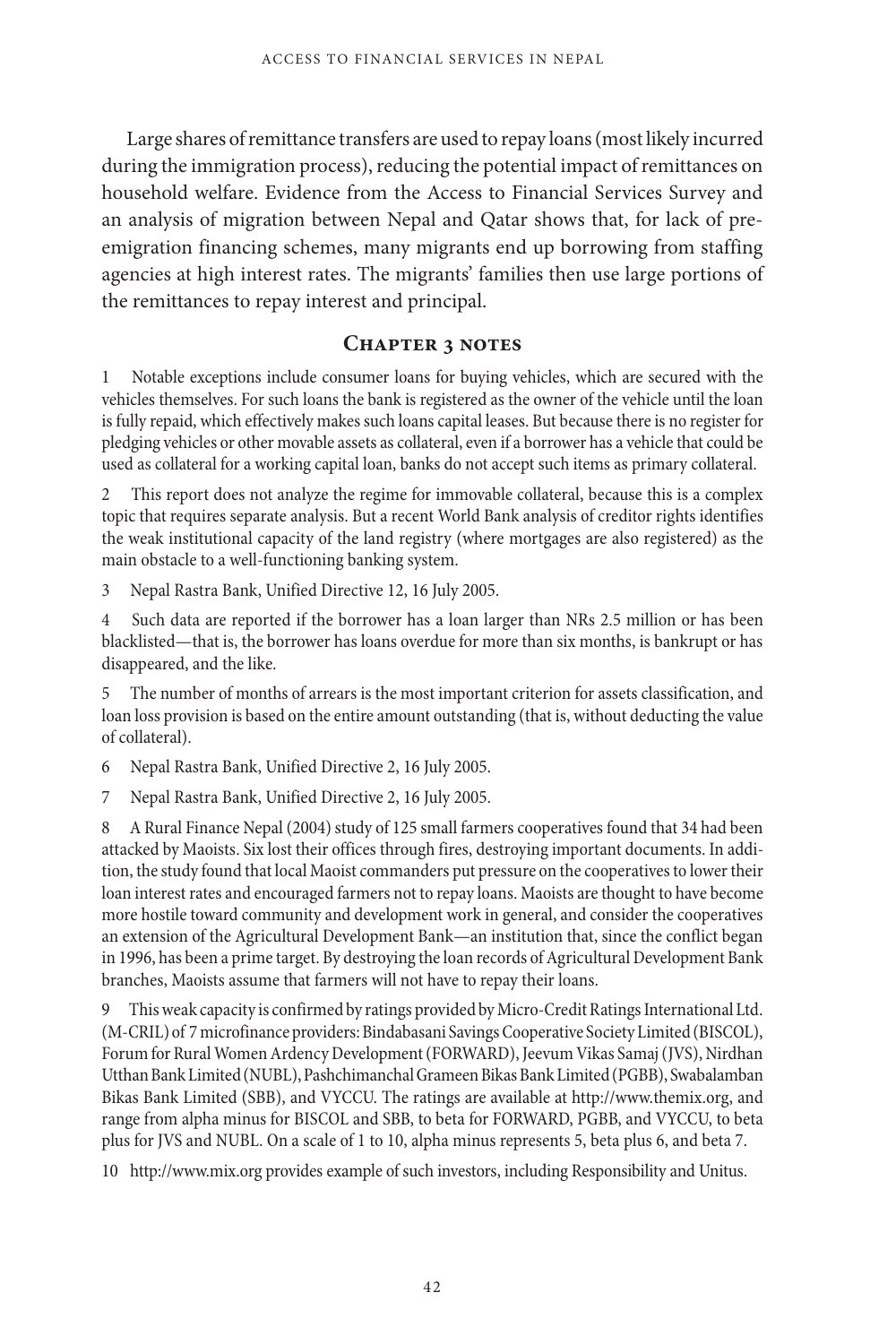## CHAPTER 4

# **Making the Financial Sector Work for Small Businesses and Low-income Households**

*This chapter provides some conclusions and offers suggestions for improving access to financial services for small businesses and lowincome households. Efforts should focus on strengthening the enabling environment and institutions with the potential to expand such access.*

## **Key Principles for Successful Government Intervention**

Empirical international evidence has shown that stable, privately owned financial sectors do not necessarily create inclusive financial systems. Hence governments have a reason to be concerned about expanding access. Yet there is limited understanding of the issues that are important to expanding access.

Although this is a relatively new area of economic development, general consensus has been reached on two principles:

- Government is better placed to act as a facilitator rather than a direct provider of financial services.<sup>1</sup> Facilitation involves creating an enabling environment and, if needed, supporting initiatives that can help private institutions increase access.
- Any effort to expand access should address sustainability issues among providers of financial services—that is, help them profitably reach their desired market segments, rather than require them to lend to specific sectors or open branches in specific areas.

These principles have already been proven true in Nepal. Despite government efforts, regional rural development banks are the worst-performing microfinance institutions, and their branches remain concentrated in the Central region. Meanwhile, as priority sector lending requirements have been reduced, banks have withdrawn from the sector. And despite its high liquidity, the microfinance sector's loan portfolio is stagnating.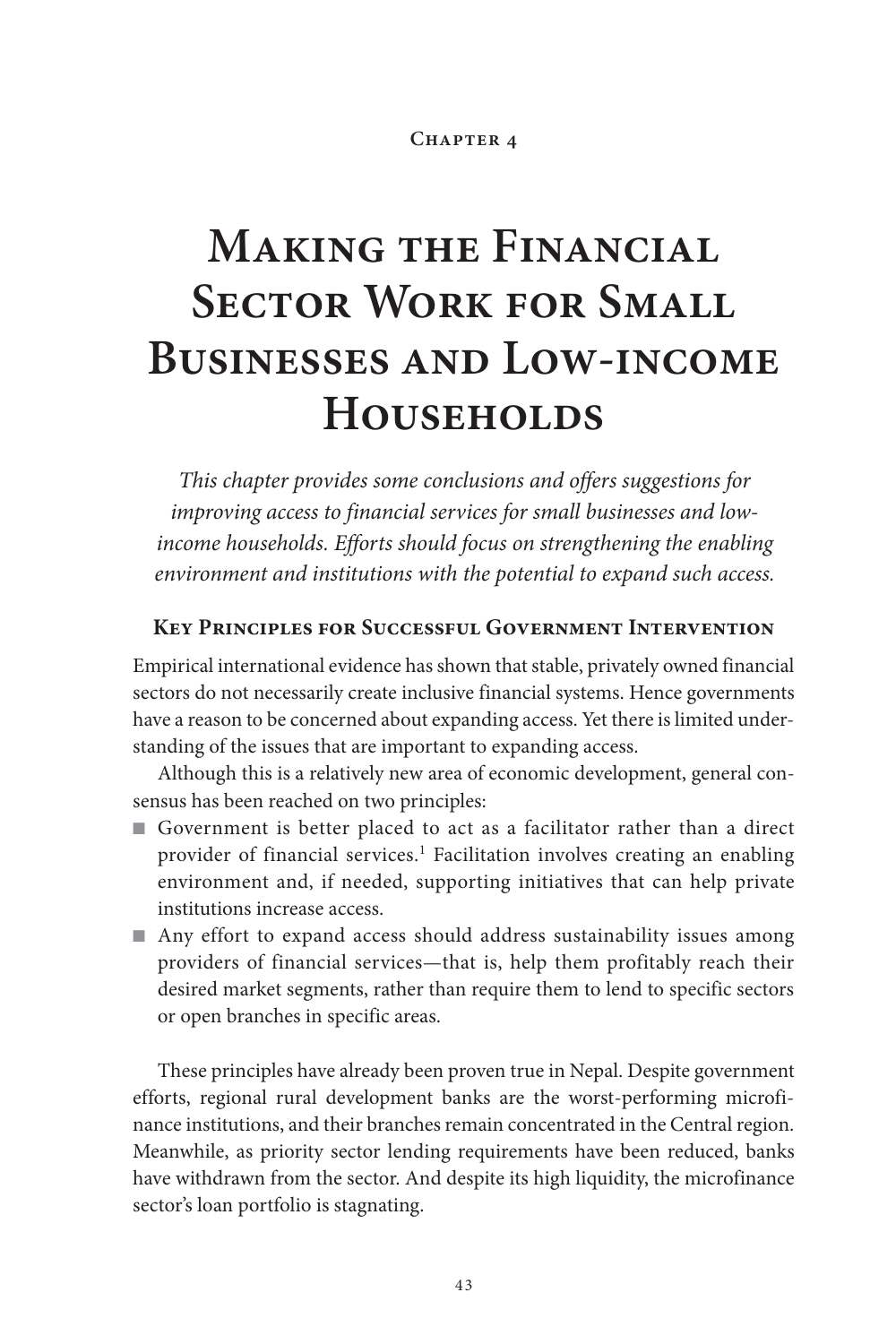## **Helping Banks Expand Lending to Small Businesses**

Priority sector lending, which sought to increase access to credit by small businesses, is considered a burden by banks. Almost 40 years after such lending was introduced, banks are reducing it as Nepal Rastra Bank lowers requirements for it. Banks perceive priority sector lending as a sort of annual tax that they must pay to do business, as they are not equipped with the right products, procedures, and lending technologies to serve small businesses profitably.

Public banks are struggling with negative equity, and profitable private banks have few incentives to seek out new markets or develop products for new market segments. If left to their own devices, banks would probably develop appropriate lending methods for small businesses—but only after a few years, as competition increases in the corporate and consumer segments. Nepal's government could undertake two initiatives to expedite this process: encourage financial institutions with potential to move the market frontier forward and develop an appropriate enabling environment.

## **INITIATIVE 1:**

# **Create a technical assistance fund to help banks with potential develop appropriate products and procedures for profitable lending to small businesses.**

With help from its development partners, the government could support grantfunded technical assistance programs to help selected banks adapt their lending procedures to significantly increase small business lending.<sup>2</sup> This technical assistance should focus on removing the key obstacles to increasing such lending, identified in chapter 3.

Not every bank will be a suitable candidate for small business lending, so technical assistance should be given only to those fully committed to it. Profitably serving small businesses is not just about introducing new products and procedures: it also requires changing the entire corporate culture and the way that banks operate. Hence technical assistance should go only to banks whose investors' mandates fit these changes. While it may seem unfair to target technical assistance to a small group of banks, long-term effects are rarely achieved when such assistance is spread too thinly. Similarly, when technical assistance is spread among a lot of institutions, it ends up including those whose managers are not fully committed to the intended outcomes—often with disappointing results. Moreover, focusing on a small group of banks and helping them achieve profitable small business lending will force the rest of the market to take note and follow suit.

Banks with large branch networks and a focus on retail lending usually have a comparative advantage in entering this market segment (box 4.1), but smaller private banks can also be targeted to serve as catalysts. In Nepal, Nepal Bank Limited and possibly the Agricultural Development Bank could serve as the large banks.<sup>3</sup> But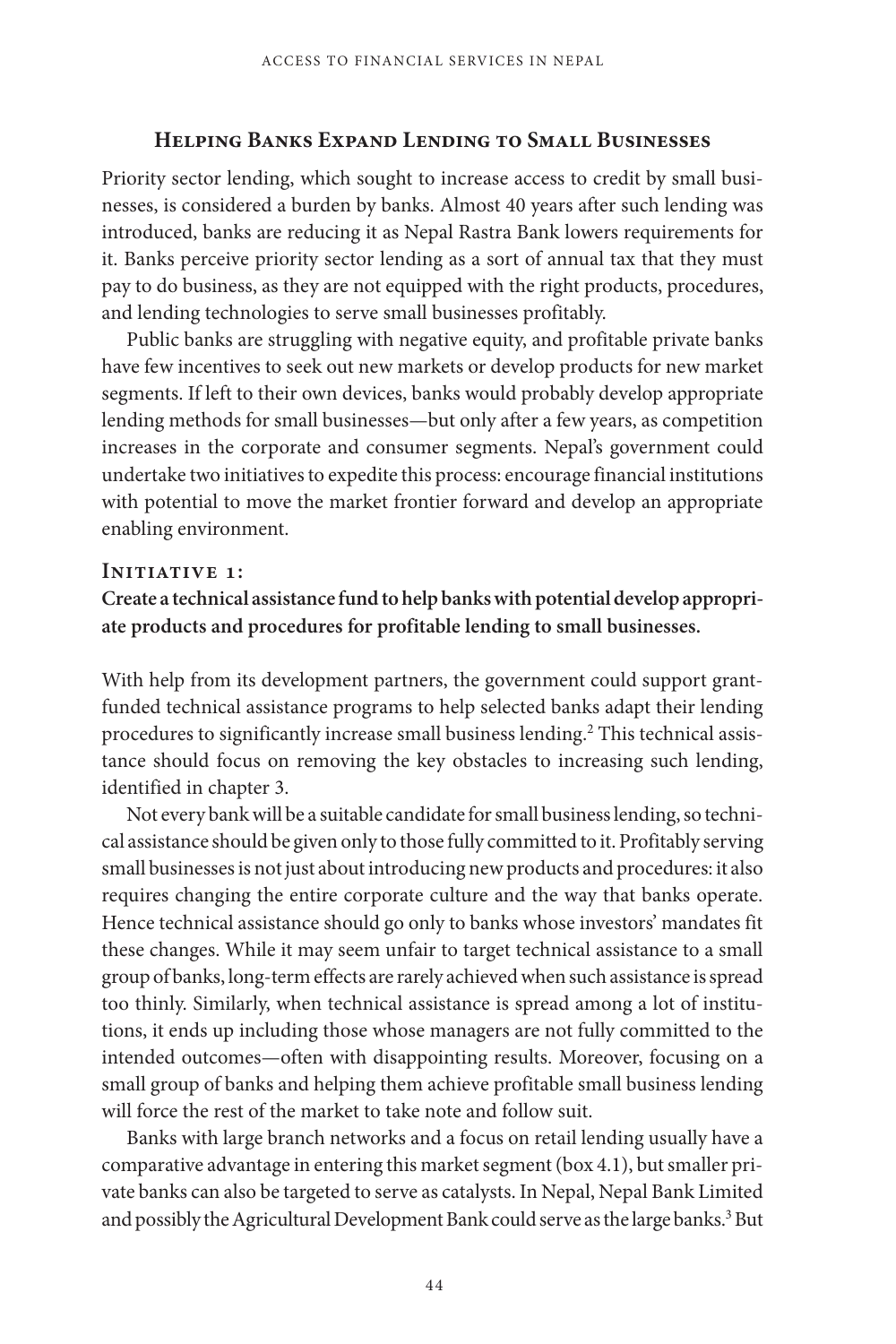while Nepal Bank Limited has already undergone major changes, the Agricultural Development Bank still needs to prove that it can be turned around.

Although small business lending programs have been very successful in stateowned banks with large networks in the medium term, these banks are often slow in implementing the required changes at the beginning. This is why technical assistance should also be given to a few other banks—including smaller, fastermoving private banks. But while such banks are faster in implementing changes at the beginning, acting as a catalyst for the state-owned banks, they reach a plateau after a few years due to their smaller networks.

The technical assistance program should be comprehensive and cover the entire loan cycle. The program should last at least two years and involve resident advisory teams. It should include a redesign of bank products to meet client needs, a robust management information system, and a scheme to ensure that staff incentives are aligned with banks' efficiency targets.

Finally, the technical assistance program should include performance agreements identifying minimum targets, signed by the partner bank and the technical assistance provider (and its funder, if a different institution). These agreements should specify the number and volume of loans disbursed and outstanding to be

#### BOX 4.1

#### *Capitalizing on a large branch network: Khan Bank*

In 1991 Mongolia created Khan Bank from the assets of a former state bank, with the goal of serving rural areas. After being placed under receivership in 2000, Khan Bank was recapitalized and put under a restructuring plan. A large component of the restructuring involved downsizing.

The bank was privatized in 2003. Between December 2001 and June 2006 its loan portfolio grew from \$9 million to \$149 million. In 2006, 76 percent of its loan portfolio was in rural areas, business loans accounted for 45 percent of all loans, customer loans for 28 percent, and agricultural loans for 26 percent, and the portfolio at risk over 30 days was just 2.5 percent. In June 2006 Khan Bank had 410 branches—all of them profitable.

Early in its restructuring, Khan Bank implemented a technical assistance program to increase lending to small businesses, which helped the bank refocus on its comparative advantage (having Mongolia's largest branch network). The program started by developing simple, standardized products with simplified, decentralized approval processes. The new products and procedures where piloted in a few urban branches, then soon rolled out to the entire branch network. This quick rollout was facilitated by the gradual delegation of authority and a training of trainers approach. Over time Khan Bank has increased its product range, and now offers a wide array of loan, deposit, and fee services. Loan products range from express micro loans, loans to small and medium-size enterprises, and crop and herder credits to pension advances, consumer loans, and larger corporate loans.

*Source*: Dyer, Morrow, and Young 2004; www.khanbank.com.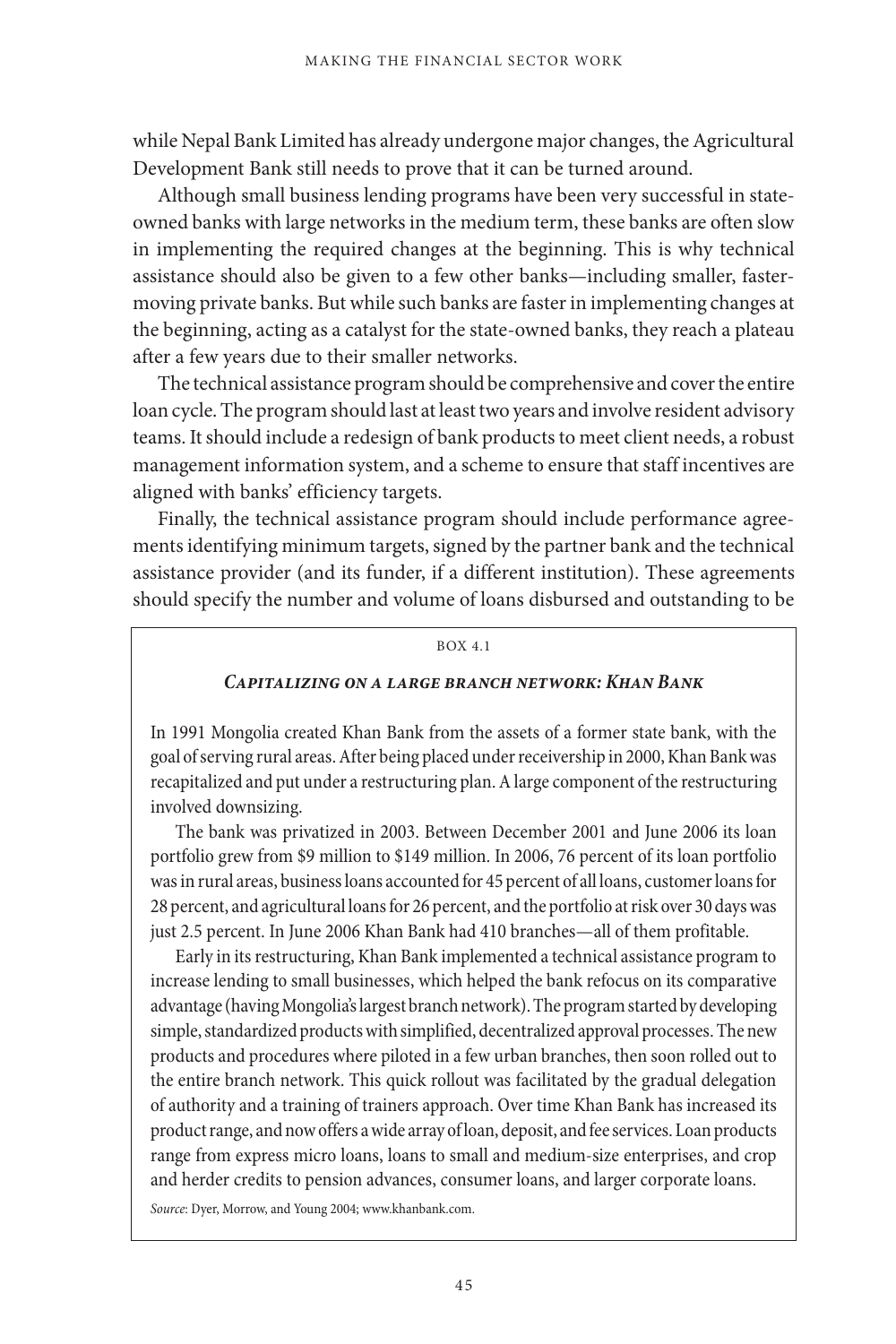achieved by a given date, as well as an indicator of portfolio quality (such as keeping the portfolio at risk over 30 days to less than 3 percent). These targets should be monitored monthly, and remedial actions should be taken if they are not met.

# **INITIATIVE 2: Develop an enabling environment that makes small business lending safer, cheaper, and faster**

Although the creation of an enabling environment will not move forward the market frontier per se, it would facilitate small business lending. A supportive environment would enable banks to lend profitably to small businesses—a market segment that usually lacks traditional collateral. It would also cut the costs of such lending and reduce information asymmetries. Although Nepal's legal and regulatory framework does not impose any binding constraints on small business lending, the government could take a number of steps to facilitate it.

Creating a secured transaction registry would empower small businesses with movable collateral (box 4.2). The government could create a registry for charges over movable assets, allowing any small business with movable assets to use them as collateral. Before creating the registry, the government should conduct a thorough analysis to decide which institution should operate it. The registry should be based on the following principles:

- The system should permit charges on all kinds of assets, and should be centrally administered.
- A regime for secured credit should provide for effective publicity of charges on assets, enabling lenders to ascertain existing charges and enabling third parties to discover such prior rights.
- The registry should provide an easy method for determining the order of ranking between competing rights claimed on the same asset.
- Failure to publicize a charge should mean that no security right can be effective against third parties.
- The system for registering and accessing information should be simple, fast, and inexpensive. Modern technology should make it possible to obtain searches within a few minutes of the request.
- The register should be accessible by all citizens and businesses. Various contact points should be made available throughout the country.
- The system and its method for recording, storing, and accessing information should protect against error, abuse, and fraud.
- The registry should be managed transparently, and independent audits should be conducted regularly.
- The registry, whether public or private, should be required to report regularly to a supervising authority (EBRD 2004).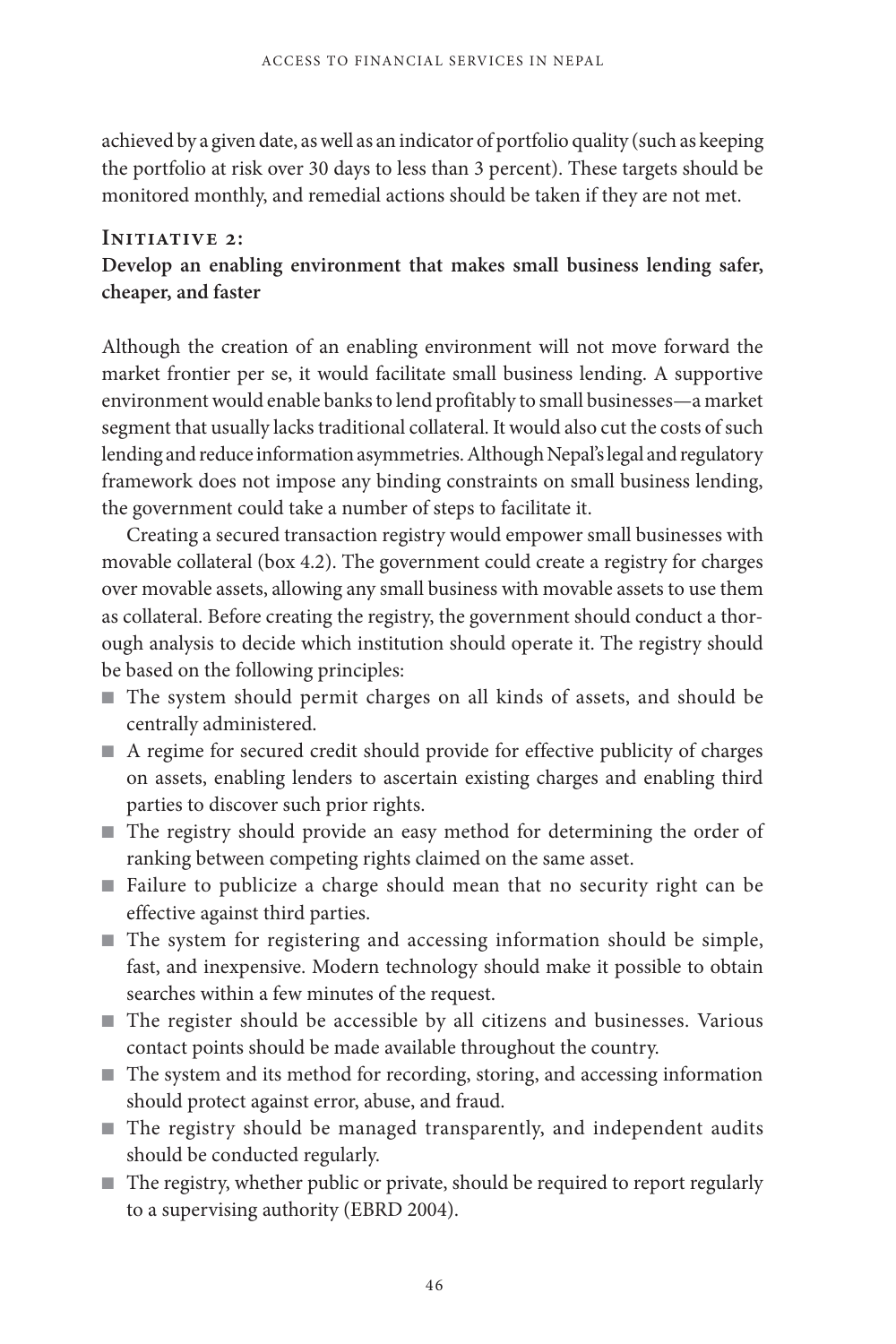#### BOX 4.2

## *Secured transactions and small and medium-size enterprise lending in Albania and Romania*

In Albania, after a new law governing the use of collateral was passed and a pledge registry created in 2001, bank lending to small and medium-size firms increased by 10 percentage points between 2002 and 2005 (box figure 4.1). Romania had a similar experience. After reforming operations in its pledge registry in 2000, the number of small and medium-size enterprises with loans increased by 10 percentage points.

Although not all of the increase in small business lending can be attributed to reforms of secured transactions, the number of small and medium-size enterprises pledging machinery as primary collateral increased substantially between 2002 and 2005, from 40 to 45 percent in Albania and from 12 to 30 percent in Romania. At the same time, small and medium-size enterprises firms increasingly relied on commercial sources of finance (bank loans, financial leases) and less on informal sources (family, friends, moneylenders; box figure 4.2).

#### BOX FIGURES 4.1 & 4.2

#### **Small and medium-size enterprise borrowing and sources of finance for new investments in Albania and Romania, 2002 and 2005**

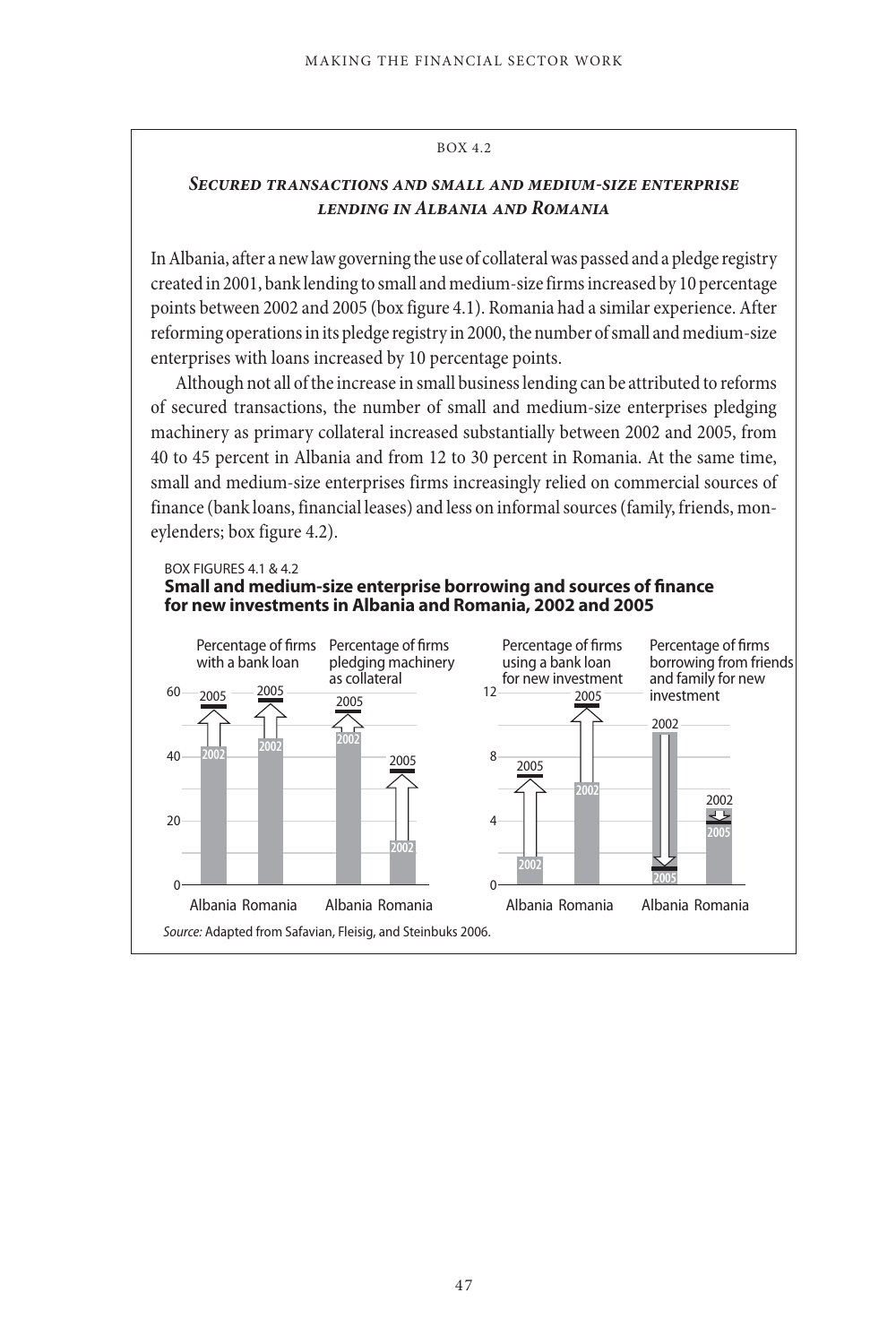Nepal Rastra Bank should strengthen its monitoring of small business lending and lower the costs of lending to this segment. It could do so by increasing overall loan loss provisioning requirements in line with international standards that make no distinction between short- and longer-term loans. It could also allow financial institutions to lend to small businesses (say, for loans under NRs 500,000) without registered movable collateral and without requiring extra provisioning, as banks become familiar with the functions of the new secured transactions regime and the registry is established and begins to function smoothly.

To reduce information asymmetries between lenders and borrowers, Nepal's credit bureau should be strengthened. A well-functioning credit bureau can greatly reduce such asymmetries—especially for small businesses, which often have limited credit histories. As a shareholder, Nepal Rastra Bank could upgrade the services provided by the bureau by:

- Ensuring that the bureau's data are electronically accessible by financial institutions, as this will shorten delivery times for credit reports and ensure that the bureau's information is up to date.
- Lowering the reporting threshold to the credit bureau to cover loans larger than NRs 100,000 (down from the current NRs 1 million).
- Requiring the bureau to include more information in its reports, such as historical data, information on how many days payments are in arrears, and information on other businesses of borrowers even if they are not blacklisted.

# **Helping Microfinance Institutions Serve More Low-income Households**

For the past 40 years Nepal's government has supported a number of interventions aimed at increasing access to financial services for low-income households (defined here as those in the bottom three spending quintiles). First the government established financial cooperatives, then it introduced deprived sector lending, then it created regional rural development banks, and finally it sponsored the three apex microfinance institutions. In all these attempts the government either acted as the direct provider or required the private sector to lend to these households.

Yet few of these attempts have been successful, and the outreach of the microfinance sector remains limited. The root causes appear to be the sector's low capacity in technical areas and a charity mindset among many microfinance providers. The sector and the government should recognize that low-income households do not need charitable institutions, but instead service providers that meet their needs on time. To do so, microfinance institutions need to be professionally managed and profitable. The financial sector is not unlike other industries, where some companies focus on the low end of the market (such as Hindustan Leaver in India, Grameen Phone in Bangladesh, and McDonalds and Wal-Mart in the United States).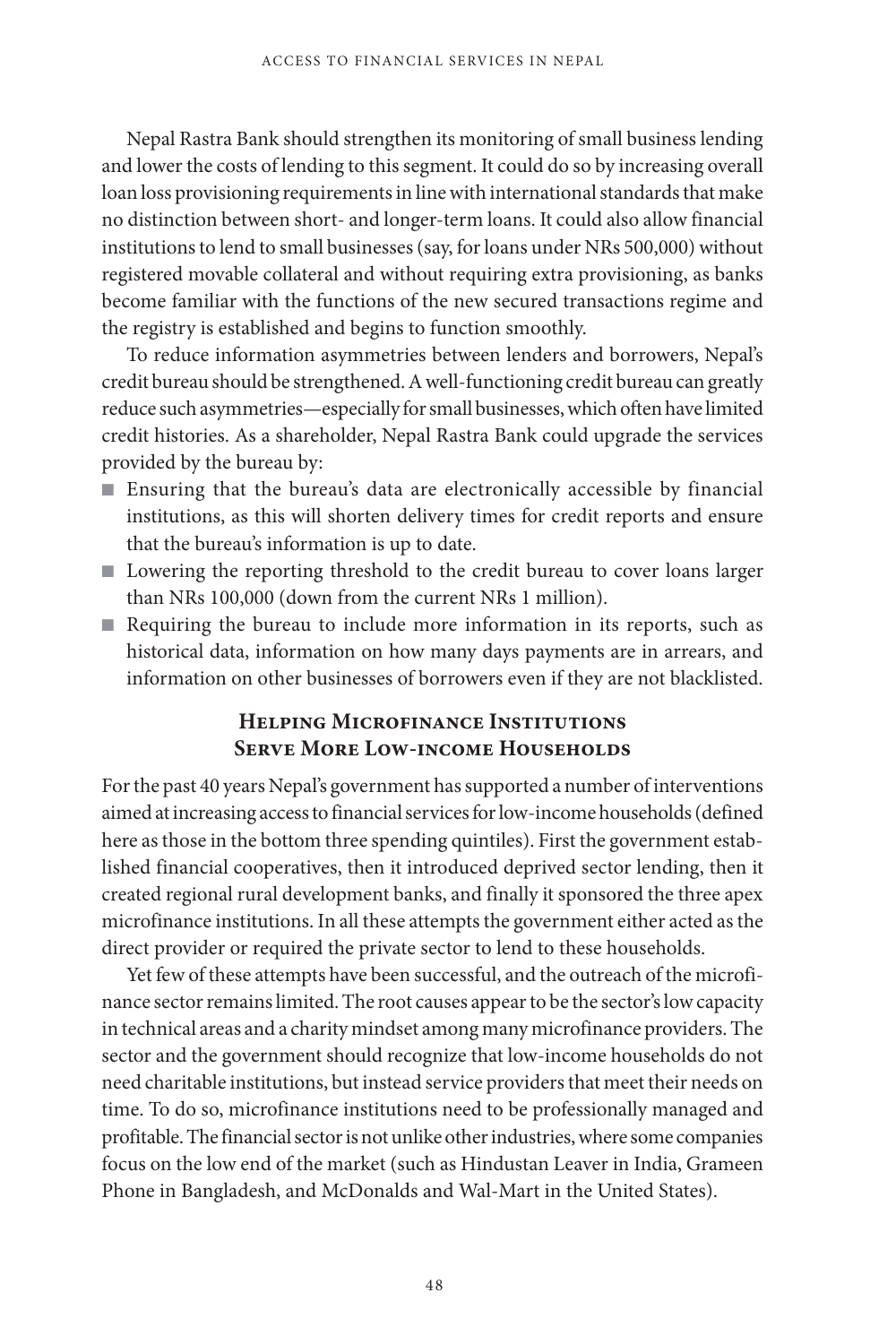The government could be instrumental in promoting this new approach by undertaking initiatives that strengthen technical skills and reenergize the microfinance sector (including reforms of state-owned providers), and create a legal and regulatory framework that promotes consumer protection and stability.

## **INITIATIVE 3:**

**Promote the microfinance industry by upgrading technical skills, reenergizing the sector, and reforming state-owned providers.**

The government should articulate a vision for the sector by finalizing its microfinance policy. This policy should provide a roadmap on how to improve access to financial services for low-income households and identify that the shift in the sector is a priority. The government's role as a facilitator should increase, and its role as a direct provider decrease. The policy should also recognize that microfinance is not an appropriate tool for serving the poorest of the poor, as they do not have enough income to repay loans (box 4.3). Rather, dedicated grant programs should be established for the poorest to raise their living standards until they "graduate" to regular microfinance services. In formulating the policy, institutional consultations should occur at various levels, with a working group involving ministries, Nepal Rastra Bank, and microfinance institutions.

With the assistance of its development partners, the government could also create a technical assistance fund to upgrade the capacity of microfinance institutions in key technical areas and expand access to safe, microfinance services outside the Terai.4 Nepal's microfinance institutions need to be strengthened in several areas, including internal controls, management information systems, human resource management, product development, accounting, financial analysis, and business planning. Currently, microfinance institutions have neither the resources nor the incentives to buy such services. As a result there are no providers—such as information technology providers or accountants specializing in microfinance—of these types of services to the microfinance sector. To increase access to safe, professional financial services in less densely populated areas, new delivery mechanisms should be piloted (box 4.4). These could include linking community savings and loans associations to formal microfinance institutions and using technology to deliver financial services to such areas. As it stands microfinance institutions have no incentive to expand outreach because doing so would require investing in new products, and they have a more easily accessible market in the Terai.

The technical assistance fund should aim at strengthening the capacity of microfinance providers in key technical areas; working with service providers (auditors, information technology providers, consultants, trainers, the credit bureau, and so on) to build capacity to service the sector; supporting initiatives to increase microfinance outreach outside the Terai and help community savings and loans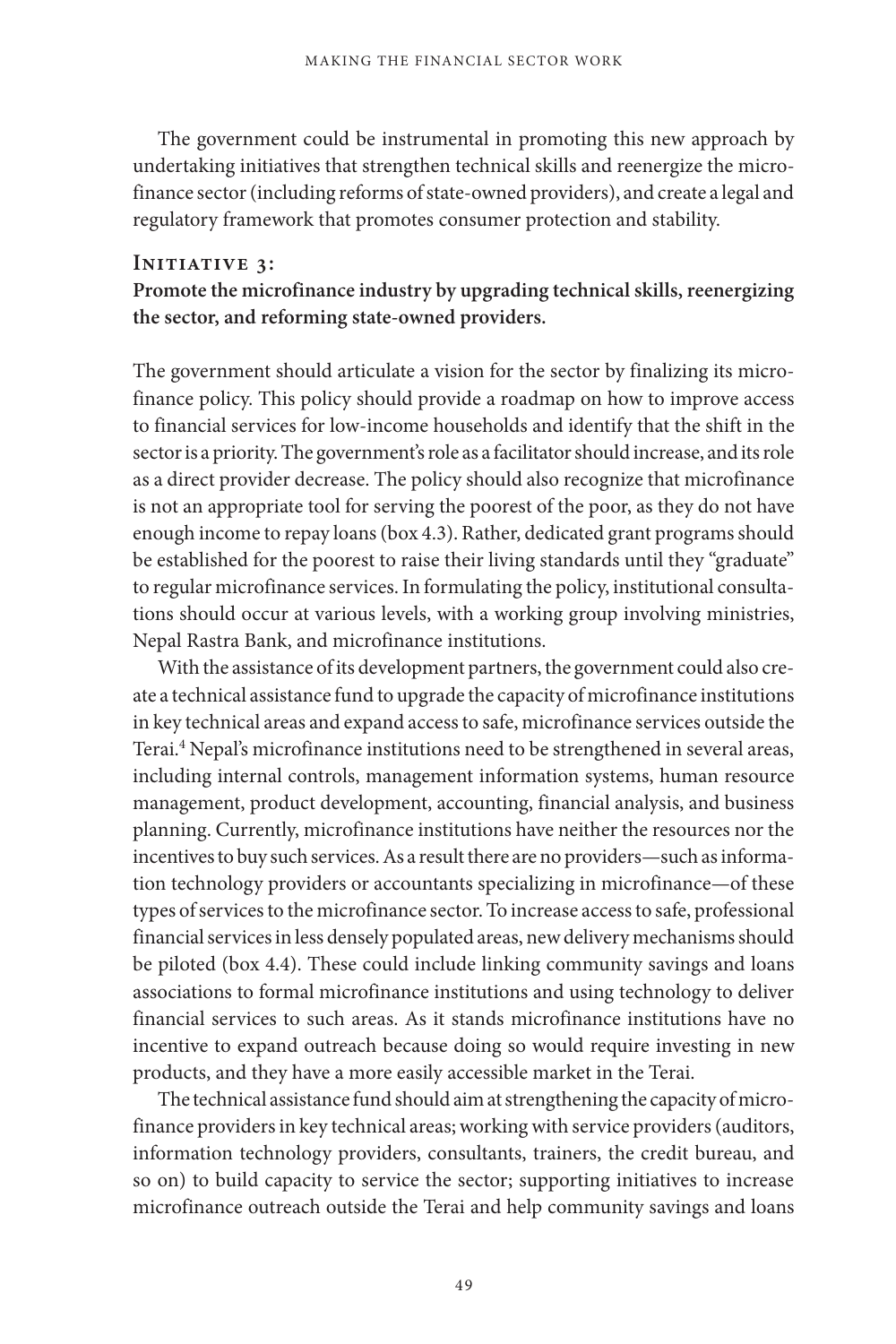#### BOX 4.3

## *Microcredit—not the answer for severely disadvantaged rural areas and the chronically destitute*

Microcredit is one of many interventions designed to alleviate poverty, generate income, and promote employment. But it is not a one size fits all solution. In choosing the most appropriate intervention for a specific situation, microcredit should be carefully evaluated against alternatives. In many cases savings and insurance services, microgrants, infrastructure improvements, employment and training programs, and other nonfinancial services may be more effective for reducing poverty and creating jobs. Microcredit is generally most appropriate for individuals or households that are already engaged in economic activities and have sufficient cash flows. Otherwise it may create an excessive debt burden.

Microcredit may also be inappropriate in immediate post-emergency environments, severely disadvantaged rural areas, and as an intervention for the chronically destitute. Moreover, microcredit is not recommended where there is dependence on a single economic activity or barter transactions; high risk of civil violence, natural disaster, or hyperinflation; or in the absence of law and order.

Grants, rather than microcredit, can best be used to overcome the social isolation, lack of productive skills, and low self-confidence of extremely poor people, preparing them for eventual use of microcredit. Microgrants and other financial entitlements can work well as first steps of comprehensive programs designed to move the poorest people from vulnerability to economic self-sufficiency.

An example of a graduated strategy is the Income Generation for Vulnerable Groups Development Program, offered by the Bangladesh Rural Advancement Committee. The program combines free food, skills training, health care, and savings creation in an 18 month program designed to graduate clients to the committee's mainstream microcredit program. Most graduated programs should, however, be implemented by multiple organizations working together.

Other interventions to strengthen the livelihoods of poor people include investments in public infrastructure (including roads, communications, and education), communitylevel investments in commercial and productive infrastructure (such as market centers or small-scale irrigation infrastructure), and nonfinancial services (from literacy and business training to business development services).

Source: Adapted from CGAP 2002.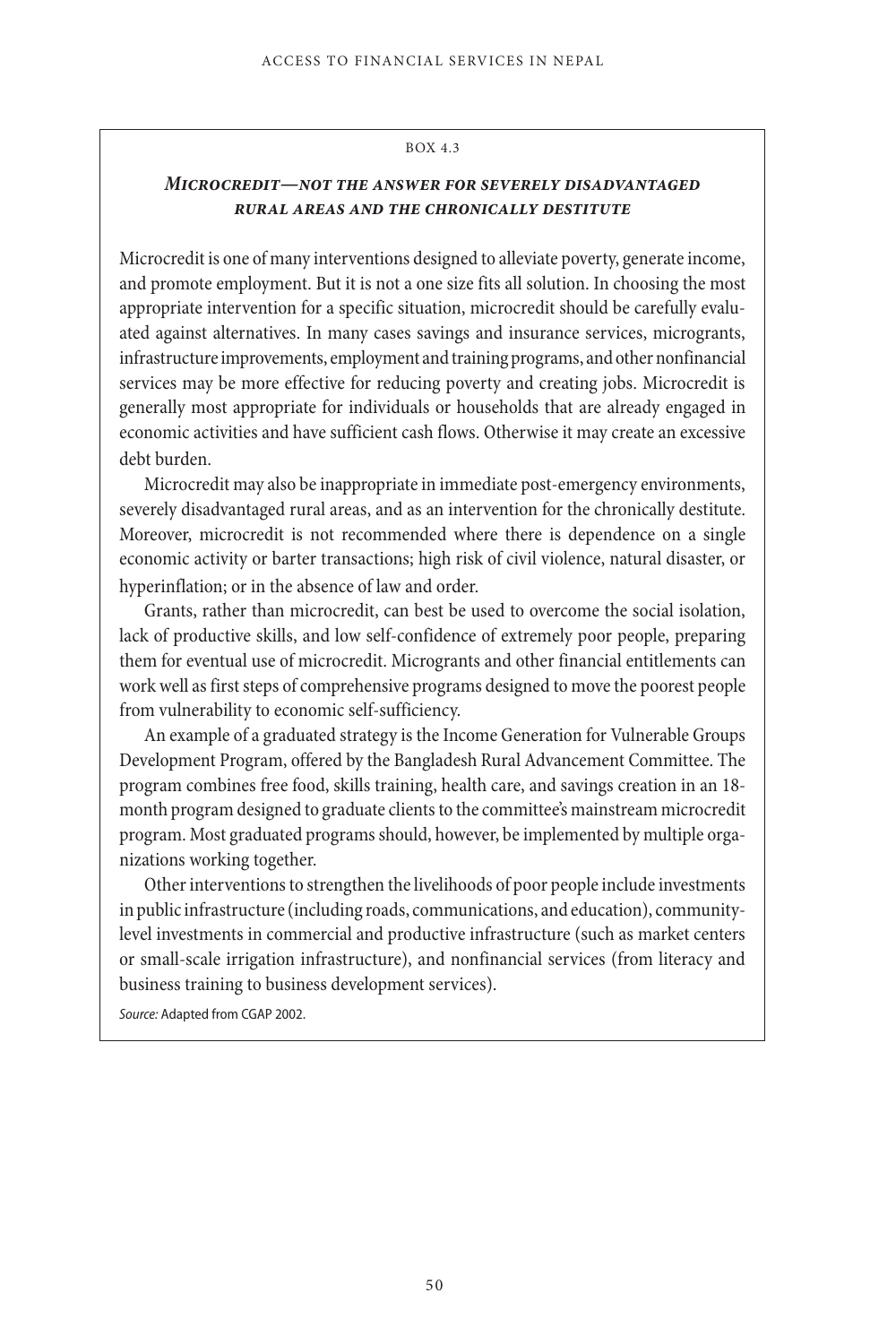#### BOX 4.4

## *XacBank Mongolia: Providing microfinance in remote areas*

XacBank Mongolia, founded in 1998, is developing an interesting approach to reach remote villages and nomadic herders: the "franchise" service. Through this service the bank provides technical assistance to savings and credit cooperatives to help them become sustainable financial providers in remote rural areas. The service involves four main activities: organizing extensive training for the creation and establishment of rural savings and credit cooperatives, building the capacity of existing rural cooperative to enhance financial services, providing basic office equipment for new cooperatives, and giving cooperatives advisory and other technical support.

XacBank aims to offer rural clients the safety of a bank and the convenience of a local cooperative—at a cost that enables the bank to reach rural clients on a sustainable basis. By March 2006, 58 savings and credit cooperatives had received the franchise service. The portfolios of these cooperatives totaled \$351,000 in loans and \$73,800 in deposits. The cooperatives have more than 3,200 members, who have invested \$182,400 in total share capital.

Source: Adapted from CGAP 2006c and USAID 2005.

associations link up with microfinance institutions; and increasing the monitoring capacity of microfinance networks—for example, by promoting voluntary disclosure and collecting data on financial performance.

To speed up reforms, the government could facilitate the entry of a new demonstration institution in the microfinance sector. Such an institution should challenge the sector by introducing new ways of doing business and rapidly increasing its client base. This new player should have a sound track record in microfinance and a strong, committed board. To attract such an institutional investor, the government should first clarify whether foreign institutions—including equity funds—are allowed to hold shares in Nepalese financial institutions. A number of well-regarded institutional investors in microfinance have created equity funds that have invested in microfinance institutions in South Asia, Eastern Europe, Latin America, and Africa.5 To raise investor awareness of Nepal's microfinance sector, the government could sponsor a fair for foreign microfinance investors.

The government also needs to continue restructuring state-owned regional rural development banks. Although the government's reform program is a step in the right direction, given the six years since it began, it is appropriate to learn from its achievements to date. Two issues in particular need to be revisited: whether enough information was provided on the banks to be privatized, to ensure that the best privatization method was designed; and whether selling most of the government's shares to clients was conducive to the best governance outcome—especially given the possible future growth of these institutions. Based on such an assessment,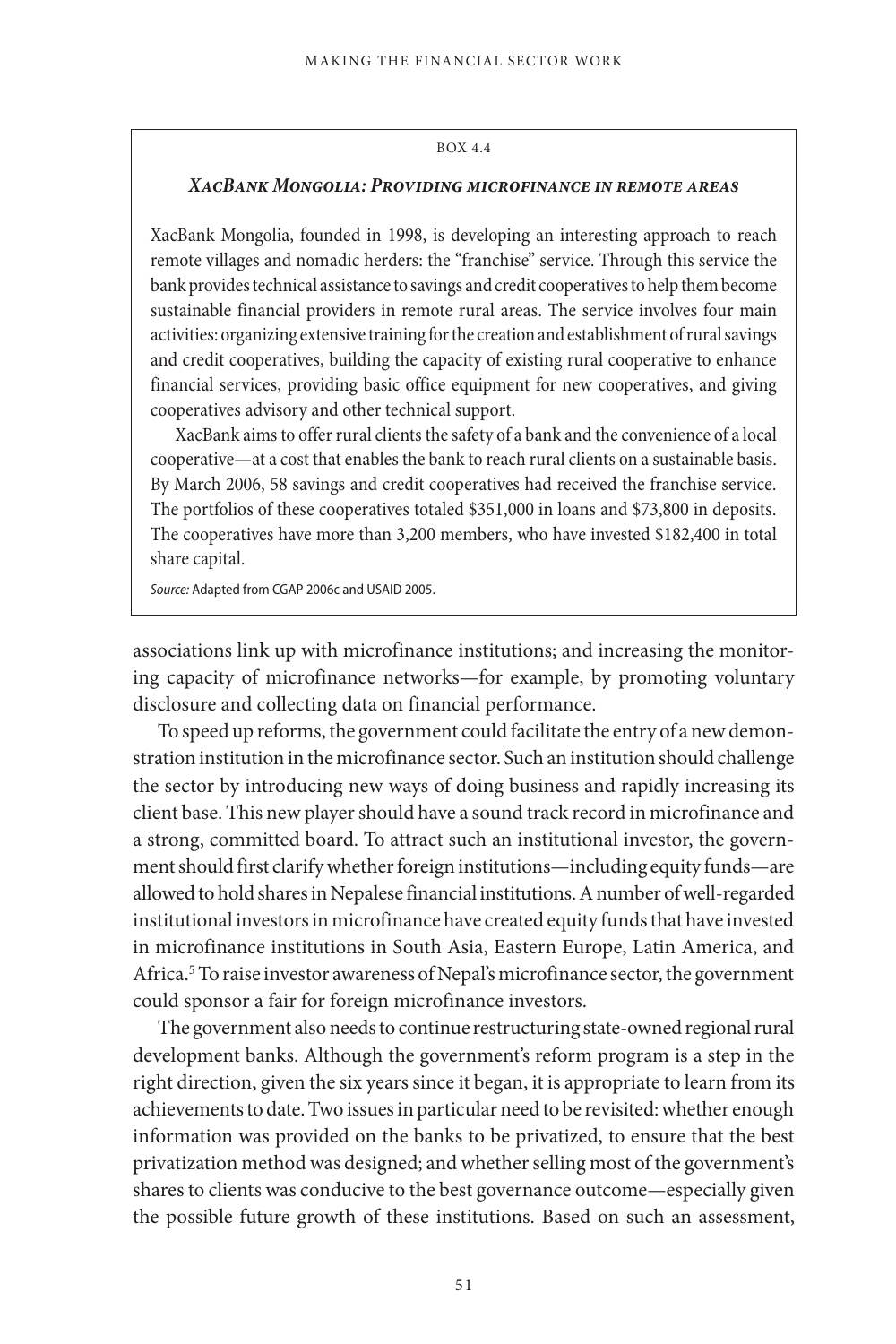a program to improve the financial performance of these institutions, without decreasing their outreach, should be formulated and implemented.

Finally, management of the Rural Self-Reliance Fund should be professionalized, and the institution given greater independence. Since its creation in 1990 the fund has had mixed performance at best; a substantial portion of its loan portfolio is in arrears and, partly due to the high liquidity in the microfinance sector, it has disbursed just over of its available funds (see box 1.3). To improve the fund's performance, it is imperative that its management be professionalized and that it operate independently from Nepal Rastra Bank. Professional management will also ensure that no conflicts of interest arise between the fund and its regulator (Nepal Rastra Bank).

# **INITIATIVE 4:**

**Create a legal and regulatory environment that protects microfinance consumers and promotes stability.**

The legal and regulatory framework for microfinance should be simplified to reduce confusion and strengthened to increase stability. Although the framework is not a major constraint to the sector's growth, the haphazard ways in which microfinance institutions have been licensed and the framework has been applied have led to confusion and weak supervision. First, microfinance consumers do not know which institutions are supervised and which are not. Second, supervision of the sector is weak, so supervisors rarely foresee or recognize the problems facing it. Finally, the fact that small institutions are often supervised while large ones are not does not allow supervisors to guarantee the sector's stability. To improve the legal and regulatory framework, the government should:

- Prioritize the institutions that should be supervised, to target only those that can pose a threat to the microfinance sector's stability. The 2006 Access to Financial Services Survey found that regulated microfinance institutions are only the tip of the iceberg in terms of service providers. To understand which institutions matter, the government should map the entire sector and develop quantitative criteria for licensing institutions. For institutions that do not meet these criteria and will not be regulated—and especially for financial cooperatives—the government should explore the possibility of auxiliary supervision (such as by the Nepal Federation of Savings and Credit Cooperatives).
- Develop a business plan for stronger microfinance supervision. Once there is agreement on which institutions need to be prudentially supervised, a business plan should be developed for the supervisory agency. This should address issues such as work plans (onsite supervision, offsite supervision), human resource requirements (number of staff, skills, training), and budgets.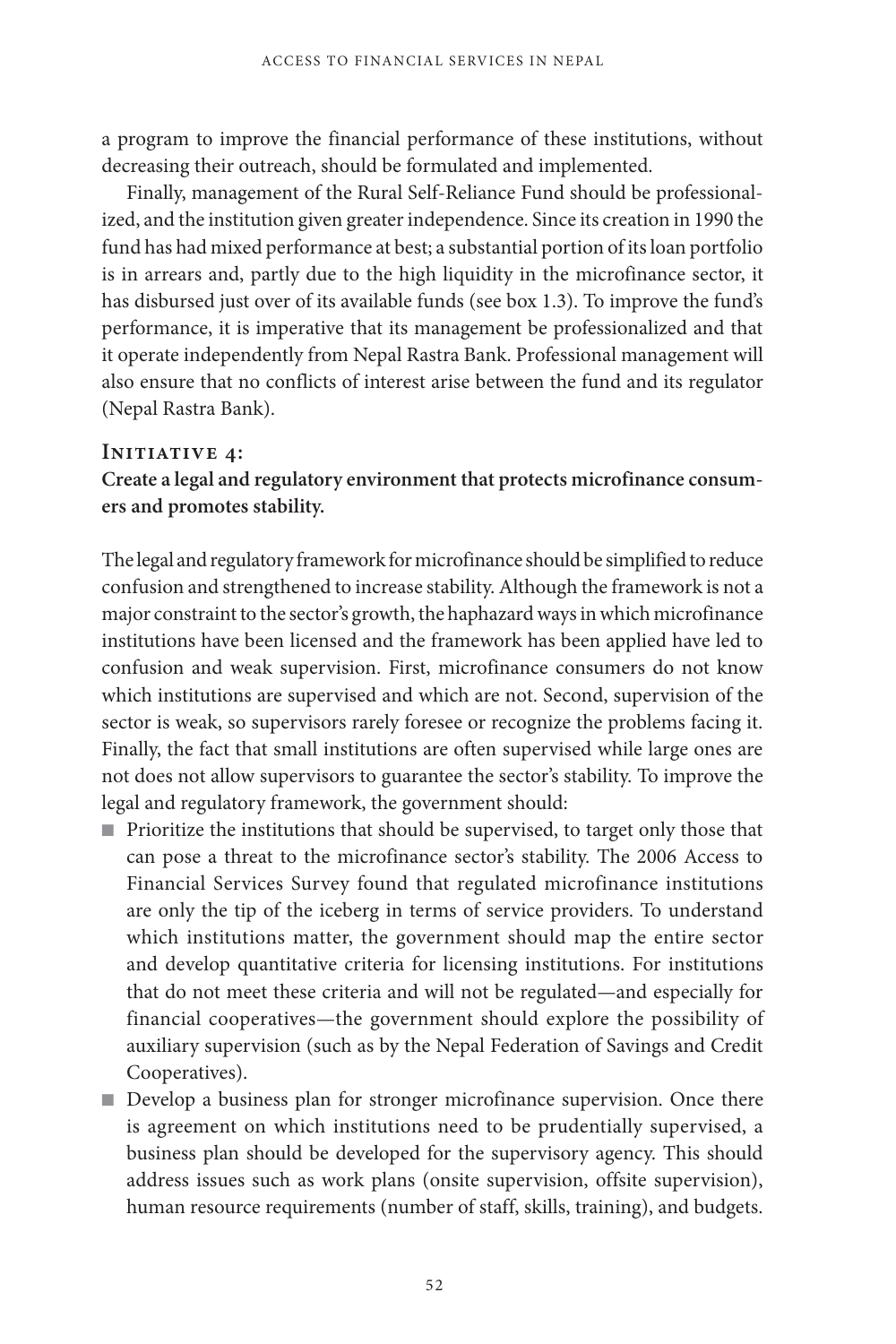If the microfinance supervisory agency is not the central bank, additional issues will need to be addressed, such as accountability and the legal nature of the agency.

- Review microfinance regulations and prudential requirements to simplify and clarify a number of points for industry participants. This would involve an analysis of the inconsistencies between different texts (for example, on foreign ownership of microfinance institutions) and possibly a rationalization of the different legal forms of microfinance institutions (for example, whether different legal forms are needed for regional rural development banks and microfinance development banks).
- Draft new legislation or amend existing legislation. This process should not be rushed, and should happen only once consensus has been reached on the regulatory and supervisory framework for microfinance institutions.

# **Making Remittances More Effective**

The government should also take steps to increase the use of formal financial remittances, and to make such remittances more effective.

# **INITIATIVE 5:**

# **Enhance the financial literacy of migrants and tackle legal and regulatory obstacles in the India-Nepal corridor to increase formal remittances.**

Formal remittances could be increased by enhancing the financial literacy of migrants. Although migrants are required to undergo a two-day training course before departure, the course does not cover financial literacy. By introducing such a module, the government could raise awareness about the potential channels for sending remittances and the different costs, advantages, and disadvantages of each, and provide training on financial literacy.

In addition, the use of money transfer operators on the Nepal-India corridor could be expanded by lobbying India's central bank to address the legal and regulatory constraints involved. First, though, Nepal's government needs to map the legal and regulatory constraints facing money transfer operators. After doing so, it should initiate a dialogue with the Reserve Bank of India on this subject.

# **INITIATIVE 6:**

# **Promote a viable loan scheme for migrants—one that reduces the share of remittances used to repay loans.**

Finally, the proportion of remittances used to repay loans could be reduced by developing a viable loan scheme for migrants. To promote sustainable preemigration finance, the government should reform the existing scheme (see box 2.1)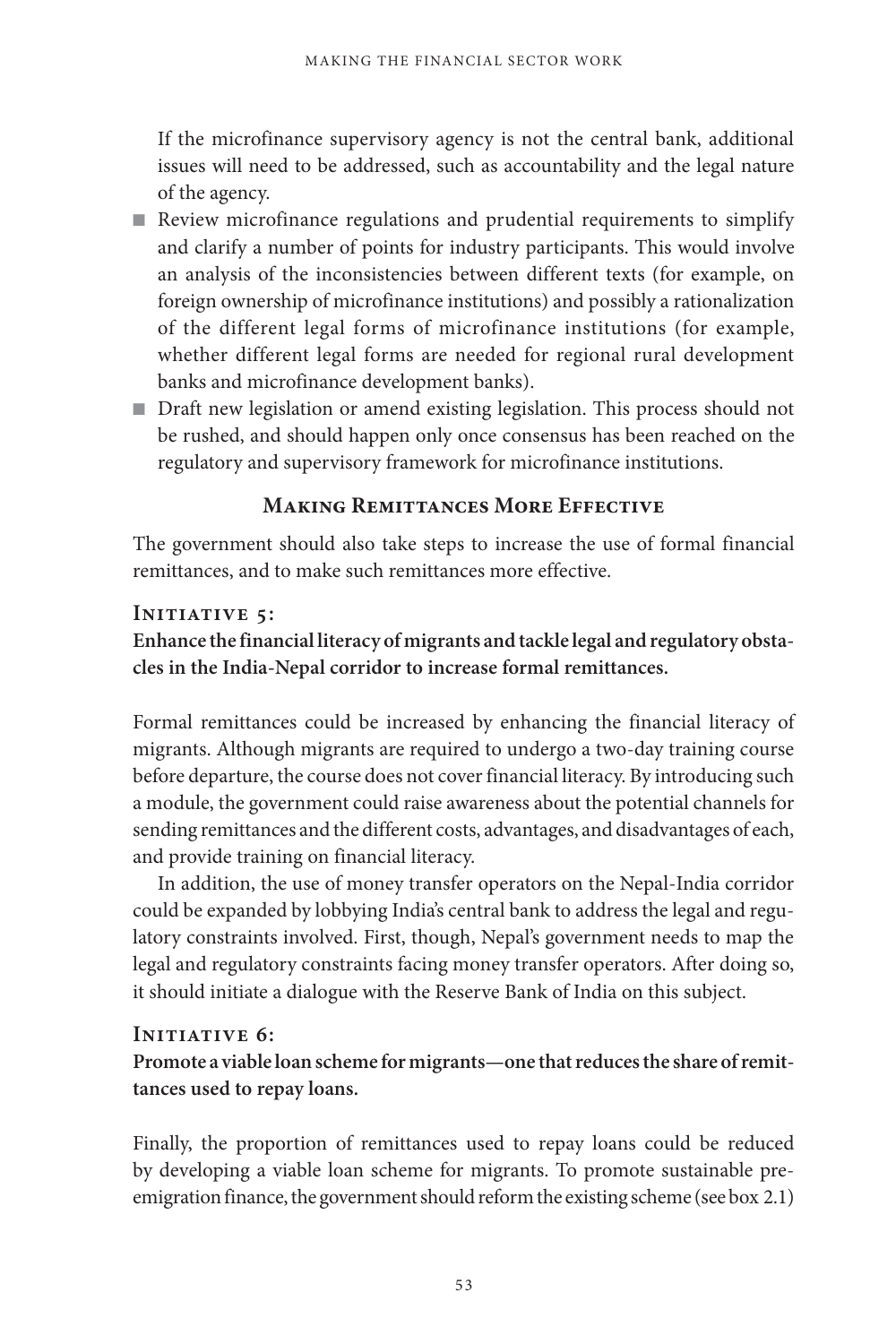to ensure that formal lenders can select their clients and loans are linked to remittance flows. These changes might help reduce reliance on the high-interest loans provided by the informal sector and staffing agencies. Such an arrangement would require cooperation from migrants' employers and lenders to deduct loan payments from wages at the source and transfer them to the borrower's account in Nepal, which could be under the name of the migrant worker or a beneficiary.

## **Chapter 4 notes**

1 Notable exceptions are Brazil's Banco de Nordeste, Indonesia's Bank Rakyat, and Thailand's Bank for Agriculture and Agricultural Cooperatives.

2 A number of countries, including China and several in Eastern Europe and the Commonwealth of Independent States, have adopted similar schemes for both state-owned and private banks generally with very successful results.

3 Rastriya Banijya Bank and the Postal Savings Bank could have the outreach to become retail banks. But Rastriya Banijya Bank appears to be too insolvent to fulfill this mandate. And despite its large branch network, the Postal Savings Bank is an insignificant player in the financial sector, and its staff lack even basic training in banking. The Agricultural Development Bank is included despite its poor financial performance because it has just been recapitalized and is undergoing changes in management.

Several countries have designed capacity-building initiatives for their microfinance sectors. The Small Industries Development Bank of India provides funds for onlending coupled with capacitybuilding funds (http://www.sidbi.in/Micro/aboutus.htm). Afghanistan's Microfinance Investment Support Facility provides similar support (http://www.misfa.org.af), and its approach is being replicated by Sierra Leone's Microfinance Investment and Technical Assistance Facility (http://mitaf. esglobal.com/index.htm).

5 For example, the Bangladesh Rural Advancement Committee (http://www.brac.net) created a new institution in Afghanistan and is expanding its activities in East Africa. Similarly, ACCION International (http://www.accion.org) and FINCA International (http://www.villagebanking.org) are developing networks of microfinance institutions in Africa and Latin America.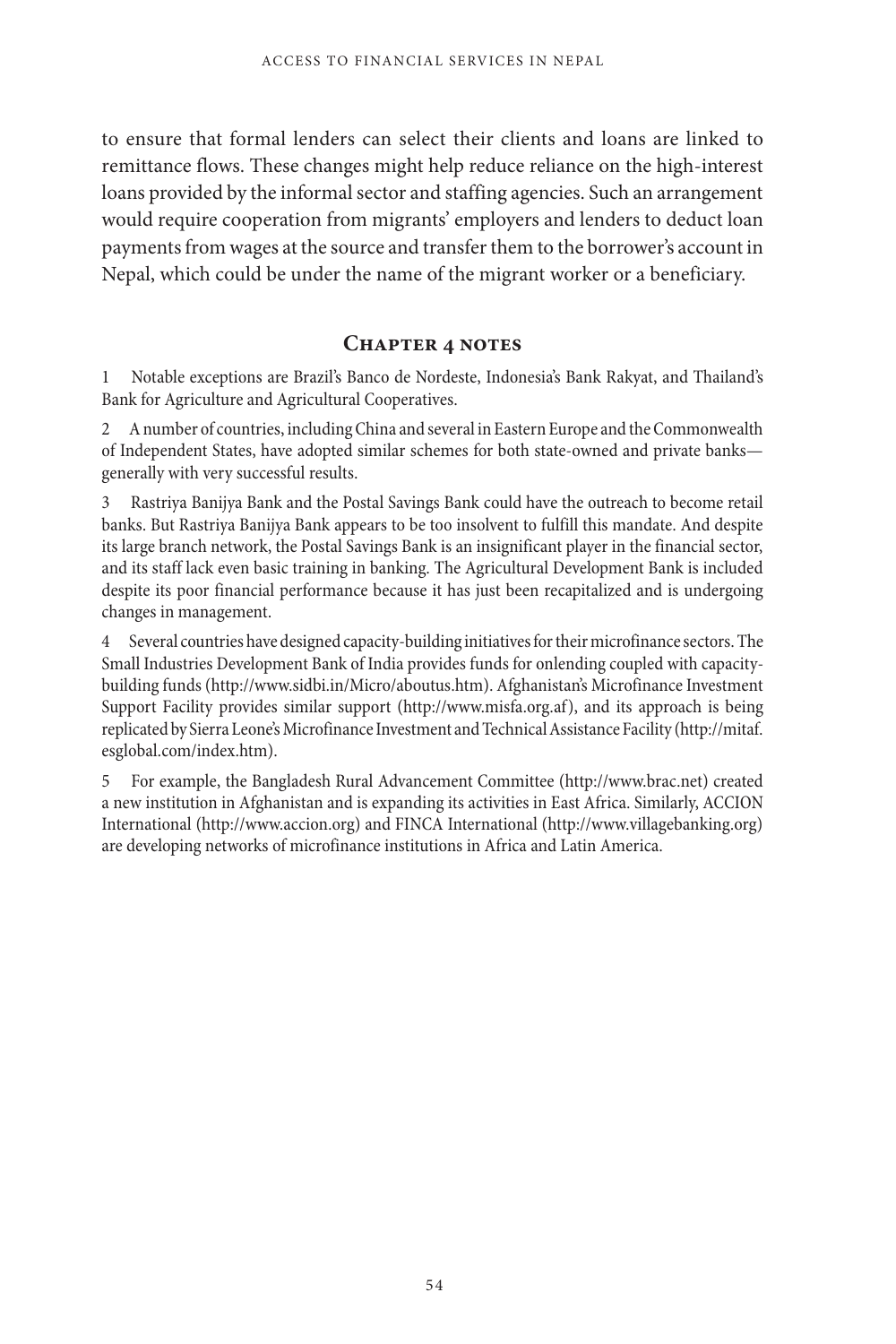# **Appendix A**

# **Legal Framework of the Regulated Microfinance Sector**

Nepal's legal and regulatory framework requires that all NGOs and cooperatives engaged in microfinance activities—that is, financial NGOs and cooperatives—be licensed by Nepal Rastra Bank. The microfinance sector also includes microfinance and regional rural development banks. Table A.1 summarizes the legal texts to which they are subject.

| Legal form                      | Legal texts                                                                                                                                                                                                                                                                                                                                          |
|---------------------------------|------------------------------------------------------------------------------------------------------------------------------------------------------------------------------------------------------------------------------------------------------------------------------------------------------------------------------------------------------|
| Financial NGO                   | NGOs can be established under the 1978 Society Registration Act and<br>1991 Social Welfare Act. The 1998 Financial Intermediary Society Act<br>allows NGOs to provide microcredit to their members, as financial<br>intermediary NGOs (FINGOs). Financial NGOs fall under the 2006 Banks<br>and Financial Institutions Act, as Class D institutions. |
| Cooperative                     | Cooperatives can be established under the 1992 Cooperatives Act.<br>The 2002 Cooperative Societies Holding Limited Banking Transactions<br>Directive enables financial cooperatives to mobilize savings and<br>provide credit. Financial cooperatives fall under the 2006 Banks and<br>Financial Institutions Act, as Class D institutions.          |
| Microfinance development bank   | Microfinance development banks can be established under the<br>1964 and 1991 Company Acts, and registered with Nepal Rastra<br>Bank under the 2006 Banks and Financial Institutions Act, as Class<br>D institutions.                                                                                                                                 |
| Regional rural development bank | Four regional rural development banks were established under<br>the 1984 Commercial Banks Act, and the fifth under the 1996<br>Development Banks Act. These banks fall under the 2006 Banks and<br>Financial Institutions Act, as Class D institutions. <sup>a</sup>                                                                                 |

TABLE A.1 **Legal texts covering microfinance activities, by legal form**

a. The 2006 Banks and Financial Institutions Act repealed the 1967 Agricultural Development Bank Act, 1974 Commercial Bank Act, 1985 Finance Company Act, 1990 Nepal Industrial Development Corporation Act, and 1996 Development Banks Act.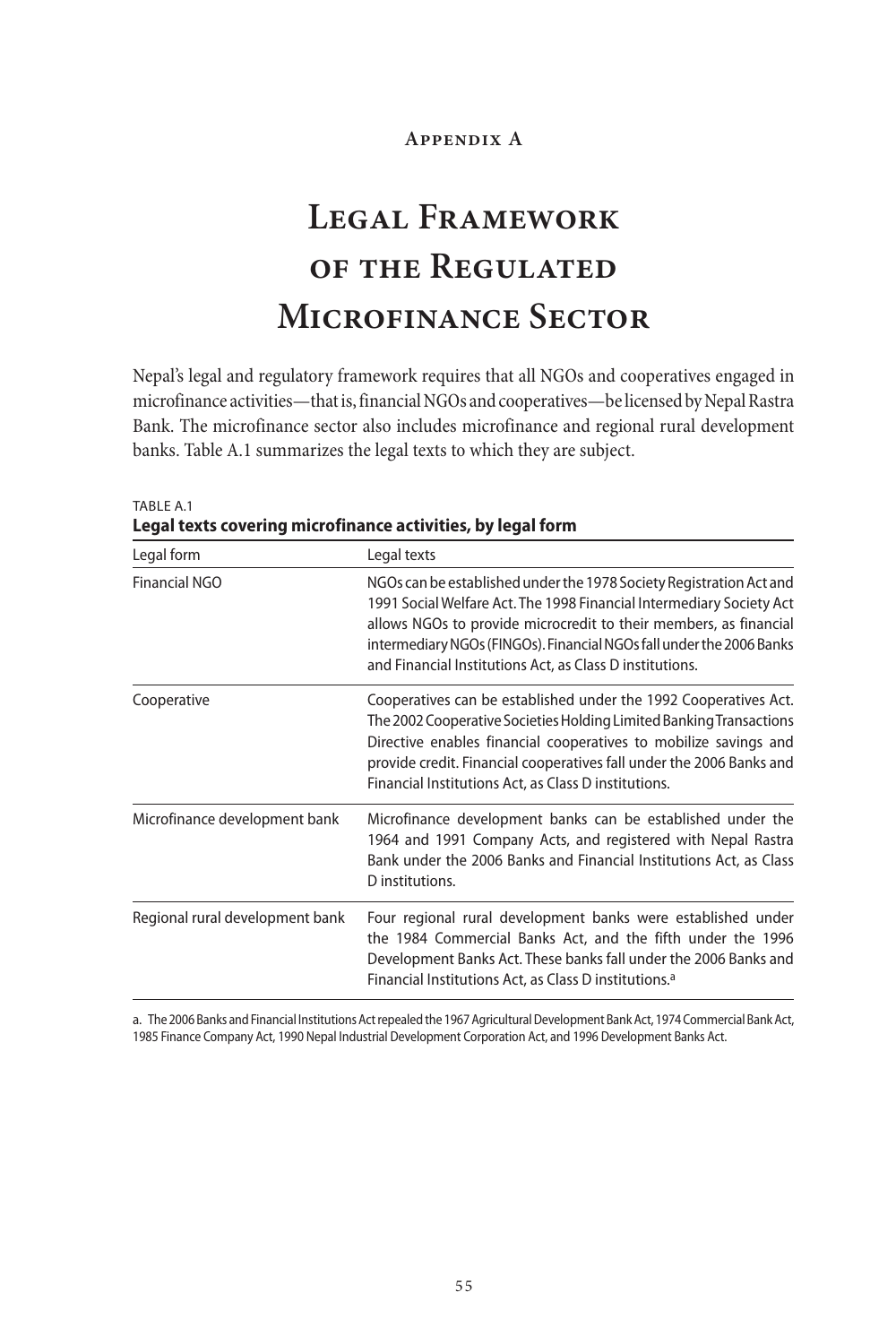Nepal Rastra Bank classifies licensed institutions into four classes (A, B, C, and D) based on the minimum paid-up capital needed for a license. This classification indicates the financial transactions institutions are permitted to conduct.<sup>1</sup> All microfinance institutions fall under category D. Class D institutions can:

- Supply credit as prescribed.
- Supply microcredit with or without any movable or immovable property as collateral or security for operating any microenterprise. Such credit can go only to an institution's groups or members who have saved for the period and the amount prescribed by Nepal Rastra Bank.
- Accept deposits with or without paying interest and refund such deposits, subject to the limit prescribed by Nepal Rastra Bank.
- Perform such other functions as prescribed by Nepal Rastra Bank.<sup>2</sup>

In addition, the 2005 Banks and Financial Institutions Directives allow Class D institutions to:

- Provide loans to deprived and low-income individuals or groups of up to NRs 40,000 to operate microenterprises, with no more than NRs 100,000 going to a single microenterprise. In addition, such loans should account for up to 25 percent of the institution's total loans and advances.3
- Mobilize savings up to 30 times their core capital funds. Deposits from nonmembers are not allowed.4

## **Notes**

- 1 From the 2006 Banks and Financial Institutions Act, Article 31.1.
- 2 From the 2006 Banks and Financial Institutions Act, Article 47.4.
- 3 From Directive 3, Article 1.2.
- 4 From Directive 16, Article 1.4.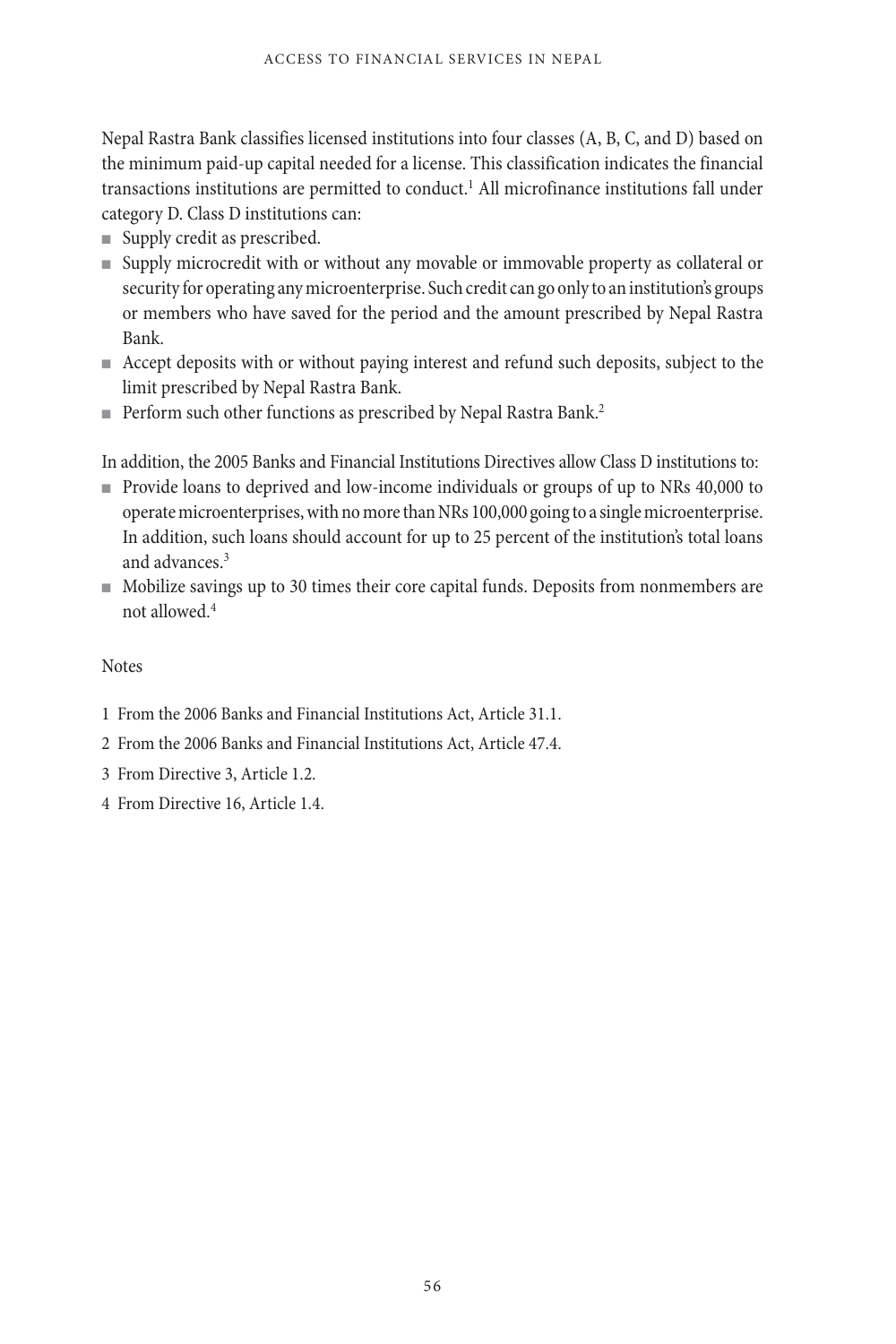## **Appendix B**

# **Performance of Regulated Microfinance Institutions**

The regulated microfinance sector consists of nine microfinance banks: five publicly owned regional rural development banks (one per region of Nepal) and four private microfinance development banks (table B.1). The two largest microfinance banks are Nirdhan Utthan Bank Limited and Swabalamban Bikas Bank Limited, which both originated from the transfer of the microfinance portfolios of their parent NGOs, Nirdhan and the Center for Self-Help Development. In addition, Chhimek Bikas Bank was promoted by the NGO Neighborhood Society Service Center, while Deprosc Development Bank was established by the NGO Development Project Service Center.

The microfinance sector also includes 47 financial NGOs and 20 financial cooperatives. The most important financial NGOs are those at the core of rural microfinance banks (such as the Center for Self-Help Development, Deprosc Development Bank, and Neighborhood Society Service Center). Prominent cooperatives include the Women's Cooperative Society and Bindabasani Savings Cooperative Society Limited, both of which combine Grameen Bank methodologies and cooperative principles for their microfinance clients.

In addition, Nepal has three apex microfinance institutions: the Rural Microfinance Development Center, Rural Self-Reliance Fund (managed by Nepal Rastra Bank), and Small Farmers Development Bank (Sana Kisan Bikas Bank). The Rural Self-Reliance Fund had a portfolio of NRs 126 million outstanding as of July 2005 (table B.2). As of September 2006, the Rural Microfinance Development Center had NRs 412 million in outstanding loans. About 83 percent of its outstanding portfolio is with microfinance development banks, 14 percent with financial NGOs, and 3 percent with financial cooperatives.

The nine microfinance development banks and regional rural development banks account for 37 percent of the total loan portfolio of regulated institutions and 23 percent of deposits. Financial cooperatives represent 22 percent of the loan portfolio and 53 percent of deposits. Financial NGOs account for just 6 percent of the portfolio and 1 percent of deposits.

# **Growth and Outreach of the Regulated Microfinance Sector**

Data on the amount and number of loans and deposits for regulated microfinance providers— 5 regional rural development banks, 4 microfinance development banks, 37 financial NGOs<sup>1</sup>, and 20 cooperatives—were gathered for 1995, 2000, and 2004.

Financial NGOs play a marginal role in the growth of the microfinance sector. Since 1995, in term of the amount of loans, financial cooperatives and regional rural development banks have been growing at a similar pace—reaching NRs 1,341 million for the regional banks and NRs 1,157 million for the cooperatives in 2004 (figure B.1). But data on the number of loans reveal the differences in lending pattern of these two types of institutions: financial cooperatives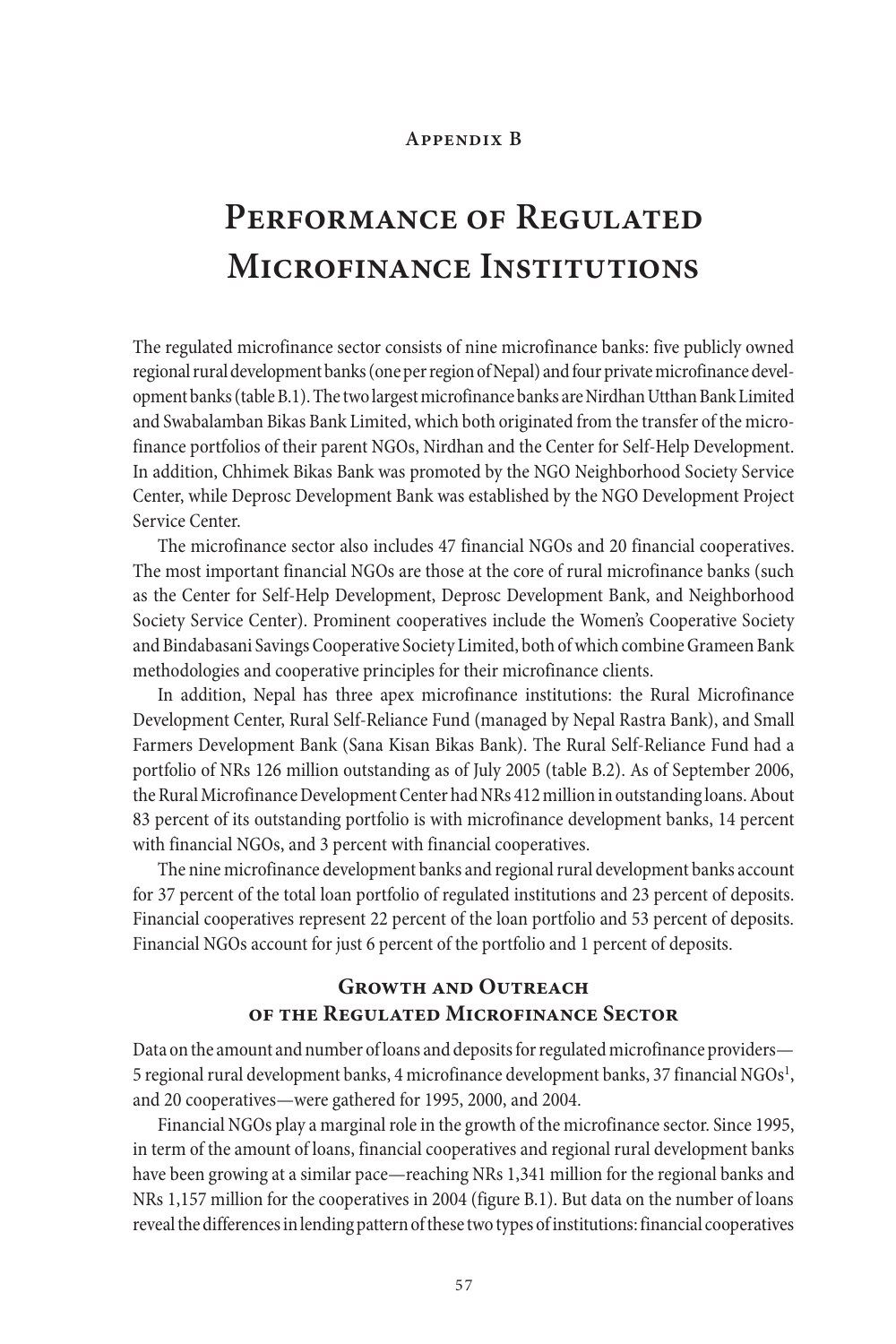| Number and type                                                                                         | <b>Institutions</b>                                                                                                                                                                                                                                     |
|---------------------------------------------------------------------------------------------------------|---------------------------------------------------------------------------------------------------------------------------------------------------------------------------------------------------------------------------------------------------------|
| 5 regional rural development banks (also<br>known as Grameen Bikas Banks), with one<br>for each region: | Eastern (Purbanchal Grameen Bikas Bank)<br>Western (Pashchimanchal Grameen Bikas Bank)<br>Central (Madhyamanchal Grameen Bikas Bank)<br>Mid Western (Madhya-Pashchimanchal Grameen Bikas Bank)<br>Far Western (Sudur-Pashchimanchal Grameen Bikas Bank) |
| 4 microfinance development banks:                                                                       | Nirdhan Utthan Development Bank<br>Swabalamban Bikas Bank<br>Chhimek Bikas Bank<br>Deprosc Development Bank                                                                                                                                             |
| 47 financial NGOs                                                                                       |                                                                                                                                                                                                                                                         |

#### TABLE B.1 **Summary of the regulated microfinance sector**

20 financial cooperatives

Source: Nepal Rastra Bank data.

#### TARI F R 2 **Outstanding portfolios of apex microfinance institutions**

| Institution                                  | <b>Millions of NRs</b> | <b>Millions of USS</b> |
|----------------------------------------------|------------------------|------------------------|
| <b>Rural Microfinance Development Center</b> | 411.8                  | 5.9                    |
| Rural Self-Reliance Fund                     | 125.5                  | 1.8                    |
| Small Farmers Development Bank               | 864.1                  | 12.3                   |

Source: Nepal Rastra Bank data.

are making larger and fewer loans than regional rural development banks. In 2004 the regional banks had nearly 190,000 outstanding loans, while financial cooperatives had 28,000.

Since their creation between 1999 and 2002, microfinance development banks have been growing at a similar pace as regional rural development banks in terms of the amount of loans. In terms of both loan amounts and numbers, financial NGOs have grown more slowly. This slow growth has been exacerbated by the transfer of partial or total loan portfolios by NGOs such as Nirdhan and the Development Project Service Center to their microfinance development banks.

Financial cooperatives are the dominant player in term of mobilizing deposits (figure B.2). Such cooperatives have been growing fastest in terms of the amount of deposits, and in 2004 they accounted for 63 percent of the deposits mobilized by microfinance providers. Regional rural development banks accounted for 23 percent, microfinance development banks for 10 percent, and financial NGOs for 3 percent. In 2004 financial cooperatives and regional development banks had a similar number of deposit accounts; thus the average deposit balance is higher in the cooperatives.

The strongest growth in the amount of loans has been taking place in the Central region, which in 2004 accounted for 46 percent of regulated microfinance loans (figure B.3). The slowest growth occurred in the Far Western and Mid Western regions. The picture is similar for the amount of deposits, with the Central region accounting for 57 percent in 2004.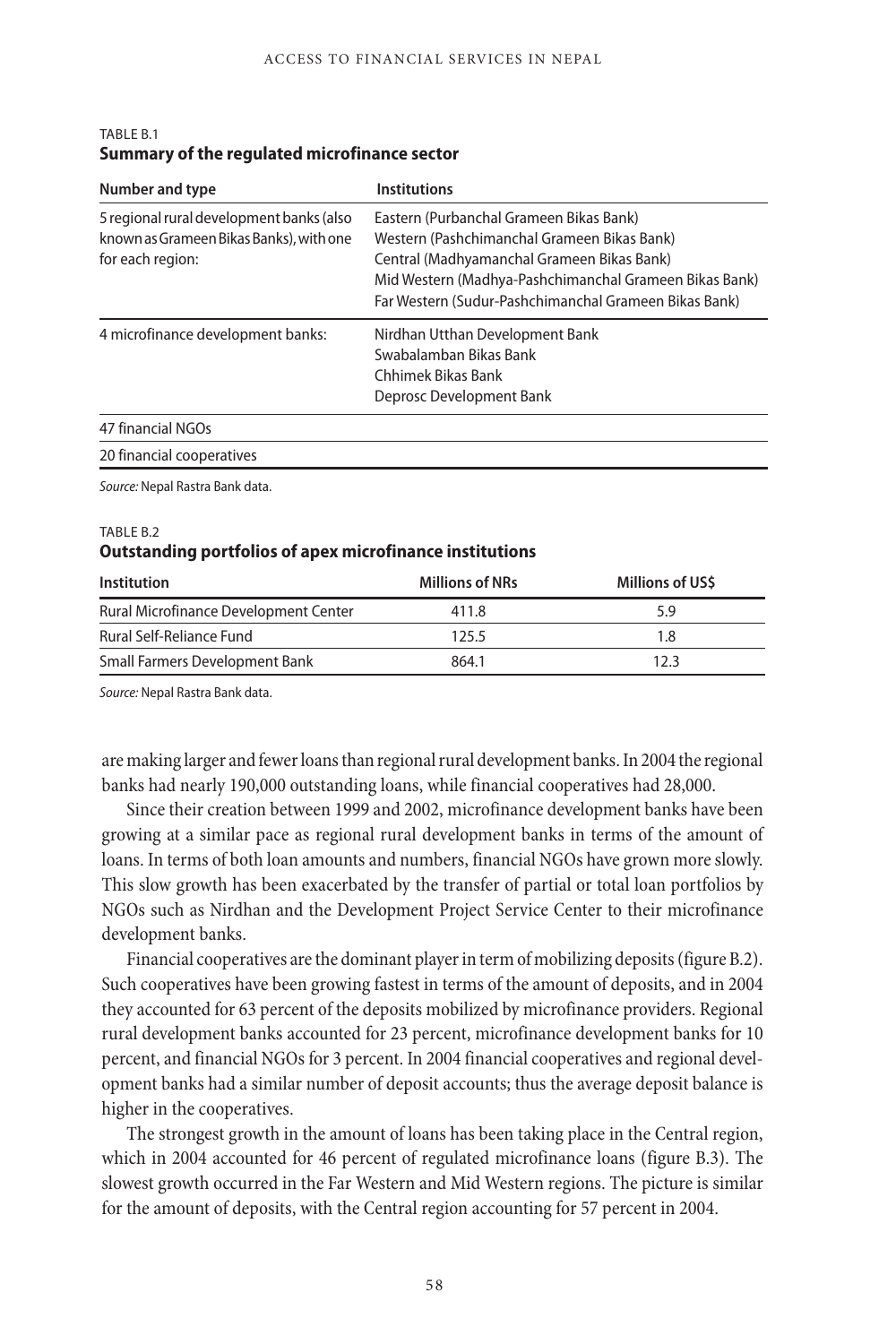

#### FIGURE B.1 **Amount and number of loans provided by regulated microfinance providers, 1995–2004**

FIGURE B.2







Source: Data reported by institutions.





FINGO: Financial NGO MCDB: Microfinance development bank RRDB: Regional rural development bank

#### FIGURE B.3 **Amount of loans provided by regulated microfinance providers by region, 1995–2004**



**Credit volume** (NRs million)

Source: Data reported by institutions.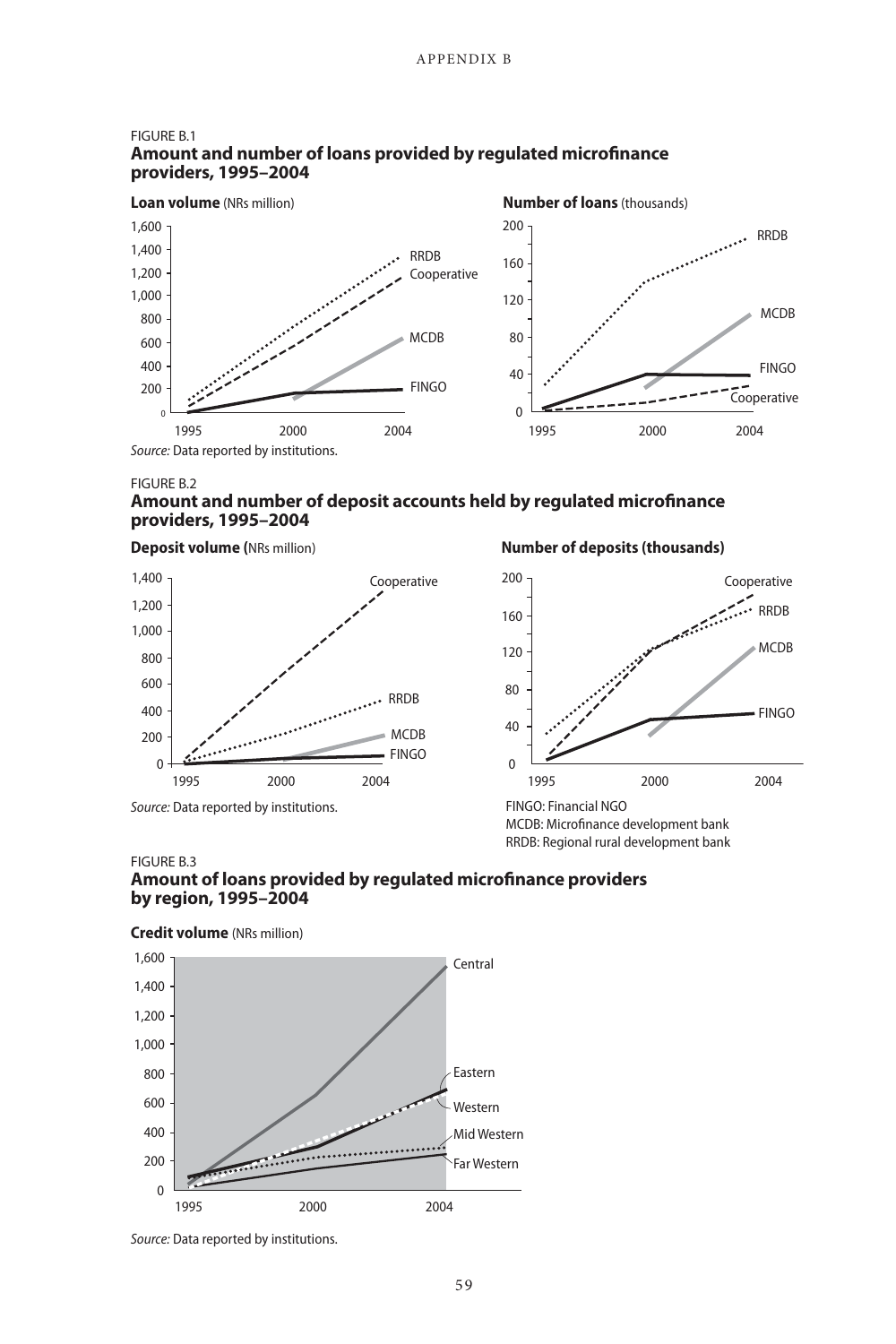Every region has a diversity of microfinance providers. Although each region has a regional rural development bank, the Central Regional Rural Development Bank accounts for just 16 percent of regulated microfinance loans in the region—compared with 72 percent in the Eastern region, 57 percent in the Far Western and Mid Western regions, and 52 percent in the Western region (figure B.4). Microfinance development banks are present only in the Central and Western regions. Although financial cooperatives are present in all five regions, they play a particularly important role in the Central region, accounting for 56 percent of microfinance loans. Financial NGOs are also present in all five regions, but their contributions are most visible in the Central and Eastern regions, accounting for 4 percent and 14 percent of microfinance loans, respectively.

The picture is similar for deposits. One important difference, already discussed, is the dominant role played by financial cooperatives when it comes to mobilizing deposits. In the Central region financial cooperatives account for 79 percent of all deposits mobilized by regulated microfinance institutions.

Credit and deposits are concentrated in the Terai. About 72 percent of credit is concentrated in the Terai region, with the rest in the Hills (figure B.5). Only financial NGOs provide loans in the Mountains, but they are insignificant (0.02 percent of regulated microfinance loans). The Terai also dominates for deposits, accounting for 59 percent of the total held by regulated microfinance providers.

While 48 percent of Nepal's population lives in the Terai, the region receives 72 percent of the loans provided by the regulated microfinance sector (figure B.6). The Hills contain 44 percent of the population yet receive just 28 percent of these loans. Finally, the Mountains represent 7 percent of the population and receive 0.02 percent of these loans.

## **Performance of Financial Cooperatives**

In 2005 the 20 regulated financial cooperatives had about 180,000 depositors and 28,000 borrowers, with outstanding loans totaling NRs 1,421 million (\$20.3 million) and deposits of NRs 1,715 million (\$24.5 million). Data compiled by the Mix show that the average loan balance of financial cooperatives is 117 percent of national per capita income, compared with 35 percent for microfinance development banks and 46 percent for financial NGOs.<sup>2</sup> If the average disbursed loan size is taken as an indication of the clients that financial cooperatives are reaching, it can be concluded that they focus on wealthier targets than do microfinance development banks and financial NGOs.

Financial cooperatives tend to focus on smaller areas and provide services to communities as a whole regardless of individuals' wealth. The average savings balance is also higher for cooperatives, at \$206, compared with \$3–38 for other microfinance institutions. Financial cooperatives are relatively concentrated, with the seven largest accounting for 66 percent of deposits and 62 percent of outstanding loans.

Most financial cooperatives rely on internal funding. Among the 20 regulated cooperatives, aggregate deposits represent 120 percent of outstanding loans (127 percent for the seven largest; table B.3). Five financial cooperatives (which are not among the seven largest) have total deposits inferior to their loan portfolios.<sup>3</sup> Four borrow funds externally for their operations, but only one borrows funds from a commercial bank. The other three borrow from other financial institutions—the Rural Microfinance Development Center, Rural Self-Reliance Fund, or another Nepal Rastra Bank program.4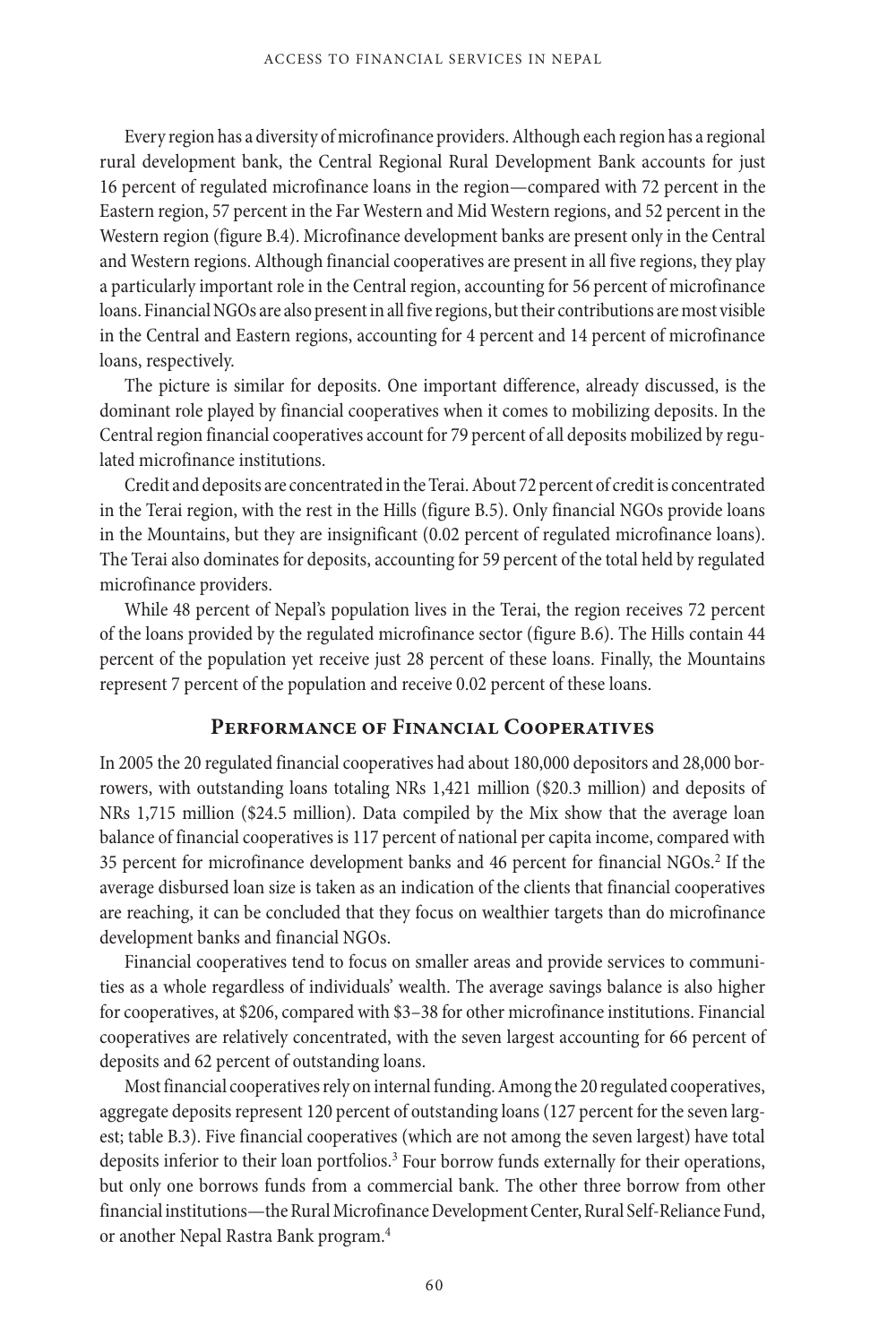#### FIGURE B.4

## **Amount of loans provided and deposits held by regulated microfinance providers, by region and type of institutions, 2004**





Source: Data reported by institutions.

FIGURE B.5

**Amount of loans provided and deposits held by regulated microfinance providers, by geographic region, 2004**







FINGO: Financial NGO MCDB: Microfinance development bank RRDB: Regional rural development bank

#### FIGURE B.6 **Distribution of loans provided by regulated microfinance providers and distribution of national population by geographic region, 2004**



Source: Data reported by institutions.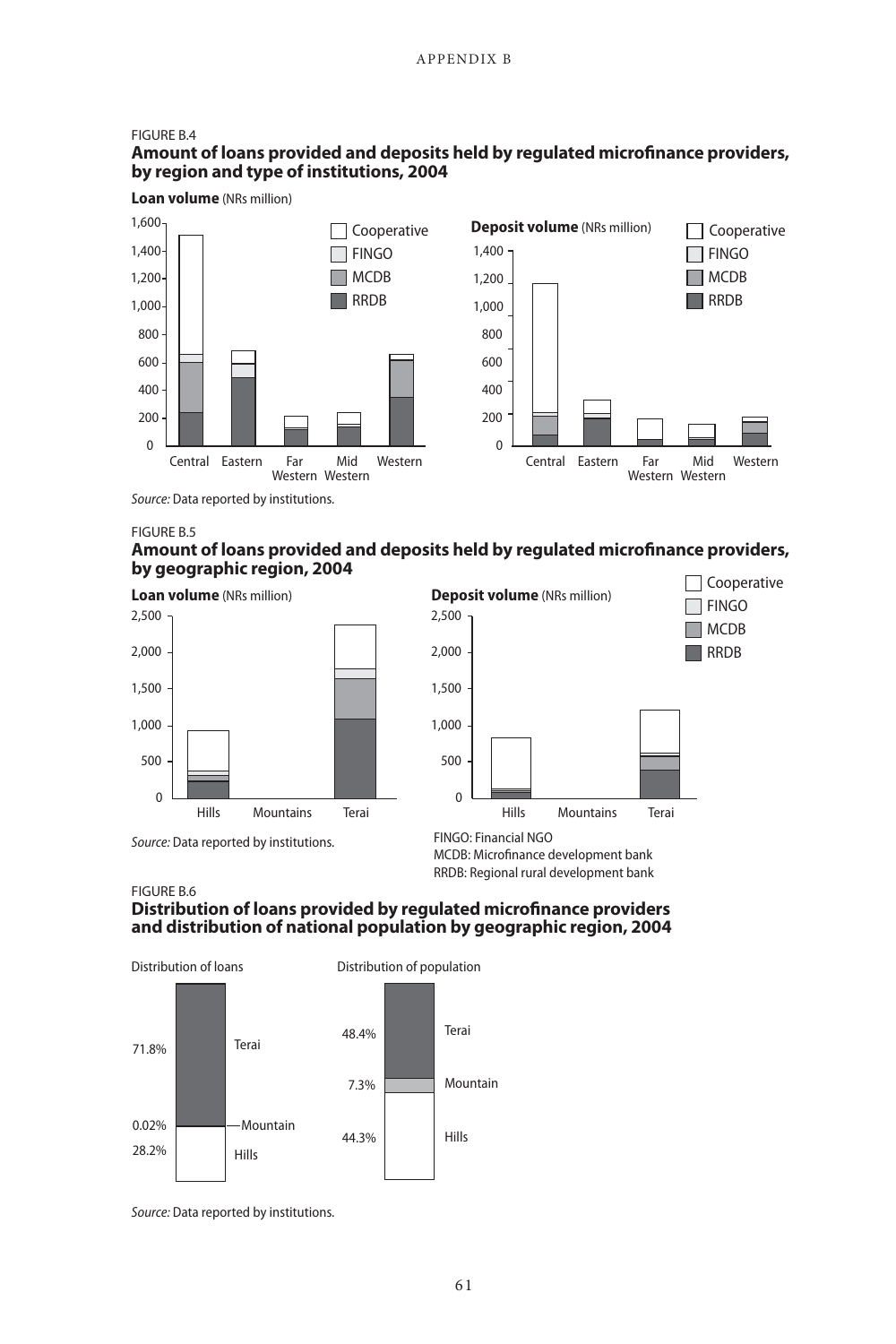|                                                               | <b>Outstanding loans</b> |            |  | <b>Deposits</b> | Deposits/<br>loans |           |
|---------------------------------------------------------------|--------------------------|------------|--|-----------------|--------------------|-----------|
| Cooperative                                                   | NRs mill.                | US\$ mill. |  | NRs mill.       | US\$ mill.         | (percent) |
| Sahara Loan, Saving, and<br><b>Investment Society</b>         | 216.8                    | 3.08       |  | 246.2           | 3.50               | 114       |
| Himalaya Cooperative Finance                                  | 193.9                    | 2.75       |  | 224.6           | 3.19               | 116       |
| Raj Shree Saving and Investment<br><b>Cooperative Society</b> | 108.7                    | 1.54       |  | 147.1           | 2.09               | 135       |
| Nepal Cooperative Finance Society                             | 103.8                    | 1.47       |  | 139.8           | 1.99               | 135       |
| Nabajiban Cooperative Society                                 | 101.2                    | 1.44       |  | 178.9           | 2.54               | 177       |
| Bahooudeshiya Saving and Loan<br><b>Cooperative Society</b>   | 86.5                     | 1.23       |  | 87.8            | 1.25               | 101       |
| Amarwati Bahoodeshya Sahakari<br>Sanstha                      | 79.9                     | 1.13       |  | 111.3           | 1.58               | 139       |
| Subtotal                                                      | 890.8                    | 12.65      |  | 1,135.7         | 16.13              | 127       |
| Total for all licensed cooperatives                           | 1,431.4                  | 20.33      |  | 1,724.5         | 24.50              | 120       |
| Percentage of total of 7 largest                              | 62                       |            |  |                 | 66                 |           |

### TABLE B.3 **Portfolios of Nepal's seven largest financial cooperatives, July 2005**

Source: Nepal Rastra Bank data.

Liquid funds represent 18 percent of the total assets of financial cooperatives (figure B.7). In 2005 liquid funds relative to deposits stood at 23 percent for the 20 financial cooperatives. This is high based on international standards—such as the World Council of Credit Unions' PEARLS ratios, which recommend that this ratio be 10 percent.<sup>5</sup> But given Nepal's recent political instability, a higher liquidity ratio is recommended to allow institutions to cope with sudden requests from depositors to get back their deposits.

Although the profitability of financial cooperatives is improving, it still lags other microfinance providers. The 20 licensed cooperatives have incurred consolidated losses of about NRs 4.5 million (\$64,000)—even though 14 registered profits for the fiscal year that ended in June 2005. Over the years the losses of financial cooperatives have improved: in January 2003 their losses were NRs 32.8 million (\$469,000). But this improvement was mainly due to the de-licensing of 15 financial cooperatives between 2003 and 2005.

Eight financial cooperatives recorded profits of more than NRs 1 million (\$14,000) in fiscal 2005 (figure B.8). The total losses incurred by the six loss-making cooperatives were substantial, reaching NRs 39.6 million (\$562,000). The consolidated return on assets of the 20 financial cooperatives was negative, at –0.2 percent. Only six had a comfortable return on assets—that is, above 2 percent.

With an average capital adequacy ratio of 15 percent in fiscal 2005, the prudential status of financial cooperatives was reasonable. Half of the 20 cooperatives maintained a capital adequacy ratio above 15 percent during the fiscal year, mainly as a result of their high liquidity and investments in government bonds. Although Nepal Rastra Bank prescribes a capital adequacy ratio of just 10 percent, the overall figure of 15 percent is lower than the 15–20 percent prescribed by many central banks for community finance institutions. Of the seven largest financial cooperatives, only two have capital adequacy in the safe zone (above 15 percent), which is cause for concern (table B.4).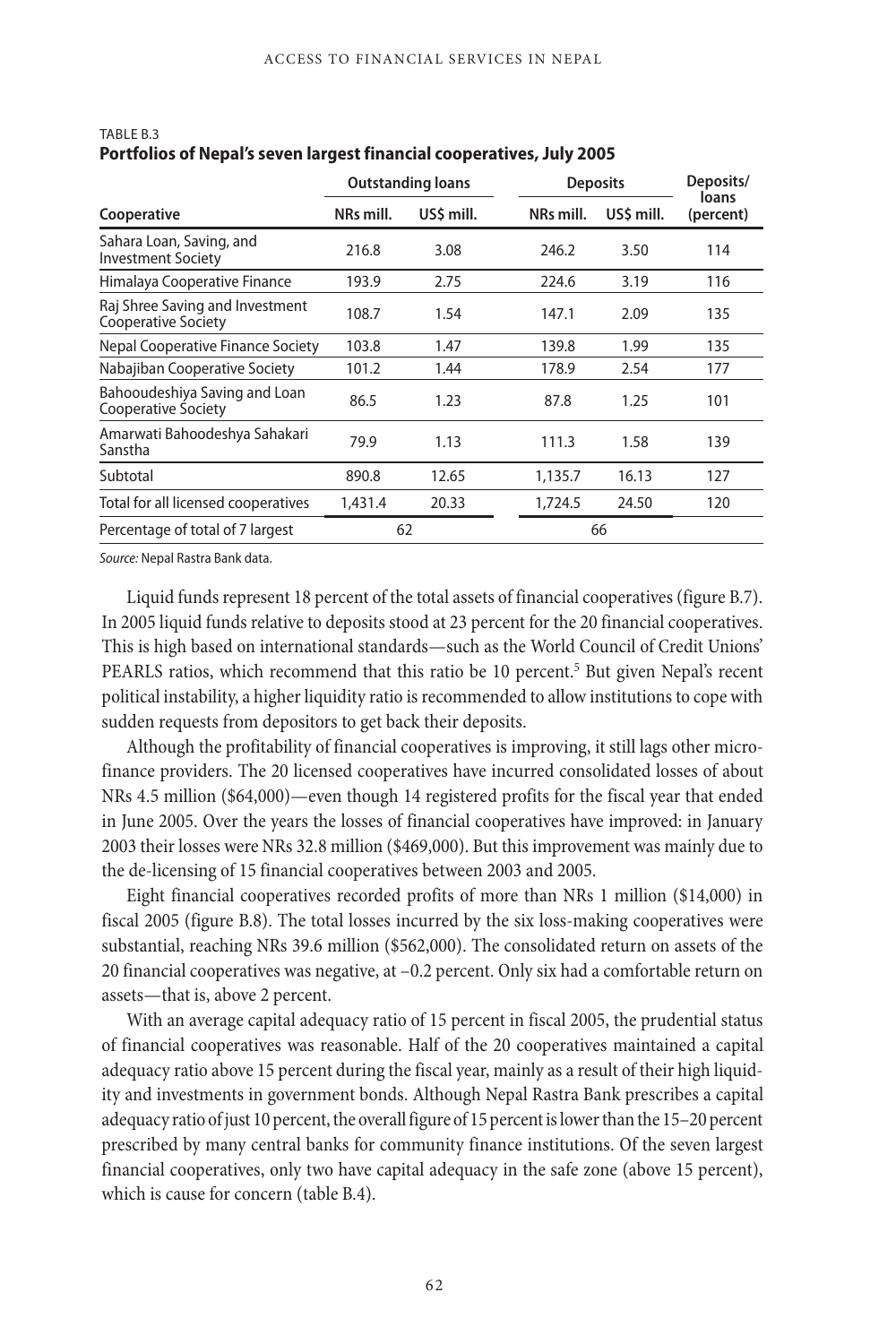#### FIGURE B.7 **Consolidated balance sheet of financial cooperatives, 2005**





Source: Nepal Rastra Bank data.

#### FIGURE B.8 **Profitability of financial cooperatives, 2005** NRs millions



#### TABLE B.4 **Capital adequacy ratios of financial cooperatives, 2005**

| Ratio (percent)        | Number of<br>cooperatives |
|------------------------|---------------------------|
| Less than 12           | 6                         |
| $12 - 14.9$            | 4                         |
| $15 - 20$              | 5                         |
| More than 20           | 5                         |
| Seven largest with >12 | 4                         |
| Seven largest with >15 |                           |

Source: Nepal Rastra Bank data.

The capital adequacy of the 20 licensed financial cooperatives is reasonable for current lending levels. But to significantly increase their loan portfolios, these cooperatives would need additional equity—which can only be raised from members. It is not clear whether members would be willing or able to contribute further equity to financial cooperatives, which limits their growth.

In addition, widespread defaults by financial cooperatives have adversely affected their creditworthiness, making it extremely difficult for them to borrow from commercial banks even under the deprived sector lending window. Without a substantial effort to improve the profitability of most cooperatives, capital adequacy will not improve in the long run and fund mobilization will be difficult, further impeding their ability to grow and generate profits.

Source: Nepal Rastra Bank data.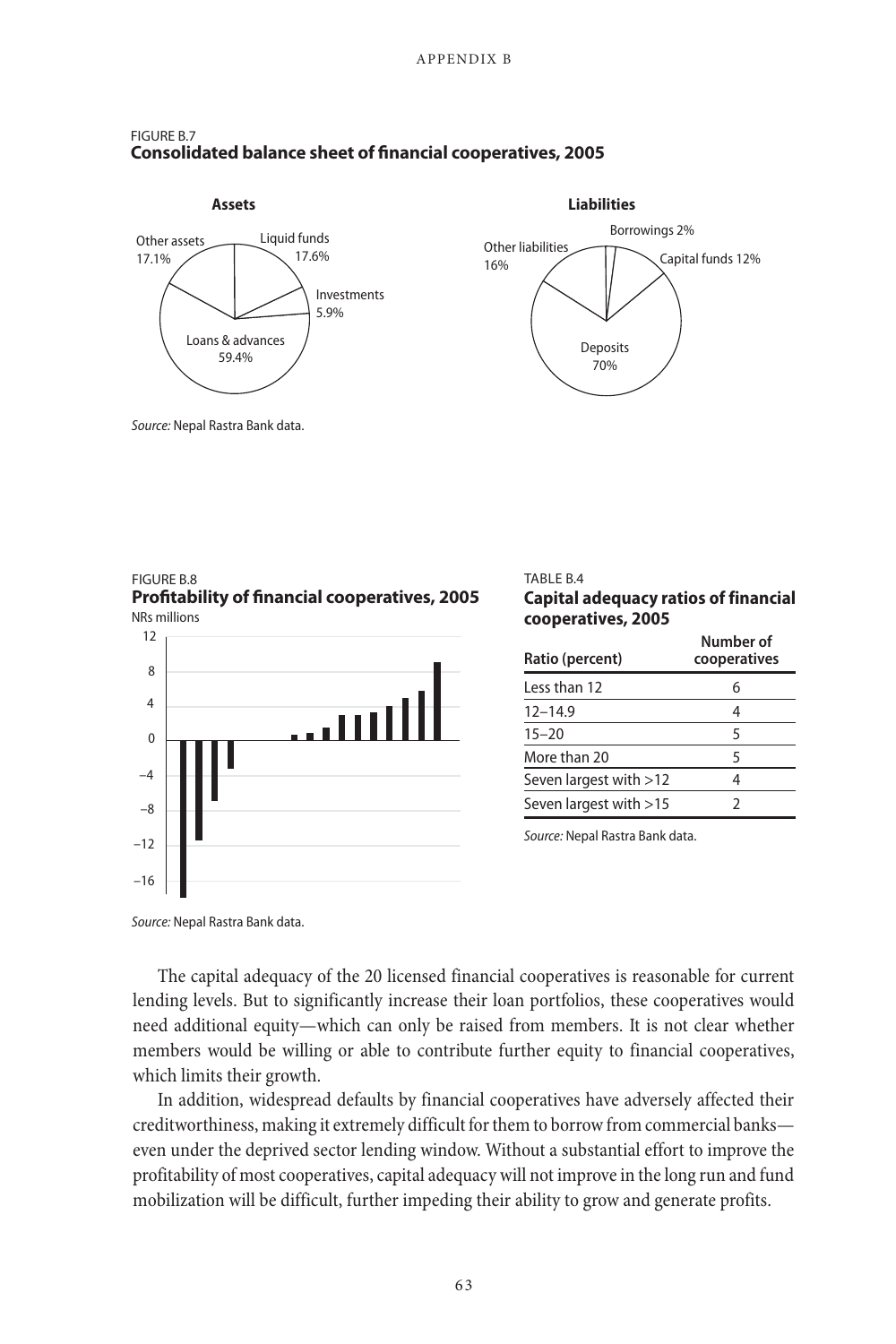# **Performance of Financial NGOs**

Financial NGOs had about 40,000 borrowers in 2004. These data show a high degree of concentration among financial NGOs: the four largest accounted for 65 percent of the total outstanding loan portfolio, and the seven largest for nearly 80 percent (table B.5). The four largest include two organizations—the Development Project Service Center and Neighborhood Society Service Center—that also run microfinance development banks under separate programs. When the average loan is used as a proxy, it becomes evident that financial NGOs focus more on poorer clients than do other microfinance providers.

In July 2005 domestic sources accounted for 97 percent of borrowing by financial NGOs. (Only 3 percent came from foreign institutions.) In fiscal 2005 borrowing totaled NRs 640.4 million (\$9.15 million). Of this, 53 percent came from domestic banks (figure B.9)—mainly to park deprived sector lending funds in financial NGOs (which are then asked to deposit the funds in finance companies). This results in some of the leading financial NGOs borrowing 2.5 to 3.5 times their loan portfolios (table B.5).

In 2005 financial NGOs kept 26 percent of their total sources of funding in liquid funds (2 percent as cash in hand and 24 percent with domestic banks), which is high. Microfinance institutions usually keep 8–12 percent of their funds in cash and bank balances. About 40 percent of the funds of financial NGOs were used for microfinance loans. About 23 percent were reported as directed investments. These high levels of liquid funds and directed investments are a result of the deprived sector lending window, through which commercial banks provide financing on the condition that money be kept only with institutions that they select.

Just 7 of the financial NGOs recorded profits above NRs 0.5 million (\$7,000). The profits recorded by 13 others totaled just NRs 0.9 million (\$13,000), and the losses incurred by 7 other totaled NRs –1.3 million (–\$19,000). Seven institutions did not report any profit or loss. The consolidated return on assets of all the financial NGOs was about 2 percent. Nine of the financial NGOs had good performance, with returns on assets above 5 percent (Figure B.10).

|                                              | <b>Outstanding loans</b> |            |  | <b>Borrowing</b> | Borrowing/<br>loans |           |
|----------------------------------------------|--------------------------|------------|--|------------------|---------------------|-----------|
| Institution                                  | NRs mill.                | US\$ mill. |  | NRs mill.        | US\$ mill.          | (percent) |
| Neighborhood Society Service Center          | 47.6                     | 0.68       |  | 129.2            | 1.84                | 271       |
| Nepal Grameen Bikas Samaj Kendra             | 46.2                     | 0.66       |  | 22.4             | 0.32                | 49        |
| Development Project Service Center           | 37.4                     | 0.53       |  | 40.0             | 0.57                | 107       |
| Singana Youth Club                           | 36.0                     | 0.51       |  | 104.0            | 1.48                | 289       |
| Nepal Rural Development Society Center       | 14.7                     | 0.21       |  | 51.6             | 0.73                | 351       |
| Jeevan Bikas Samaj                           | 12.9                     | 0.18       |  | 9.2              | 0.13                | 71        |
| Mahuli Samudayik Bikas Kendra                | 10.0                     | 0.14       |  | 9.6              | 0.14                | 96        |
| Subtotal                                     | 204.8                    | 2.91       |  | 366.1            | 5.20                | 179       |
| <b>Total for all licensed FINGOs</b>         | 258.7                    | 3.67       |  | 437.6            | 6.22                | 169       |
| Percentage of total of seven largest<br>79.2 |                          |            |  |                  | 83.7                |           |

#### TABLE B.5 **Portfolios of Nepal's seven largest financial NGOs, July 2005**

Note: Borrowing refers to loans taken by financial NGOs from other financial intermediaries. Source: Nepal Rastra Bank data.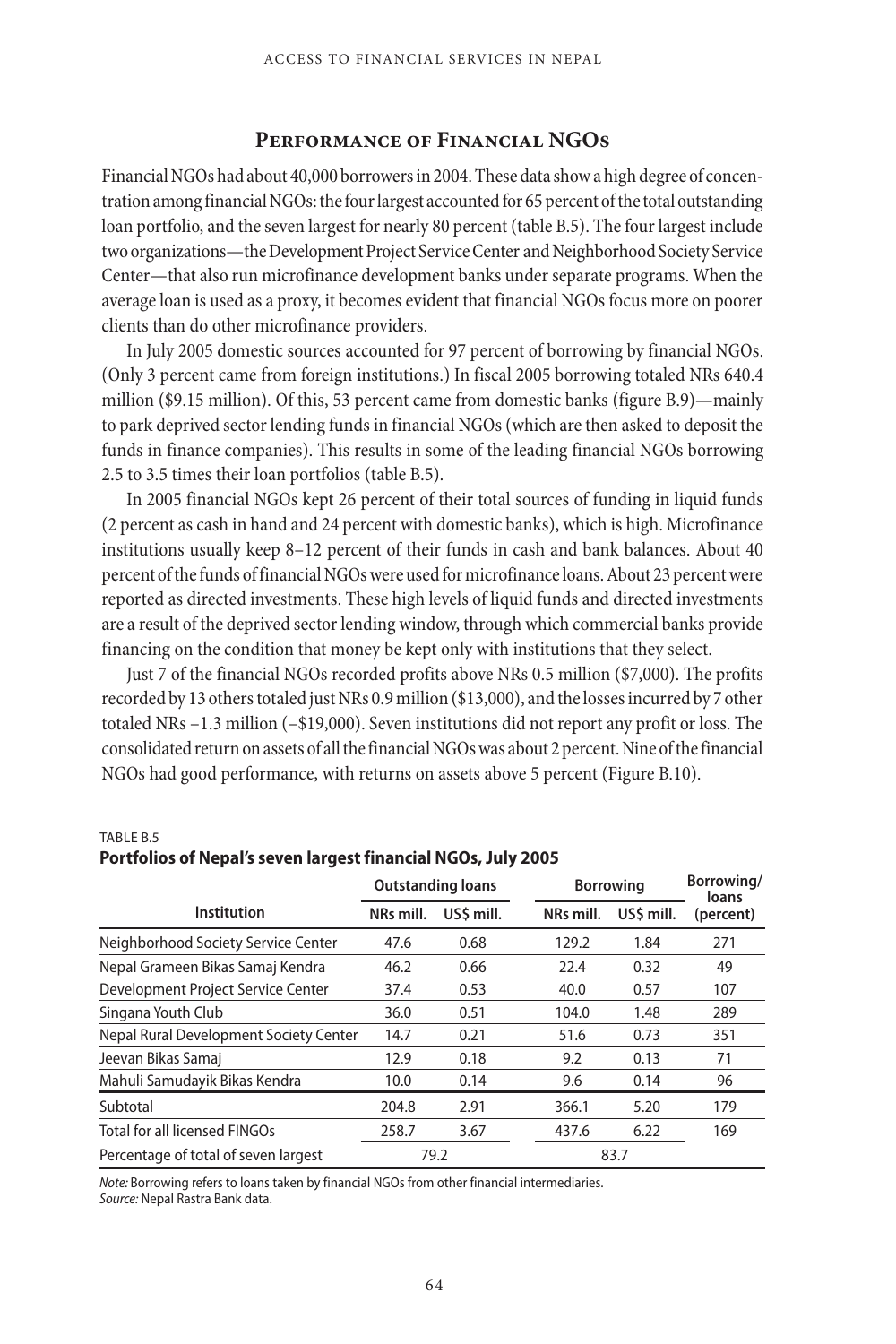



Source: Nepal Rastra Bank data.

#### FIGURE B.10 **Profitability of financial NGOs, 2005** NRs millions



Source: Nepal Rastra Bank data.

In fiscal 2005 the consolidated capital adequacy ratio of financial NGOs was 8.6 percent, which is low based on international standards. As table B.6 shows, 12 financial NGOs had ratios above 12 percent at end of the fiscal year, which is reasonable given that financial NGOs do not have a strong capital base. These high ratios were possible only because a large portion (26 percent) of the funds of financial NGOs are liquid (in cash and banks)—a result of the parking of deprived sector loans by commercial banks. Of the seven largest financial NGOs, only three have a capital adequacy ratio above 12 percent, and two above 15 percent.

#### TABLE B.6

| --------<br>2005               |                                           |
|--------------------------------|-------------------------------------------|
| Ratio (percent)                | <b>Number of financial</b><br><b>NGOs</b> |
| Negative                       | 5                                         |
| 0                              | 3                                         |
| $0 - 7.9$                      | 12                                        |
| $8 - 12$                       | 2                                         |
| $12 - 15$                      | 2                                         |
| >15                            | 10                                        |
| Seven largest >12 percent      | 3                                         |
| Seven largest >15 percent      | 2                                         |
| Source: Nenal Rastra Rank data |                                           |

**Capital adequacy ratios of financial NGOs,** 

urce: Nepal Rastra Bank data.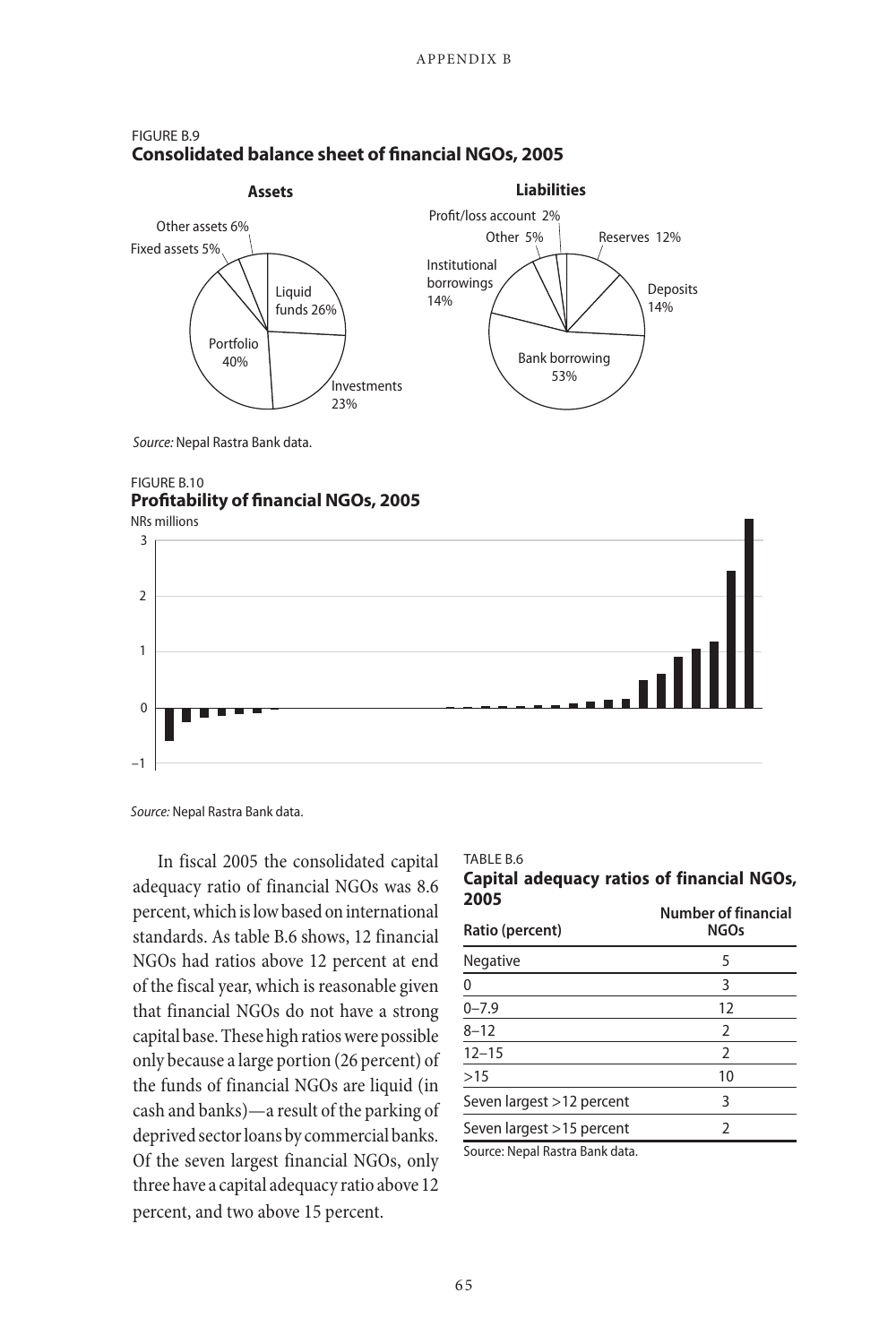## **Performance of Microfinance Development Banks**

After the promulgation of the 1996 Development Banks Act, in 1999 Nirdhan—an NGO in operation since 1991—became the first organization to transfer its microfinance portfolio to an autonomous microfinance bank, Nirdhan Utthan Bank Limited.<sup>6</sup> Following this example, the Development Project Service Center transferred its portfolio to Deprosc Development Bank in 2001, the Neighborhood Society Service Center transferred its portfolio to Chhimek Bikas Bank in 2001, and the Center for Self-Help Development transferred part of its portfolio to Swabalamban Bikas Bank Limited in 2002 (Banking With The Poor Network Asia 2004).

In July 2005 the four microfinance development banks reached about 130,000 members. Nirdhan and Swabalamban each had around 50,000 clients, and Chhimek and Deprosc each had 12,000–15,000. As of July 2004, Nirdhan and Swabalamban accounted for around 73 percent of the combined loan portfolios of the four microfinance banks (table B.7).

In 2005 borrowing by the four microfinance development banks accounted for almost two-thirds of their funds (figure B.11). Deposits accounted for about 19 percent of their funds. Thus, despite having the freedom to collect deposits from members, extensive deposit mobilization has not occurred because people do not yet fully trust microfinance banks and so are reluctant to put deposits in them.

Funding of microfinance development banks has increased steadily in recent years, from NRs 808 million (\$11.5 million) in January 2003 to NRs 1,530 (\$21.9 million) in July 2005. The capital funds of microfinance banks have also increased, because more equity has been

#### FIGURE B.11 **Consolidated balance sheet of microfinance development banks, 2005**





Source: Nepal Rastra Bank data.

#### TABLE B.7 **Outreach of Nepal's microfinance development banks, July 2002–04**

| Indicator                                           | <b>July 2002</b> | <b>July 2003</b> | <b>July 2004</b> |
|-----------------------------------------------------|------------------|------------------|------------------|
| Number of members                                   | 69,033           | 86,489           | 103,215          |
| Number of borrowers                                 | 56,513           | 67,842           | 100,548          |
| Outstanding loans (NRs mill.)                       | 380              | 480              | 620              |
| Number of village development<br>committees covered | 448              | 644              | 795              |
| Number of districts covered                         | 17               | 29               | 32               |
| Number of staff                                     | 361              | 324              | 467              |

Source: Nepal Rastra Bank data.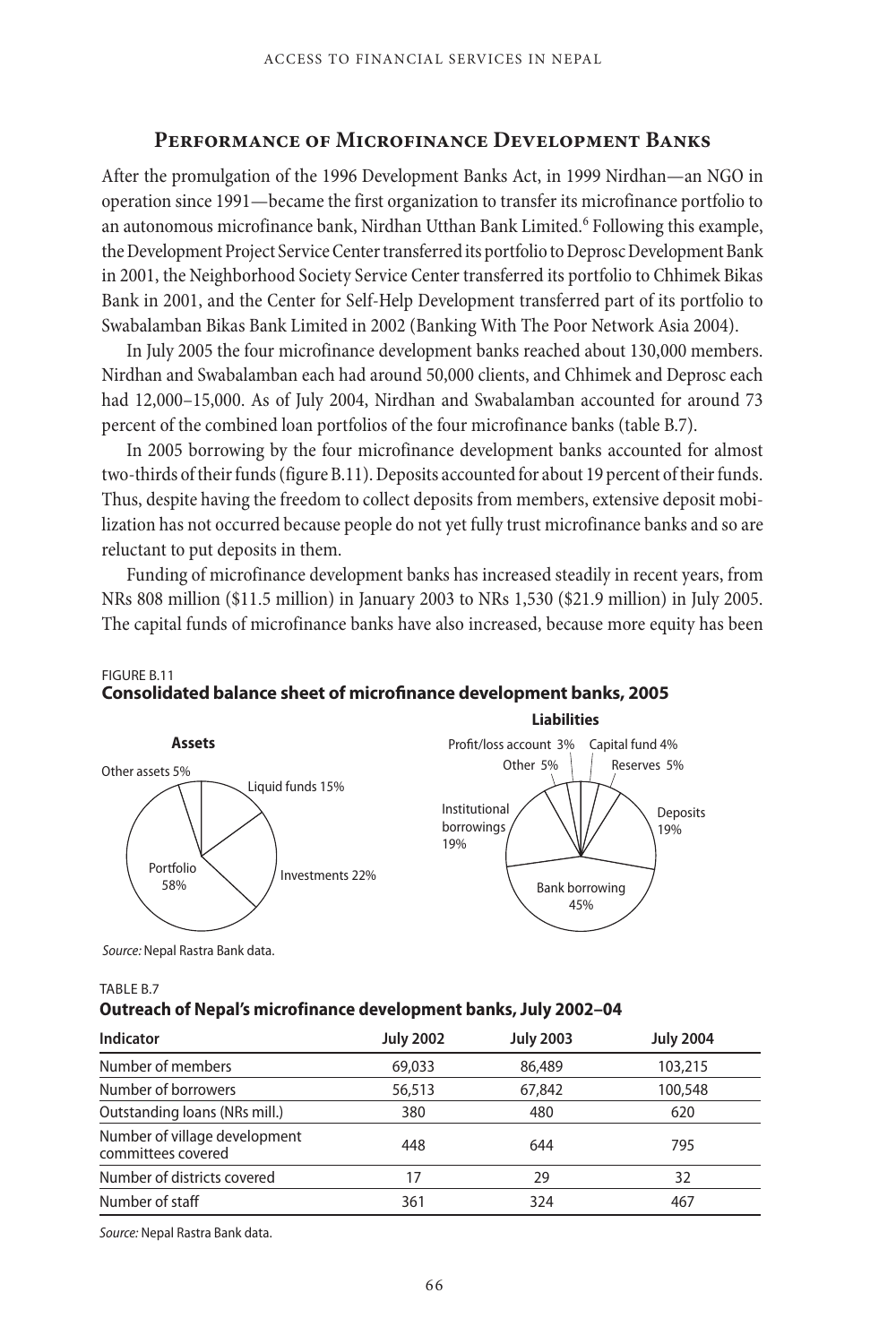|             | <b>Outstanding loans</b><br>(millions) |       |            | <b>Deposits</b><br>(millions) |            | <b>Borrowing</b><br>(millions) |                    | Borrowing/<br>loans |
|-------------|----------------------------------------|-------|------------|-------------------------------|------------|--------------------------------|--------------------|---------------------|
| Institution | <b>NRs</b>                             | US\$  | <b>NRs</b> | US\$                          | <b>NRs</b> | US\$                           | loans<br>(percent) | (percent)           |
| Nirdhan     | 409.8                                  | 5.85  | 117.4      | 1.68                          | 425.7      | 6.08                           | 29                 | 104                 |
| Swabalamban | 233.5                                  | 3.34  | 112.9      | 1.61                          | 209.8      | 3.00                           | 48                 | 90                  |
| Deprosc     | 120.8                                  | 1.73  | 25.6       | 0.37                          | 136.0      | 1.94                           | 21                 | 113                 |
| Chhimek     | 117.5                                  | 1.68  | 39.6       | 0.57                          | 204.3      | 2.92                           | 34                 | 174                 |
| Total       | 881.6                                  | 12.55 | 295.5      | 4.23                          | 975.8      | 13.94                          | 34                 | 111                 |

#### TABLE B.8 **Portfolios of Nepal's microfinance development banks, July 2005**

Note: Borrowing refers to loans taken by financial NGOs from other financial intermediaries. Source: Nepal Rastra Bank.

invested by commercial banks (under pressure from Nepal Rastra Bank) and more share contributions have been provided by members (in the form of compulsory savings).

A large share of these banks' funds (58 percent) is used for their loan portfolios. The share of funds deployed as investments is 22 percent—indicating that, like financial NGOs, microfinance development banks receive significant amounts of deprived sector funds that commercial banks ask them to park in safe investment options. This has resulted in three of the four microfinance development banks having borrowing higher than their outstanding loans (table B.8). Liquid funds account for just 15 percent of the uses of total funds.

In fiscal 2005 the four microfinance development banks registered cumulative profits of NRs 48.2 million (\$700,000). As with loans, Nirdhan and Swabalamban accounted for about 70 percent of these profits. The average return on assets of the microfinance banks was good, at 3.2 percent. Moreover, all these banks had a return on assets above 2.0 percent—with Deprosc (3.3 percent), Chimmek (3.4 percent), and Swabalamban (3.5 percent) above 3 percent.

The average capital adequacy ratio of the microfinance development banks was 18 percent in 2005, well above the 8 percent norm prescribed by Nepal Rastra Bank. Nirdhan and Deprosc maintained ratios above 19 percent. Only Chimmek had a capital adequacy ratio below 15 percent (13.7 percent), while Swabalamban's was 16.2 percent. These high ratios are partly due to deprived sector lending, which distorts the balance sheets of microfinance providers.

## **Performance of Regional Rural Development Banks**

The five regional rural development banks were established between 1992 and 1996: the Eastern and Far Western ones in 1992, the Central and Mid Western ones in 1995, and the Western one in 1996. Operating autonomously in each of Nepal's five regions, each has a slightly different ownership pattern—though until recently, the government and Nepal Rastra Bank dominated all of them. In addition, the two state-owned commercial banks (Rastriya Banijya Bank and Nepal Bank Limited) have an additional 10 percent ownership stake in the five regional banks. Their remaining shares are owned by private banks, which are encouraged to take equity position in the regional development banks under the deprived sector lending window.

The regional development banks are currently going through a restructuring process, led by Nepal Rastra Bank, that will ultimately result in their privatization. This effort has already reduced Nepal Rastra Bank's stake in the Western Region Rural Development Bank from 61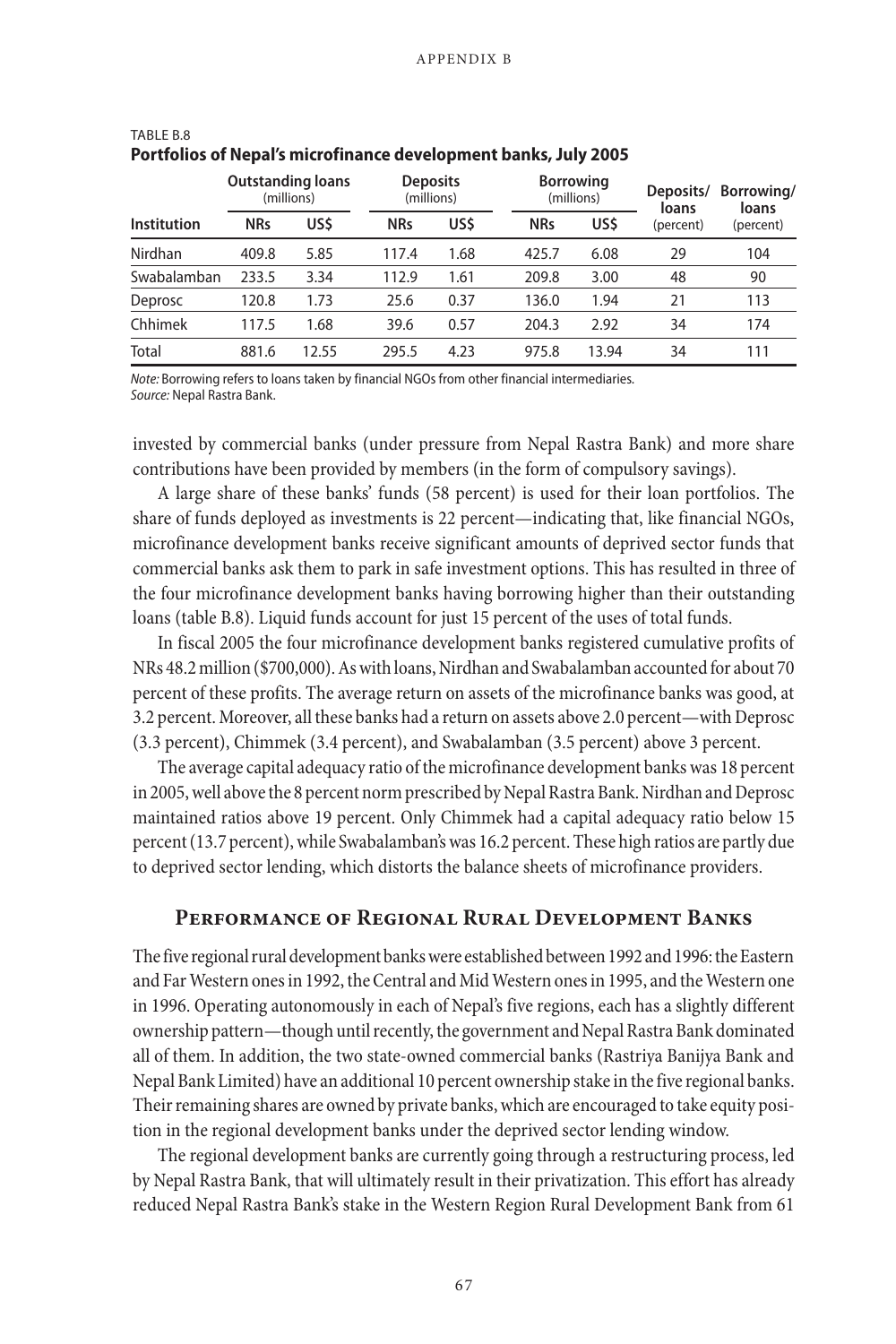| Indicator                                           | <b>July 2002</b> | <b>July 2003</b> | <b>July 2004</b> |
|-----------------------------------------------------|------------------|------------------|------------------|
| Number of members                                   | 163,960          | 169,440          | 166,815          |
| Number of borrowers                                 | 149,549          | 152,719          | 146,277          |
| Outstanding loans (NRs mill.)                       | 1,190            | 1,290            | 1,350            |
| Number of village development<br>committees covered | 950              | 987              | 966              |
| Number of districts covered                         | 42               | 43               | 43               |
| Number of staff                                     | 1,108            | 1.094            | 1,020            |

#### TABLE B.9 **Microfinance outreach of regional rural development banks, July 2002–04**

Source: Nepal Rastra Bank data.

percent to 10 percent. In addition, the Eastern Region Rural Development Bank—considered the most successful in terms of outreach—is undergoing privatization (see chapter 2).

Between July 2003 and 2004 the five regional rural development banks experienced a slight decrease in number of members and borrowers, mainly because of the political disturbances in Nepal (table B.9). The Eastern bank—the largest—accounted for 36 percent of the overall portfolio followed by the Western one (26 percent) and Central one (19 percent).

In 2005 borrowing was the main source of funds (63 percent) for regional rural development banks, followed by deposits (17 percent) and other sources (15 percent; figure B.12). As a result all regional rural development banks but one have borrowing higher than their outstanding loans (table B.10). This is due to deprived sector lending, which encourages banks to lend significant amounts of funding to a few microfinance providers. Either because they are pressured by their lenders or because their clients cannot absorb this increase in funding, the regional banks invest these additional funds in financial institutions—making a comfortable margin. Interestingly, the Western region bank appears relatively profitable because of its income from such investments (and not because of the income generated by its loan portfolio).

In fiscal 2005 only two of the five regional rural development banks registered a profit—and combined, they incurred a loss of NRs 181 million (\$2.59 million). The two profitable banks were in the Eastern and Western regions, with profits of NRs 11.5 million (\$160,000) and NRs 9.3 million (\$130,000), respectively. The three other regional development banks together had a loss of NRs 201.9 million (\$2.88 million). The performance of the Far Western bank was the worst, followed by the Mid Western and Central ones. Because three of the five regional banks

#### FIGURE B.12 **Consolidated balance sheet ofregionalrural development banks, 2005**



Source: Nepal Rastra Bank data.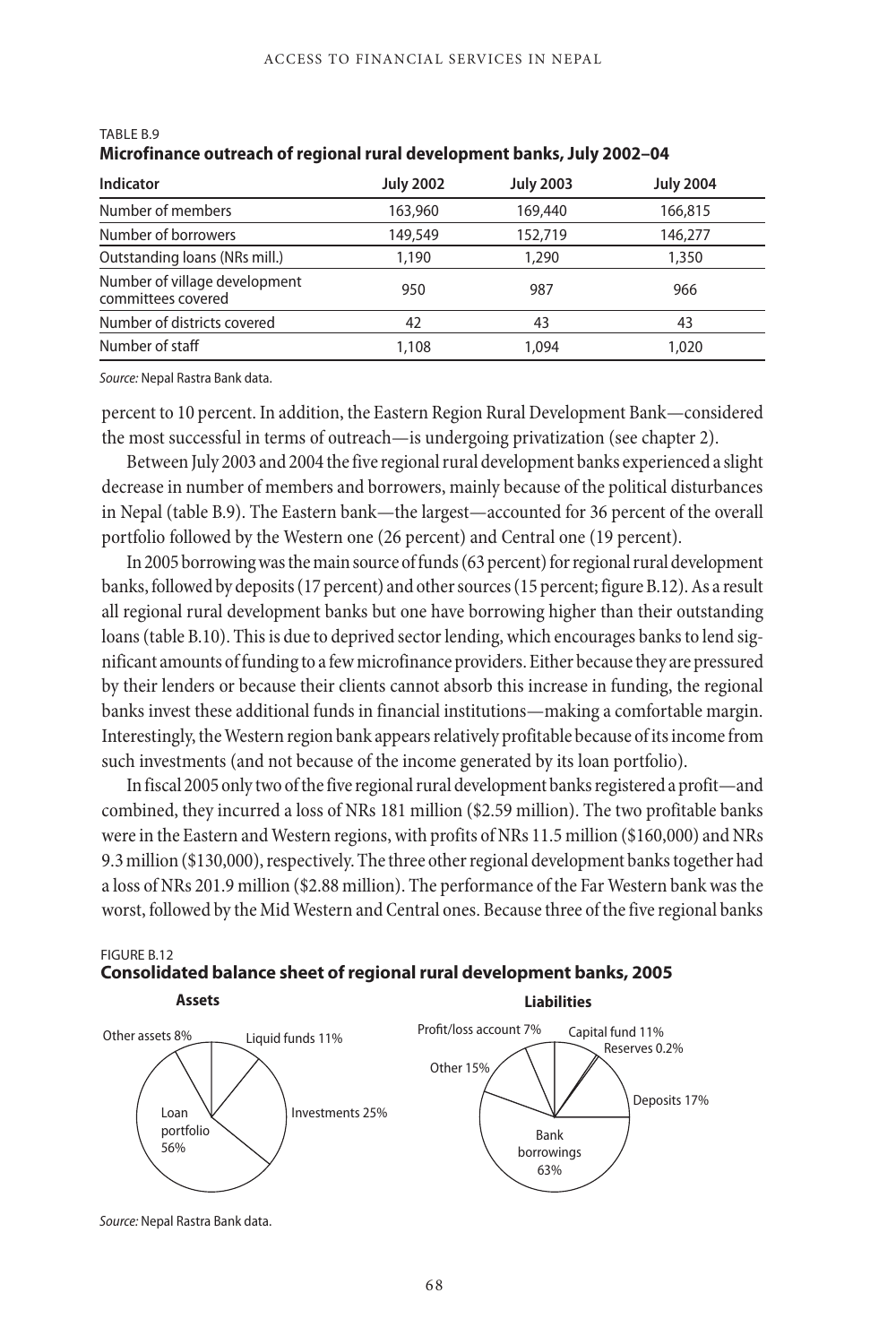|             | <b>Outstanding loans</b><br>(millions) |       |            | <b>Deposits</b><br>(millions) |  | Borrowing<br>(millions) |       | Deposits/<br>loans | Borrowing/<br>loans |
|-------------|----------------------------------------|-------|------------|-------------------------------|--|-------------------------|-------|--------------------|---------------------|
| Institution | <b>NRs</b>                             | US\$  | <b>NRs</b> | US\$                          |  | <b>NRs</b>              | US\$  | (percent)          | (percent)           |
| Eastern     | 523.5                                  | 7.48  | 159.5      | 2.28                          |  | 370.1                   | 5.29  | 30                 | 71                  |
| Western     | 385.4                                  | 5.51  | 92.5       | 1.32                          |  | 500.3                   | 7.15  | 24                 | 130                 |
| Central     | 285.5                                  | 4.08  | 97.5       | 1.39                          |  | 316.8                   | 4.53  | 34                 | 111                 |
| Mid Western | 141.3                                  | 2.02  | 48.9       | 0.70                          |  | 223.9                   | 3.20  | 35                 | 158                 |
| Far Western | 130.3                                  | 1.86  | 41.5       | 0.59                          |  | 264.7                   | 3.78  | 32                 | 203                 |
| Total       | 1.466.0                                | 20.94 | 439.8      | 6.28                          |  | 1,675.8                 | 23.94 | 30                 | 114                 |

#### TABLE B.10 **Portfolio of Nepal's regional rural development banks, July 2005**

Note: Borrowing refers to loans taken by financial NGOs from other financial intermediaries. Source: Nepal Rastra Bank.

incurred losses in fiscal 2005, their consolidated return on assets was poor, at –7 percent. Only the Eastern (2 percent) and Western (1 percent) banks had positive returns on assets.

The consolidated capital adequacy ratio of the regional banks was also poor in fiscal 2005, at 7 percent—below Nepal Rastra Bank's requirement of 12 percent. Only the Western (16 percent) and Eastern (12 percent) banks maintained a capital adequacy ratio above 12 percent. The Mid Western and Far Western banks are in a worrisome state, having exhausted their paid-up capital. Their capital adequacy ratios stand at –8 percent and –16 percent, respectively.

## Notes

1 Of the 47 regulated financial NGOs, it was possible to gather data for only 37.

2 The Mix analysis relied on data provided by eight microfinance institutions in Nepal: Chhimek Bikas Bank, Deprosc Development Bank, Swabalamban Bikas Bank, Central Regional Rural Development Bank, Western Regional Rural Development Bank, Nirdhan Utthan Bank, Neighborhood Society Service Center, and VYCCU (http://www.themix.org).

3 Of these five cooperatives, two profitable institutions borrow from other financial institutions. The other three (two unprofitable and one profitable) rely on their capital funds to fill these gaps.

4 Other programs include Production Credit for Rural Women, Micro-Credit Project for Women, Community Groundwater Irrigation Sector Project, and Third Livestock Development Project.

5 PEARLS stands for **p**rotection, **e**ffective financial structure, **a**sset quality, **r**ates of return and cost, **l**iquidity, and **s**igns of growth.

6 The Rural Microfinance Development Center and Small Farmers Development Bank are also registered as microfinance development banks but are not discussed in this section because they are apex institutions, not direct microfinance providers.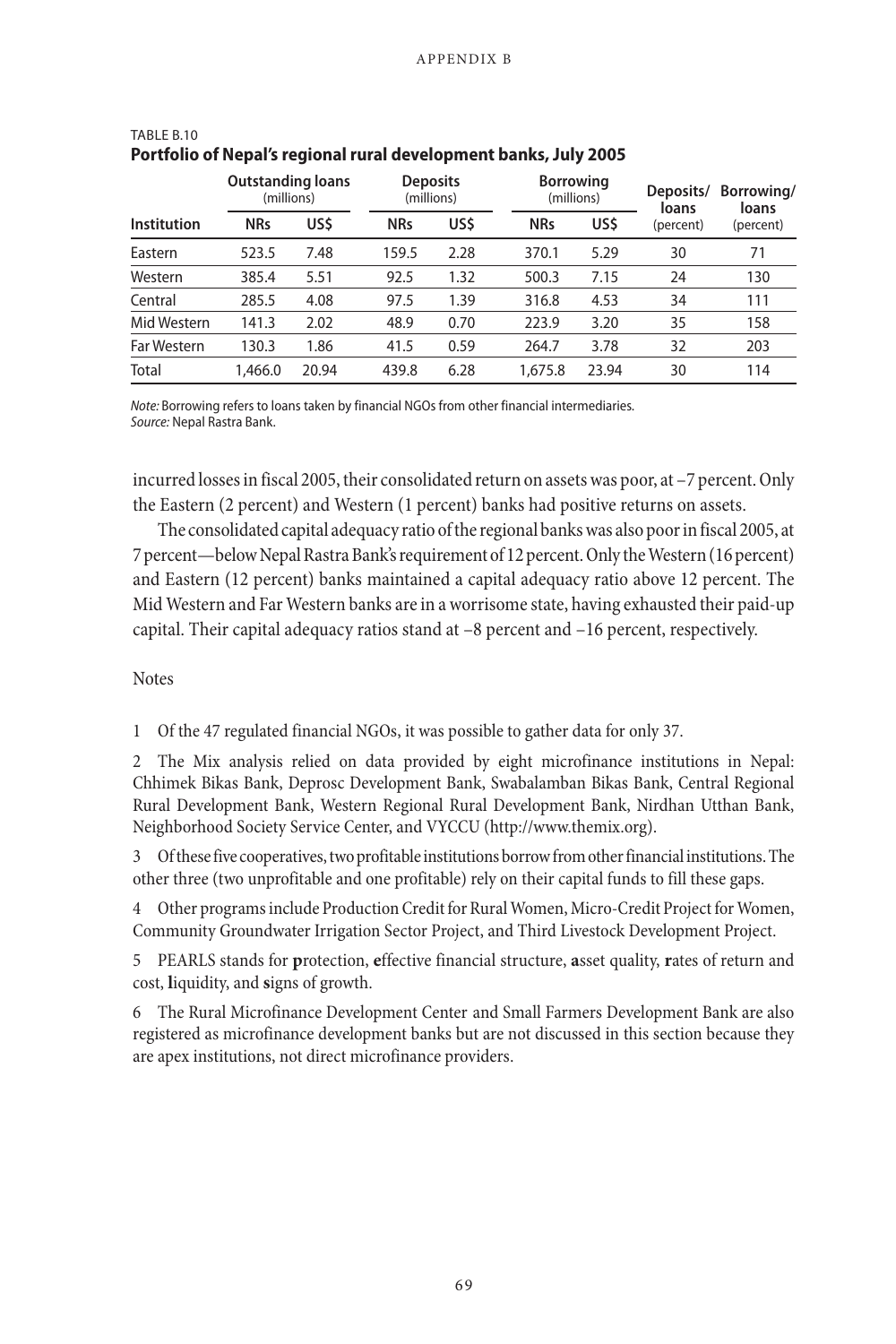## **Appendix C**

# **The Access to Financial Services Survey**

The Access to Financial Services Survey provides data on household access to financial services in Nepal in 2006. The survey collected information on payment, deposit, and credit products provided to Nepalese households by both formal and informal institutions. Particular attention was paid to understanding the reasons for such choices, as explained by the households. In addition, the survey gathered data on gender, age, education, ethnicity, and religion, as well as housing amenities and characteristics, to allow the imputation of household welfare based on the data gathered by the 2003/04 Nepal Living Standards Survey II.

## **Survey Questionnaire**

The Access to Financial Services Survey consisted of one household questionnaire divided into nine parts. The first part (Part 0) collected basic survey information, such as on region, district, and municipality. Part I gathered information on the composition, education, ethnicity, housing characteristics, and participation in local organizations of households. Part II covered payment services used to receive and send income and other transfers, and the main routine and nonroutine expenditures. Part III surveyed deposits in banks, finance companies, microfinance and regional rural development banks, and financial NGOs and cooperatives, and reasons for not having deposit accounts. Part IV asked about loans from banks, finance companies, microfinance and regional rural development banks, and financial NGOs and cooperatives. Part IV asked about loans contracted by households for all purposes, including businesses. Part V collected information on informal loans and, where applicable, reasons for not applying to formal sources. Part VI surveyed informal lending, and Part VII gathered data on trade credit for households with small unlimited liability enterprises. Finally, Part VIII asked about remittances received from abroad.

## **Sampling Frame**

The sampling frame was the list of all the wards in Nepal from the 2001 population census (tables C.1 and C.2). Primary sampling units were selected with probability proportional to size, where the chosen measure of size was the number of households in each ward.

## **Sampling Size and Design**

The sample size was originally set at 1,800 households. But because three wards could not be visited due to the security situation at the time, the final sample size was 1,710 households.

The sample was split into strata based on three criteria: location (urban or rural), administrative region (Eastern, Central, Western, Mid and Far Western), and agroclimatic region (Terai, Hills and Mountains). To reduce the survey's costs and the time required to conduct it, and after discussions with Nepal Rastra Bank and microfinance practitioners, the Mid and Far Western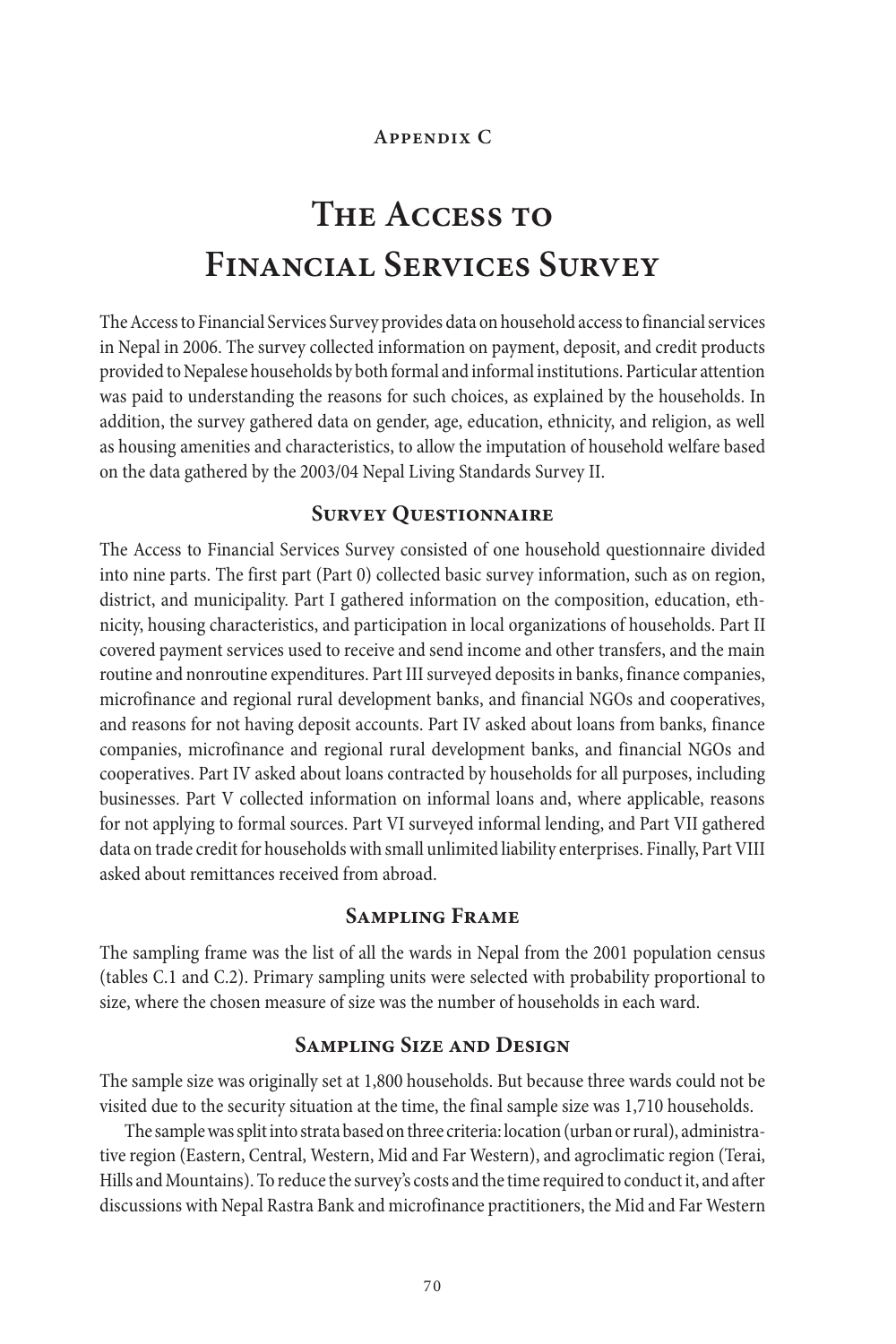administrative regions were grouped together because household access to financial services is similar in the two regions. In addition, the Hills and Mountains agroclimatic regions were grouped together because only 7 percent of Nepal's population lives in the Mountains.

The following table shows how the sample was allocated among the 16 strata.

| Region<br>(Number of clusters allocated) | <b>VDC Code</b> | District, VDC                   | Ward<br>number |
|------------------------------------------|-----------------|---------------------------------|----------------|
| Eastern Hills and Mountains (3)          | 01              | Udayapur, Hadiya                | 3              |
|                                          | 02 <sup>a</sup> | Panchthar, Oyam                 | 2              |
|                                          | 03              | Illam, Kolbung                  | 6              |
| Eastern Terai (4)                        | 04              | Sunsari, Chhitaha               | 2              |
|                                          | 05              | Saptari, Rampurjamuwa           | 6              |
|                                          | 06              | Morang, Mrigauliya              | 5              |
|                                          | 07              | Jhapa, Mahabara                 | 6              |
| Central Hills (5)                        | 08              | Sindhuli, Arunthakur            | 1              |
|                                          | 09              | Makwanpur, Sarikhetpalase       | 6              |
|                                          | 10              | Kavre, Mahadevtar               | 8              |
|                                          | 11              | Kathmandu, Bajrayogini (Sankhu) | 1              |
|                                          | 12              | Bhaktapur, Gundu                | 2              |
| Central Terai (5)                        | 13              | Sarlahi, Simara                 | 5              |
|                                          | 14              | Rautahat, Rajpurfarhadawa       | 2              |
|                                          | 15              | Parsa, Bageshwaritirtrona       | 2              |
|                                          | 16              | Dhanusha, Sabela                | 7              |
|                                          | 17              | Chitwan, Jagatpur               | 6              |
| Western Hills (4)                        | 18              | Syangja, Manakamana             | 9              |
|                                          | 19              | Myaqdi, Jyamrukot               | 2              |
|                                          | 20              | Gulmi, Foksing                  | 1              |
|                                          | 21a             | Baglung, Akhikarichaur          | 6              |
| Western Terai (2)                        | 22              | Rupandehi, Hatibangai           | 6              |
|                                          | 23              | Nawalparasi, Amraut             | 6              |
| Far and Mid Western Hills and            | 24              | Surkhet, Mehelkuna              | 2              |
| Mountains (4)                            | 25              | Pyuthan, Wangemarot             | 6              |
|                                          | 26              | Doti, Chhapali                  | $\overline{2}$ |
|                                          | 27              | Bajhang, Malumela               | 1              |
| Far and Mid Western Terai (3)            | 28 <sup>a</sup> | Kailali, Mohanyal               | 3              |
|                                          | 29              | Dang, Duruwa                    | $\overline{2}$ |
|                                          | 30              | Banke, Kanchanpur               | 5              |

## TABLE C.1 **Rural clusters selected for the survey**

Note: VDC stands for village development committee.

a. Fieldwork was not carried out in three clusters due to the uncertain security situation at the time.

Source: Access to Financial Services Survey 2006.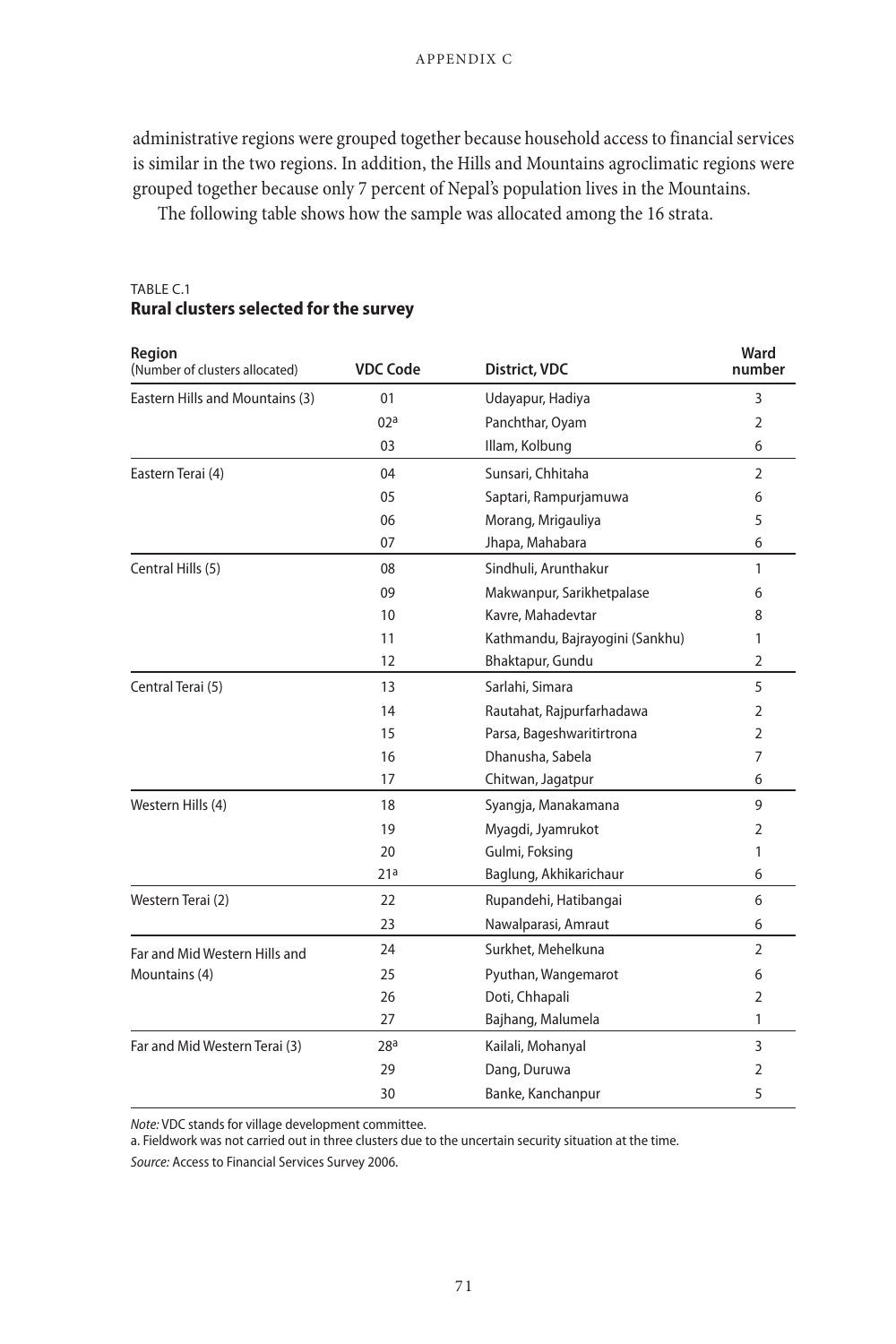## TABLE C.2 **Urban clusters selected for the survey**

| Region<br>(Number of clusters allocated)       | <b>VDC Code</b> | District, VDC             | Ward<br>number |
|------------------------------------------------|-----------------|---------------------------|----------------|
| Eastern Hills and Mountains (1)                | 31              | Udayapur, Triyuga         | 9              |
| Eastern Terai (5)                              | 32              | Jhapa, Mechinagar         | 6              |
|                                                | 33              | Sunsari, Inaruwa          | 5              |
|                                                | 34              | Sunsari, Dharan           | 4              |
|                                                | 35              | Morang, Biratnagar        | 14             |
|                                                | 35              | Morang, Biratnagar        | $\mathbf{1}$   |
| <b>Central Hills and Mountains (10)</b>        | 36              | Lalitpur, Lalitpur        | 15             |
|                                                | 37              | Kathmandu, Kirtipur       | 18             |
|                                                | 38              | Kathmandu, Kathmandu      | 34             |
|                                                | 38              | Kathmandu, Kathmandu      | 27             |
|                                                | 38              | Kathmandu, Kathmandu      | 16             |
|                                                | 38              | Kathmandu, Kathmandu      | 12             |
|                                                | 38              | Kathmandu, Kathmandu      | 7              |
|                                                | 38              | Kathmandu, Kathmandu      | 3              |
|                                                | 39              | Makwanpur, Hetauda        | 2              |
|                                                | 40              | Kavrepalanchok, Banepa    | 6              |
| Central Terai (5)                              | 41              | Bara, Kalaiya             | 6              |
|                                                | 42              | Dhanusha, Janakpur        | 1              |
|                                                | 43              | Parsa, Birgunj            | 14             |
|                                                | 44              | Chitwan, Bharatpur        | 11             |
|                                                | 44              | Chitwan, Bharatpur        | 2              |
| Western Hills and Mountains (3)                | 45              | Kaski, Pokhara            | 16             |
|                                                | 45              | Kaski, Pokhara            | 4              |
|                                                | 46              | Tanahu, Byas              | 2              |
| Western Terai (2)                              | 47              | Nawalparasi, Ramgram      | $\overline{2}$ |
|                                                | 48              | Rupandehi, Butwal         | 6              |
| Far and Mid Western Hills and<br>Mountains (1) | 49              | Doti, Dipayal Silgadhi    | 13             |
| Far and Mid Western Terai (3)                  | 50              | Dang, Tulsipur            | 10             |
|                                                | 51              | Banke, Nepalgunj          | 17             |
|                                                | 52              | Kanchanpur, Mahendranagar | 3              |

Note: VDC stands for village development committee.

a. Fieldwork was not carried out in three clusters due to the uncertain security situation at the time. Source: Access to Financial Services Survey 2006.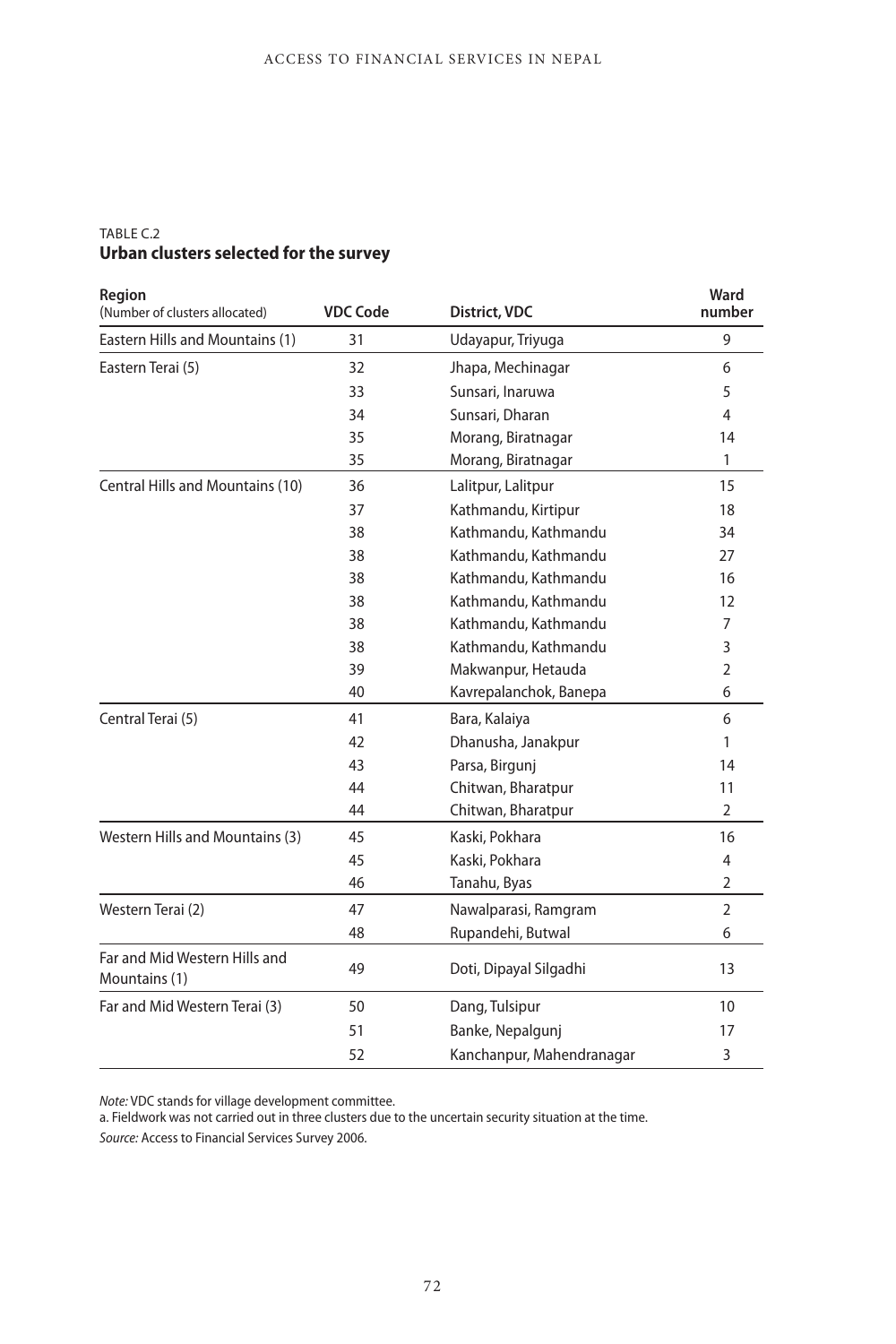# **Sample Selection**

A three-stage stratified sampling procedure was used to select the sample. In the first stage, wards were selected independently in each stratum using probability proportional to size.

To reduce the costs and time required to complete the listing of all households in large sampled wards, in the second stage four urban wards were segmented into sub-wards of roughly equal size, one of which was randomly selected with equal probability. Wards and sub-wards (where applicable) represent the penultimate sampling units of the survey; 60 of them were selected from the sampling frame, covering 52 districts. As noted, three rural wards could not be surveyed, so the survey covered 57 wards and 49 districts.

In the final stage 45 households were randomly selected from each penultimate sampling unit. But only 30 of these were target households to be visited by the survey; every third household on the list was designated as a potential replacement household and interviewed only if it was not possible to interview either of the two households immediately preceding it on the list.

In the end the survey covered 900 urban households and 810 rural ones, for a total of 1,710 households.

The survey also interviewed 563 small businesses. Sampling was conducted by identifying which households in the sample owned a small business.

## **Sampling Weights**

Since primary sampling units were selected using probability proportional to size and the same number of households was interviewed in each unit, the urban and rural samples are nominally self-weighted. Still, raising factors were needed for national analysis because urban areas were over-sampled relative to rural areas since three rural clusters had to be excluded. If no sampling weights were used, the resulting estimates would be biased because different types of households are not represented in the sample in the same proportion as they exist in the population as a whole.

The raising factor for urban households was set equal to 1. Raising factors for rural households were calculated as  $W_{ij} = (N_r/N_u)N_{ij}/n_{ij}$ , where  $W_{ij}$  is the raising factor of rural households in the stratum *i* (belt) *j* (region),  $N_r$  and  $N_u$  are the total number of rural and urban households in Nepal,  $N_{ii}$  is the number of urban households in stratum *ij*, and  $n_{ii}$  is the number of urban households interviewed in stratum *ij*.

## **Basic Sample Statistics**

Tables C.2–C.5 report the sample composition by region, location, belt, and ethnic group.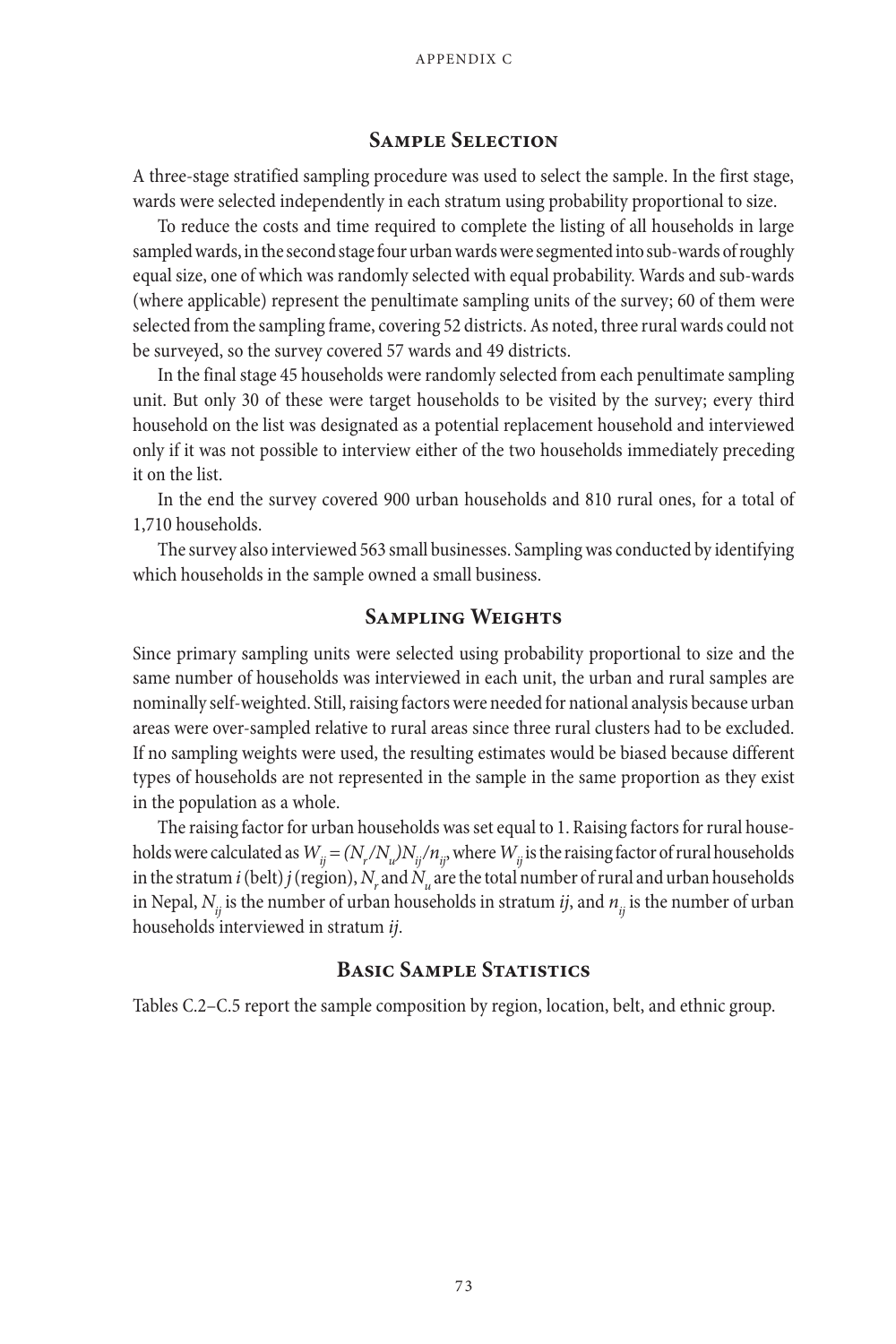## TABLE C.2 **Share and number of surveyed households by region**

| Region                          | Share (percent) | <b>Number</b> |
|---------------------------------|-----------------|---------------|
| Eastern                         | 23.6            | 360           |
| Central                         | 37.7            | 750           |
| Western and Far and Mid Western | 38.7            | 600           |
| Total                           | 100.0           | 1,710         |

Source: Access to Financial Services Survey 2006.

#### TABLE C.3 **Share and number of surveyed households by location**

| <b>Location</b>   | Share (percent) | <b>Number</b> |
|-------------------|-----------------|---------------|
| Kathmandu         | 3.6             | 210           |
| Other urban areas | 11.7            | 690           |
| Rural             | 84.7            | 810           |
| Total             | 100.0           | 1,710         |

Source: Access to Financial Services Survey 2006.

## TABLE C.4 **Share and number of surveyed households by belt**

| <b>Belt</b>       | Share (percent) | <b>Number</b> |
|-------------------|-----------------|---------------|
| Kathmandu         | 54.4            | 840           |
| Other urban areas | 42.0            | 660           |
| Rural             | 3.6             | 210           |
| Total             | 100.0           | 1,710         |

Source: Access to Financial Services Survey 2006.

#### TABLE C.5

# **Share and number of surveyed households by ethnic group of household head**

| Ethic group          | Share (percent) | <b>Number</b> |
|----------------------|-----------------|---------------|
| Upper caste          | 30.0            | 627           |
| Terai middle castes  | 7.6             | 66            |
| Dalits               | 5.4             | 82            |
| Newar                | 5.9             | 237           |
| Hill Janajati        | 17.1            | 242           |
| Terai Janajati       | 9.9             | 113           |
| Religious minorities | 2.9             | 42            |
| Other                | 21.3            | 301           |
| Total                | 100.0           | 1,710         |

Source: Access to Financial Services Survey 2006.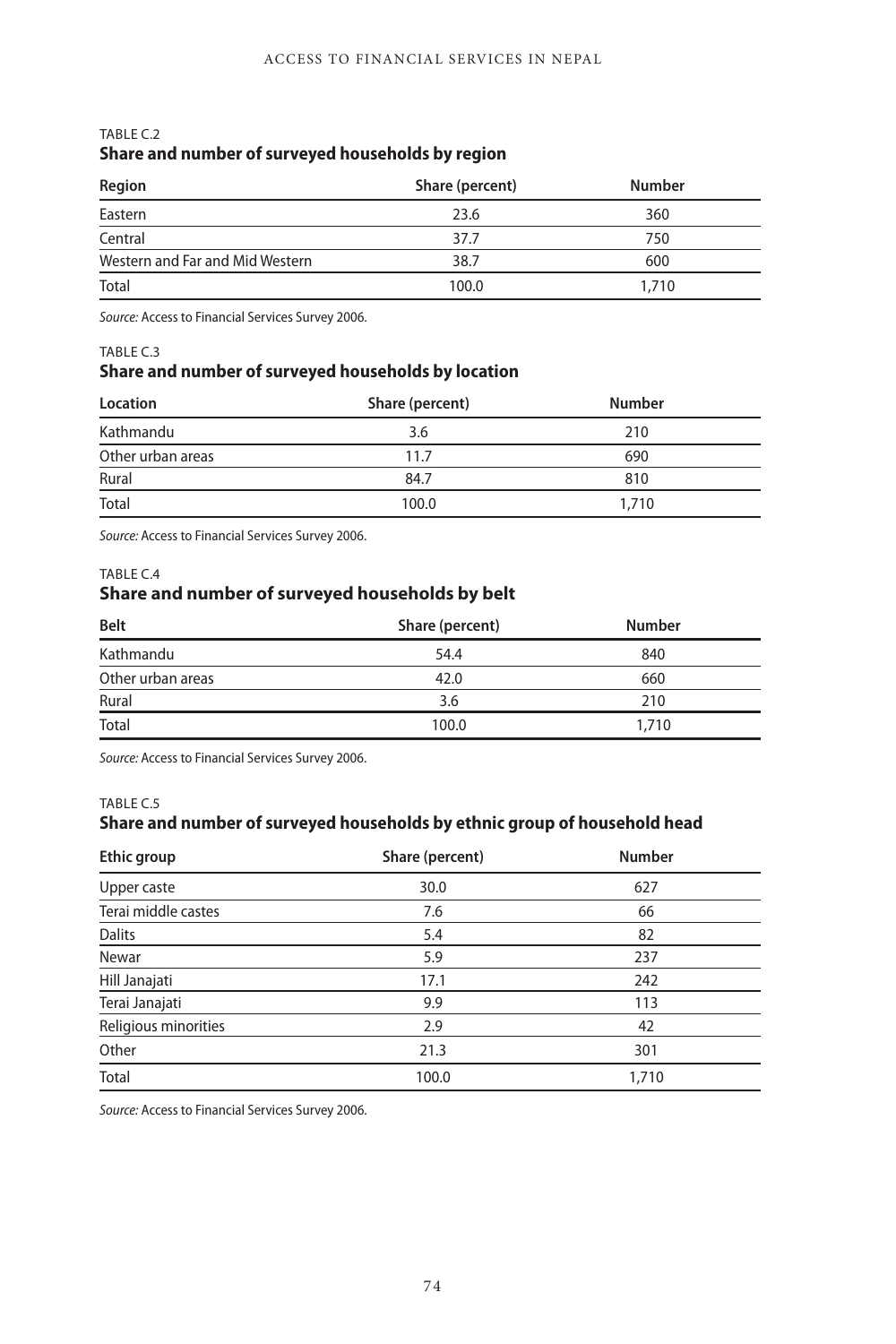## **Appendix D**

# **Households Receiving Foreign Remittances**

The 2006 Access to Financial Services Survey found that slightly less than a third of Nepalese households received remittances from abroad. More poor and rural households receive foreign remittances than wealthier ones*.* Overall, 19 percent of households had received a foreign remittance in the previous 12 months (table D.1).

Households in the second bottom spending quintile received the largest share of foreign remittances, with 25 percent of households in the quintile receiving one, compared with 15 percent in the top quintile. In addition, a slightly larger share of rural households received remittances (19 percent) than urban ones (16 percent)—with the share even lower in Kathmandu and Lalitpur (10 percent; table D.2). .

Wealthy and urban households received more remittances per household than poorer households, and in larger amounts. While on average Nepalese households received about two foreign remittances a year, the frequency is higher in urban centers than in rural areas, as well as in the top quintile as relative to the bottom quintile. And while more than half of the households had received less than NRs 20,000 in their most recent remittance, the share of households that last received more than NRs 50,000 was 38 percent in the top quintile compared with 8 percent in the bottom one.

The findings on remittances from the 2006 Access to Financial Services Survey confirm findings from the 2003/04 National Living Standards Survey II. But relative to the 1995/96 Nepal Living Standard Survey I, the data show an increase in the share of households that received foreign remittances (table D.3).

As far as the channels through which households receive foreign remittances, comparing the data from the Access to Financial Services Survey and the National Living Standards Survey II is difficult for two reasons. First, in the National Living Standards Survey II remittances are surveyed at the individual level, and individuals in the same household may use different channels. Second, the possible channels listed in the two surveys are different.

In any case, in the Access to Financial Services Survey 56 percent of households reported receiving foreign remittances through financial institutions or other channels, 43 percent in person, and just 0.2 percent through hundi. In the National Living Standards Survey II, on the other hand, 17 percent of individuals received remittances through financial institutions or other channels, 79 percent in person, and 4 percent through hundi. The National Living Standards Survey I provides no information on the channels through which remittances were received.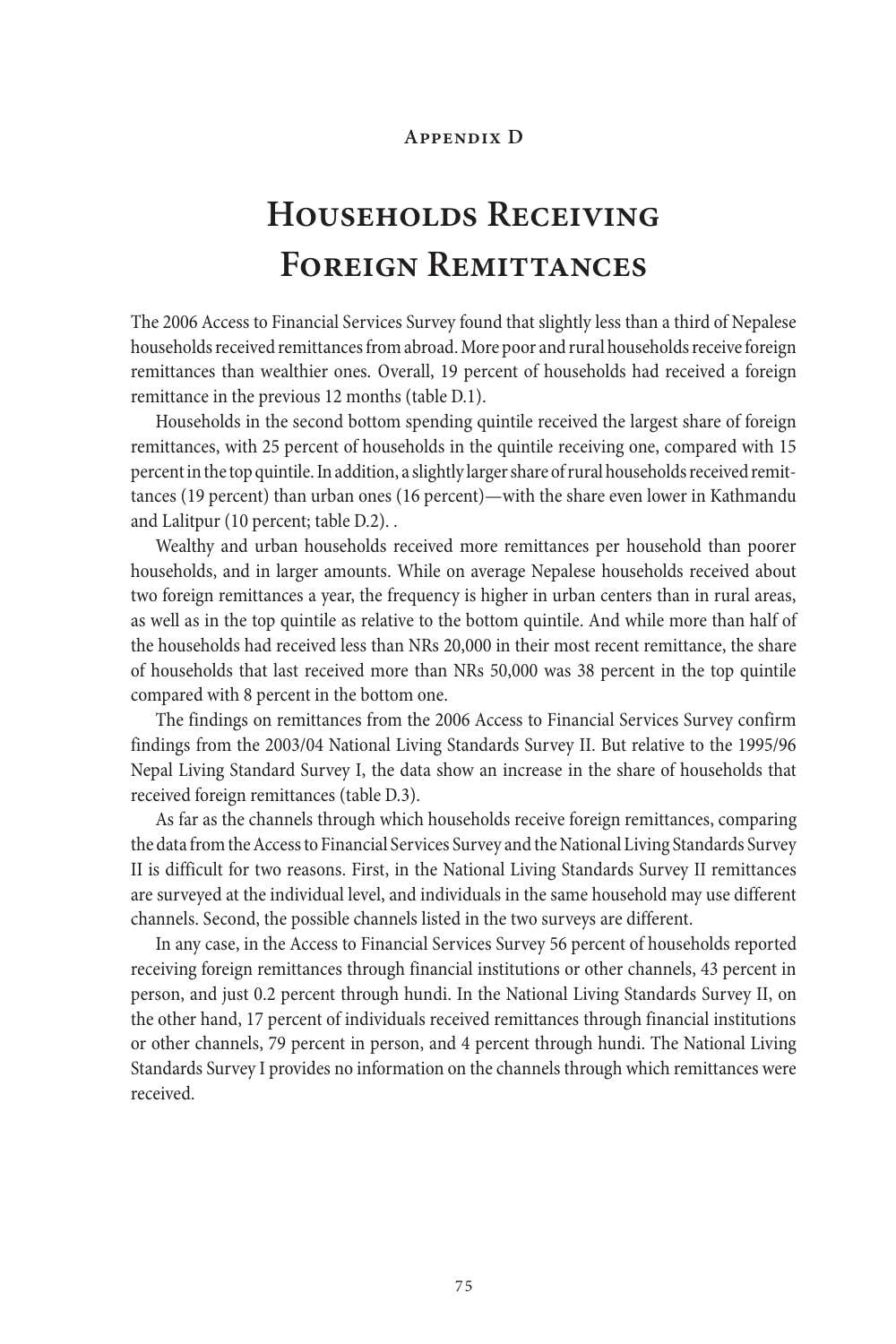#### TABLE D.1 **Households receiving foreign remittances by spending quintile, 2006**

(percentage of households)

| <b>Ouintile</b> | <b>Received</b><br>remittances | Did not receive<br>remittances |
|-----------------|--------------------------------|--------------------------------|
| <b>Bottom</b>   | 20.0                           | 80.0                           |
| $\overline{2}$  | 24.9                           | 75.1                           |
| 3               | 19.0                           | 81.0                           |
| 4               | 13.6                           | 86.4                           |
| Top             | 15.2                           | 84.8                           |
| Average         | 18.5                           | 81.5                           |

Source: Access to Financial Services Survey 2006.

#### TABLE D.2

## **Households receiving foreign remittances, urban and rural, 2006**

(percentage of households)

| Quintile              | Received | Did not<br>receive<br>remittances remittances |
|-----------------------|----------|-----------------------------------------------|
| Katmandu and Lalitpur | 9.5      | 90.5                                          |
| Other urban areas     | 15.9     | 84.1                                          |
| Rural                 | 19.3     | 80.7                                          |
| Average               | 18.5     | 81.5                                          |

Source: Access to Financial Services Survey 2006.

#### TABLE D.3

### **Households receiving foreign remittances, 1995/96 and 2003/04**

(percentage of households)

|                             |      | 1995/96 2003/04 |
|-----------------------------|------|-----------------|
| Received remittances        | 10.8 | 11.5            |
| Did not receive remittances | 89.2 | 88.5            |

Source: National Living Standards Surveys I and II.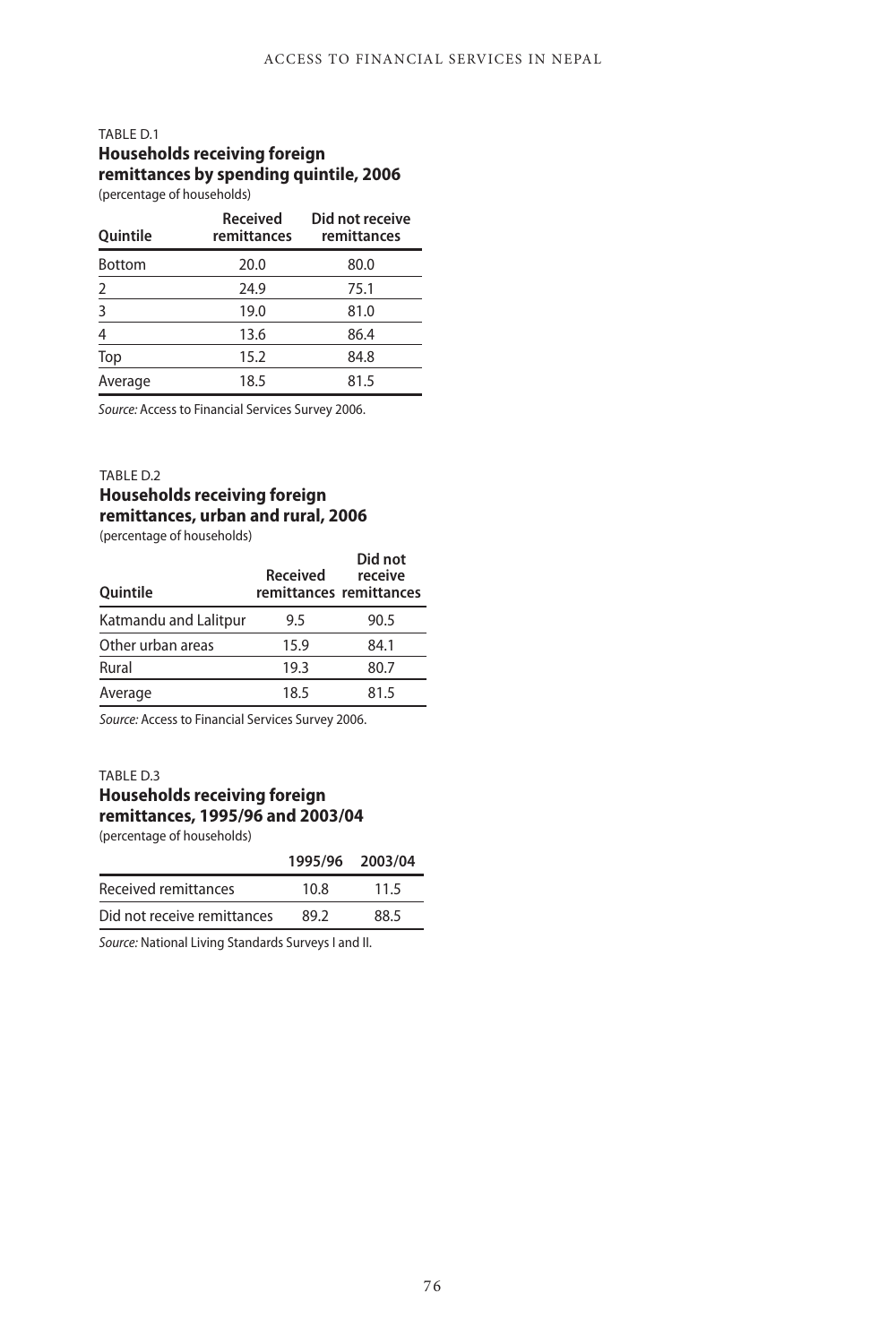#### **Bibliography**

- Banking With The Poor Network Asia. 2004. "Nepal Country Profile." Resource Center for Microfinance, Brisbane, Australia.
- CGAP (Consultative Group to Assist the Poor). 2002. "Microcredit: One of Many Intervention Strategies." Donor Brief 2. Washington, D.C.
- -. 2003. "Guiding Principles on Regulation and Supervision of Microfinance Institutions." Washington, D.C.
- ———. 2006a. "Access for All: Building Inclusive Financial Systems." Washington, D.C.
- 2006b. "Community-managed Loan Funds: Which Ones Work." Focus Note 36. Washington, D.C.
- ———. 2006c. "Pro-Poor Innovation Challenge Round VIII, Organization and Project Profile: XacBank, Baseline Profile." Washington, D.C.
- Chidzero, Anne-Marie, Karen Ellis, and Anjali Kumar. 2006. "Indicators of Access to Finance." Presented at a Brookings Institution conference, June, Washington, D.C.
- DFID (U.K. Department for International Development). 2005. "The Access Frontier." Working paper. London.
- Dyer, Jay, J. Peter Morrow, and Robin Young. 2004. "Case Study: The Agricultural Bank of Mongolia." Presented at the Scaling Up Poverty Reduction conference, March, Shanghai.
- EBRD (European Bank for Reconstruction and Development). 2004. "Guiding Principles for the Development of a Charges Registry." London.
- Golden Jubilee. 2005. "Nepal Rastra Bank in Fifty Years." Kathmandu.
- IMF (International Monetary Fund). 2006a. "Country Report No. 06/45, Nepal." Washington, D.C.

-. 2006b. "IMF Country Report No. 06/407." Washington, D.C.

Khatiwada, Y. 2005. "Remittance Inflows in Nepal and Emerging Issues." Presented at the Second Global NRN Conference, Kathmandu.

Khan Bank. http:// www.khanbank.com.

- Nepal Rastra Bank. 2001. *Banking and Financial Statistics* 37 (mid-April). Kathmandu.
	- ———. 2006. *Banking and Financial Statistics* 46 (mid-January). Kathmandu.
- Nshuti, Edwin. 2006. "Chaos in MFIs." http:// AllAfrica.com.
- Rural Finance Nepal. 2004. "A Decade of Pro Poor Institution Building in Nepal: Innovations and Lessons Learned from the Small Farmer Cooperatives Ltd." Working Paper 6. Kathmandu.
- Safavian, Mehnaz, Heywood Fleisig, and Jevgenijs Steinbuks. 2006. "Unlocking Dead Capital: How Reforming Collateral Laws Improves Access to Finance." Viewpoint 307. World Bank, Washington, D.C.
- USAID (U.S. Agency for International Development). 2005. "Mongolia: Notes from the Field." Washington, D.C.
- World Bank. 2003a. "Bank Competition, Financing Obstacles, and Access to Credit." Washington, D.C.
- ———. 2003b. "Improving Access to Finance in Brazil." Washington, D.C.
- ———. 2004. "Financing Constraints and Firm Growth: Does Size Matter?" Policy Research Working Paper 2382. Washington, D.C.
- -. 2006a. "Banking Services for Everyone? Barriers to Bank Access and Use around the World." Washington, D.C.
- -. 2006b. "Improving Access to Finance or India's Rural Poor." Washington, D.C.
- ———. 2006c. "Nepal Resilience amidst Conflict: An Assessment of Poverty in Nepal, 1995–96 and 2003–04." Washington, D.C.
- ———. 2006d. "Reaching Out: Access to and Use of Banking Services across Countries." Washington, D.C.
- -. 2007. "Finance, Inequality, and the Poor." Washington, D.C.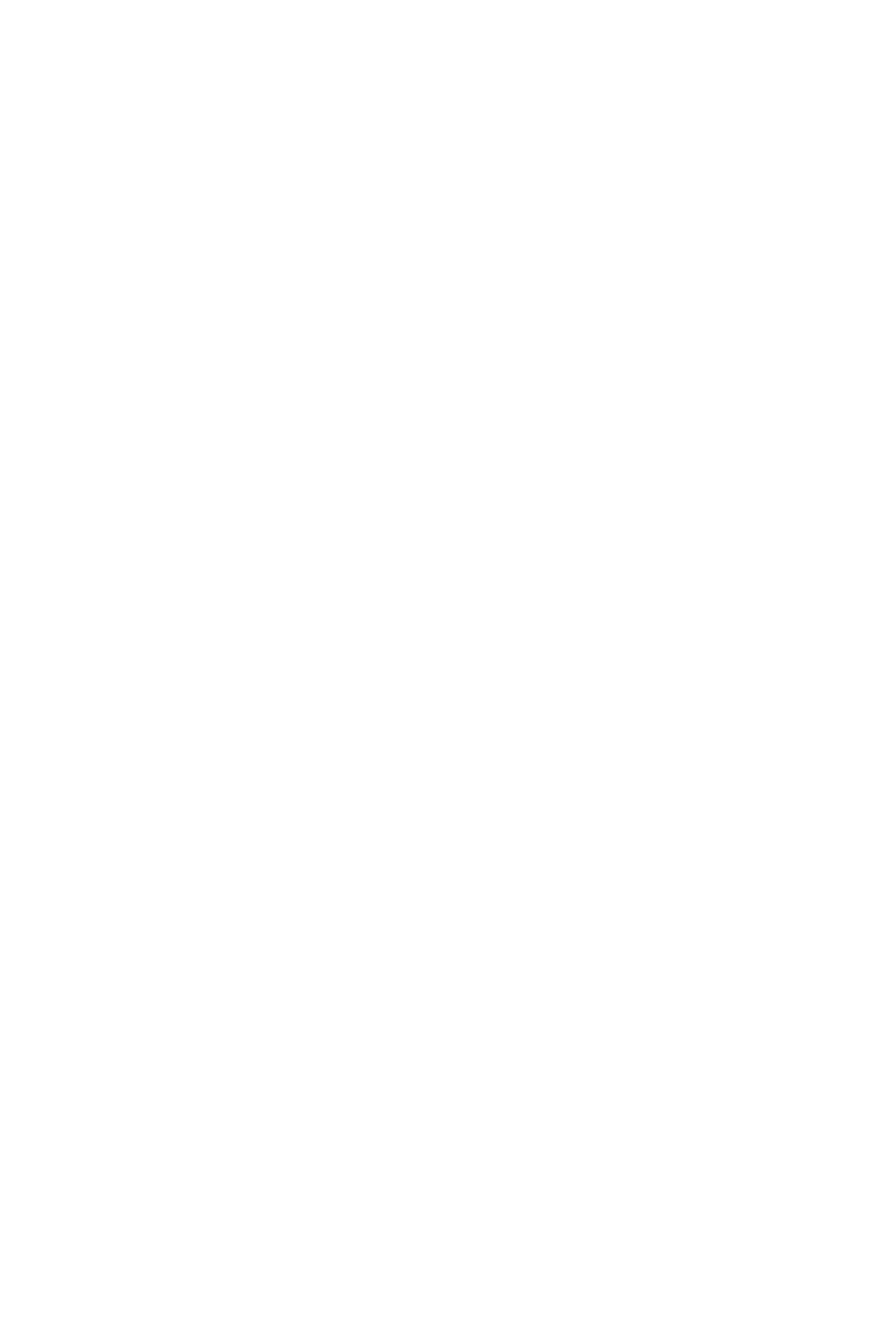# **Index**

access, 7–11 causes, 27 government efforts to improve, 5–6 regional differences, 17 sustainability and, 43 access to financial services survey, 15, 70–74 households surveyed, 74 questionnaire, 70 sample, 70–71, 73 Afghanistan, microfinance, *54n.4* Agricultural Development Bank (ADB), 2, 4 Albania, secured transactions, 47 apex microfinance institutions, 57, 58 automated teller machines (ATMs), 10–11 Bangladesh, microfinance, *54n.5* bank accounts, 15–16, *26n.3* types, 19 bank branches, 9–10, 11, *14n.9* small business, 34 bank branch network, 5, *14n.8*, 44 Mongolia, 45 banking sector, stability, 1, 2 banks, 1, *14nn.2-4*, 22 assets, 1, 3 commercial, 2–3 governance, 39 indicators of soundness, 3 private, 2–3 best practices, small business loans, 31 borrowing, financial NGOs, 64 *see also* loans capacity building initiatives, *54n.4* capital adequacy, 62 cooperatives, 63 financial NGOs, 65 microfinance development banks, 67 regional rural development banks, 69 Chhimek Bikas Bank, 66, 67 collateral, 33, *42n.1* registry, 34–35, *42n.2*

commercial orientation, 37–38 conflict, 37, *42n.8* constraints, 27–42 contact with financial institution, 18, *26n.7* cooperatives. *See* financial cooperatives credit, 33 bureau, 35 households with and without, 21–22 microcredit, 50, 51 microfinance, 60 reports, 35, *42n.4* customer orientation, 34 delinquencies, 39 demonstration institution, microfinance, 51, *54n.5* deposit accounts, 7, 8, 16–20, 22, *26nn.4,5* microfinance, 59, 60, 61 deposit services, access to, 17, 18 deprived sector lending, 7, *14n.6* distortions and lending policy, 38 Deprosc Development Bank, 66, 67 development banks, 5, 6 distortions, lending policy, 38 documentation, loans, 30–31 Eastern Region Rural Development Bank, 10 enabling environment, 46–48 expenditures, non-routine, *26n.9* facilitation, 43 fees, 32–33 finance companies, 5, 6, 20 Prabhu Money Transfer, 12 financial cooperatives, 15, 20, 22, *25-26n.2*, 36, 48, 57, 58, *69nn.3-5* assets and liabilities, 63 legal texts, 55 performance, 60, 62–64 Rwanda, 40 financial institutions, 1, *14nn.2-4* formal, 15, *25n.1* informal, 15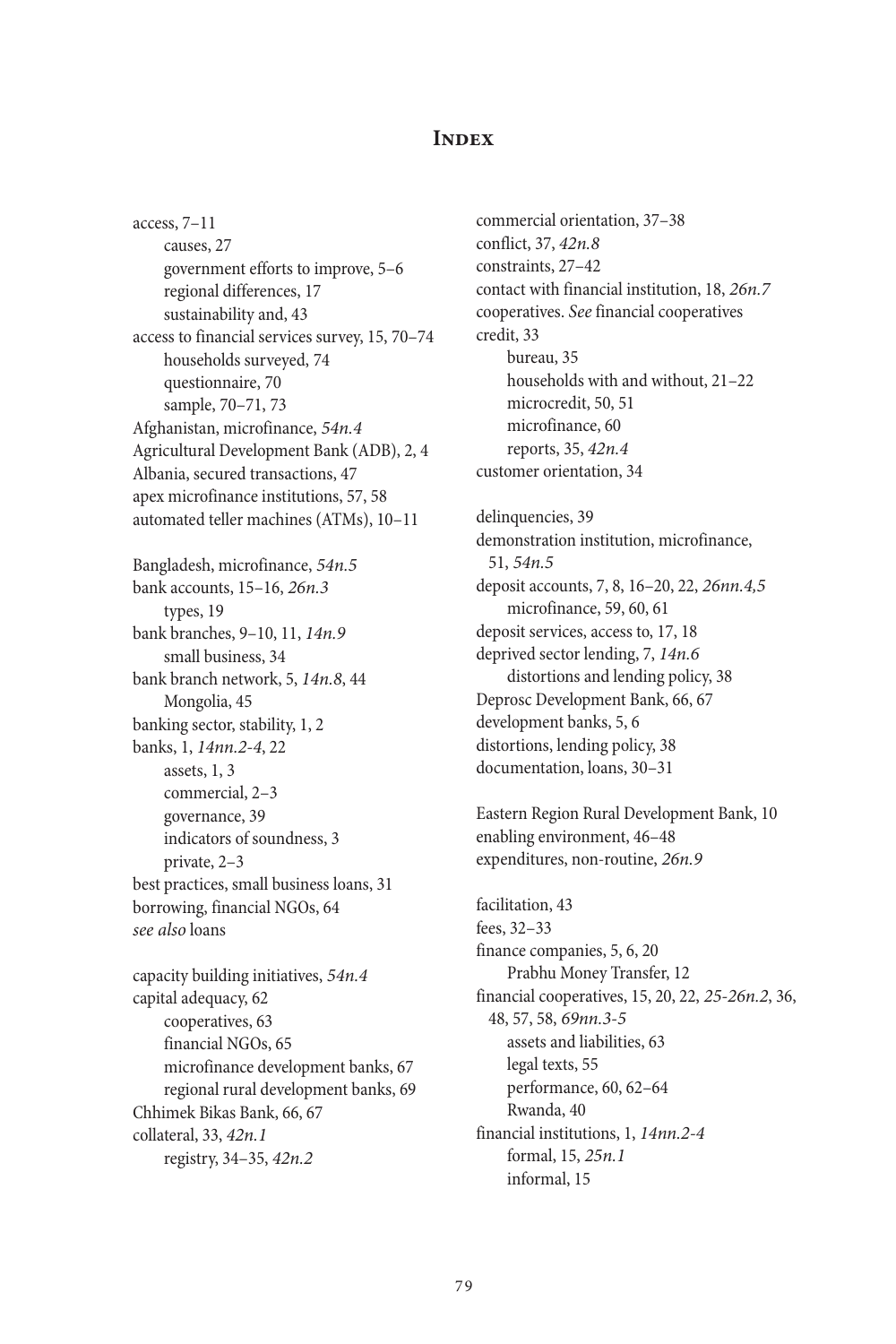financial intermediation, 7 financial NGOs, 15, 17, 19, 20, 22, *25-26n.2*, 36, 57, 64, *69n.1* assets and liabilities, 65 capital adequacy, 65 legal texts, 55 performance, 64–65 profitability, 65 financial sector, non-bank, 3–4 financial services demand, 15–26 supply,  $1-14$ *see also* access to financial services foreign investors, 40, *42n.10* geo-political environment, 37, *42n.8* government intervention, principles, 43, *54n.1* role, 43, *54n.1* securities, 7, *14n.5* growth, 1 households bank accounts, 17, 19 credit, 21–22 loans, 5 microfinance institutions, 36–41 remittances, 75–76 small business loans, 28–36 surveyed, 74 hundi, 11, *14n.10* India, microfinance, *54n.4* India-Nepal corridor, obstacles, 53–54 informal sector, 15 borrowing, 20, 23 lending, 20, 23, 36 remittances, 11, *14n.10*, 41–42 information asymmetries, 48 infrastructure, non-branch, 10–11 institutions, 11

underserved, 5–6 insurgency, 37, *42n.8*

interest rates, 36 real interest rate, 7 small business, 32, 33 Khan Bank, 45 Kyrgyz Republic, access, 16 legal and regulatory framework, 39, 41 microfinance sector, 52–53, 55–56 small businesses, 34–36, *42n.2* lending formal, 20–22 informal, 20, 23, 36 performance, small business, 34 procedures, 30–31 licensing, 55–56 microfinance institutions, 41 lines of credit, 31–32 liquidity, 38, 62 loans, 15, 20–23, *26n.8*, 27 accounts, 7, 8 distribution, 60, 61 formal, 20–22 informal, 20, 23 loss provisioning rules, 35–36, *42n.5* low-income households and small businesses, 5 microfinance, 59, 61 repayment, 42 secured, 35–36 microcredit, 50 Mongolia, 51 microfinance development banks, 13, 19, 22, 39, 57, 58, *69n.6* assets and liabilities, 66 capital adequacy, 67 legal texts, 55 outreach, 66 performance, 66–67 portfolios, 67 microfinance institutions, 8, 48–49, 57, *69n.2* liquidity, 9 low-income households, 36–41 performance, 57–69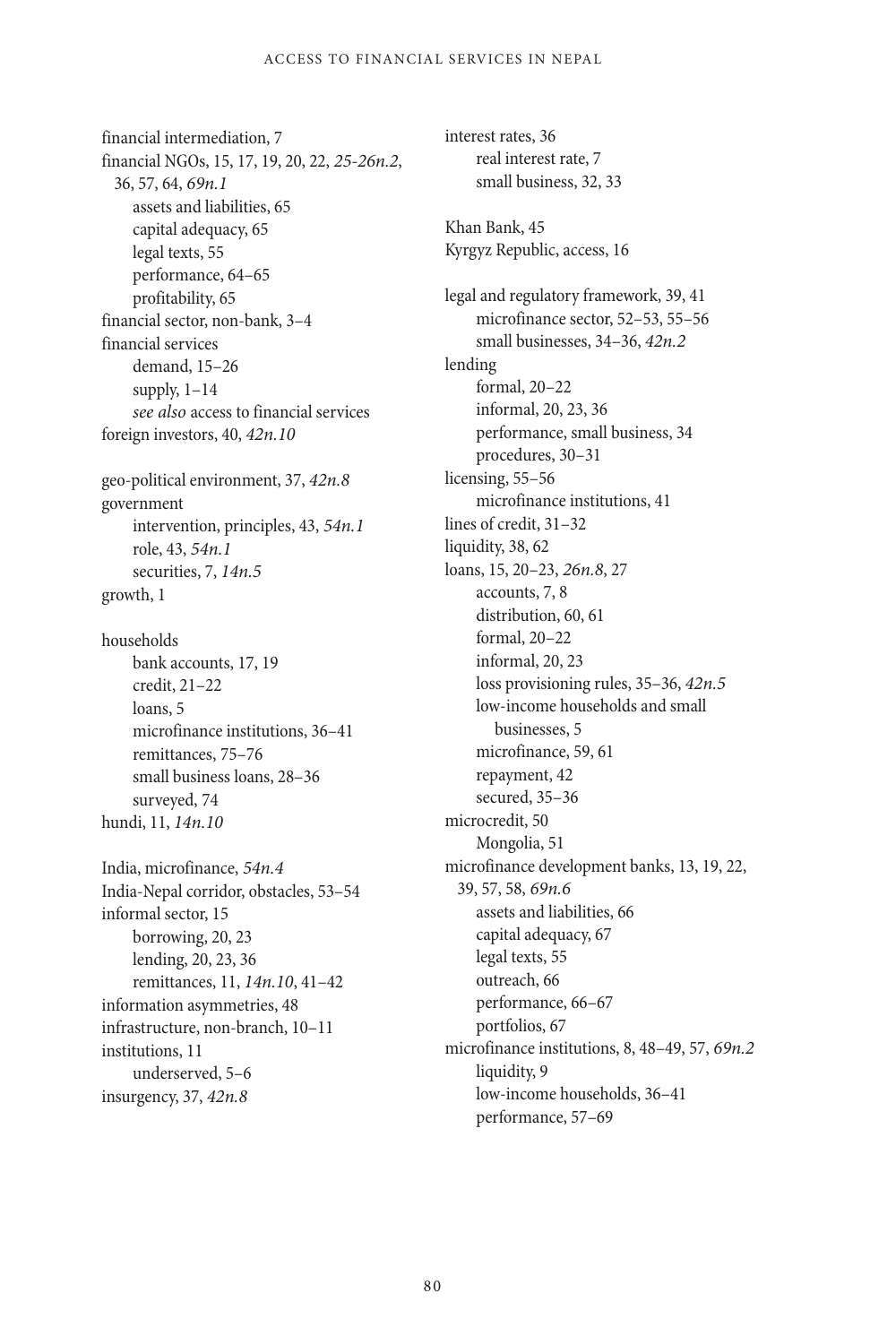microfinance sector, 1, 2, *14n.4* deposit accounts, 59 growth and outreach, 57–60 loans, 59 providers, 60 retail institutions regulated, 2 Rwanda, 40 supervision, 40–41, 52–53 migrants financing, 25 loan scheme, 53–54 Mongolia, bank branch networks, 45 moneylenders, 23 money transfer operators, 11–13, *14n.11,12*, 41, 53

Nepal Bank Limited, 1, 4, *14n.6* priority sector loans, 8 Nepal Rastra Bank, 1, 2, 55–56 monitoring, 48 restructuring, 67–68 rural development shares, 10 supervisory responsibility, 11 Nirdhan Utthan Bank Limited, 13, 57, 66, *69n.6*

overdrafts, *14n.8*, 31–32

payment system, 23, 25 PEARLS, *69n.5* personal relationships, banking personnel, 18 policy, 5 microfinance, 49 Postal Savings Bank, 8, *54n.3* Prabhu Money Transfer, 12 pricing, policies that impede cost recovery, 32–33 priority sector loans, 5, 8 private banks, 44 public banks vs, 10, *14n.8* profitability, 32–33, 38–39 cooperatives, 62, 63 financial NGOs, 65 provisioning requirements, 35–36

public banks, 44 private banks vs, 10, *14n.8* Rastriya Banijya Bank (RBB), 1–2, 4, *14n.6*, *54n.3* priority sector loans, 8 ratio of credit to deposits, 7 real interest rate, 7 regional rural development banks, 8, 19, 22, 39–40, 57, 58 assets and liabilities, 68 capital adequacy, 69 legal texts, 55 outreach, 68 performance, 67–69 portfolio, 69 profitability, 68 reform program, 10 restructuring, 51–52 registries Albania and Romania, 47 collateral, 34–35, *42n.2* transactions, principles, 46 regulations, loan loss, 35, *42n.5* regulatory framework. *See* legal and regulatory framework remittances, 11–13 effective, 53–54 formal, 11, *14n.10*, 41 households receiving, 75–76 informal, 11, *14n.10*, 41–42 providers, 13 Romania, secured transactions, 47 rural clusters, access survey, 71 Rural Self-Reliance Fund, 5, 6, 52 Rwanda, microfinance crisis, 40 savings accounts, 18–19, 27 Sierra Leone, microfinance, *54n.4* small businesses households with, 29 lending, expansion initiatives, 44–54 loans, 28–36

81

overdrafts and, 31–32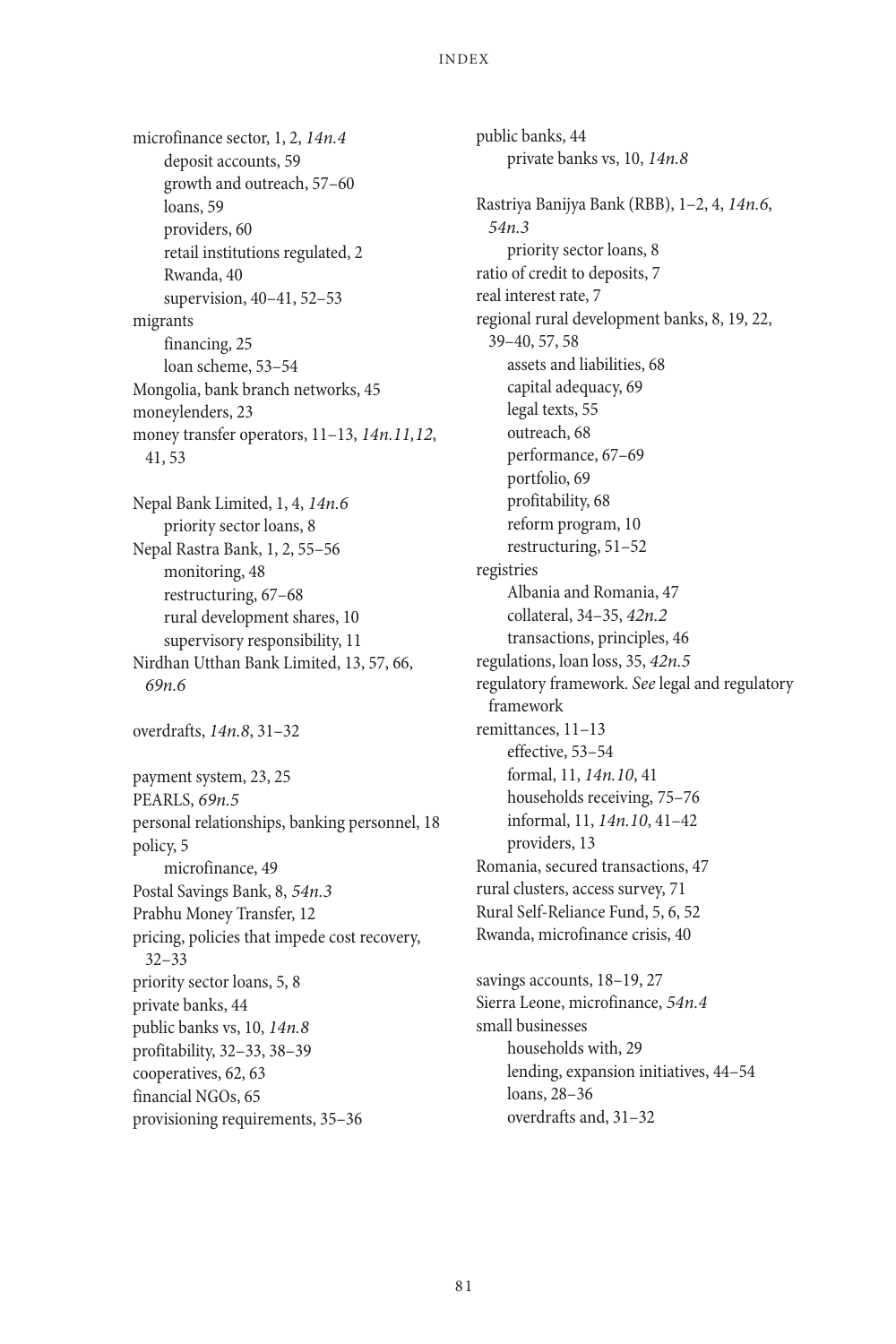supervision microfinance, 40–41, 52–53 Nepal Rastra Bank, 11 sustainability, 43 Swabalamban Bikas Bank Limited, 57

transaction costs, 30 transaction registry, secured, 46 urban clusters, access survey, 72

welfare, *26n.6* Western Region Rural Development Bank, 10

technical assistance fund, 44–46, *54n.2* technical capacity, 37, *42n.9* technical skills, 49

XacBank Mongolia, microfinance, 51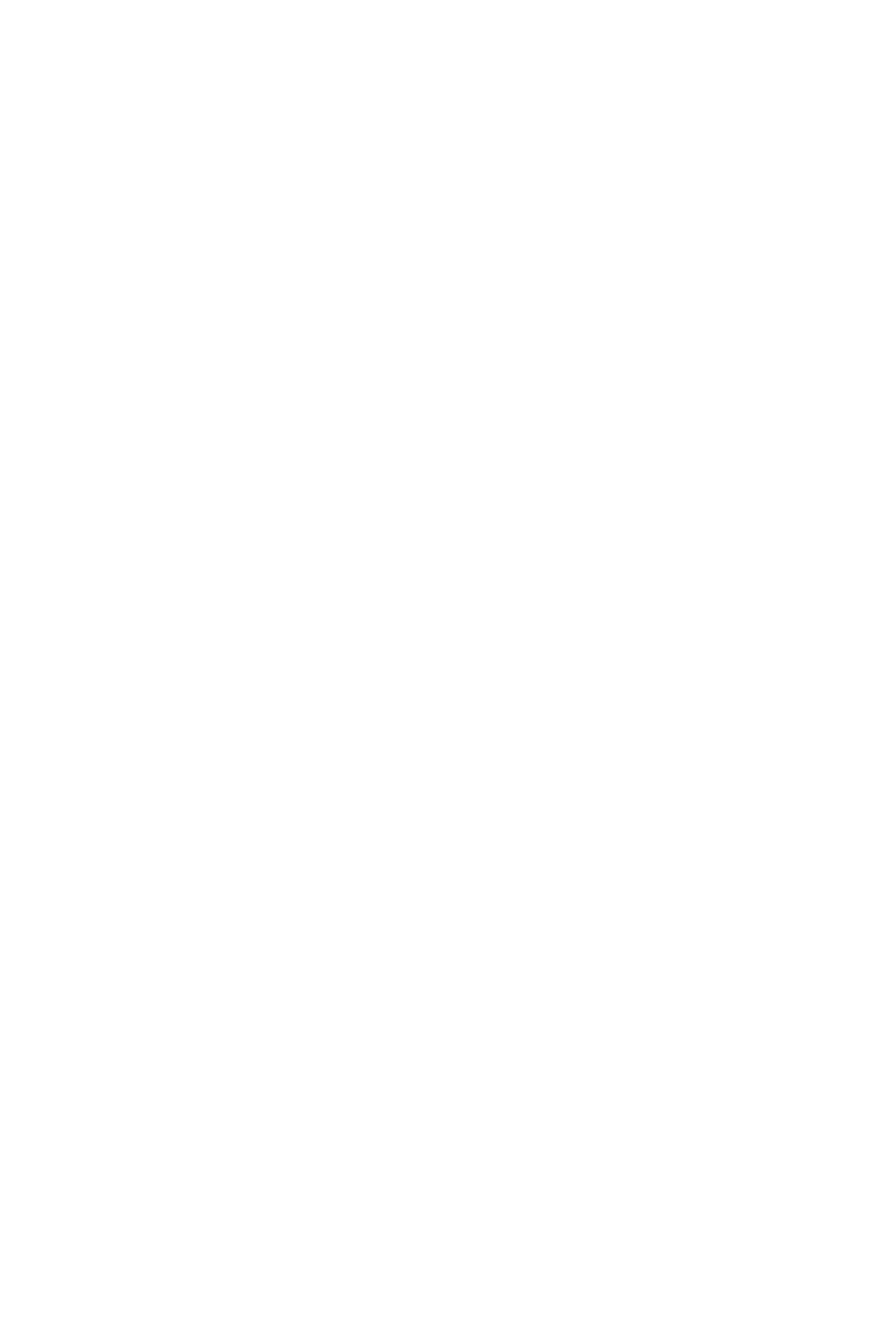# ECO–AUDIT *Environmental Benefits Statement*

The World Bank is committed to preserving endangered forests and natural resources. This book, *Access to Financial Services in Nepal*, is printed on 60# New Life Opaque, a recycled paper with 30% post-consumer waste. The Office of the Publisher follows the recommended standards for paper usage set by the Green Press Initiative, a nonprofit program supporting publishers in using fiber that is not sourced from endangered forests. For more information, visit www.greenpressinitiative.org.

Saved:

- 2 trees
- 1 million BTUs of total energy
- 154 lbs.  $CO<sub>2</sub>$  equivalent of greenhouse gases
- 658 gallons of wastewater
- 82 lbs. of solid waste